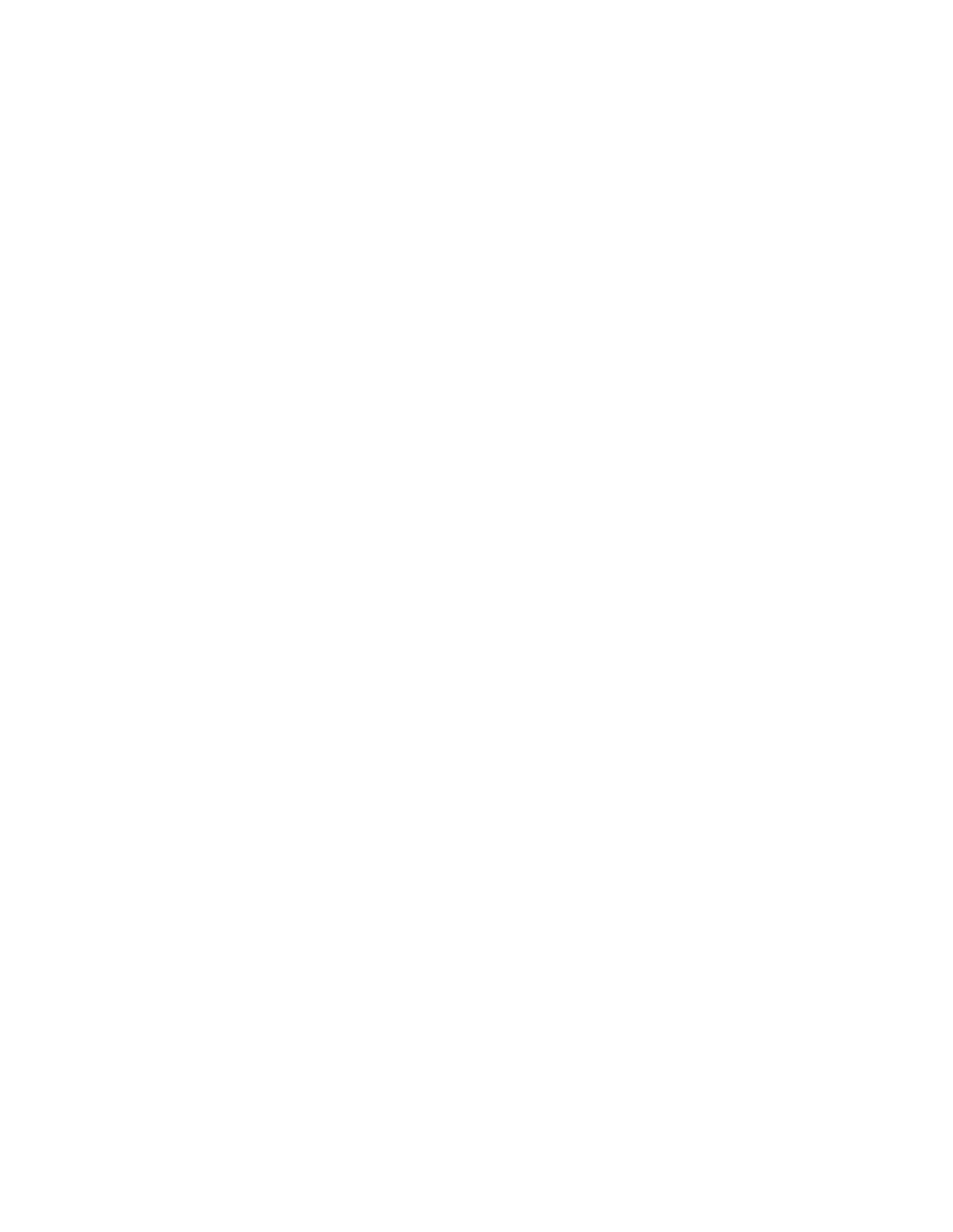| 1              |                                                                |             |          |  |
|----------------|----------------------------------------------------------------|-------------|----------|--|
| $\overline{2}$ | INDEX                                                          |             |          |  |
| 3              |                                                                |             |          |  |
| 4              | <b>ITEM</b>                                                    | DESCRIPTION | PAGE NO. |  |
| 5              | CALL TO ORDER & INTRODUCTIONS                                  |             | 3        |  |
| 6              | <b>UPDATES:</b>                                                |             |          |  |
| 7              | CIRMS GRANTS ADMINISTRATION POLICY<br>REGULATION ADOPTION      | 13<br>14    |          |  |
| 8              | CIRM TRAINING GRANT PROGRAM                                    |             | 11       |  |
| 9              | THE SCIENTIFIC CHALLENGE:<br>FROM BASIC RESEARCH TO THE CLINIC |             | 20       |  |
| 10             | ADJOURNMENT                                                    |             | 90       |  |
| 11             |                                                                |             |          |  |
| 12<br>13       |                                                                |             |          |  |
| 14             |                                                                |             |          |  |
| 15             |                                                                |             |          |  |
| 16             |                                                                |             |          |  |
| 17             |                                                                |             |          |  |
| 18             |                                                                |             |          |  |
| 19             |                                                                |             |          |  |
| 20             |                                                                |             |          |  |
| 21             |                                                                |             |          |  |
| 22             |                                                                |             |          |  |
| 23             |                                                                |             |          |  |
| 24             |                                                                |             |          |  |
| 25             |                                                                |             |          |  |
|                |                                                                |             |          |  |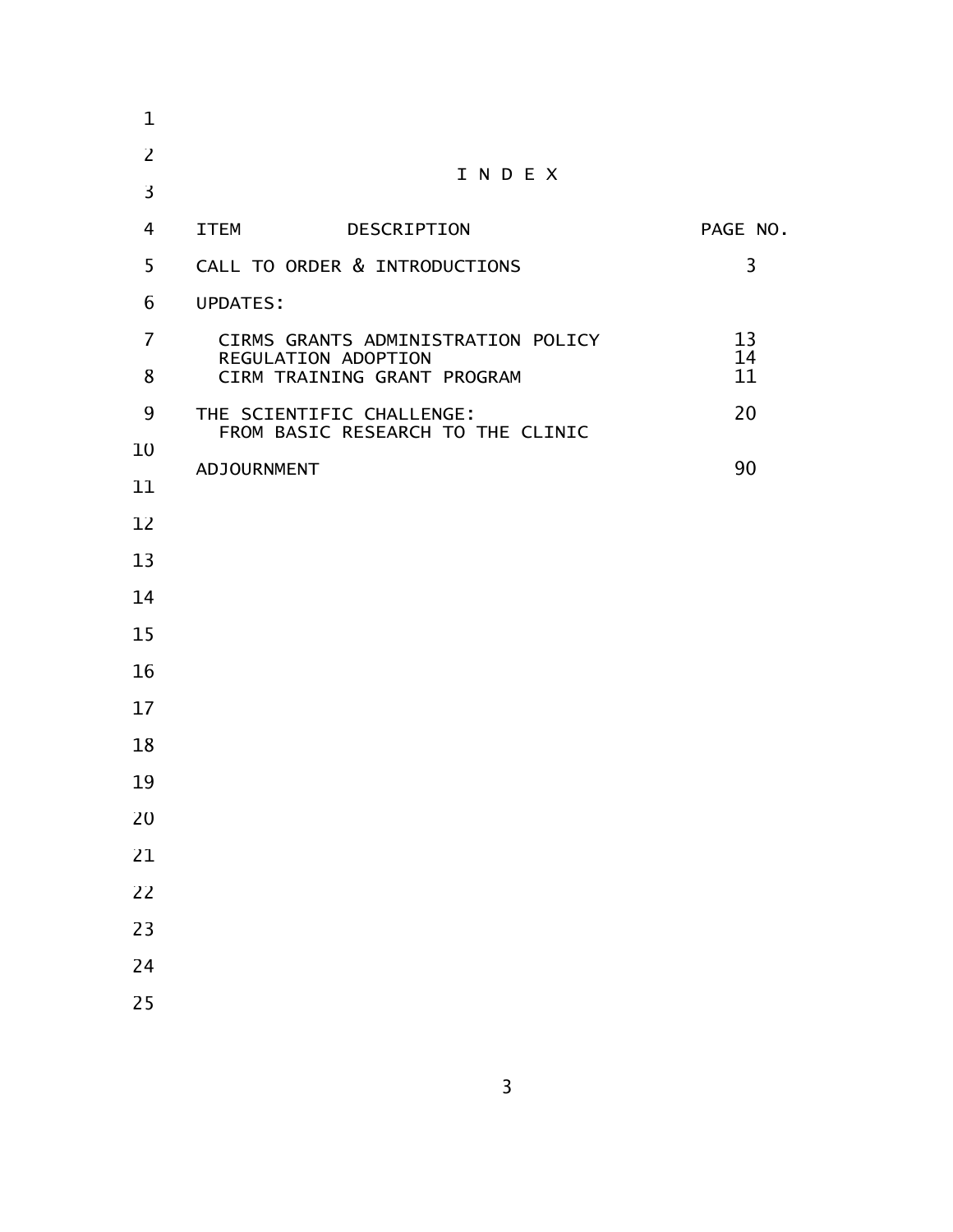SAN FRANCISCO, CALIFORNIA; WEDNESDAY, JULY 12, 2006 7 P.M. DR. HALL: WHY DON'T WE GO AHEAD AND GET STARTED. FIRST OF ALL, LET ME JUST SAY I THINK EVERYBODY WAS AROUND THE TABLE IN THE BACK MORE OR LESS, BUT JUST GIVE A FORMAL WELCOME TO CIRM. IT'S OUR LOVELY HEADQUARTERS, AS YOU CAN SEE, THAT WE'VE OCCUPIED SINCE LAST NOVEMBER, AND THEY WERE PART OF THE  $--$ CO-CHAIR SAMUELSON: FREE. DR. HALL: SORRY? CO-CHAIR SAMUELSON: FREE. DR. HALL: YES. CONTRIBUTED BY THE CITY OF SAN FRANCISCO RENT FREE, AND WE GOT AN ARCHITECT TO REDO THE WHOLE THING. THIS IS PART OF THE PACKAGE THAT BOB GOT FOR US IN THE COMPETITION BETWEEN THE VARIOUS CITIES HERE. AND SO I THINK YOU WILL AGREE IT'S A VERY PLEASANT SPACE, NICELY SITUATED IN THE CITY. AND SO WE FEEL VERY FORTUNATE ABOUT IT. THE OTHER THING I WANTED TO DO IS INTRODUCE YOU TO THE STAFF. THIS IS A PUBLIC MEETING, AND I THINK, WITH ONE OR TWO TECHNICAL EXCEPTIONS, MOSTLY CIRM AND ITS FRIENDS HERE TONIGHT. WE DIDN'T QUITE 1 2 3 4 5 6 7 8 9 10 11 12 13 14 15 16 17 18 19 20 21 22 23 24

4

KNOW WHO WOULD SHOW UP. SEVERAL PEOPLE CLAIMED THEY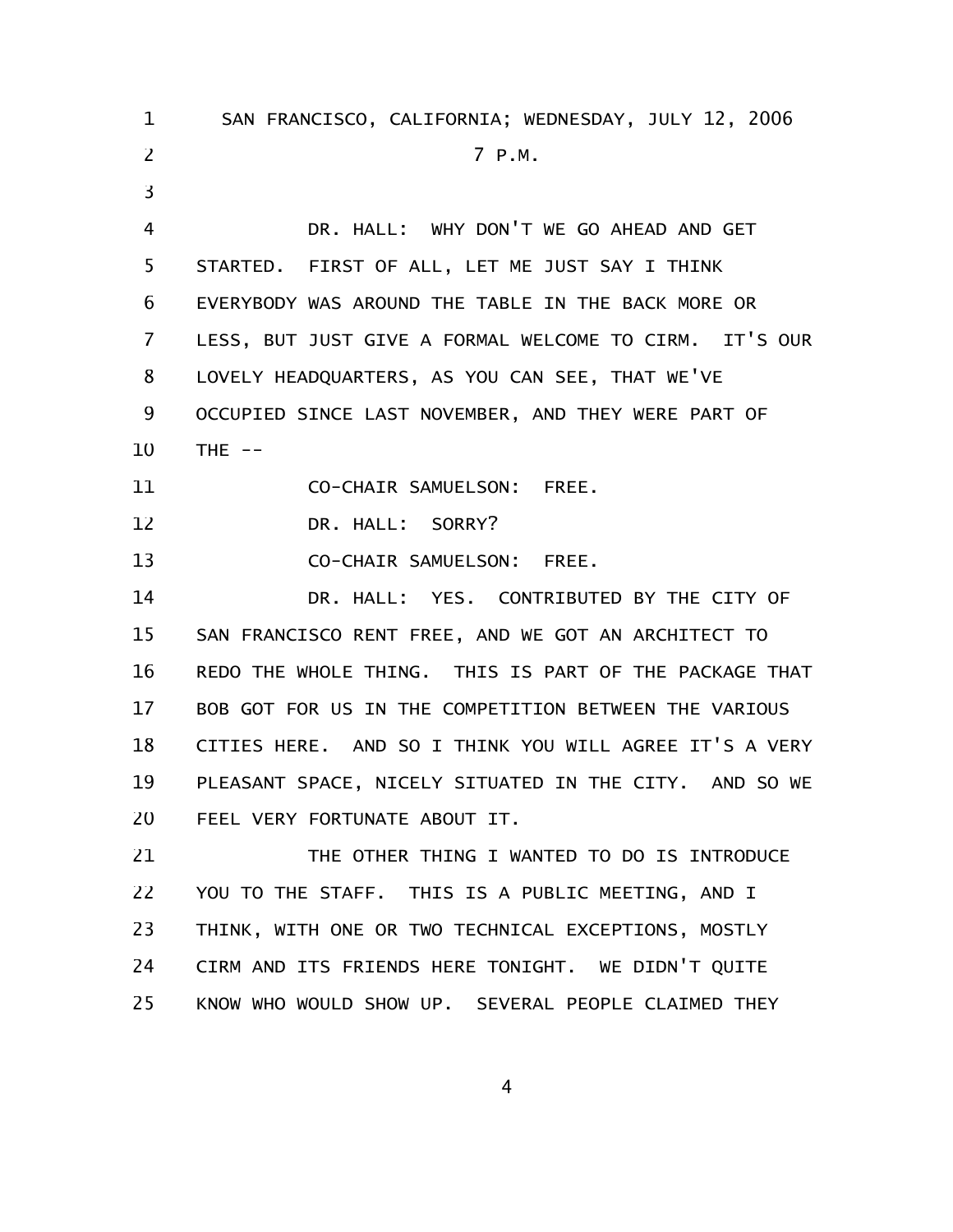WOULD BE HERE, BUT HAVEN'T BEEN. SO WE'LL WELCOME THEM IF THEY COME. 1 2

WE'RE SMALL ENOUGH THAT I WONDER IF EVERYBODY COULD JUST GO AROUND THE ROOM AND SAY QUICKLY WHO THEY ARE AND WHAT THEIR CONNECTION IS. I'LL START AND GO DOWN THE TABLE THROUGH BOB AND ON AROUND THE ROOM. I'M ZACH HALL, THE PRESIDENT OF THE CIRM. CO-CHAIR ORKIN: I'M STU ORKIN, THE CO-CHAIR FOR THE GRANTS AND SCIENTIFIC REVIEW COMMITTEE FROM THE HARVARD MEDICAL SCHOOL. AND PROBABLY THE ONLY OTHER THING THAT'S RELEVANT MAYBE TO THE CIRM IS THAT I'M NOW SERVING ON THE NATIONAL ACADEMY HUMAN STEM CELL GUIDELINES PANEL, WHICH IS THE CONTINUATION OF THE PREVIOUS ONE. JUST ACTUALLY MET LAST WEEK. CO-CHAIR SAMUELSON: JOAN SAMUELSON, VICE CHAIR, CO-CHAIR, SOMETHING. PRESIDENT OF PARKINSON'S ACTION NETWORK, MEMBER OF THE ICOC. MR. KLEIN: I'M BOB KLEIN AND CHAIRMAN OF THE INDEPENDENT CITIZEN'S OVERSIGHT COMMITTEE AND A MEMBER OF THE INTERNATIONAL JUVENILE DIABETES BOARD, BUT LIKE DAVID AND JEFF AND THE REST OF THE PATIENT ADVOCATES, I THINK WE EMBRACE THE ENTIRE COMMUNITY OF PATIENT 3 4 5 6 7 8 9 10 11 12 13 14 15 16 17 18 19 20 21 22

ADVOCATES AND THEIR FAMILIES. 23

DR. BRIVANLOU: I'M ALI BRIVANLOU. I'M A PROFESSOR OF EMBRYOLOGY AT THE ROCKEFELLER UNIVERSITY. 24 25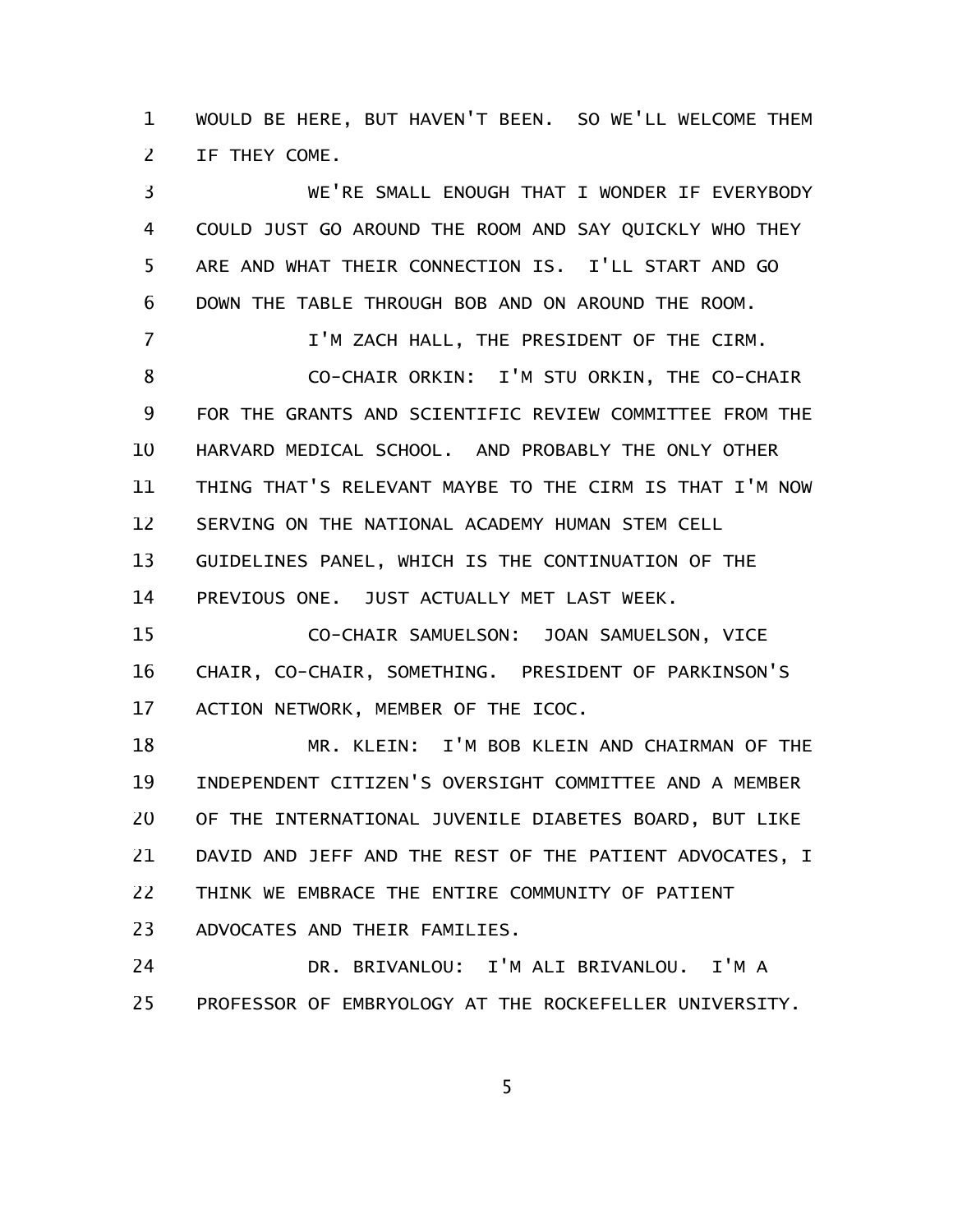I'M ALSO PART OF THE NIH STUDY SECTIONS THAT MAKE DECISIONS ABOUT EMBRYONIC STEM CELLS. IN ADDITION, I'M IN CHARGE OF THE ORGANIZATIONAL STUDY COMMITTEE OF THE TRI-INSTITUTIONAL STEM CELL INITIATIVE. MR. SERRANO-SEWELL: DAVID SERRANO-SEWELL. I'M A MEMBER OF THE INDEPENDENT CITIZEN'S OVERSIGHT COMMITTEE. MR. PILLARI: TONY PILLARI WITH PRICEWATERHOUSECOOPERS. WE'RE ASSISTING THE CIRM IN PUTTING TOGETHER THE STRATEGIC PLAN. DR. JOYNER: ALEX JOYNER, GENETICIST AT NYU. MS. OLSON: PATRICIA OLSON. I'M WITH THE CIRM PROGRAM OFFICE, CURRENTLY LEADING THE STRATEGIC PLAN INITIATIVE WITH THE CIRM. MR. SHEEHY: I'M JEFF SHEEHY, AND I'M ONE OF THE ADVOCATE MEMBERS OF THE ICOC, THE OVERSIGHT COMMITTEE. I'M COMMUNICATIONS DIRECTOR AT UCSF AIDS RESEARCH INSTITUTE, AND I ADVISE SAN FRANCISCO'S MAYOR, GAVIN NEWSOM. MS. DE LAURENTIS: SUSAN DE LAURENTIS. I'M THE PRESIDENT OF THE ALLIANCE FOR STEM CELL RESEARCH AND A COFOUNDER OF THE ELIZABETH GLASER PEDIATRIC AIDS FOUNDATION. DR. SVENDSEN: CLIVE SVENDSEN, PROFESSOR OF ANATOMY AND EMBRYOLOGY ADDRESSING STEM CELLS. 1 2 3 4 5 6 7 8 9 10 11 12 13 14 15 16 17 18 19 20 21 22 23 24 25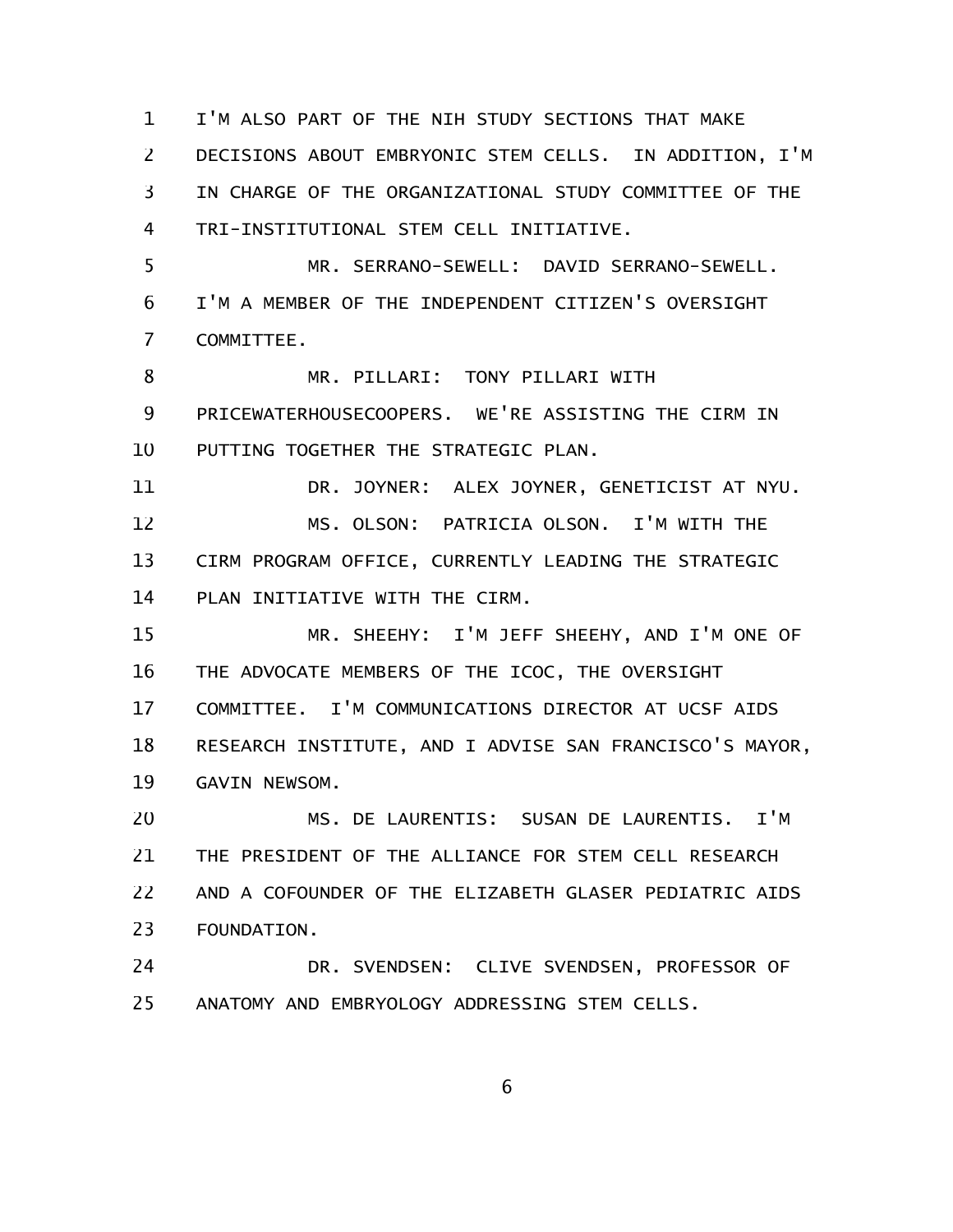DR. STEINDLER: I'M DENNIS STEINDLER. I'M THE DIRECTOR OF THE MCKNIGHT BRAIN INSTITUTE, AND I STUDY STEM CELLS. AND WHEN I DON'T STUDY THEM, I'M IN JEB BUSH'S OFFICE TRYING TO GET HIM INTERESTED IN STEM CELLS. MR. CLAEYS: I'M MICHAEL CLAEYS. I'M A CONSULTANT WITH THE ALLIANCE FOR STEM CELL RESEARCH AND ALSO CONSULTANT FOR OTHER PATIENT ADVOCACY PRO STEM CELL AND PRO RESEARCH ORGANIZATIONS. DR. KIMBLE: I'M JOAN KIMBLE. I'M A PROFESSOR OF BIOCHEMISTRY AND GENETICS WITH THE UNIVERSITY OF WISCONSIN, MADISON, AND INVESTIGATOR WITH HHMI, AND I'M A BASIC SCIENTIST WORKING ON STEM CELLS. DR. MAXON: I'M A MARY MAXON. I'M A CIRM STAFF MEMBER, ALSO A SCIENTIST, AND WORKING ON THE STRATEGIC PLANNING TEAM. DR. SAMBRANO: I'M GIL SAMBRANO, AND I'M A SCIENTIFIC REVIEW OFFICER AT THE CIRM. DR. CHIU: ARLENE CHIU, AND I'M DIRECTOR OF SCIENTIFIC ACTIVITIES AT THE CIRM. MR. TOCHER: I'M SCOTT TOCHER, NOT A SCIENTIST, BUT STAFF COUNSEL HERE AT THE CIRM. DR. HALL: BETH, COME ON. YOU'RE A PART OF THE GROUP AS MUCH AS ANYBODY ELSE. THE REPORTER: I'M BETH DRAIN, THE OFFICIAL 1 2 3 4 5 6 7 8 9 10 11 12 13 14 15 16 17 18 19 20 21 22 23 24 25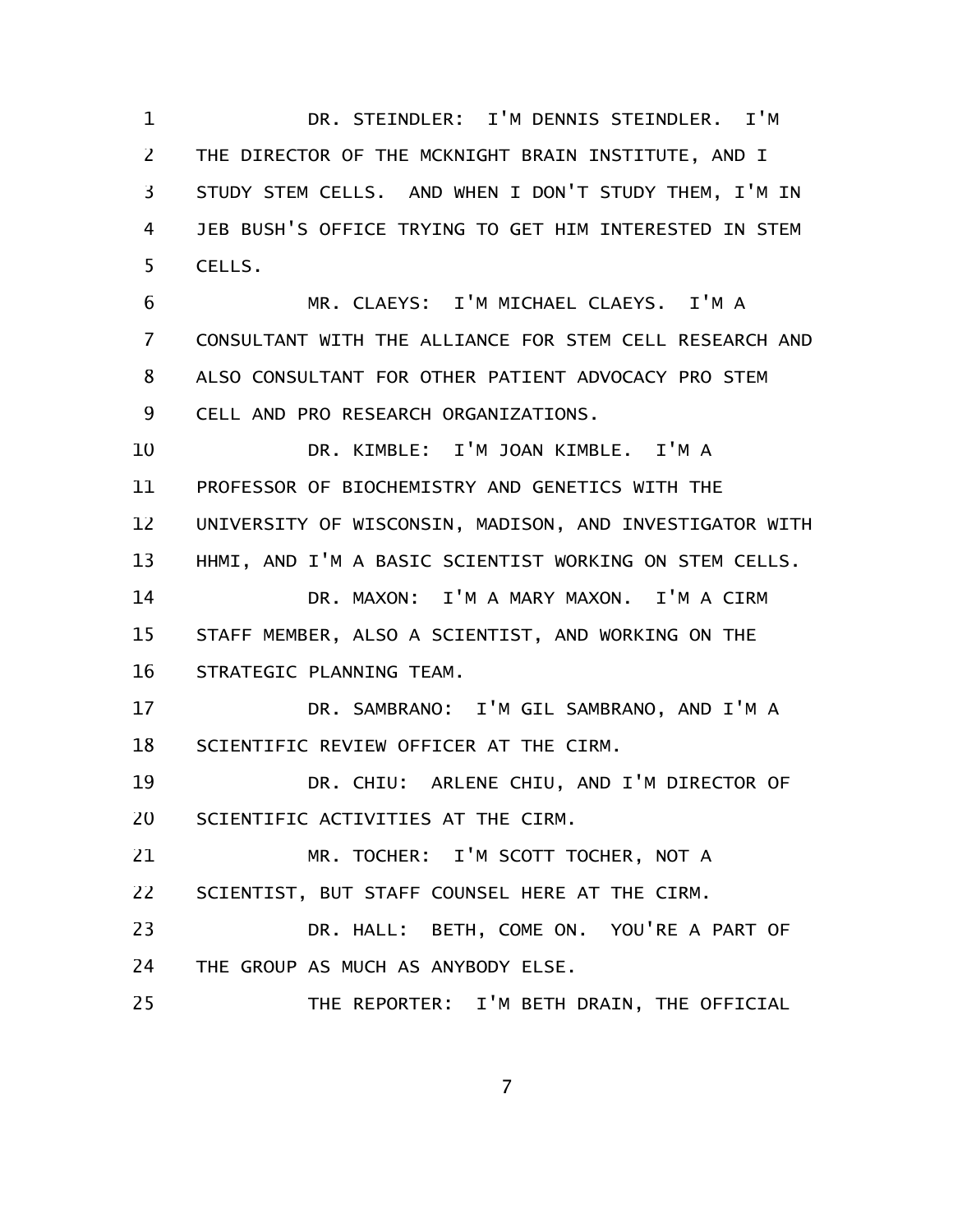REPORTER FOR THE CIRM. 1

DR. HALL: SO WE ARE ENGAGED, AS YOU ALL KNOW, IN A STRATEGIC PLANNING PROCESS THAT'S QUITE ELABORATE ACTUALLY OVER A PERIOD OF ABOUT SIX MONTHS IN WHICH WE ARE TRYING TO PLAN OUR WORK FOR THE NEXT TEN YEARS. AND WE HAVE BEEN ASSISTED BY THE PRICEWATERHOUSE CREW, AS YOU HEARD FROM TONY. AND WE HAVE THREE PARTS TO THIS REALLY. ONE IS INTERVIEWS. WE ARE INTERVIEWING ABOUT -- PROBABLY END UP INTERVIEWING SOMEWHERE BETWEEN 65 AND 70 PEOPLE. I THINK THERE'S A LIST IN YOUR FOLDER OF THE PEOPLE THAT WE HAVE INTERVIEWED SO FAR, AND YOU CAN SEE IT'S A SORT OF BROAD RANGE OF PEOPLE, AN INTERNATIONAL GROUP, AND INVOLVES SCIENTISTS, CLINICIANS, PATIENT ADVOCATES, PUBLIC INTEREST PEOPLE, ETHICISTS AND SO FORTH. WE'VE COMPLETED ABOUT 40 OF THOSE INTERVIEWS, AND WE'LL EXPECT TO FINISH UP IN ANOTHER MONTH OR SO. WE ALSO HAVE A SERIES OF PUBLIC MEETINGS AT WHICH TOMORROW'S WILL BE ONE EXAMPLE. THESE ARE MEETINGS THAT WE HOLD SPECIFICALLY FOR ICOC MEMBERS AND FOR THE PUBLIC. THEY ARE -- ANYBODY IS WELCOME TO COME. AND THE IDEA IS THAT WE -- IT'S A FORUM FOR DISCUSSION. THERE ARE NO DECISIONS MADE, BUT IN EACH CASE WE'VE HAD SPEAKERS, AND THEN WE HAD DISCUSSION ON POINTS THAT THE SPEAKERS HAVE RAISED. AND I WON'T GO 2 3 4 5 6 7 8 9 10 11 12 13 14 15 16 17 18 19 20 21 22 23 24 25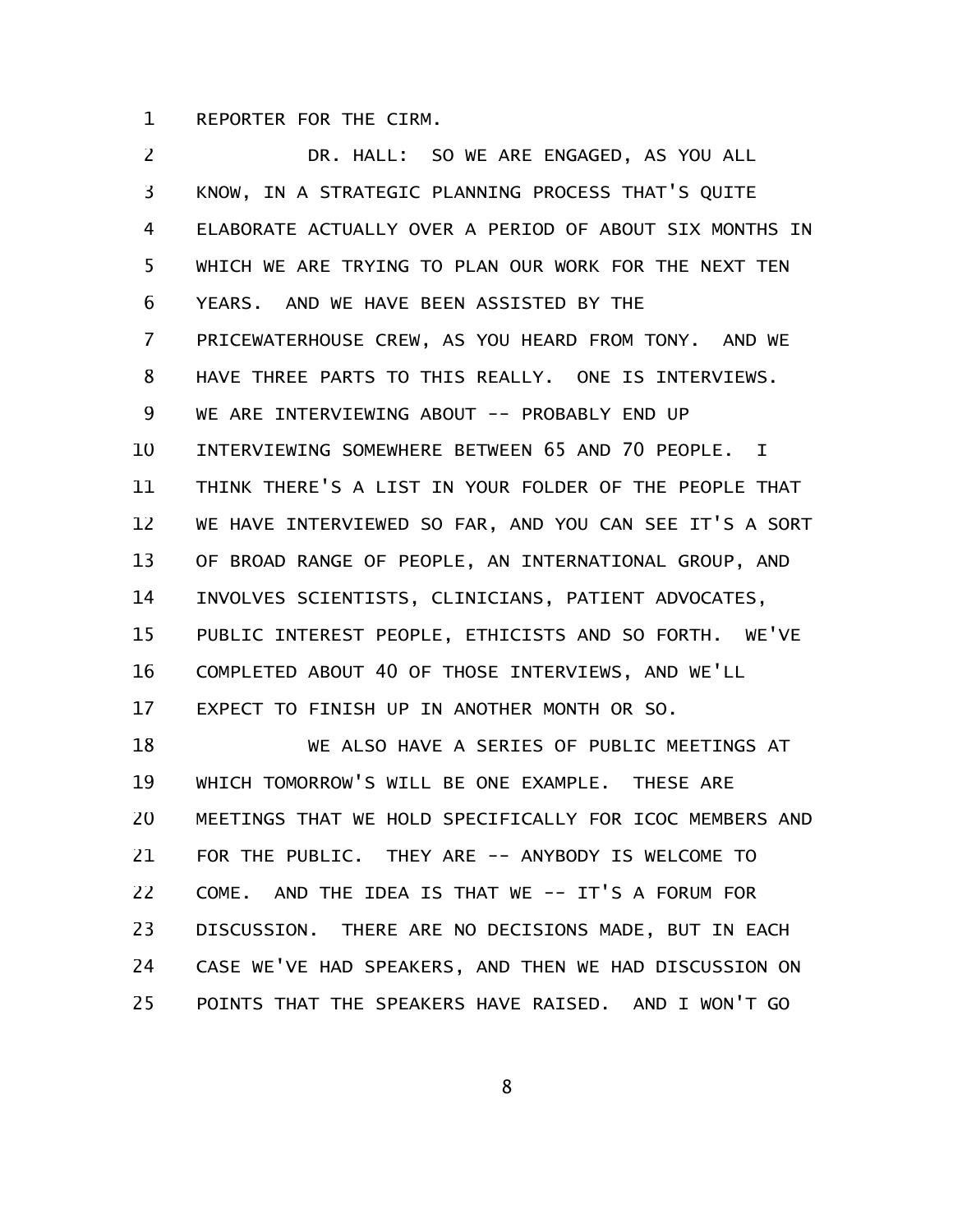THROUGH THEM. BECAUSE OF THE LATE HOUR AFTER RUNNING BEHIND, I WON'T GO THROUGH THOSE IN ANY DETAIL. 1 2

WE HAD ONE ON MAY 25TH THAT REALLY HAD TO DO WITH FUNDING STRUCTURES. THIS ONE HAS TO DO WITH FUNDING STRATEGY. AND THEN WE'RE GOING TO HAVE ANOTHER MEETING INVOLVING THE PRIVATE SECTOR ON JULY 25TH. WE WANTED YOU MEMBERS OF THE WORKING GROUP PARTICULARLY FOR THIS ONE BECAUSE THIS IS THE ONE THAT IS EXPLICITLY DEVOTED TO SCIENTIFIC STRATEGY, AND SO WE'LL HAVE A CHANCE TO TALK ABOUT THAT TOMORROW. WE HAVE A GREAT LIST OF SPEAKERS LINED UP, AS YOU SEE THERE. WE ALSO HAVE SEVERAL FOCUS GROUPS. IN PARTICULAR A PATIENT ADVOCATES GROUP THAT DAVID AND SUSAN ARE HELPING US PUT TOGETHER. THEY'LL BE MEETING NEXT MONDAY NIGHT; IS THAT CORRECT? AND THEN WE HAVE A DIVERSITY GROUP THAT WILL BE MEETING AT THE END OF AUGUST. 3 4 5 6 7 8 9 10 11 12 13 14 15 16

AND OUR BOARD HAS BEEN INVOLVED IN TERMS OF CONSIDERING A MISSION STATEMENT, LONG-TERM OBJECTIVES, AND THEN THE VALUES THAT WE WANT THE PLAN TO EMBODY. AND SO WE WILL BRING A DRAFT OF THE PLAN, WE HOPE, BY THE OCTOBER BOARD MEETING TO THE BOARD FOR THEIR CONSIDERATION, AND THEN WHATEVER CHANGES, SUGGESTIONS THEY HAVE WE HOPE THEN TO BRING A FINAL VERSION BACK IN DECEMBER. 17 18 19 20 21 22 23 24

25

SO THIS IS REALLY THE PURPOSE OF THIS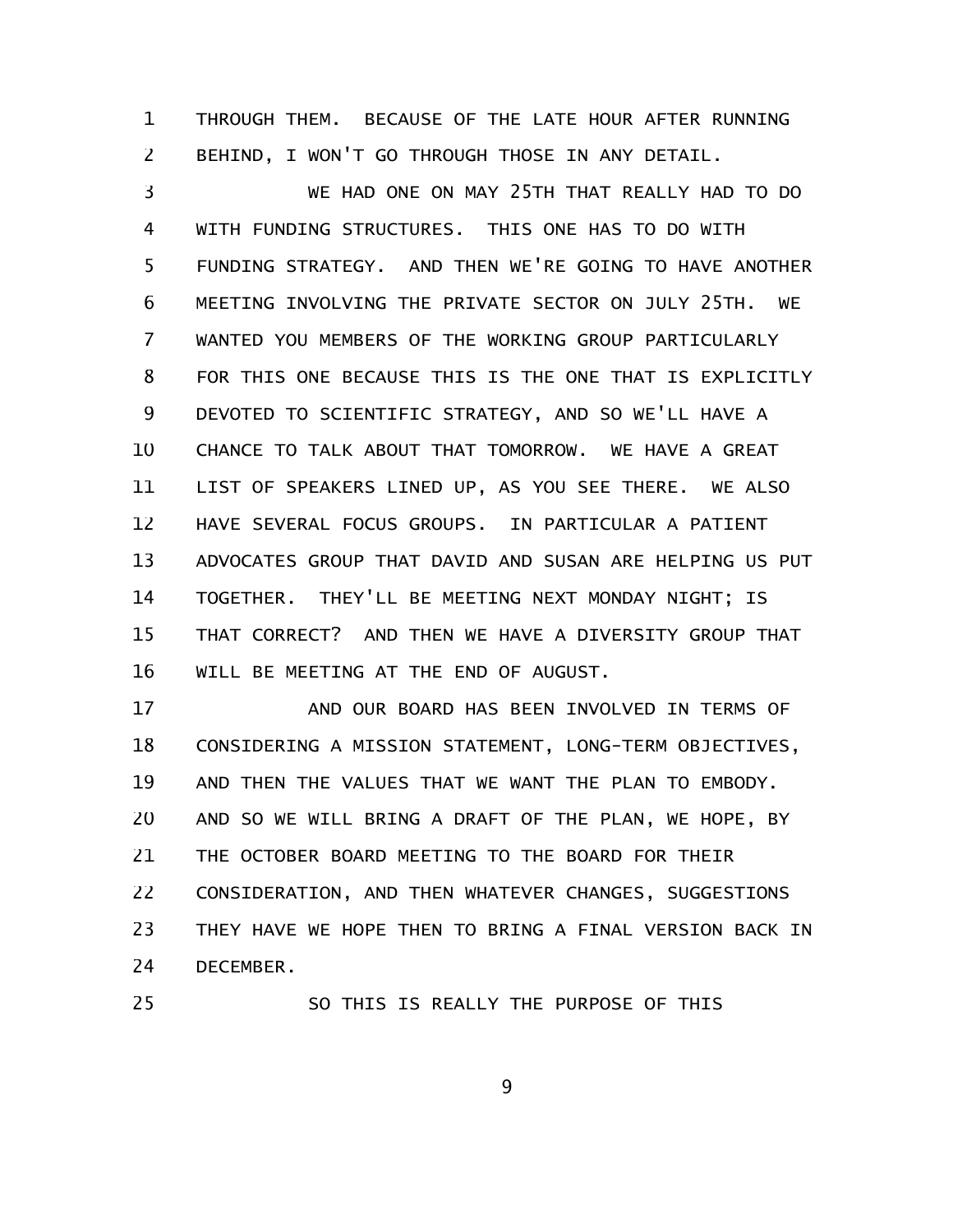MEETING. JOAN SAMUELSON HAS BEEN A VERY STRONG CHAMPION ALL ALONG OF INVOLVING YOU IN THIS PROCESS, AND SO WE THOUGHT THIS SEEMED LIKE A GOOD WAY TO DO IT, AND WE WILL TURN THE MEETING OVER TO HER IN JUST A MOMENT. WE HAVE A LITTLE BIT OF NEWS WE WANTED TO BRING YOU ABOUT WHAT WE'VE BEEN DOING. 1 2 3 4 5 6

FIRST OF ALL, LET ME JUST SAY THAT WE HAVE AN UPDATE ON OUR PROGRESS ON THE LEGAL FRONT. SEVERAL OF YOU HAVE ASKED ME ABOUT THIS. WE WERE SUCCESSFUL IN GETTING A VERY, VERY STRONG COURT DECISION IN APRIL. IT HAS BEEN APPEALED PREDICTABLY, AND WE NOW ESTIMATE THAT THE TIME THAT IT WILL TAKE TO GO THROUGH THE COURT OF APPEALS AND STATE SUPREME COURT MAY BE AS MUCH AS A YEAR FROM NOW BEFORE WE ARE ACTUALLY GIVEN ACCESS TO THE MONEY. IT IS A VERY STRONG DECISION, HOWEVER, AND THERE IS NO DOUBT IN ANY OF OUR MINDS ABOUT HOW IT'S GOING TO TURN OUT. IT'S JUST A QUESTION OF WORKING ITS WAY THROUGH. 7 8 9 10 11 12 13 14 15 16 17 18

IN THE MEANTIME BOB KLEIN AND HIS TEAM HAVE RAISED INITIALLY \$14 MILLION IN LOANS ESSENTIALLY FROM PHILANTHROPIC INDIVIDUALS AND FOUNDATIONS FOR THE NEXT TWO YEARS. AND THIS HAS ALLOWED US TO FUND THE FIRST ROUND OF TRAINING GRANTS THAT YOU EVALUATED LAST SUMMER AND THAT WERE APPROVED BY OUR BOARD IN SEPTEMBER. AND YOU HAVE A LIST IN YOUR FOLDERS ALSO OF THOSE, AND I'LL 19 20 21 22 23 24 25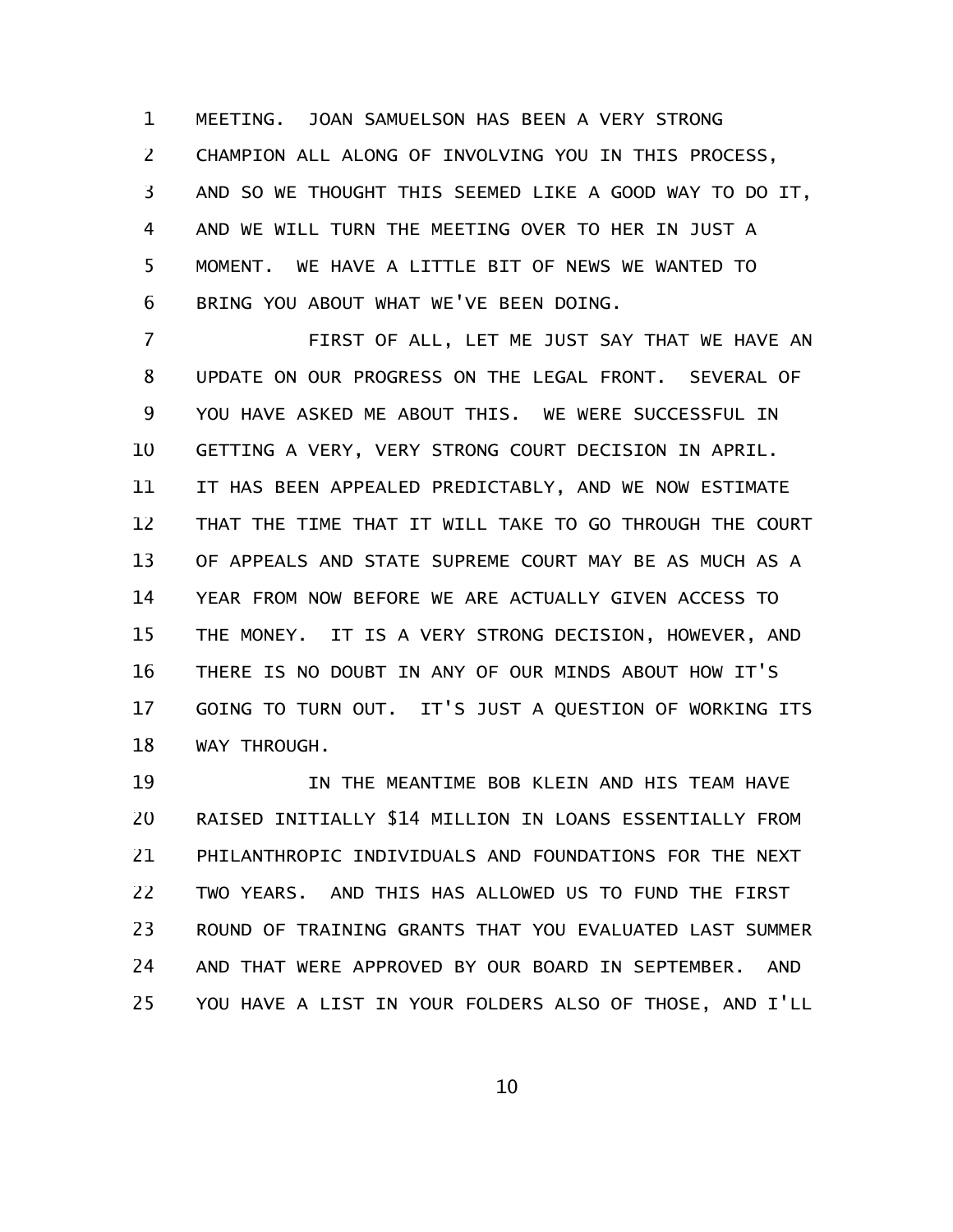SAY JUST A BIT MORE ABOUT THAT IN A MOMENT. 1

THROUGH THE EFFORTS OF BOB AND HIS TEAM, WE ALSO EXPECT TO ANNOUNCE SHORTLY ANOTHER LARGER SUM OF MONEY THAT WE HOPE WILL LET US GO FORWARD WITH AT LEAST ONE MORE RFA BEFORE THE END -- OR THE FALL. SO I THINK, EVEN THOUGH WE'RE NOT ABLE TO PARTICIPATE AT FULL STRENGTH HERE, WE ARE MANAGING TO KEEP SCIENTIFIC ACTIVITY ALIVE AND TO GET THINGS STARTED, AND WE ARE VERY PLEASED AND HEARTENED BY THAT IN THE FACE OF ALL THE DIFFICULTIES. 2 3 4 5 6 7 8 9 10

I THINK I'LL GO OUT OF ORDER ON THE THING AND JUST TALK BRIEFLY ABOUT THE TRAINING GRANTS IF I MIGHT. ARLENE ORGANIZED A MEETING ON JUNE 16TH OF OUR TRAINING GRANT DIRECTORS FROM THE 16 PROGRAMS AROUND THE STATE. AND THAT WAS ACTUALLY TERRIFIC. THEY ALL CAME HERE, MET IN THIS ROOM, AND PEOPLE TALKED ABOUT THE PLANS AT THEIR PARTICULAR UNIVERSITIES AND WHAT THEY WERE DOING, AND WE HAD A CHANCE TO TALK TO THEM ABOUT OUR HOPES AND OUR EXPECTATIONS FOR THE TRAINING PROGRAMS. AND WHAT WAS TERRIFIC ABOUT IT WAS, FIRST OF ALL, AS YOU KNOW, HAVING LOOKED AT THE APPLICATIONS, WE HAVE VARIED PROGRAMS FROM VERY LARGE SCHOOLS WITH TREMENDOUS AMOUNT OF RESOURCES AND VERY BROAD PROGRAMS TO SMALL SCHOOLS WITH HIGHLY FOCUSED PROGRAMS. UNIVERSITY OF CALIFORNIA SANTA BARBARA, FOR EXAMPLE, SOME OPHTHALMOLOGIC 11 12 13 14 15 16 17 18 19 20 21 22 23 24 25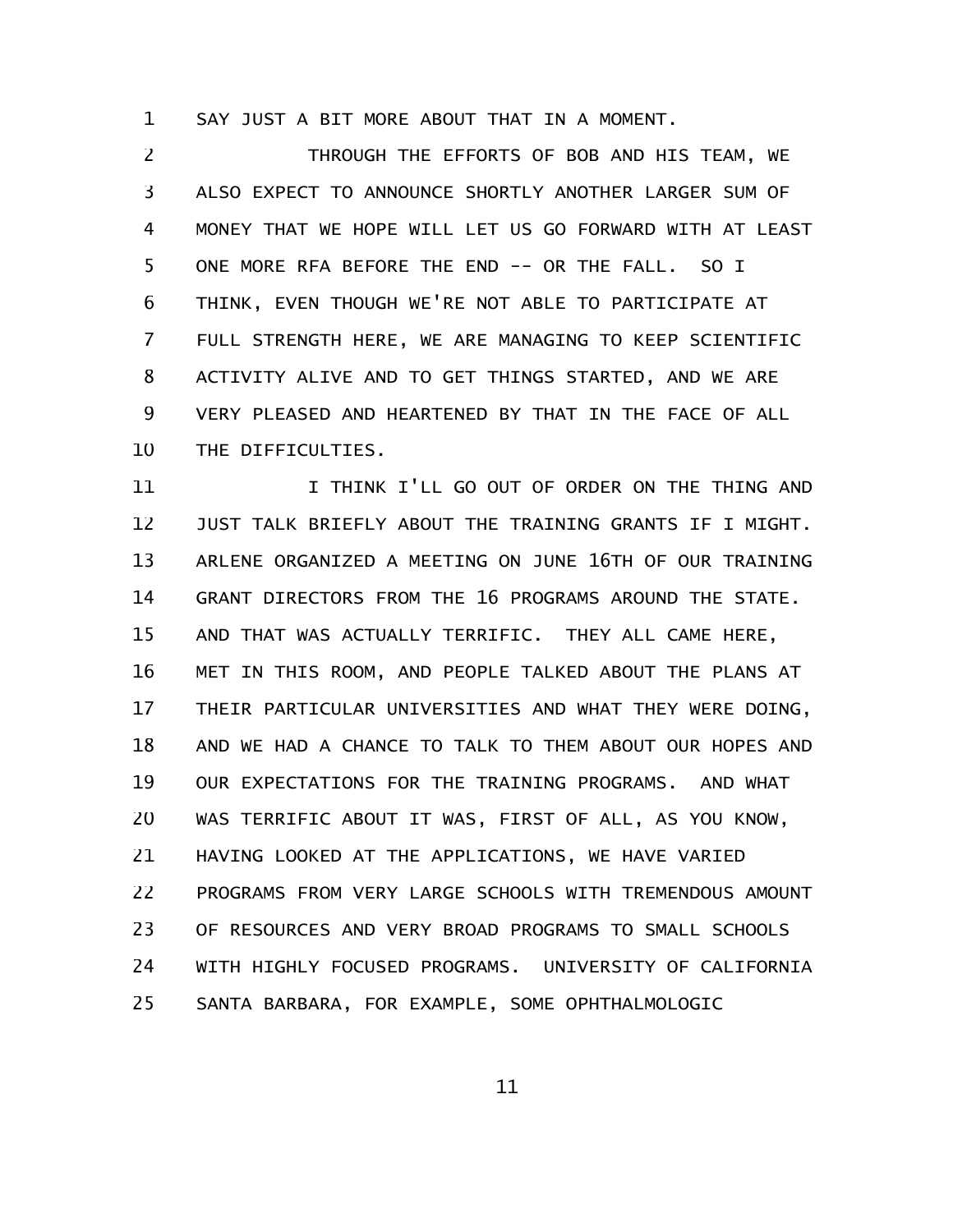PROBLEMS. WE HAVE NOT ONLY THE USUAL SUSPECTS OF BIOLOGISTS AND CLINICIANS, BUT WE HAVE COMPUTATIONAL PEOPLE, WE HAVE CHEMISTRY PROGRAMS THAT ARE STRONG IN CHEMISTRY, WE HAVE OTHER PROGRAMS THAT ARE VERY STRONG IN ENGINEERING. AND THAT BREADTH IS ACTUALLY REFLECTED IN THE FELLOWS WHO ARE BEING APPOINTED. 1 2 3 4 5 6

WE HAVE ALREADY APPOINTED ABOUT HALF OF THE 170 FELLOWS THAT WE EXPECT WILL BE APPOINTED. LIKE STANFORD ANNOUNCED TODAY THAT THEY APPOINTED THEIR 16. AND SO WE HAVE ALREADY QUITE A RANGE IN TERMS OF THE FELLOWS. BERKELEY HAS TWO LEGAL RESEARCH FELLOWS AND AN ETHICIST BEING SUPPORTED. SO WE WERE REALLY VERY HEARTENED BY THAT, AND SOME OF THE PLANS ARE REALLY QUITE INTERESTING. THERE'S NOT TIME TO GO INTO THEM, BUT IT WAS TERRIFIC FOR US TO HEAR WHAT THEY WERE DOING, FOR THEM TO HEAR WHAT EACH OTHER WAS DOING, AND WE ALSO HAD A CHANCE TO HEAR FROM THEM ABOUT WHAT SOME OF THEIR NEEDS WERE, AND THAT WAS INTERESTING FOR US AS WELL AND IN SOME CASES SURPRISING. SO THAT WAS IMPORTANT. 7 8 9 10 11 12 13 14 15 16 17 18 19 20

SO I WANT TO LET ARLENE AND SCOTT JUST BRING YOU QUICKLY UP TO DATE ABOUT OUR GRANTS ADMINISTRATION POLICY, WHICH YOU WORKED WITH US ON EARLIER, JUST TO LET YOU KNOW THAT, AND THEN WE'LL GO AHEAD WITH THE MAIN PART OF THE MEETING. 21 22 23 24 25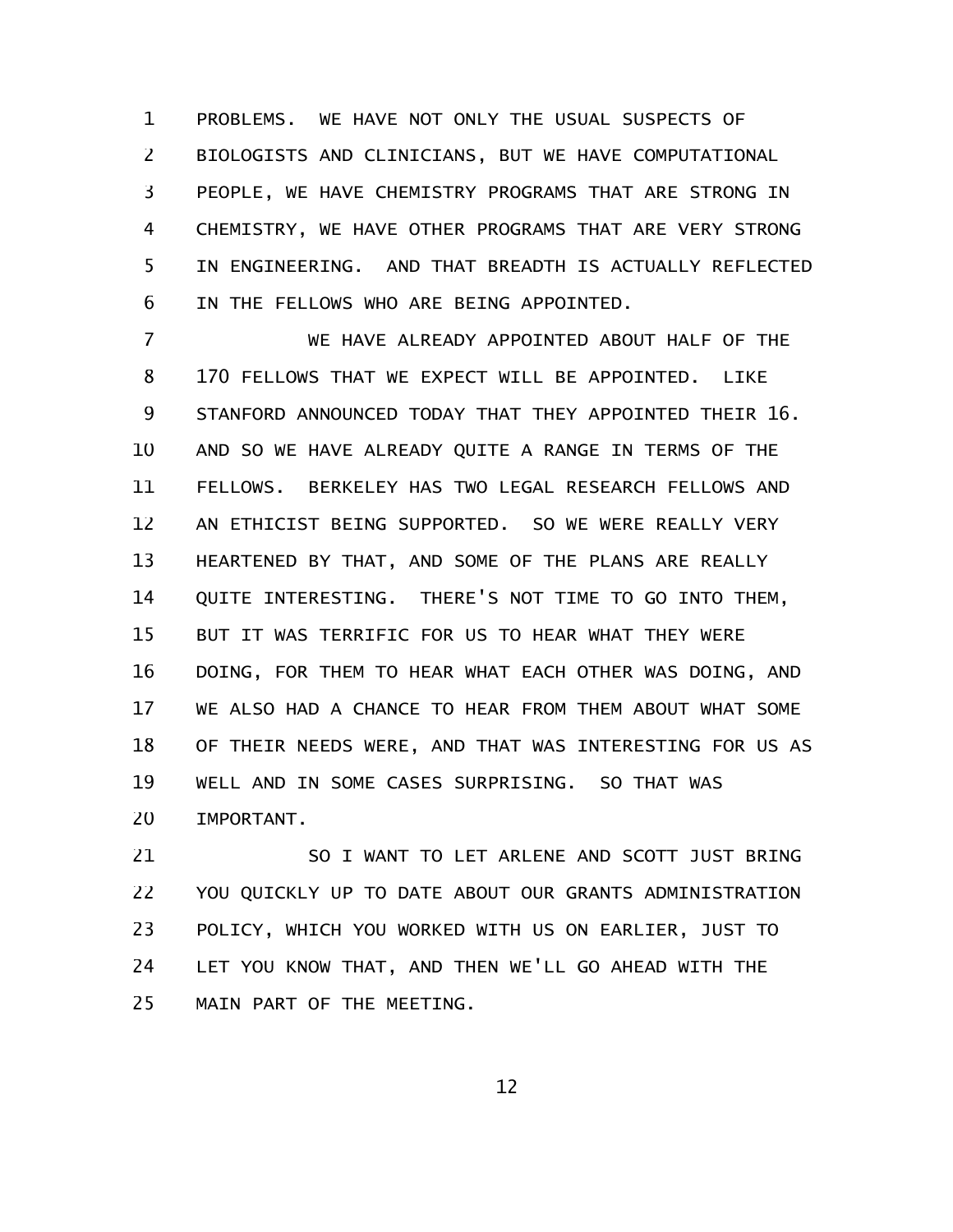DR. CHIU: JUST ONE LAST FOLLOW-UP ABOUT THE TRAINEES IS THAT WE HOPE TO HAVE THE ANNUAL TRAINEES MEETING PROBABLY NEXT SUMMER, AND WE ASKED THEM TO HELP US BEGIN THINKING ABOUT HOW TO HAVE A CIRM SCHOLARS MEETING WHERE THEY COULD COME AND MEET EACH OTHER AND PERHAPS HAVE POSTERS, ETC. AND SO ANY IDEAS THAT YOU HAVE ABOUT HOW TO MAKE THIS SORT OF RETREAT A SUCCESS, WE'D APPRECIATE HEARING FROM YOU LATER ON. 1 2 3 4 5 6 7 8

BUT I WANTED TO VERY QUICKLY UPDATE YOU ON THE CIRM GRANTS ADMINISTRATION PROGRAM THAT YOU HAVE LOOKED AT A NUMBER OF VERSIONS ALREADY. AND THAT SIMPLY IN 2005 YOU HAVE REVIEWED FOR US THE INTERIM CIRM GRANTS ADMINISTRATION POLICY FOR THE TRAINING GRANTS, AND YOU RECOMMENDED APPROVAL THAT WAS SUBSEQUENTLY APPROVED BY THE ICOC. AND BECAUSE IT WAS APPROVED, WE COULD GO AHEAD AND AWARD THE TRAINING GRANTS THAT YOU HEARD ABOUT. 9 10 11 12 13 14 15 16 17

THIS YEAR WE'VE BEEN WORKING ON THE GRANTS ADMINISTRATION POLICY FOR ALL RESEARCH GRANTS FOR ACADEMIC AND NONPROFIT INSTITUTIONS. AND THAT YOU HAVE. THE FINAL VERSION IS IN YOUR BOOKLET, A 44-PAGE DOCUMENT. WHAT HAPPENED WAS IN MARCH, YOU MAY REMEMBER THAT WE HAD A TELECONFERENCE AND YOU REVIEWED THE DRAFT, MADE RECOMMENDATIONS THAT CAUSED US TO AMEND THE DOCUMENT, AND WITH YOUR RECOMMENDATIONS, PRESENTED IT 18 19 20 21 22 23 24 25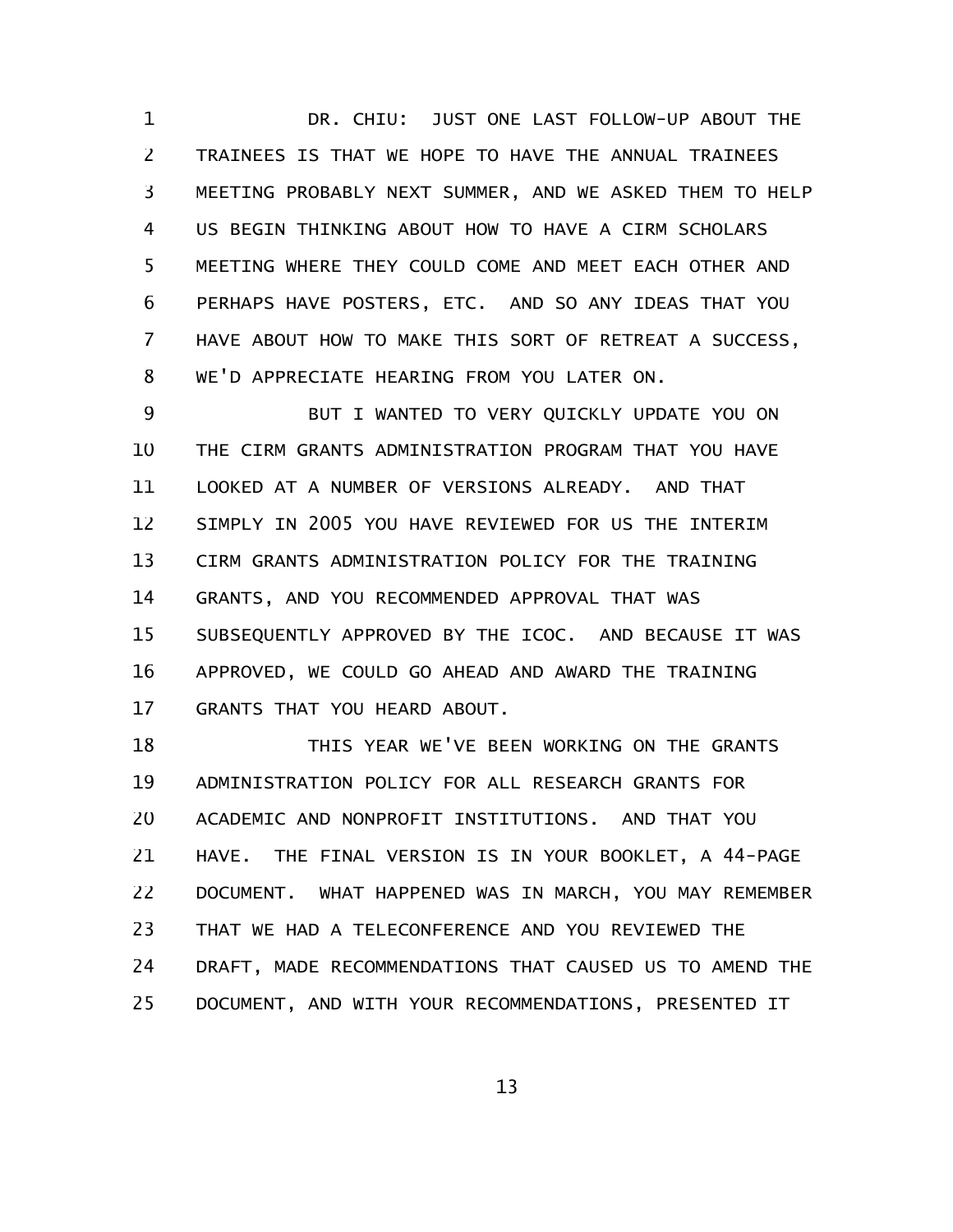TO THE ICOC, WHO HAD FURTHER RECOMMENDATIONS FOR CHANGES. SO THAT WAS IN THE APRIL MEETING OF THE ICOC, AND BY JUNE A REVISED DOCUMENT WAS PRESENTED AND THEN APPROVED -- TO THE ICOC, WHO THEN APPROVED THAT DOCUMENT. AND THIS IS THE DOCUMENT THAT YOU HAVE IN YOUR HANDS TODAY, VERSION 14-C. SO YOU CAN SEE, IT'S BEEN THROUGH A LOT. 1 2 3 4 5 6 7

WITH THIS APPROVED VERSION, UNLIKE OTHER POLICIES, IT NOW GOES THROUGH THE ADMINISTRATIVE PROCEDURES ACT. AND I TURN TO SCOTT TOCHER TO EXPLAIN HOW THIS BECOMES REGULATIONS IN CALIFORNIA. 8 9 10 11

MR. TOCHER: THIS IS REALLY TRYING TO REDUCE AN ENTIRE BODY OF LAW TO ONE PAGE, AND THIS IS WHAT WE COME UP WITH. I'LL BE FAST HERE BECAUSE I KNOW THAT THERE'S MORE IMPORTANT THINGS TO DO HERE TONIGHT. 12 13 14 15

BUT JUST TO LET YOU KNOW, ALL THAT WORK THAT YOU DID IN PREPARING THAT 45-PLUS-PAGE GRANTS ADMINISTRATION MANUAL NOW NEEDS TO ENTER INTO THE OFFICIAL PHASE OF ACTUALLY BEING CONVERTED INTO A REGULATION. BECAUSE THIS IS A STANDARD THAT WILL BE APPLIED TO A SECTOR OF THE REGULATED COMMUNITY, I.E., OUR GRANTEES, LAW SAYS THAT THIS MANUAL HAS TO GO THROUGH THE REGULATORY ADOPTION PROCESS. BASICALLY THAT'S A PROCESS THAT JUST SEEKS TO ENSURE THAT THE PUBLIC HAS A CHANCE TO REVIEW ANY REGULATIONS THAT COME 16 17 18 19 20 21 22 23 24 25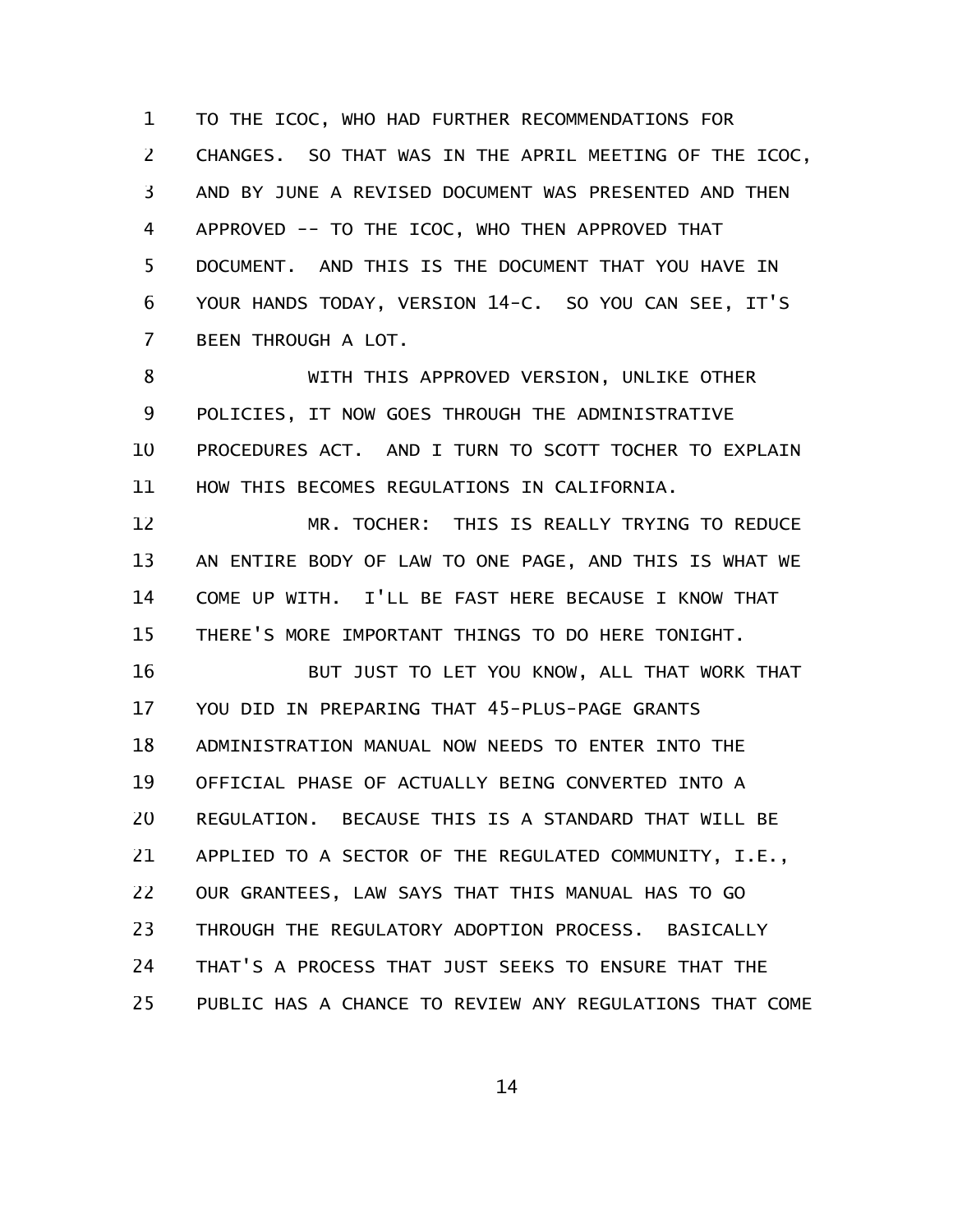DOWN THE ROAD AND HAS AN OPPORTUNITY TO IMPACT THE OUTCOME. 1 2

CREATES A LOT OF WORK, BUT ULTIMATELY WHEN IT ENDS UP DOWN HERE, IT'S GOING TO BE SOMETHING THAT EVERYONE WILL HAVE A SENSE OF OWNERSHIP IN. RIGHT NOW, JUST TO GIVE YOU AN IDEA, THIS IS THE CAPITOL THAT GRANTED US THE AUTHORITY TO ADOPT THE REGS AND STUFF. BUT, OF COURSE, WE KNOW THAT THE VOTERS DID THAT WITH PROP 71. THIS IS YOUR WORK HERE WITH CREATING THE DRAFT OF THE MANUAL. 3 4 5 6 7 8 9 10

RIGHT NOW WE'RE IN THIS PHASE HERE OF NOW CONVERTING THAT INTO THE REGULATIONS, PREPARING VARIOUS DOCUMENTS THAT HAVE TO EXPLAIN WHY EXACTLY WE CAME UP WITH THE PROVISIONS WE CAME UP WITH, WHAT'S OUR AUTHORITY FOR DOING SO, AND WHAT WE INTEND TO DO BECAUSE ONCE THAT GETS PUBLISHED BY THE OFFICE OF ADMINISTRATIVE LAW, THAT SETS IN MOTION OUR TIMELINES. SO THE PUBLIC WILL HAVE ABOUT A MONTH AND A HALF WHERE WE DO NOTHING WITH IT AND WE JUST SIT AND WAIT AND HEAR BACK BECAUSE WHAT HAPPENS THEN IS FOR EVERY SINGLE PUBLIC COMMENT THAT THE AGENCY RECEIVES ONCE THIS PERIOD BEGINS, THE AGENCY MUST CRAFT A RESPONSE, EXPLAINING EITHER WHY WE DIDN'T FOLLOW THE RECOMMENDATION; OR IF WE DID, HOW WE MADE THE CHANGE AND HOW WE THINK THE CHANGE AFFECTS THE SUGGESTION THAT 11 12 13 14 15 16 17 18 19 20 21 22 23 24 25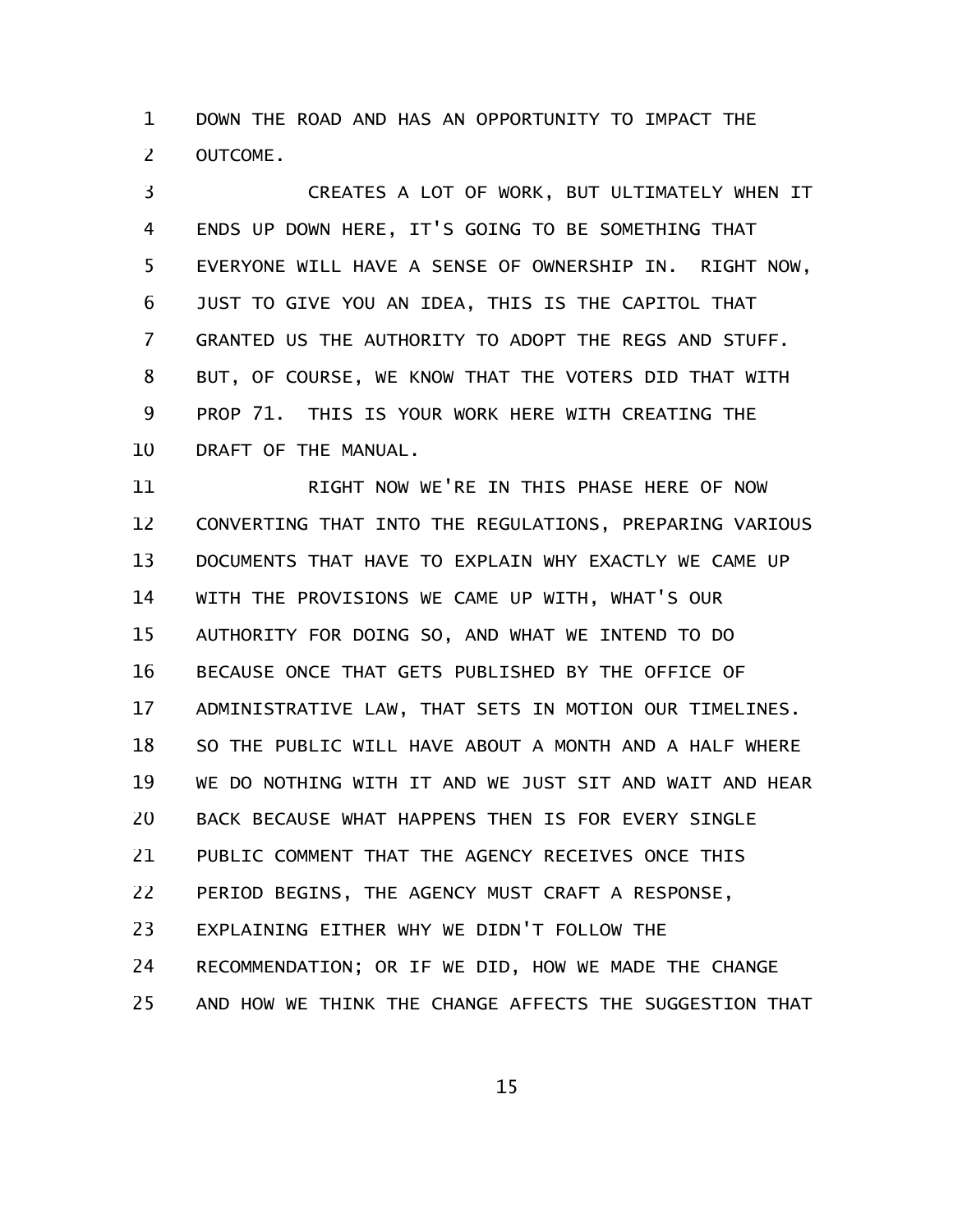WAS MADE. 1

ANY TIME WE MAKE ANYTHING BUT THE MOST RUDIMENTARY OR TECHNICAL CHANGE TO OUR DRAFTS THROUGH OUR REGULATIONS, THAT OPENS UP A NEW 15-DAY CHANGE RIGHT HERE FOR COMMENT. SO, AS YOU CAN SEE, WHAT THIS MEANS IS IT'S SORT OF A RATCHETING DOWN OF THE PROCESS. IT STARTS WITH THE 45 DAYS. YOU MAKE A GROUP OF CHANGES. OPENS UP FOR PUBLIC COMMENT AGAIN. THAT'S ANOTHER 15 DAYS. SO YOU KEEP POSTING UNTIL YOU THINK YOU'VE GOT IT ALL SET. THEN IT COMES BACK TO THE ICOC FOR A FINAL ROUND AND PERHAPS, DEPENDING, WE MAY ACTUALLY COME BACK TO THE GROUP FOR A LITTLE ADVICE, BUT HOPEFULLY JUST TO THE ICOC FOR FINAL APPROVAL. AND THEN WE GO THE BACK TO THE OFFICE OF ADMINISTRATIVE LAW. AND IT WILL REVIEW ALL THOSE REGULATIONS FOR CLARITY AND NECESSITY AND AUTHORITY AND MAKE SURE THAT WE'VE RESPONDED APPROPRIATELY TO ALL OF THE PUBLIC COMMENT, AT WHICH POINT, ASSUMING THAT THAT PASSES, THEN IT'S OFFICIALLY PUBLISHED ABOUT 30 DAYS AFTERWARDS. 2 3 4 5 6 7 8 9 10 11 12 13 14 15 16 17 18 19 20

SO THIS 45-DAY PROCESS IS WHAT WE'RE GEARING UP FOR. THAT WILL PROBABLY START ABOUT THE END OF THE MONTH. THIS 45-DAY CHANGE PERIOD WILL CONCLUDE ABOUT MIDDLE OF SEPTEMBER, AND THEN WE'LL HAVE A SERIES OF A FEW PROBABLY 15-DAY ADDITIONAL COMMENT PERIODS, AND 21 22 23 24 25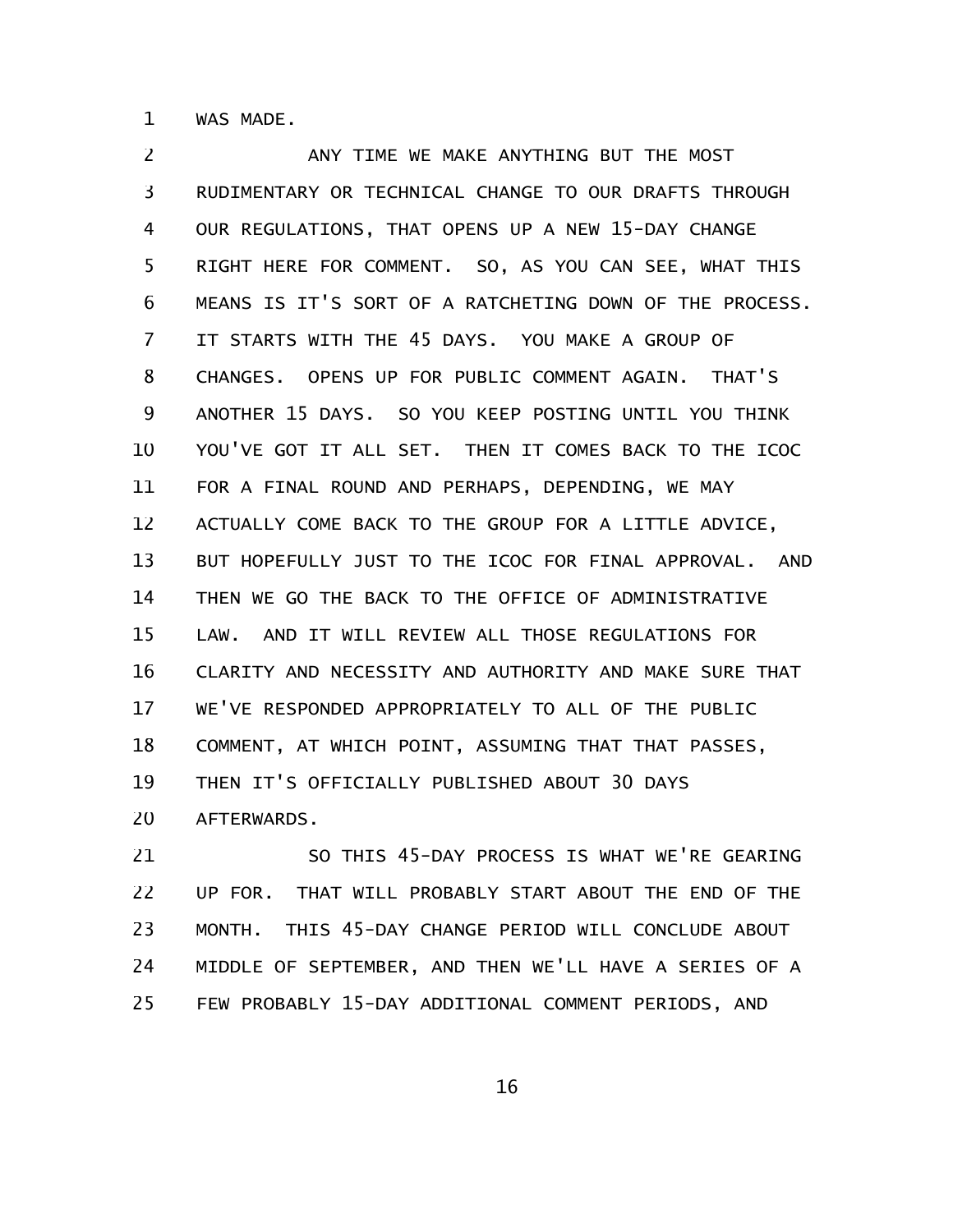HOPEFULLY BRING IT BACK TO THE ICOC FOR PERMANENT ADOPTION AT ITS DECEMBER MEETING. 1 2

AND THAT'S WHERE WE STAND. DR. HALL: THANKS VERY MUCH, SCOTT. IT'S FUNNY. YOU THINK YOU GET \$3 BILLION AND ALL YOU HAVE TO DO IS GIVE IT OUT, BUT THIS IS QUITE A BIT OF WORK DONE. AND PARTICULARLY ARLENE, GIL, AND SCOTT HAVE DONE A TREMENDOUS AMOUNT OF WORK ON THE GRANTS ADMINISTRATION POLICY, PUTTING THIS DOCUMENT TOGETHER. I THINK WHEN YOU READ IT, YOU'LL REALIZE AND APPRECIATE IT IF YOU DO READ IT. BUT AT ANY RATE, ALL THE WORK THAT'S GONE INTO IT, BUT IT IS THE BASIS FOR OUR GIVING OUT MONEY, AND VERY IMPORTANT FOR OUR NEXT STEPS. SO WITH THAT SORT OF UPDATE ON OUR ACTIVITIES, UNLESS THERE ARE ANY QUESTIONS ABOUT WHAT'S 3 4 5 6 7 8 9 10 11 12 13 14 15

GOING ON, I'D LIKE TO TURN THE MEETING OVER TO JOAN AND TO STU AND TO HAVE THEM CONTINUE. 16 17

DR. SVENDSEN: ONE QUESTION ON THE TIMING. YOU SAID A YEAR FROM NOW IT WILL BE IN THE SUPREME COURT, OR YOU THINK A YEAR FROM NOW IT WILL BE THROUGH THE SUPREME COURT? 18 19 20 21

DR. HALL: THROUGH, WE HOPE. 22

DR. SVENDSEN: THAT'S INCLUDING THE TIME IT MIGHT TAKE. 23 24

DR. HALL: SO I THINK WITH LUCK WE WILL HAVE 25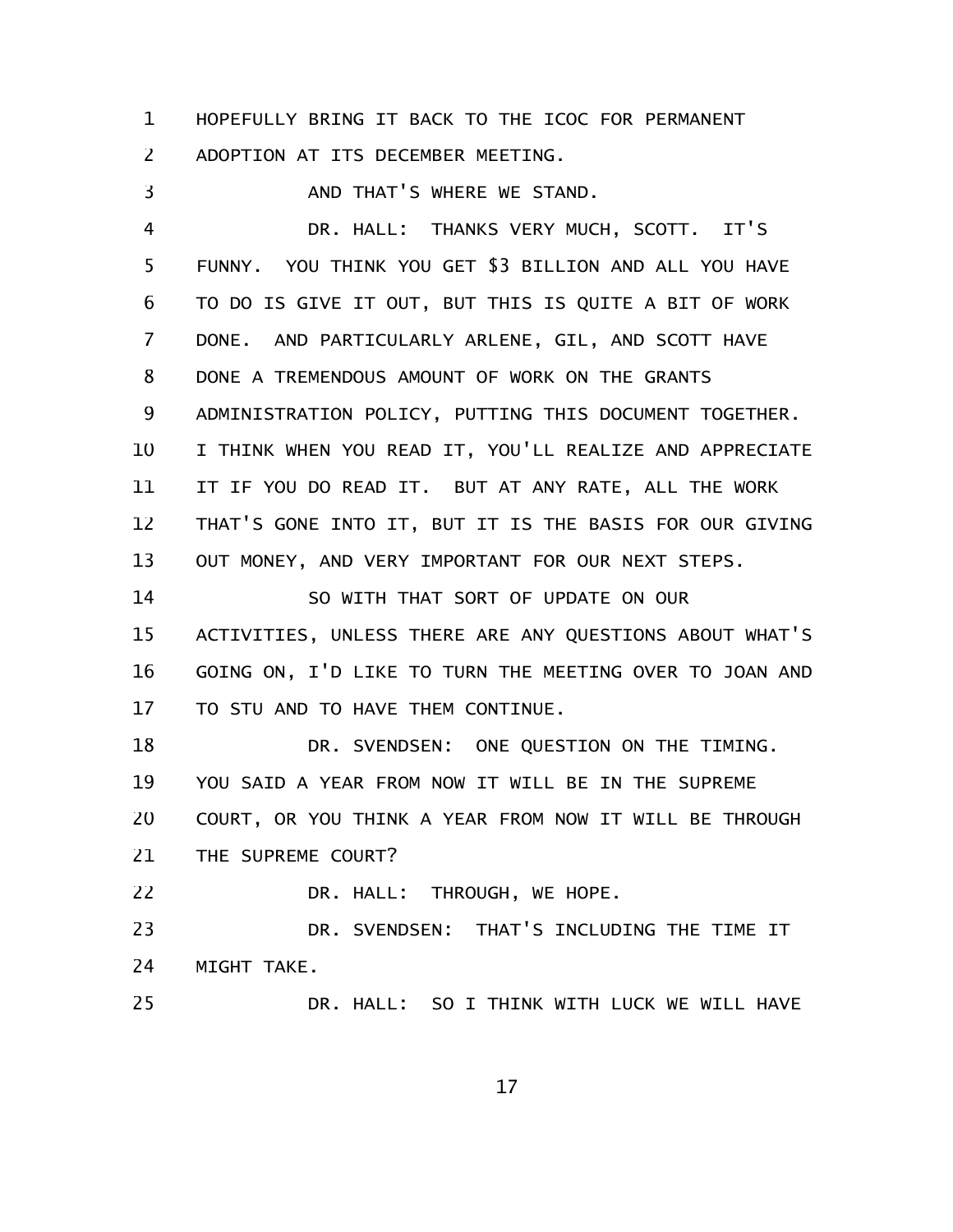THE MONEY A YEAR FROM NOW. IS THAT FAIR, BOB? MR. KLEIN: ACTUALLY HAVE MONEY. HOPEFULLY WE WILL BE THROUGH THE COURT OF APPEALS BY THE END OF DECEMBER, BEGINNING OF JANUARY. SO A YEAR IS HOPEFULLY A REASONABLY CONSERVATIVE TIME. 1 2 3 4 5

CO-CHAIR ORKIN: AFTER THAT THERE'S NO RECOURSE. 6 7

MR. KLEIN: THE STATUTE OF LIMITATIONS ON ADDITIONAL CHALLENGES TO FUNDING RAN A YEAR AGO JULY. SO THE NEXT THREE YEARS THEY CANNOT CHALLENGE THE FUNDING ON CONSTITUTIONAL GROUNDS. 8 9 10 11

CO-CHAIR SAMUELSON: DO YOU FEEL FAIRLY CONFIDENT THAT THERE'S NO OTHER WAY THEY CAN BLOCK THAT? I'M ASSUMING THERE WILL BE OTHER THINGS THROWN AT US, INCLUDING LEGAL CHALLENGES, BUT NOT NECESSARILY THAT CAN STOP THE FUNDING, THE BOND ISSUING PROCESS. 12 13 14 15 16

MR. KLEIN: YES. JOAN IS APPROPRIATELY FOCUSING ON THE FACT THAT THIS IS A GROUP WHOSE GOALS ARE DELAY. AND THEY'VE FILED A SUIT AGAINST THE UNIVERSITY OF CALIFORNIA SYSTEM TO TRY AND DEAL WITH THAT DELAY. WE'VE NOW FILED AN ACTION TO BRING THEM BACK INTO JUDGE SABRAW'S COURT TO SEE IF WE CAN EXPEDITE DISPOSITION OF THAT. WE DON'T KNOW THE OUTCOME OF THAT ACTION, BUT SUFFICE IT TO SAY THAT WE SHOULD PROCEED WITH OUR NEXT ROUND OF FUNDING HERE 17 18 19 20 21 22 23 24 25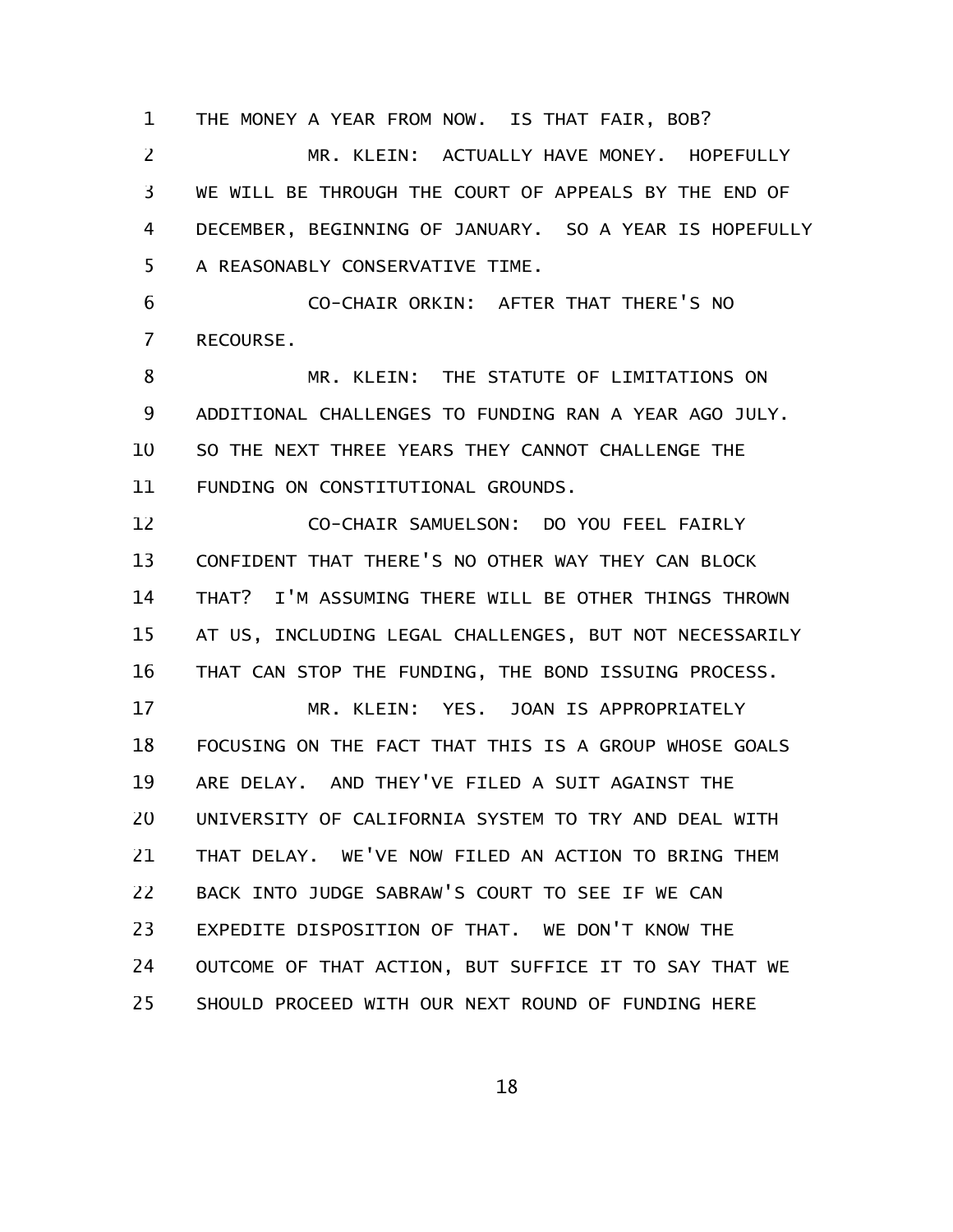SHORTLY THROUGH THE PRIVATE PLACEMENT OF BONDS TO BRING IT UP TO \$50 MILLION. THAT GIVES ABOUT APPROXIMATELY ANOTHER 30, \$35 MILLION OF FUNDS TO DEAL WITH. 1 2 3

AND WE DO NOT BELIEVE THEY'RE GOING TO BE ABLE TO MAINTAIN INJUNCTIONS UNDER ANY OTHER PROCEDURAL CHALLENGE SO THAT WE SHOULD BE ABLE TO WORK PROFESSIONALLY AND THOUGHTFULLY THROUGH OUR PROCESS, ISSUE OUR GRANTS, ISSUE OUR CHECKS, AND LET THE LEGAL PROCESS GO ON. 4 5 6 7 8 9

THE WAY WE'RE STRUCTURED, WE SHOULD BE ABLE TO CONTINUE BUSINESS WITH DEEP RESPECT FOR YOUR TIME AND TREMENDOUS CONTRIBUTION. WE SHOULD BE SUCCESSFUL IN GETTING THE MONEY OUT TO THE INSTITUTIONS. 10 11 12 13

DR. HALL: WE HAVE IT OUT NOW. WE HAVE GRANTS OUT THERE NOW. AND SO I THINK THERE -- MY SENSE FROM BOB IS THERE MAY BE DELAYS THAT ARE ANNOYING, BUT THE FUNDAMENTAL BUSINESS OF RAISING BONDS CANNOT BE CHALLENGED ONCE THIS DECISION IS MADE, SO THAT WE'LL BE IN GOOD SHAPE. 14 15 16 17 18 19

MR. KLEIN: IN ALL LIKELIHOOD, IN THE SPRING OF NEXT YEAR, WE'LL DO ANOTHER 50 MILLION TO FURTHER DRIVE THE GRANT PROGRAM. SO WE'RE LOOKING AT APPROXIMATELY A 12-MONTH CYCLE WHERE THERE'S \$100 MILLION IN THE PROCESS. SO THERE'S A REAL SUBSTANTIVE, GROUNDED, MEANINGFUL GRANT PROGRAM IN PROCESS. 20 21 22 23 24 25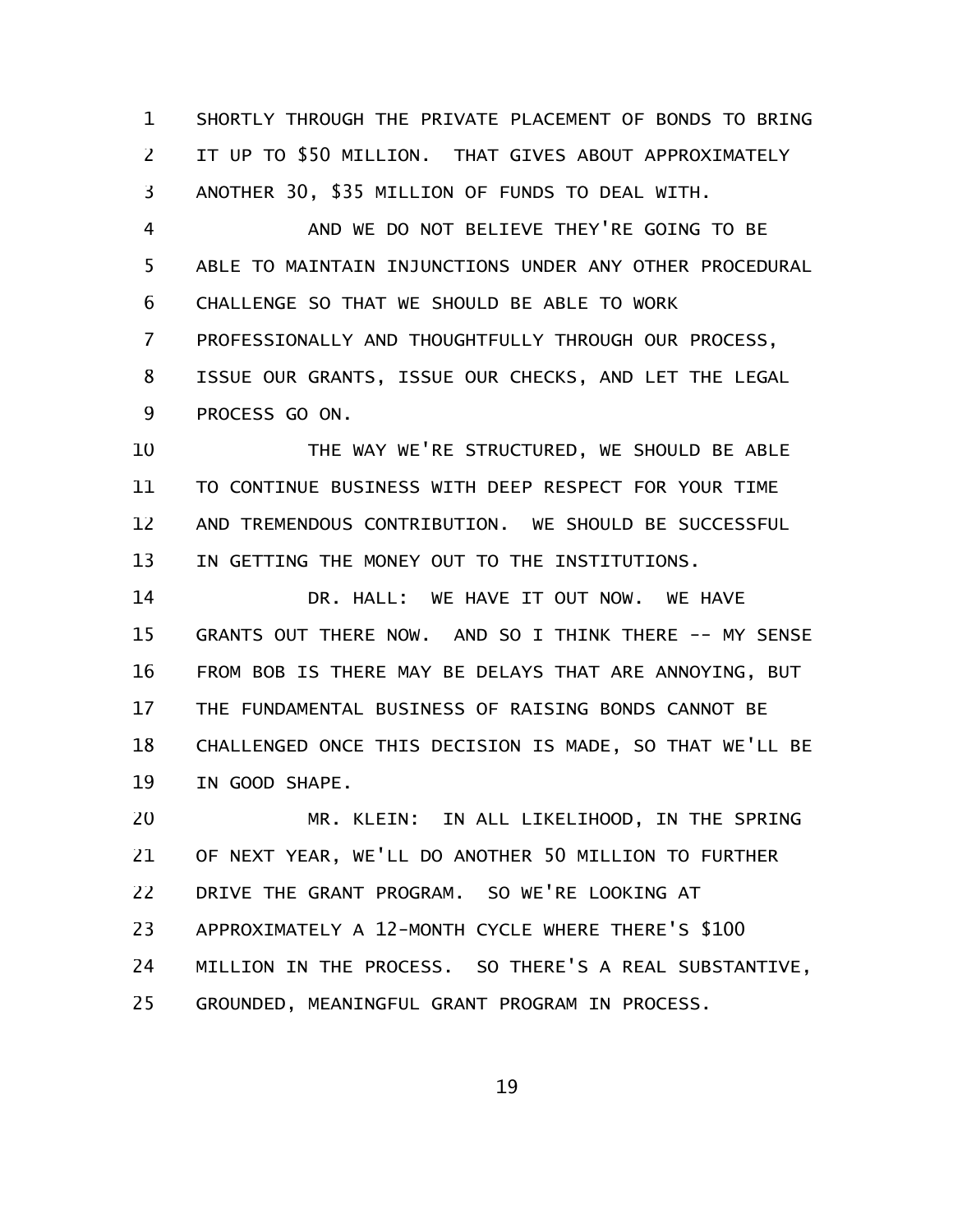DR. HALL: OKAY.

1

CO-CHAIR SAMUELSON: OKAY. AS I THINK I'VE SAID BEFORE, IT'S INCREDIBLY HUMBLING FOR ME TO THINK OF LEADING A DISCUSSION INCLUDING THE PEOPLE WITH THE RESUMES THAT MANY OF YOU IN THIS ROOM HAVE. AND I'M REMINDED OF IT WHEN THE FIRST SLIDE BEFORE MINE WAS OF THAT CHART, WHICH IS THE WORK PRODUCT OF MY PROFESSION, LAWYER, AND BOB DESCRIBES ANOTHER WORK PRODUCT IN MY PROFESSION, DELAYING LAWSUITS. SO IT'S AUDACIOUS OF ME TO THINK OF TRYING TO LEAD THIS, BUT I HAVE A FEW THOUGHTS AND A COUPLE SLIDES. AND SO I THOUGHT I'D SORT OF SET THE CONTEXT THAT I SEE FOR US IN PREPARING FOR TOMORROW'S CONFERENCE, WHICH IS ON THE SUBJECT OF SCIENTIFIC CHALLENGE FROM BASIC SCIENCE TO THE CLINIC, WHICH IS AN IMMENSE ONE. 2 3 4 5 6 7 8 9 10 11 12 13 14 15

AND THE FIRST THING I WANT TO DO IS TELL A STORY, WHICH I FIRST HEARD A COUPLE WEEKS AGO ON C SPAN WHEN HELEN THOMAS, THE WELL-KNOWN DEAN, FORMER DEAN, OF THE WHITE HOUSE PRESS CORPS, WAS ON T.V. AT A BOOK SIGNING IN WASHINGTON FOR HER LATEST BOOK. IT SEEMS VERY APT TO ME. SHE WAS ASKED, AMONG OTHER THINGS, TO SAY WHICH PRESIDENT WAS HER FAVORITE PRESIDENT DURING THE TIME SHE WAS COVERING THE WHITE HOUSE AND TO TELL A STORY ABOUT THAT PRESIDENT. 16 17 18 19 20 21 22 23 24

SHE SAID IT WAS JOHN F. KENNEDY, AND THE 25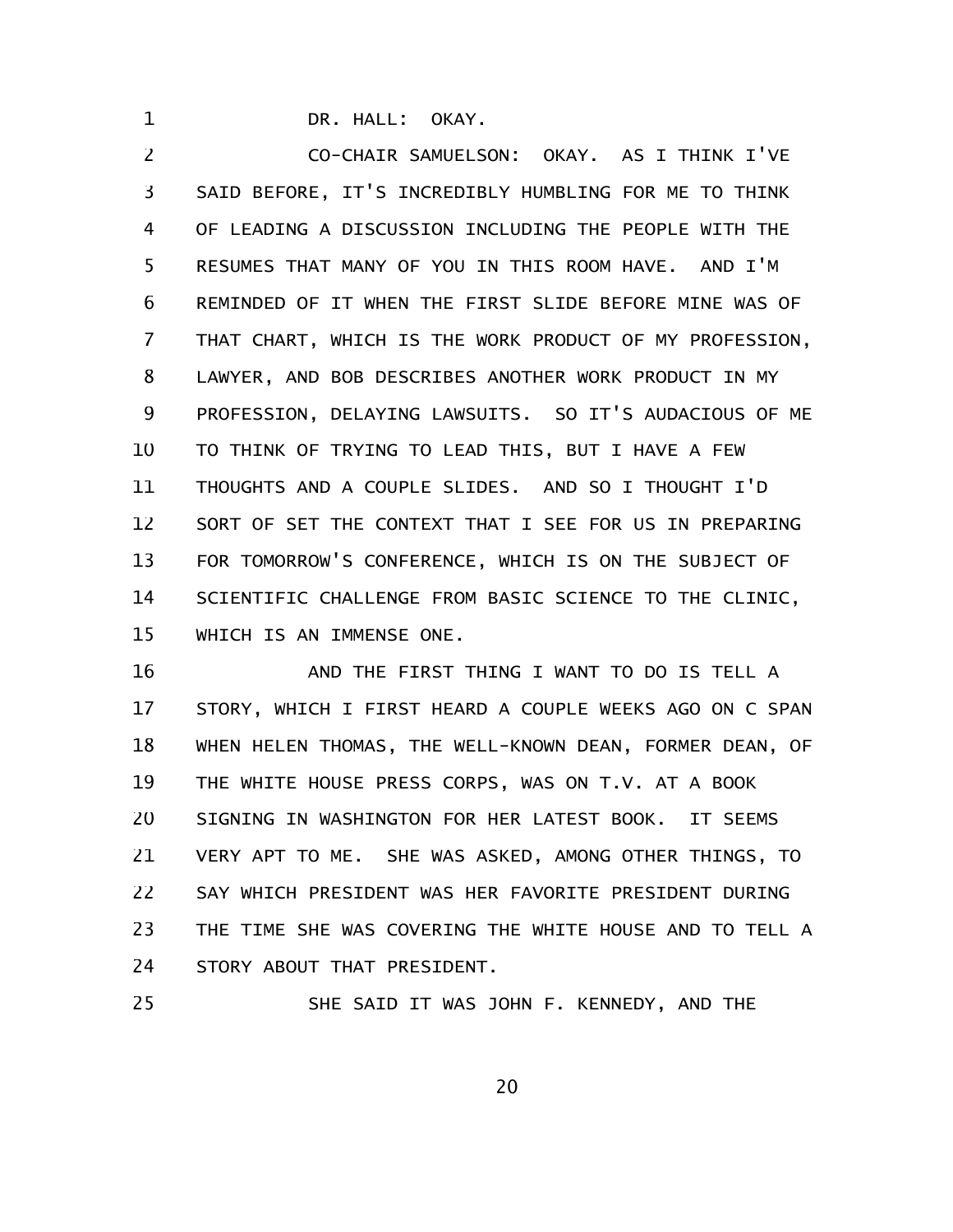STORY WAS AS FOLLOWS. THE PRESIDENT, SHORTLY AFTER HE WAS INAUGURATED, HAD THE MERCURY VII ASTRONAUTS AND THEIR WIVES IN FOR DINNER. AND AS THE PRESIDENT AND JACKIE WERE HANDING OUT COCKTAILS AND SCHMOOZING WITH THE ASTRONAUTS AND THEIR WIVES, PRESIDENT KENNEDY SAID TO THEM, "DO YOU THINK WE COULD EVER GO TO THE MOON?" AND AS THE MERCURY VII ASTRONAUTS RELAYED BACK TO HELEN THOMAS, BECAUSE THAT'S HOW SHE FOUND OUT ABOUT IT, THEY SAID, "YOU KNOW, YOU DON'T SAY NO TO THE PRESIDENT." SO THEY SAID, "SURE, MR. PRESIDENT." AND HE SAID, "OKAY. THANK YOU. THANK YOU. IT'S INTERESTING." 1 2 3 4 5 6 7 8 9 10 11

AND AS THEY LEFT THEY SAID TO EACH OTHER, "IS HE NUTS?" THAT STRUCK HOME FOR ME. WHY DON'T YOU GO BACK TO THAT FIRST ONE? WE HAVE A VERY DEMANDING CHALLENGE BEFORE US, AND THIS IS ONE PARAGRAPH FROM PROP 71. THERE'S SEVERAL THAT REFER TO THE END GOAL OF THE INITIATIVE, AND THIS ONE GOES RIGHT TO THE HEART OF IT, AS I SEE IT, IN THAT WE ARE MAKING GRANTS TO REALIZE THERAPIES, PROTOCOLS, AND OTHER MEDICAL PROCEDURES THAT WILL RESULT IN AS SPEEDILY AS POSSIBLE THE CURE AND MITIGATION OF MAJOR DISEASES AND SO ON. AND ELSEWHERE IN THE INITIATIVE IT REFERS SPECIFICALLY TO A FEW DISEASES AND THEN MENTIONS 70 OTHERS WHICH COULD BE AFFECTED BY THE SPENDING OF THIS 12 13 14 15 16 17 18 19 20 21 22 23 24

MONEY AND THE GRANTING OF THE RESEARCH GRANTS. A 25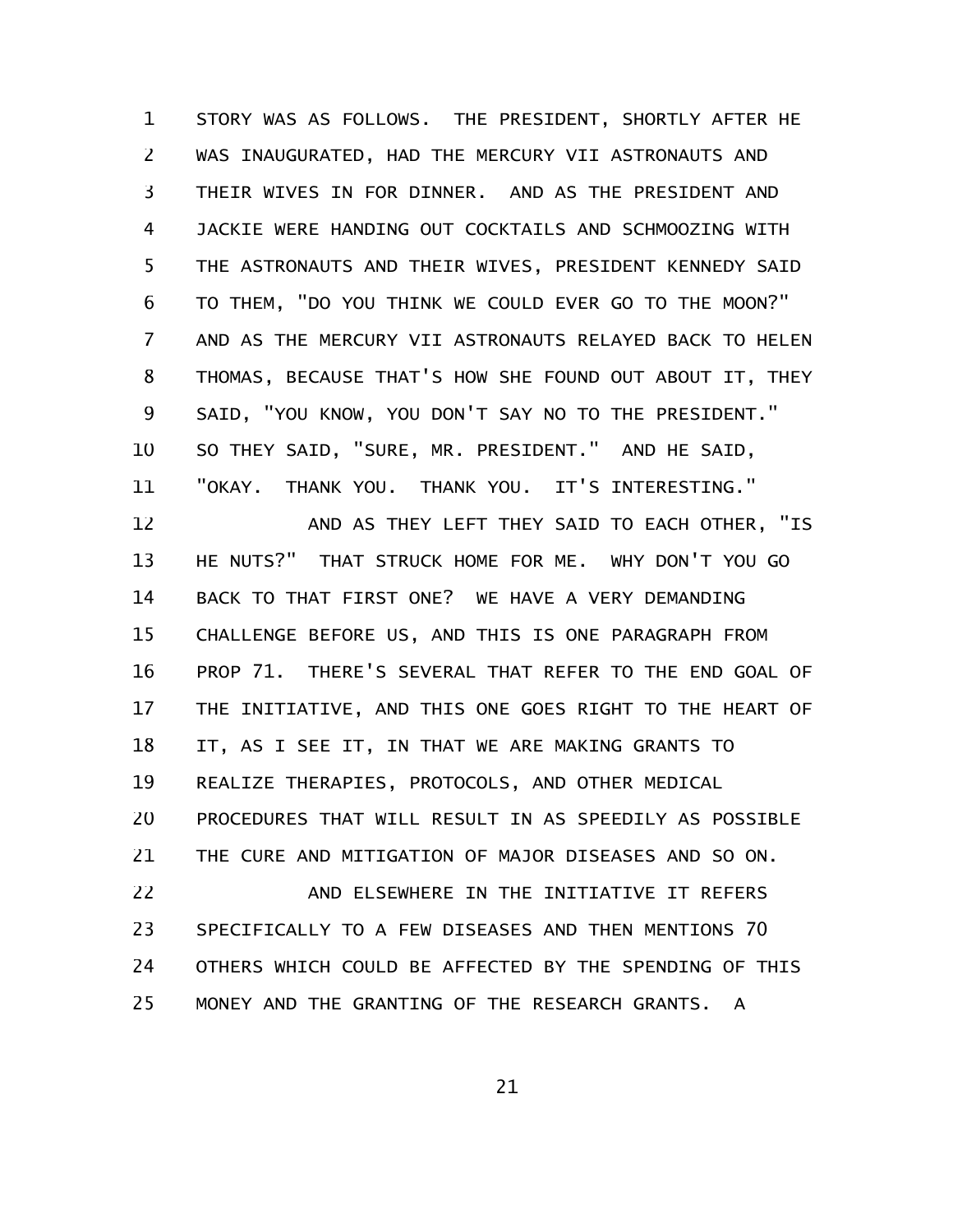TERRIBLY, DESPERATELY IMPORTANT GOAL AND, AS YOU KNOW FAR BETTER THAN I DO, DREADFULLY HARD TO ACCOMPLISH. SO THAT'S WHY I WENT DOWN THE THOUGHT PROCESS I DID WHEN I HEARD THAT STORY BY HELEN THOMAS BECAUSE, OF COURSE, THAT WAS REGARDED AS PROBABLY IMPOSSIBLE BY MAYBE EVEN THOSE ASTRONAUTS WHO WERE IN THE ROOM. BUT WE ALL KNOW THE REST OF THE STORY. 1 2 3 4 5 6 7

JUST A FEW MONTHS LATER THE PRESIDENT, SPEAKING BEFORE THE JOINT SESSION OF CONGRESS, COMMITTED VERY PUBLICLY, AUDACIOUSLY TO THAT GOAL. AND WITHIN THE DECADE AND THE NEXT YEAR, HE WAS DEDICATING THE NEW MANNED SPACECRAFT CENTER AND TALKING ABOUT WHY IT WAS IMPORTANT TO DO THAT. AND THIS QUOTE REALLY RESONATED FOR ME. IT STRUCK ME AS VERY PARALLEL TO THE CHALLENGE THAT WE HAVE, WHICH IT'S A CHALLENGE THAT WE ARE WILLING TO ACCEPT, ONE THAT WE ARE WILLING TO POSTPONE, AND ONE WHICH WE INTEND TO WIN. 8 9 10 11 12 13 14 15 16 17

I DON'T THINK WE CAN OVERSTATE WHAT I BELIEVE ABOUT WHY CALIFORNIANS PASSED THAT INITIATIVE. FOR THOSE OF YOU WHO AREN'T IN CALIFORNIA, YOU MAY FEEL THAT CALIFORNIANS WILL PASS MOST ANYTHING AND THAT IT ISN'T NECESSARILY DONE WITH A LOT OF THOUGHT. BUT, IN FACT, THE VAST MAJORITY OF THOSE INITIATIVES ARE DEFEATED HANDILY. THERE WAS ONE IN THE LAST ELECTION FOR PRESCHOOL FOR ALL CALIFORNIAN YOUNGSTERS THAT WAS 18 19 20 21 22 23 24 25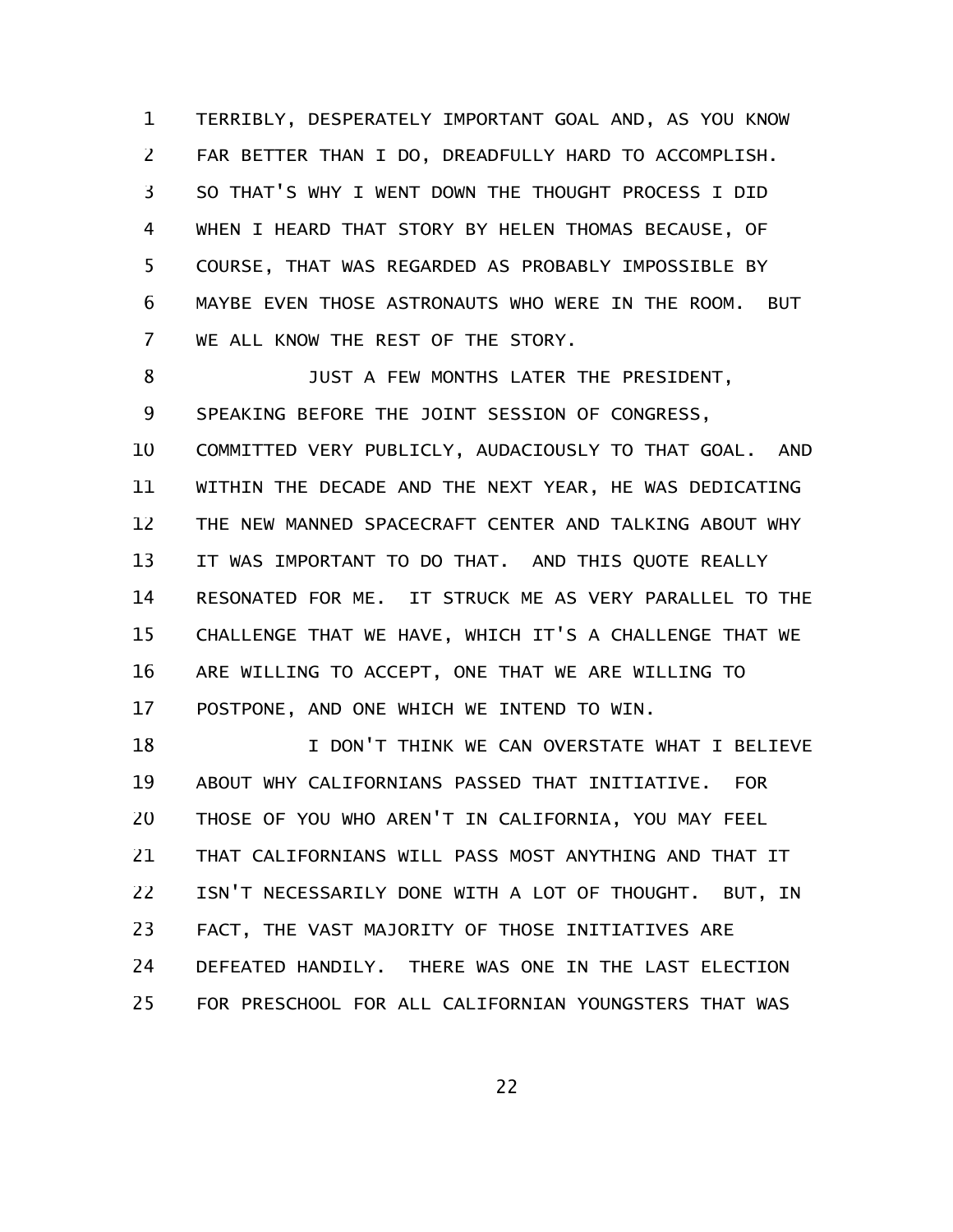DEFEATED BY A LARGE MAJORITY, AND THERE ARE THE LOTS OF GOOD REASONS FOR IT AND IT WAS A LOT LESS MONEY, AND THERE ARE LOTS OF OTHER EXAMPLES. 1 2 3

CALIFORNIANS REALLY FEEL VERY PERSONALLY CONNECTED TO PROP 71 AND PERSONALLY INVESTED IN THE OUTCOME AND VERY SERIOUS ABOUT IT. THEY DON'T JUST WILLY-NILLY COMMIT TO \$3 BILLION FOR SOMETHING. TO THE CONTRARY. AND WHEN I TALKED TO NEIGHBORS AND JUST STRANGERS AND PEOPLE I RUN INTO FOR WHATEVER REASONS, AND THEY FIND OUT THAT I'M AFFILIATED WITH THIS ENTERPRISE, THEY TALK ABOUT IT IN THE FIRST PERSON. THEY SAY, "I DON'T WANT YOU TO WASTE THAT MONEY. I DON'T WANT YOU TO BUILD A LOT OF BUILDINGS. I WANT YOU TO GET THIS JOB DONE. YOU'RE GOING TO FUND CURES, RIGHT?" AND I THINK THERE ARE A COUPLE OF INTERESTING THINGS ABOUT THAT. ONE IS THAT THEY FEEL SO STRONGLY ABOUT IT, BUT I THINK THE OTHER IS THAT THEY VIEW THEMSELVES AS PARTNERS IN THIS ENTERPRISE. AND I'LL COME BACK TO THAT. 4 5 6 7 8 9 10 11 12 13 14 15 16 17 18 19

SO THEN THE REST OF THE STORY, WITHIN THE DECADE, JULY 21, 1969, BUZZ ALDRIN AND NEIL ARMSTRONG VISITED THE MOON, AS WE ALL KNOW, AND THEY GOT THERE WITHIN THE TIME ALLOTTED, TEN YEARS, WHICH IS A FAMILIAR TIMEFRAME FOR US SINCE THAT'S ROUGHLY ABOUT THE AMOUNT OF TIME THAT WE HAVE TO SPEND THE \$3 20 21 22 23 24 25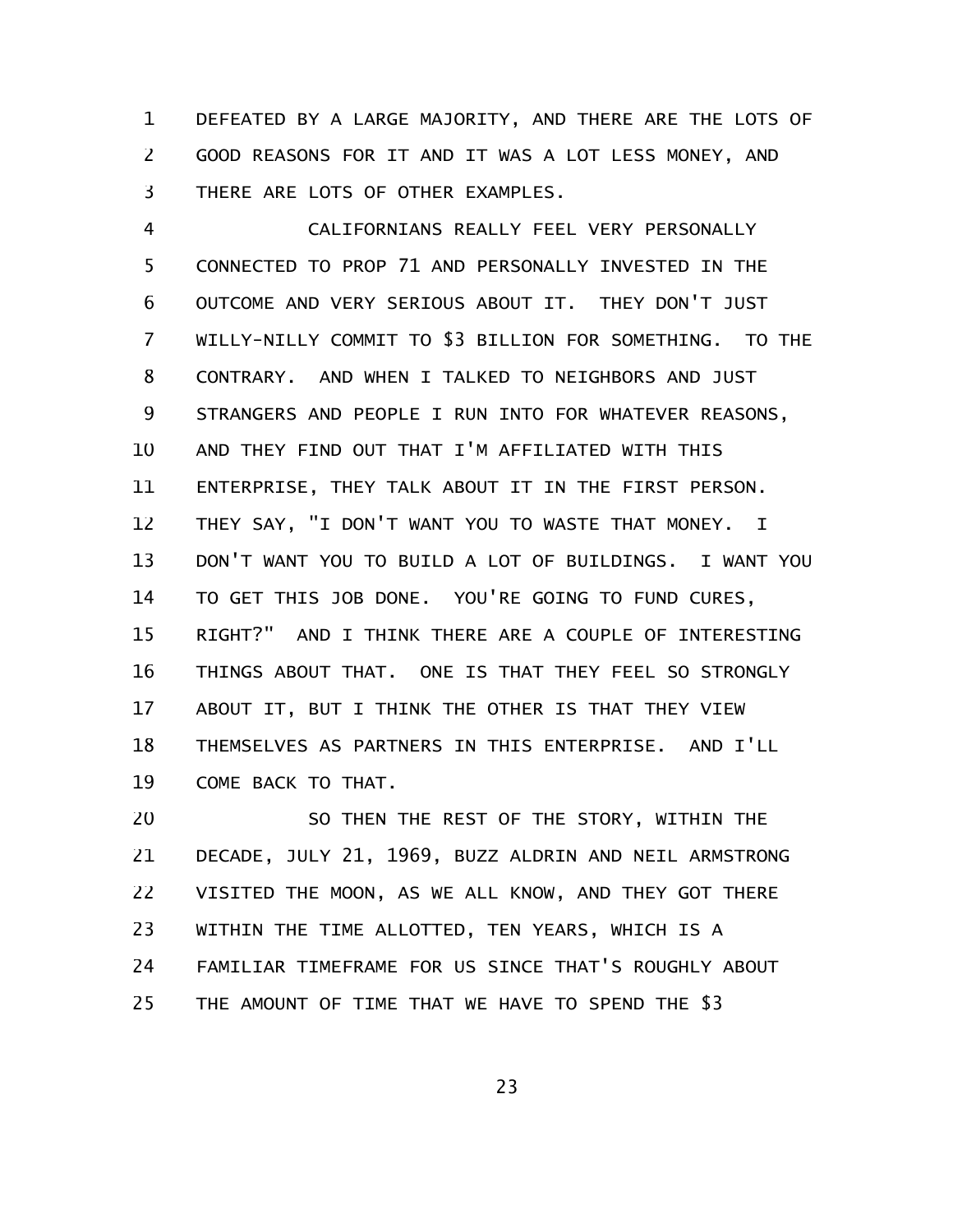BILLION, ASSUMING THAT DOESN'T CHANGE BY FURTHER DELAYS. AND SO THEY GOT IT DONE IN TIME AND PROBABLY WAY OVER BUDGET. AND IT'S A GREAT ACHIEVEMENT FOR AMERICANS AND FOLKS BEYOND. 1 2 3 4

SO WHAT IS THE OTHER RELEVANCE THAT RESONATES IN ME TO THIS STORY? I KNOW THAT THE MOONSHOT IS OFTEN TALKED ABOUT AS AN ANALOGY, SOME KIND OF RELEVANCE FOR A CHALLENGE LIKE GETTING CURES FOR DISEASES. AND I KNOW THAT OFTEN SCIENTISTS RESIST THAT BECAUSE THEY'RE THINKING ABOUT THE DIFFERENCES BETWEEN THE SCIENTIFIC CHALLENGES PRESENTED IN THAT CASE AND THE TREMENDOUSLY DIFFICULT ONES THAT WE HAVE BEFORE US IN THE CASE OF PROP 71. AND I THINK THAT IT'S THAT PARTNERSHIP WITH A VARIETY OF STAKEHOLDERS WHO BELIEVE THAT THEY ARE PARTNERS IN THIS ENTERPRISE, AND AS A RESULT INTEND TO HELP GET IT ACCOMPLISHED. AND I THINK THAT'S IMPORTANT BECAUSE I'VE NOTICED IN THE 15 YEARS I'VE BEEN INVOLVED IN PARKINSON'S ADVOCACY HOW VERY, VERY DIFFICULT IT IS TO GET FROM A CONCEPT ABOUT HOW TO HAVE ANY BASIC INFORMATION ABOUT A GIVEN DISEASE AND TO TAKE THAT THE MANY DIFFICULT STEPS TO THE POINT OF HAVING SOME EFFECTIVE TREATMENT. 5 6 7 8 9 10 11 12 13 14 15 16 17 18 19 20 21 22

AND WHAT I'VE OBSERVED IS THAT OFTEN THE OBSTACLES THAT DERAIL IT AND DELAY IT ARE NOT, IN FACT, AS IT SEEMS TO ME AS A NONSCIENTIST, SCIENTIFIC 23 24 25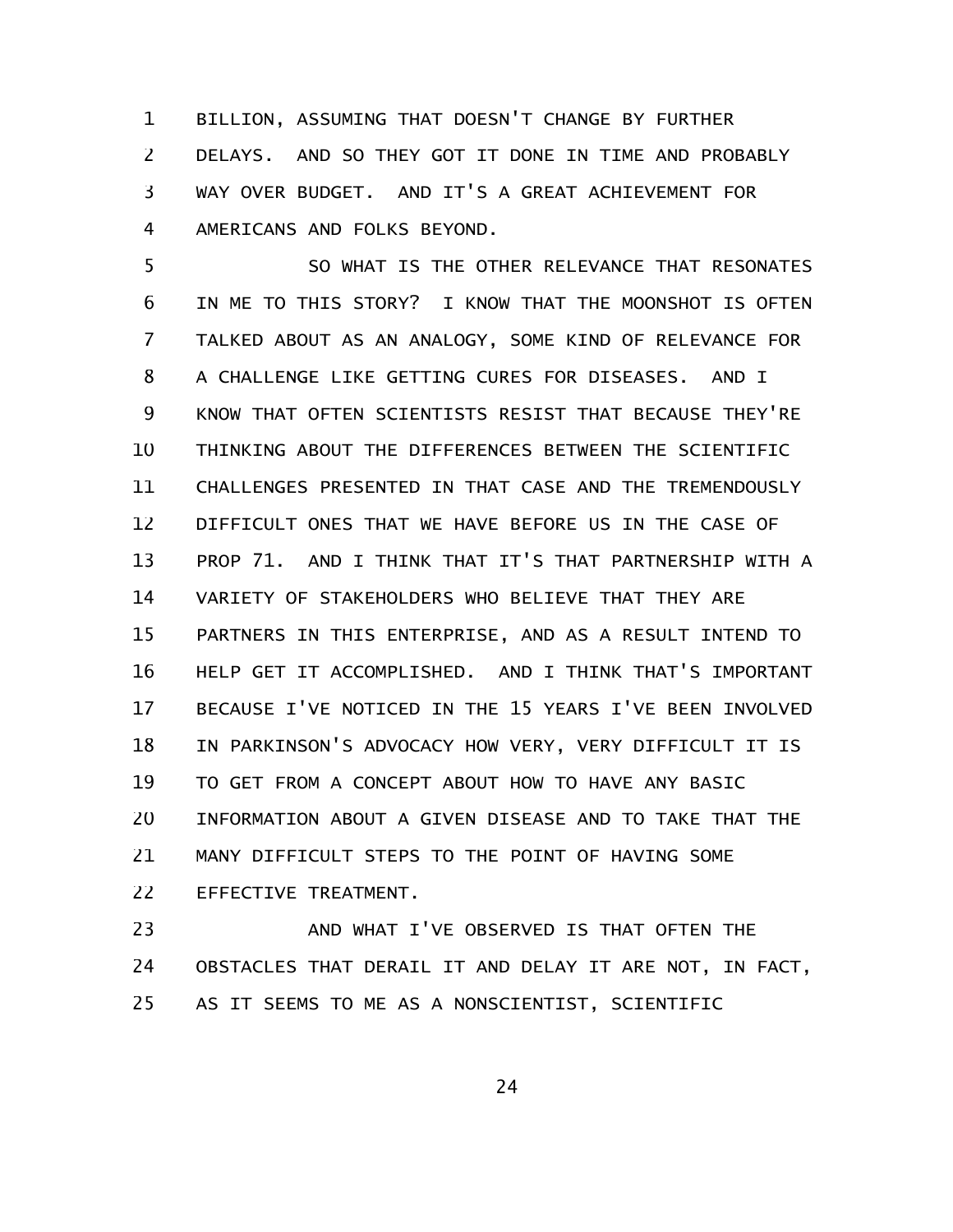OBSTACLES. THEY'RE NONSCIENTIFIC OF ALL SORTS. I IN THINKING ABOUT THAT MADE A LIST. MONEY, NOT HAVING ENOUGH, NOT HAVING ENOUGH IN THE RIGHT PLACE AT THE RIGHT TIME; INADEQUATE INFORMATION AND COORDINATION, SORT OF SERENDIPITY OF FOCUS WHERE SCIENTISTS WILL BE FOCUSED ON AN IMPORTANT SCIENTIFIC QUESTION AND THEN THEY DIE OR THEY RETIRE OR THEY SHIFT FOCUS BECAUSE THE FUNDING SHIFTS, AND IT MAY BE DECADES BEFORE THE SAME ISSUES ARE PICKED UP AGAIN. LACK OF INFORMATION, SCIENTISTS WORKING -- AND THESE ARE THINGS THAT I'VE NOTICED IN THE PARKINSON'S FIELD WHERE AN IMPORTANT DISCOVERY IS DELAYED BECAUSE A SCIENTIST DIDN'T KNOW THAT SOMEONE ELSE HAD STUDIED THE SAME AREA AND HAD ACTUALLY PUBLISHED ON IT. BLOCKED ACCESS TO PATENTED PRODUCTS, DUPLICATION OF EFFORT. 1 2 3 4 5 6 7 8 9 10 11 12 13 14 15

AND THEN ANOTHER CATEGORY, THE LEGAL AND POLITICAL AND REGULATORY DELAYS. AND WE'VE TALKED ABOUT SOME OF THOSE TONIGHT. THERE ARE MANY OF THEM, AND OBVIOUSLY THEY DERAIL AND DELAY VARIOUS SCIENTIFIC ENTERPRISES TRYING TO GET EFFECTIVE THERAPIES AND CURES. 16 17 18 19 20 21

CONTROVERSY, REACTIONS TO ADVERSE SIDE EFFECTS AND DEATHS. AND WITHOUT A COUNTERVAILING AWARENESS OF THE ADVERSE EFFECTS OF SIMPLY THE STATUS QUO, THE AMOUNT OF SUFFERING AND DEATH THAT GOES ON 22 23 24 25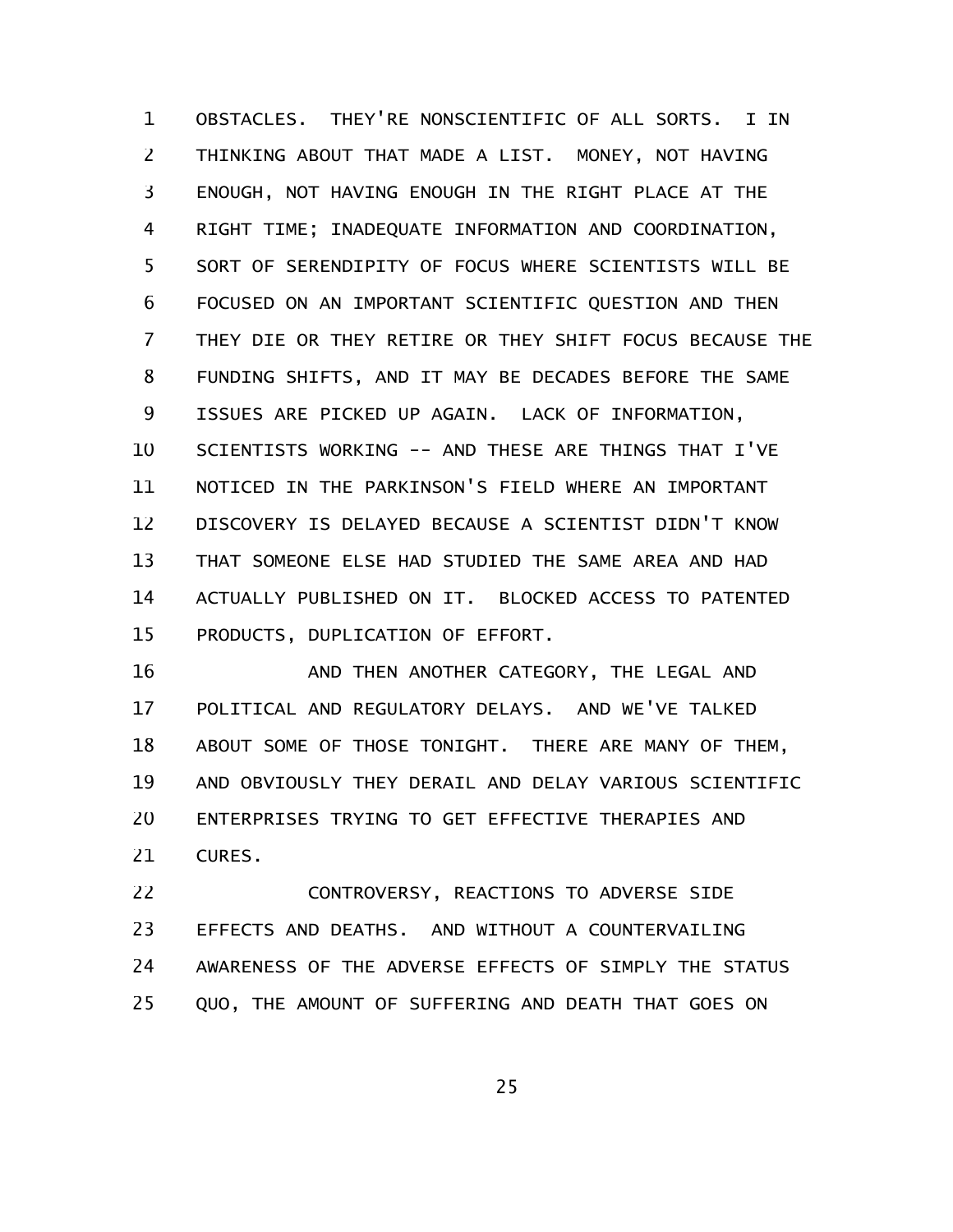ANYWAY, AND GIVING THE PUBLIC OR THE PRESS A WAY OF BALANCING THAT AND SEEING IT IN A DIFFERENT LIGHT. AND THEN ANOTHER BIG CATEGORY, LACK OF 1 2 3

INFRASTRUCTURE, LACK OF CAPITAL, BUILDINGS, LACK OF EQUIPMENT, LACK OF TRAINED PERSONNEL. 4 5

I'VE WATCHED -- THE SCIENTISTS IN THE PARKINSON'S FIELD HAVE STRUGGLED TO TRY TO GET EFFECTIVE THERAPIES FOR ME AND THE OTHER MILLION AMERICANS AND MILLIONS MORE BEYOND ELSEWHERE IN THE WORLD AND HAD TO DELAY USING THE BRILLIANCE IN THEIR SCIENTIFIC MINDS BECAUSE THEY WERE STOPPED BY THESE, AS I SEE THEM, NONSCIENTIFIC OBSTACLES. 6 7 8 9 10 11 12

I THINK THAT IF WE ARE COMMITTED TO A PLAN THAT TRULY IS GOING TO BE ATTEMPTING TO ACHIEVE THE VISION THAT'S SET OUT IN PROP 71, GETTING EFFECTIVE THERAPIES AND CURES WITHIN A REASONABLE AMOUNT OF TIME, AND THE PUBLIC BELIEVES THAT, THAT THERE IS A HUGE AMOUNT OF FURTHER TIME AND TALENT AND ENERGY THAT PEOPLE IN THE LEGISLATURE, IN THE PATIENT COMMUNITIES, IN SIMPLY THE VOTING PUBLIC WILL BE WILLING TO INVEST IF THEY SEE THAT VISION OUT THERE AND SEE THAT THERE, IN FACT, IS A PLAN ATTEMPTING TO ACHIEVE IT. 13 14 15 16 17 18 19 20 21 22

SO THAT THEN LEADS BACK TO THE BASIC QUESTION, WHICH IS WHAT ARE THE SCIENTIFIC OBSTACLES IN THE WAY? AND I HAVE A VISION FOR HOW WE WOULD GET TO 23 24 25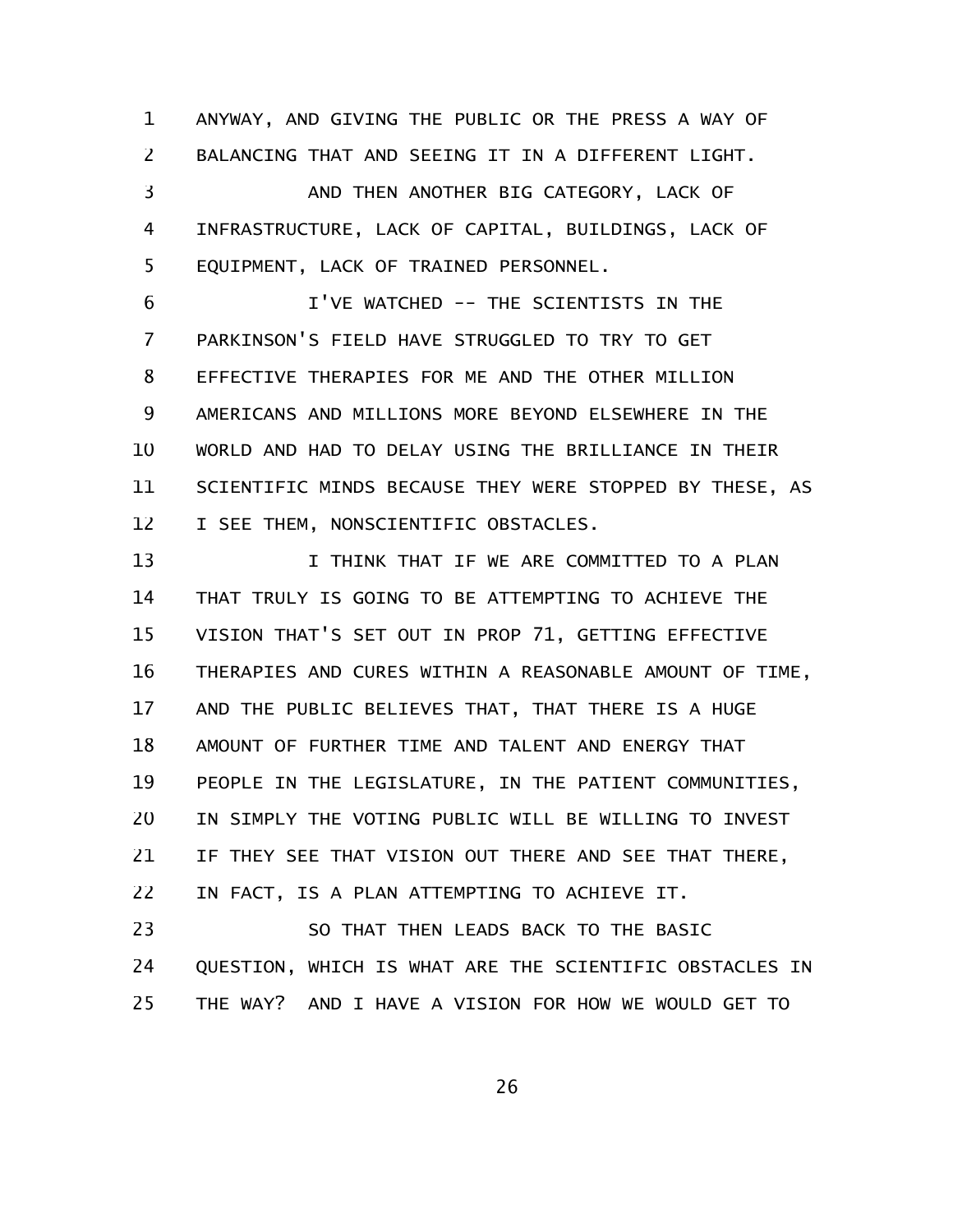THE OTHER SIDE, WHICH WOULD INVOLVE AT LEAST AS AUDACIOUS, I THINK, AN EFFORT AS THE MOONSHOT AND CERTAINLY AS DIFFICULT, WHICH WOULD BE TRYING TO MARSHAL THE SCIENTIFIC BRILLIANCE AROUND THE WORLD WHO ARE ALL WORKING ON THE SAME PROBLEM AND AVOID DUPLICATION AND GET THE BENEFIT OF INFORMATION AND ACHIEVEMENTS THAT ALREADY HAVE BEEN MADE ELSEWHERE TO WORK IN GETTING TO THE POINT OF EFFECTIVE THERAPIES IN CALIFORNIA. AND I CAN ONLY IMAGINE HOW DIFFICULT THAT MIGHT BE, BUT IT ALSO SEEMS LIKE PERHAPS THE ONLY WAY THAT IT MIGHT BE ACHIEVED IN A REASONABLE AMOUNT OF TIME AND FOR THE AMOUNT OF MONEY THAT THAT'S GOING TO COST. \$3 BILLION ISN'T GOING TO BUY CURES FOR 70 DIFFERENT DISEASES OBVIOUSLY. 1 2 3 4 5 6 7 8 9 10 11 12 13 14

SO THEN THE QUESTION IS BACK TO ALL OF YOU. I THINK THAT IF THERE IS A PLAN THAT REALLY HAS THAT GOAL IN MIND AND HAS A WAY OF ACHIEVING IT SCIENTIFICALLY, THAT THE OTHER PROBLEMS CAN BE TACKLED. THAT'S NOT BY ANY MEANS TO UNDERESTIMATE HOW DIFFICULT IT WILL BE; BUT I THINK IF THE PLAN IS AUDACIOUS ENOUGH TO REALLY BE ATTEMPTING TO DO THAT, I THINK THE PUBLIC WILL BE AT OUR SIDE. 15 16 17 18 19 20 21 22

SO THEN THE QUESTION IS WHAT ARE THOSE SCIENTIFIC QUESTIONS THAT NEED TO BE ANSWERED? WHAT ARE THE OBSTACLES IN THE WAY? AND HOW DOES A STRATEGIC 23 24 25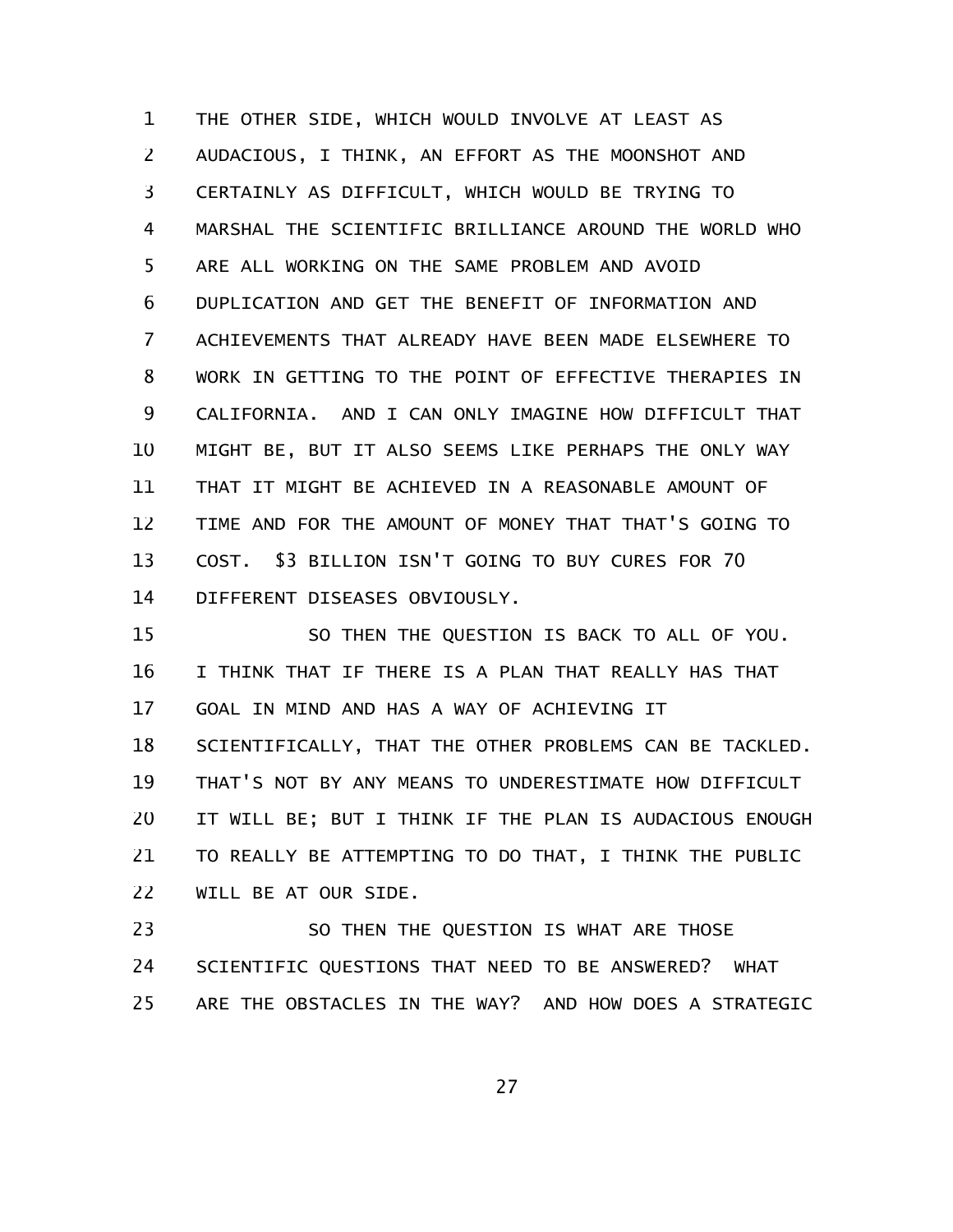PLAN BE USED TO CREATE A ROAD MAP THAT REALLY WILL TACKLE THEM IN A WAY THAT WILL CONTINUE TO EXCITE THE PUBLIC IMAGINATION AND BRING THE PUBLIC IN AS A PARTNER? 1 2 3 4

AND THE OTHER THING THAT I DID TO THINK ABOUT THIS WAS CREATED A BUNCH OF QUESTIONS, WHICH YOU ALL HAD FOR A COUPLE DAYS, AND THAT'S ONE WAY OF THINKING ABOUT IT. BUT WHAT I REALLY WANTED TO DO IS JUST OPEN IT UP TO YOU BECAUSE YOU ARE THE ONES WHO HAVE BEEN IN THE TRENCHES THINKING ABOUT THIS PROBLEM IN A VARIETY OF CONTEXTS AND YOUR OWN PRACTICES, YOUR OWN WORK, YOUR OWN RESEARCH. SO I OPEN IT UP TO YOU. 5 6 7 8 9 10 11 12

CO-CHAIR ORKIN: I GUESS SOME OF THIS MAY COME OUT TOMORROW, I THINK, IN THE DISCUSSIONS, BUT I GUESS ONE OF THE QUESTIONS TOO, I'M NOT SURE I HAVE THE ANSWER, BUT TO THINK ABOUT WHICH ASPECTS OF THESE CHALLENGES OR OBSTACLES ARE ACTUALLY IN THE DIRECTION OF THE STEM CELL FIELD AND STEM CELL DISORDERS AS OPPOSED TO BASICALLY ALL THE REST OF MEDICINE. I BELIEVE TEASING OUT WHICH ONES MAY BE UNIQUE MIGHT BE ONE WAY TO SORT OF HELP JUMP START THE EFFORT TO CAPITALIZE ON THE CALIFORNIA INITIATIVE. 13 14 15 16 17 18 19 20 21 22

I'M NOT SURE I KNOW MYSELF. MAYBE OTHERS WILL HAVE SOME SUGGESTIONS ON THAT, BUT I THINK THERE ARE ISSUES THAT A LOT OF THESE SAME SORT OF NOTIONS 23 24 25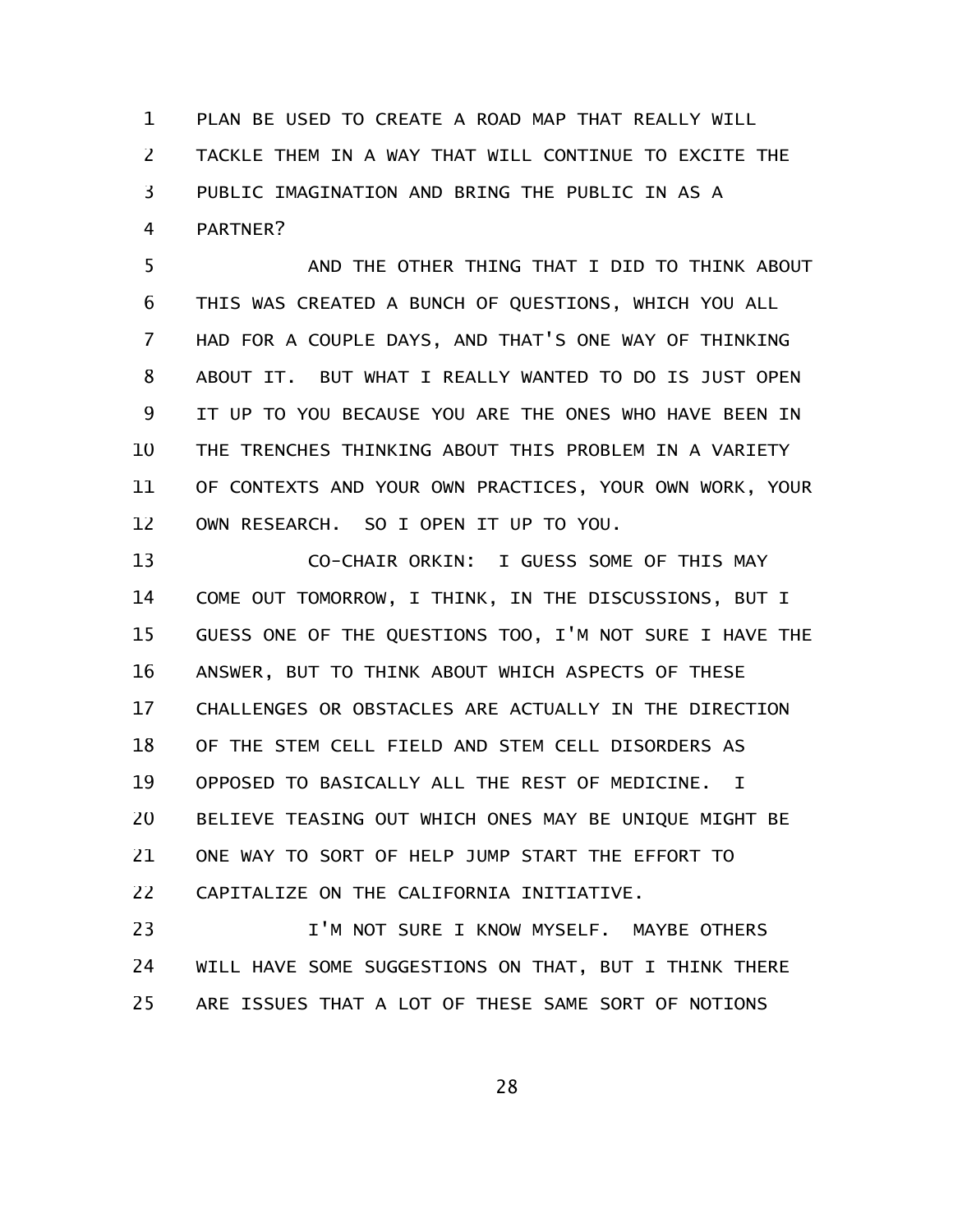ABOUT HAVING A LARGE PROJECT EQUIVALENT TO GOING TO THE MOON AS SORT OF BEING THE BASIS OF THE CANCER WORLD FOR THE LAST 30 YEARS UNDER NIXON'S WAR ON CANCER. AND THERE'S PROGRESS, BUT THE WAR ISN'T OVER, AND THERE ARE THINGS THAT ARE DONE IN THAT COMMUNITY IN TERMS OF HAVING CENTERS WHICH ARE INTEGRATED TOGETHER AND WORK TOGETHER, WHICH IS CERTAINLY A MODEL FOR OTHER SORT OF LARGE TRANSLATIONAL EFFORTS, BUT THAT'S NOT UNIQUE CERTAINLY IN THAT FIELD, AND I THINK COULD BE REPLICATED IN THE STEM CELL FIELD, BUT I'M NOT CERTAIN IT WOULD BE DIFFERENT. 1 2 3 4 5 6 7 8 9 10 11

SO I GUESS THE FIRST QUESTION IS WHICH OBSTACLES AND WHICH CHALLENGES ARE REALLY UNIQUE? AND IS THERE SOMETHING SPECIAL THAT CAN BE DONE HERE WITH THE RESOURCES THAT CAN'T BE DONE IN OTHER PLACES? THROW THAT OUT. 12 13 14 15 16

DR. KIMBLE: I THINK THAT IT'S VERY IMPORTANT TO BE THINKING. THIS IS A GREAT ANALOGY; HOWEVER, THIS IS VERY FOCUSED. AND THE INITIATIVE, AS I UNDERSTAND IT, FOR THE STEM CELL INITIATIVE IS NOT FOCUSED. IT'S WE WANT TO PUT MONEY INTO STEM CELLS BECAUSE WE CAN'T DO IT THROUGH NIH BASICALLY. AND USE STEM CELLS -- CURE DISEASES WHERE WE CAN, BUT WE DON'T KNOW WHERE WE CAN YET. 17 18 19 20 21 22 23 24

25

AND SO ONE POSSIBILITY WOULD BE TRYING TO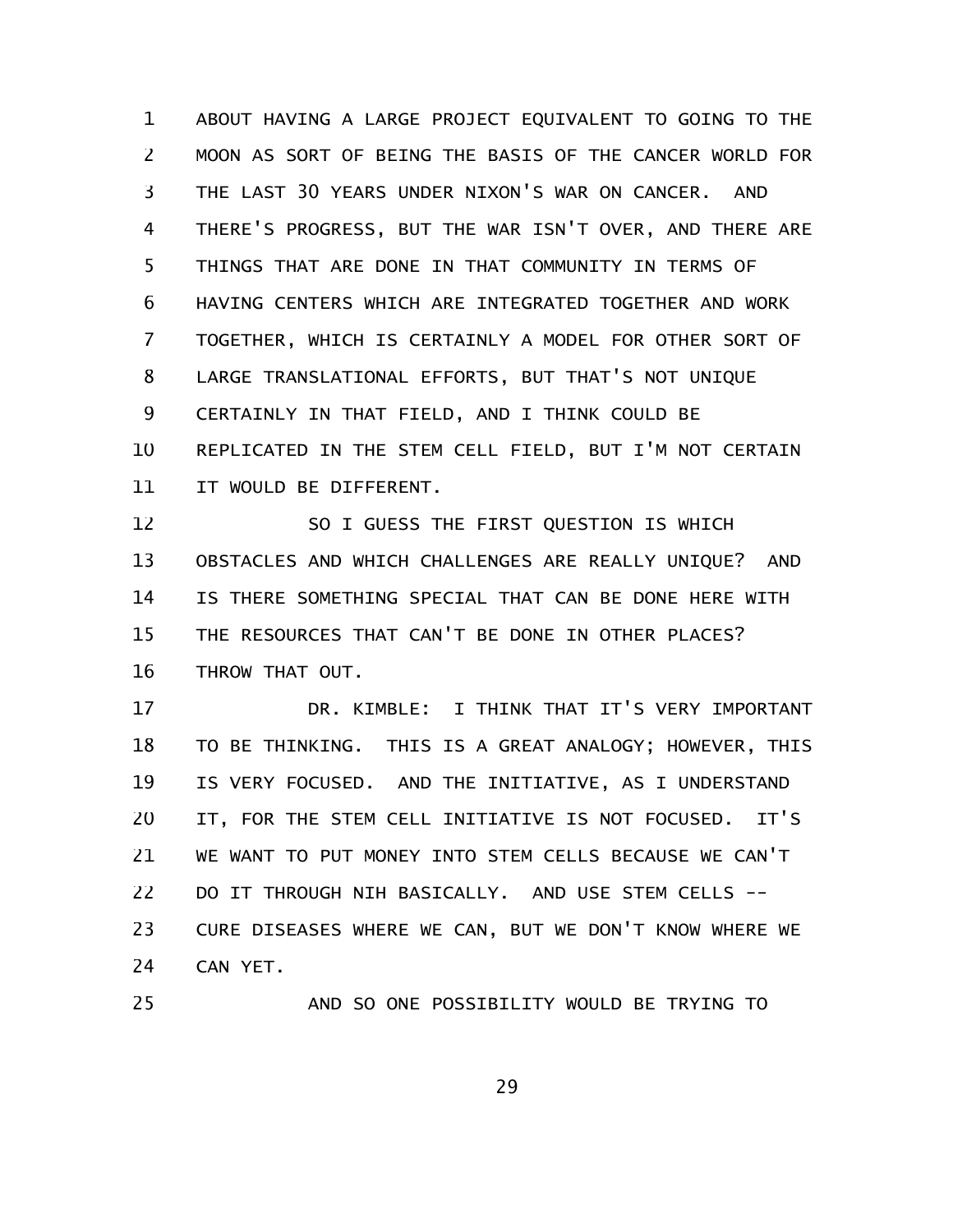FOCUS THIS EFFORT, BUT IN A SENSE I THINK IT'S TOO EARLY TO DO THAT. AND MY GUESS IS THAT IF WE PUT MONEY INTO INITIATIVES THAT CANNOT BE FUNDED BY NIH, WHICH IS REALLY THE GOAL OF THIS, THAT THAT WILL THEN FEED ITSELF PROBABLY IN THE NEXT YEAR OR EVEN TWO TO NEW RESEARCH THAT CAN HAVE A VISION OF THERAPIES, AND WE DON'T KNOW WHICH OF THESE 70 DISEASES OR OTHERS, BUT HOPEFULLY ONES THAT WILL BE OF BROAD IMPACT, NOT JUST THE ODD ONE OR TWO PEOPLE, BUT REALLY BROAD IMPACT DISEASES, LIKE DIABETES, FOR EXAMPLE, BUT REALLY USING THE STEM CELLS AND USING THIS MONEY FOR RESEARCH THAT WON'T BE FUNDED BY NIH. BUT UNFORTUNATELY WE DON'T HAVE A GOAL LIKE THE MOON. I WISH WE DID. 1 2 3 4 5 6 7 8 9 10 11 12 13

CO-CHAIR ORKIN: WE CAN CHOOSE ONE OF THE 70 DISEASES, BUT WE'D BE LIKELY WRONG. 14 15

DR. KIMBLE: WE'D BE LIKELY WRONG. EXACTLY. AND I THINK THAT IT'S TOO EARLY. 16 17

CO-CHAIR ORKIN: DIFFERENT ADVOCATES, PARTICULARLY IN A PUBLIC SETTING LIKE THIS, I'M SURE THAT IF WE CHOSE ONE, THOSE INTERESTED IN THE OTHER 69 ARE GOING TO HAVE ISSUES. 18 19 20 21

DR. KIMBLE: MAYBE IN FIVE YEARS WE'LL BE ABLE TO SAY WE WILL HAVE MADE PROGRESS, AND WE CAN SAY, YES, PARKINSON'S AND DIABETES AND HEART DISEASE ARE THE ONES THAT WE REALLY WANT TO FOCUS ON. IN MY VIEW IT'S 22 23 24 25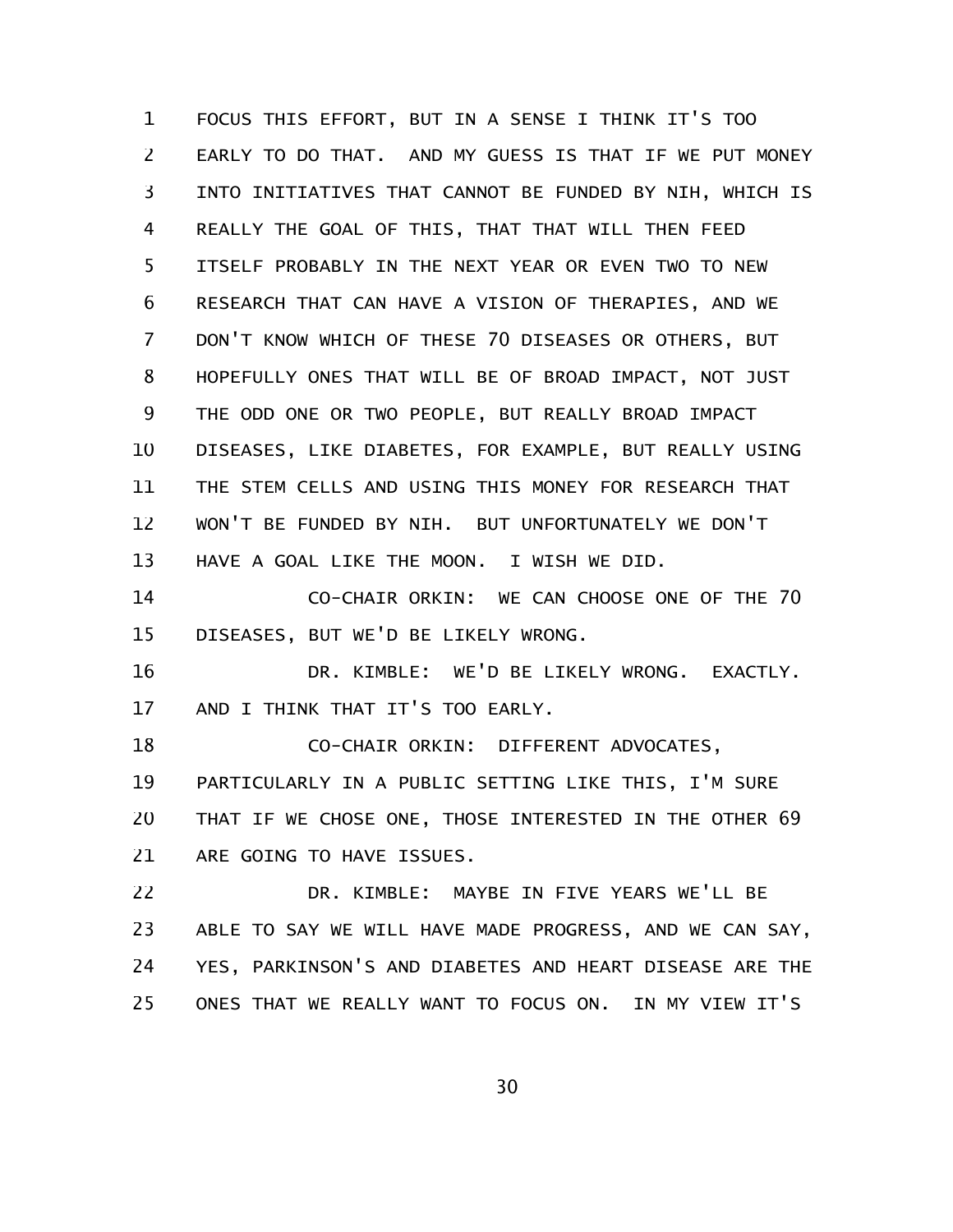REALLY TOO EARLY. I DON'T KNOW WHAT YOU THINK. I LOVE THIS ANALOGY, AND I WISH THAT WE -- BECAUSE I THINK IF WE HAD SOMETHING THAT WAS THIS DEFINED, WE PROBABLY COULD GO AFTER IT LIKE THAT, BUT, YOU KNOW, IT'S HARD IN THIS PARTICULAR FIELD. I DON'T KNOW OTHER PEOPLE THINK ABOUT THIS. 1 2 3 4 5 6

MR. SHEEHY: I JUST WONDER IF -- BECAUSE ZACH ACTUALLY IN ONE OF HIS STRATEGIC PLANNING MEETINGS HAD AN IDEA ABOUT COMPETING -- A VERTICAL COMPETITION VERSUS HORIZONTAL. AND I WONDER -- THAT SEEMS LIKE A VERY INTRIGUING IDEA, BUT I CAN'T REALLY JUST, YOU KNOW, DESCRIBE THE WAY THAT YOU PROBABLY COULD. 7 8 9 10 11 12

DR. HALL: I THINK IT IS AN ISSUE THAT WE HAVE DISCUSSED. THAT IS, THE QUESTION OF WHAT IS THE BEST WAY. OUR ULTIMATE AIM IS OBVIOUSLY TO HAVE THERAPIES FOR DISEASES. AND SO HOW DO WE GET THERE, AND WHAT POINT -- SAME POINT YOU'RE MAKING, WHAT POINT DO YOU FOCUS OR YOU MAKE A CHOICE OR DO THAT? 13 14 15 16 17 18

TWO THINGS, I'M GOING TO MAKE ANOTHER POINT AND I'LL COME TO THAT. AT OUR MAY 25TH MEETING, WE HAD A REALLY INTERESTING TALK FROM MIKE RUDNICKI WHO HEADS THE CANADIAN STEM CELL PROJECT, SOME OF YOU UNDOUBTEDLY KNOW HIM, BUT THEY STARTED OUT BY FOCUSING ON SPECIFIC DISEASES, AND THEY GAVE IT UP TO FOCUS ON WHAT THEY CALLED ENABLING TECHNOLOGIES. IT DIDN'T MEAN YOU 19 20 21 22 23 24 25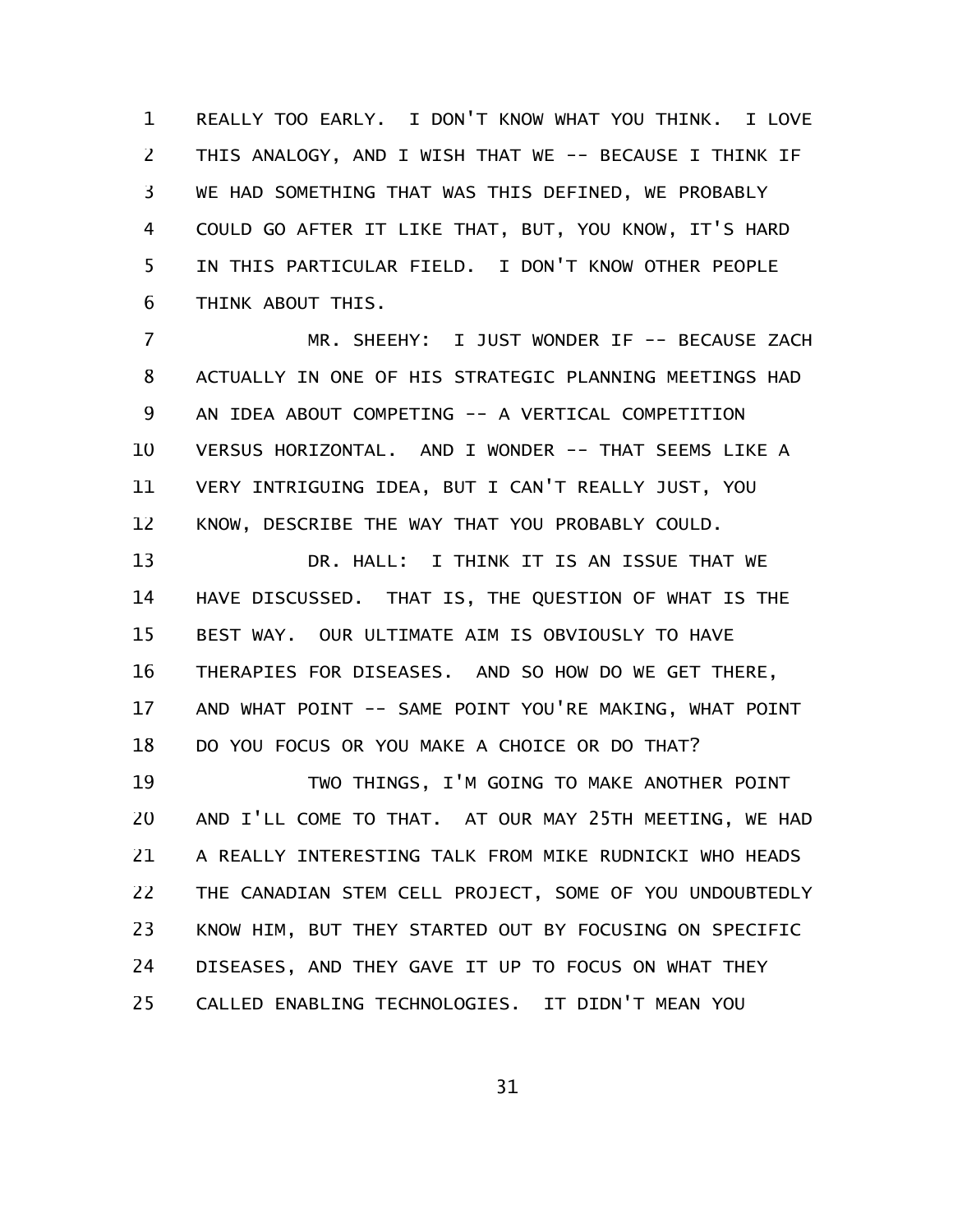WEREN'T WORKING ON DISEASE. YOU OFTEN WERE, BUT THE CRITERIA OR THE REASON FOR CONCENTRATING WAS NOT CHOSEN BECAUSE OF THAT DISEASE, BUT BECAUSE OF THE BREADTH AND THE ULTIMATE SIGNIFICANCE OF THE PARTICULAR PROJECT THAT WAS BEING CARRIED OUT. 1 2 3 4 5

BUT ONE OF THE CHALLENGES WE ALSO, AND IT'S NOT SPECIFIC TO US, WE'RE TALKING ABOUT DIFFERENT -- WHAT'S UNIQUE ABOUT STEM CELLS, ONE OF THE PROBLEMS THAT EVERYBODY FACES IS THE WHOLE QUESTION OF HOW YOU GET FROM LABORATORY WORK TO THE CLINIC. AND WE WILL SPEND SOME TIME TOMORROW, I THINK, TALKING ABOUT SOME OF THOSE ISSUES. BUT ONE OF THE IDEAS WE TALKED ABOUT WAS NOT TOO DIFFERENT FROM THE COMPREHENSIVE CANCER CENTERS WHERE YOU CONSCIOUSLY ORGANIZE AS ONE OF YOUR MECHANISMS OF FUNDING, NOT THE ONLY ONE, BUT ONE OF THEM, TO SAY WHAT WE'RE LOOKING FOR IS A GROUP THAT CAN TAKE THINGS FROM A LABORATORY OVER A PERIOD OF TIME, FROM A LABORATORY TO A PRECLINICAL PHASE ON INTO A CLINICAL PHASE. AND SO WE CHALLENGE YOU TO PUT TOGETHER THE VERY BEST GROUP YOU CAN, COMBINING FOR YOUR PARTICULAR PROBLEM ALL THE VARIOUS ELEMENTS ACROSS THE STATE, AND IF YOU CAN GET FUNDING FROM OTHER SOURCES OUTSIDE THE STATE AS WELL, AND THEN TO SAY WHICH AMONG THESE, INDEPENDENT OF WHAT THE PARTICULAR DISEASES ARE, WHAT ARE THE STRONGEST PROPOSALS THAT WE 6 7 8 9 10 11 12 13 14 15 16 17 18 19 20 21 22 23 24 25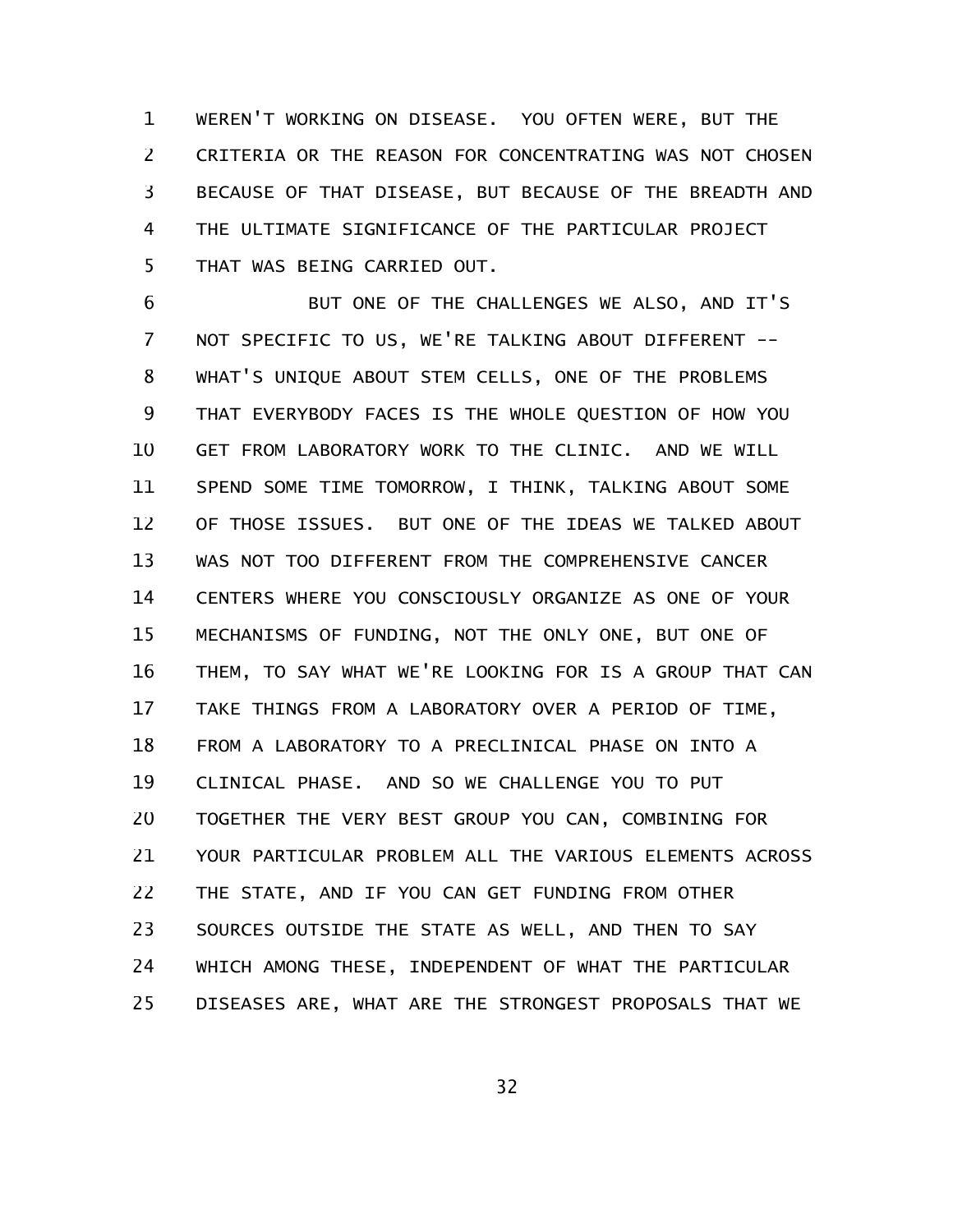HAVE AND WHAT ARE THE PLACES WHERE WE CAN PUT THE MONEY AND HOPE TO SEE SOME PROGRESS BASED ON WHAT'S HERE. 1 2

SO THE IDEA WAS NOT FOR US TO SIT HERE AND IN OUR WISDOM SAY WE THINK THE BEST CHANCE, AS YOU SAID, STU, 70 TO 1 YOU'RE WRONG, BUT TO SAY WHICH IS THE BEST ONE, BUT TO SIMPLY TRY TO MOBILIZE THE RESOURCES OF THE COMMUNITY BUT IN A PARTICULAR WAY THAT COMMITS TO A TRACK FROM OVER A PERIOD OF TIME. AND THESE WOULD BE PRESUMABLY GRANTS THAT WOULD RUN FIVE, SIX, SEVEN, EIGHT YEARS, BUT YOU WOULD EXPECT TO SEE PROGRESS DURING THAT PERIOD OF TIME AND EXPECT TO SEE IT LAID OUT. WE'VE TALKED ABOUT THAT. IF PEOPLE HAVE THOUGHTS OR IDEAS ABOUT IT, WE'D BE PLEASED TO HEAR IT. 3 4 5 6 7 8 9 10 11 12 13

DR. SVENDSEN: JUST THE ANALOGY. I DON'T WANT TO GO TOO FAR WITH THE ANALOGY. I THINK WE HAVE A PRETTY RICKETY SPACESHIP RIGHT NOW IN EMBRYONIC STEM CELL IF THAT'S WHERE WE'RE FOCUSING. AND THEN WE DON'T HAVE JUST ONE TARGET. WE HAVE A SERIES OF SHOTS, AND I THINK YOUR STRATEGY SEEMS QUITE REASONABLE. PEOPLE OR GROUPS WHO CAN PUT TOGETHER GOING FROM A STEM CELL TO A TARGET DISEASE. ONE MIGHT BE TRYING TO ACHIEVE A MOONSHOT, SOMEBODY ELSE COULD BE AIMING FOR JUPITER. BUT WITHIN THAT, EACH ONE SHOULD BE A FOCUSED STRATEGY, AND WE SHOULDN'T BE SELECTING THE DISEASES, BUT JUST WAIT AND SEE WHAT COMES IN AND PUTS TOGETHER THE BEST 14 15 16 17 18 19 20 21 22 23 24 25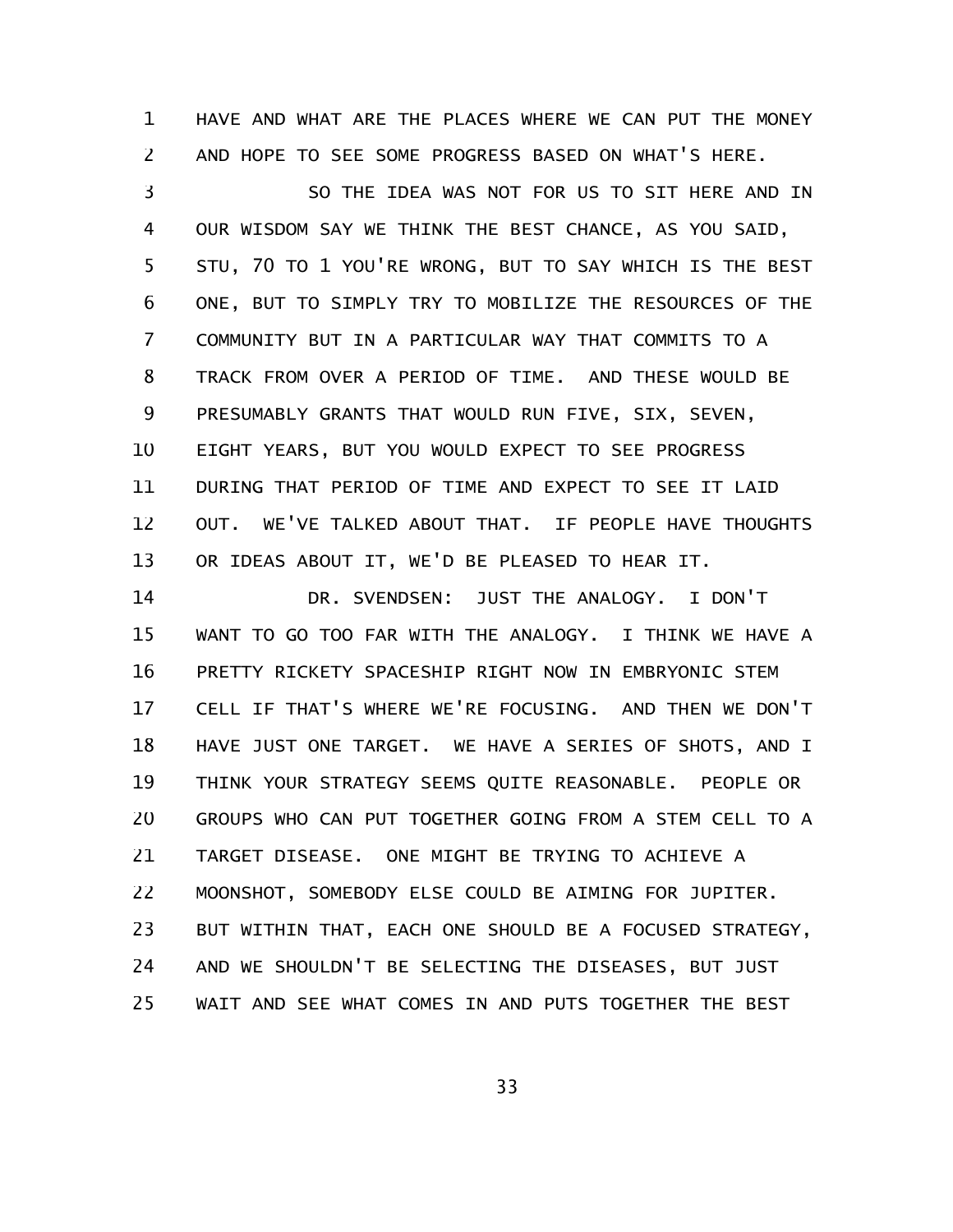RATIONAL APPROACH FOR DEALING WITH THAT DISEASE BECAUSE EACH PART IS GOING TO TAKE A DIFFERENT STRATEGY, BUT IT'S A CONTINUITY, MILESTONE-TYPE APPROACH TO GET TO AN END POINT THAT COULD BE REVIEWED AT REGULAR PERIODS AS WELL OF PROGRESS. 1 2 3 4 5

DR. HALL: THE OTHER POINT IS I THINK PARTICULARLY EARLY ON WHAT ONE NEEDS IS A STRONG EXAMPLE. WHAT WE NEED MORE THAN ANYTHING ELSE IS A SUCCESS THAT SAYS THIS IS GOING TO WORK. HERE'S AN EXAMPLE OF HOW IT WORKS. 6 7 8 9 10

DR. SVENDSEN: ARE WE REALLY -- IS CIRM NOT FUNDING THINGS OUTSIDE OF THE EMBRYONIC STEM CELL LINES THAT ARE CURRENTLY APPROVED? 11 12 13

CO-CHAIR ORKIN: I THINK IT WILL. 14

MR. KLEIN: WE HAVE COMPLETE AUTHORITY TO FUND AS LONG AS THE NIH IS NOT FUNDING IT ADEQUATELY, TIMELY, OR COMPLETELY. SO IT'S WRITTEN SO THERE'S COMPELLING SCIENTIFIC OPPORTUNITY. 15 16 17 18

CO-CHAIR SAMUELSON: MOST ANYTHING. 19

DR. KIMBLE: WE HAVE NO --20

MR. KLEIN: WHAT WE SHOULD REALIZE TOO IS THAT WE HAVE THIS GREAT LEGACY FROM THE ADULT STEM CELL FIELD WHERE THERE ARE MANY APPLICATIONS THAT ARE BEING EXPANDED, THAT THEY NEED, ALTHOUGH THE PROOF OF CONCEPT IS AN ADULT STEM CELL, THEY NEED EMBRYONIC STEM CELL 21 22 23 24 25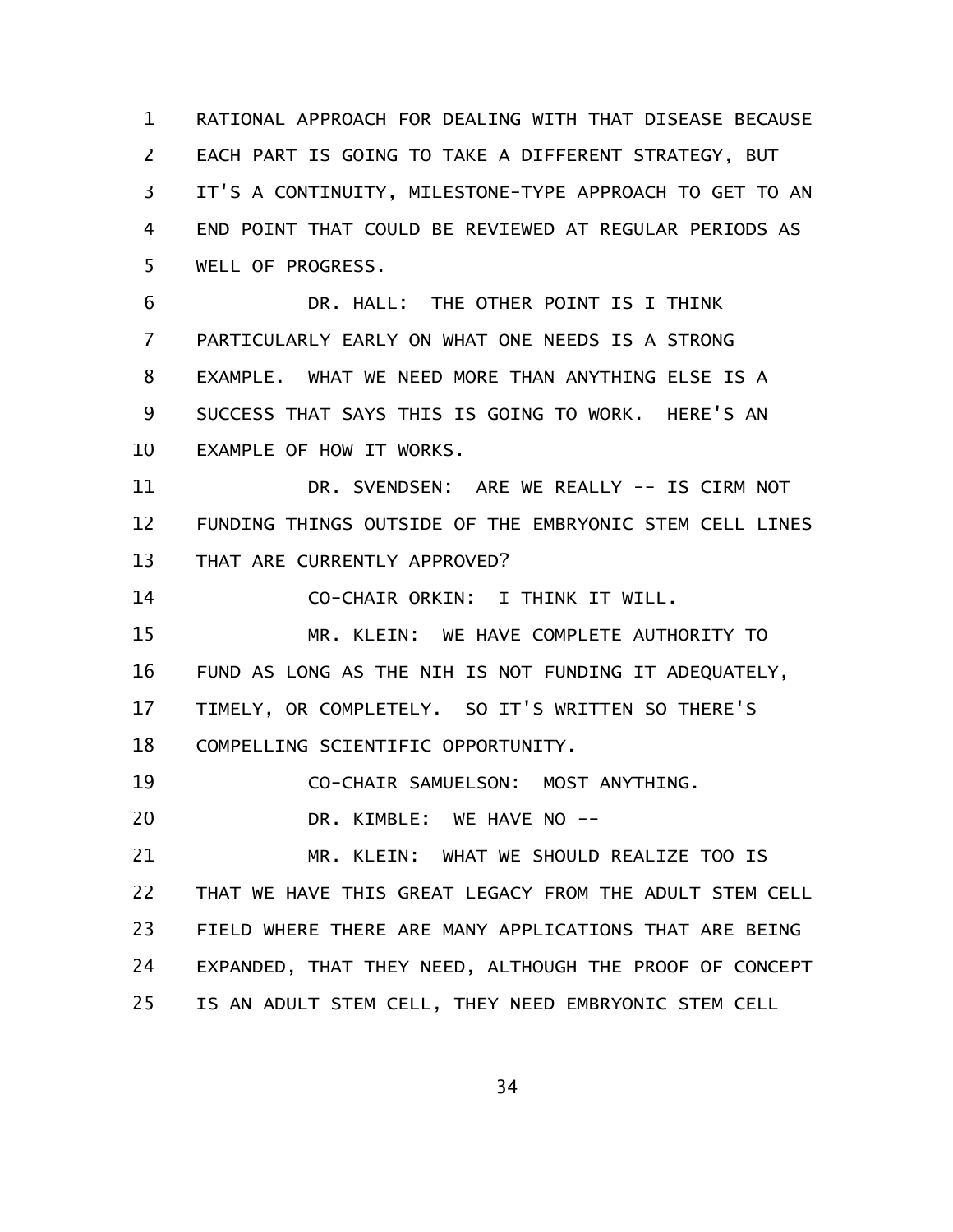RESEARCH TO EXPAND THERAPEUTIC TREATMENT. DR. RICHARD BURT FROM NORTHWESTERN PUBLISHED IN ABOUT FEBRUARY A PAPER ON LUPUS WITH AN ADULT STEM CELL TREATMENT WHERE HE HAD SUBSTANTIAL REMISSION OF SYMPTOMS FOR THREE TO FIVE YEARS WITH 50 PERCENT OF HIS PATIENTS. BUT HE CAME TO CALIFORNIA DURING THE CAMPAIGN AND HELPED US RAISE FUNDS BECAUSE HE SAID, "LOOK, I'M WORKING IN CROHN'S AND MS AND LUPUS. I CAN'T TELL YOU WHAT THE RESULTS ARE." AT THAT TIME HE HADN'T PUBLISHED THE LUPUS PAPER OBVIOUSLY, VERY ENCOURAGING, "BUT I CAN ONLY REACH 10 TO 15 PERCENT OF MY POTENTIAL PATIENTS BECAUSE I NEED ALMOST AN EXACT IMMUNE SYSTEM MATCH." 1 2 3 4 5 6 7 8 9 10 11 12

WE HAVE POTENTIALLY THE OPPORTUNITY HERE TO CREATE A STRATEGY THAT DEALS WITH EXPANDING OFF OF AND GETTING SOME EARLIER RETURNS BY BROADENING THE APPLICATIONS OF ADULT STEM CELL RESEARCH THROUGH COMPLEMENTARY EMBRYONIC STEM CELL RESEARCH AT THE SAME TIME THAT WE'RE WORKING ON REPLACEMENT CELL THERAPY OR OTHER APPROACHES IN THE EMBRYONIC AREA. IT'S A MUCH MORE TARGETED ISSUE IF YOU'RE DEALING WITH IMMUNE SYSTEM MATCHES ON ADULT THERAPIES THAT HAVE ALREADY BEEN SHOWN CONCEPTUALLY, AT LEAST IN CLINICAL TRIALS, TO WORK. 13 14 15 16 17 18 19 20 21 22 23

SO WE MAY HAVE A CONTINUUM OF STRATEGIES, BUT CERTAINLY, AS I THINK HAS BEEN REFERENCED BY SEVERAL 24 25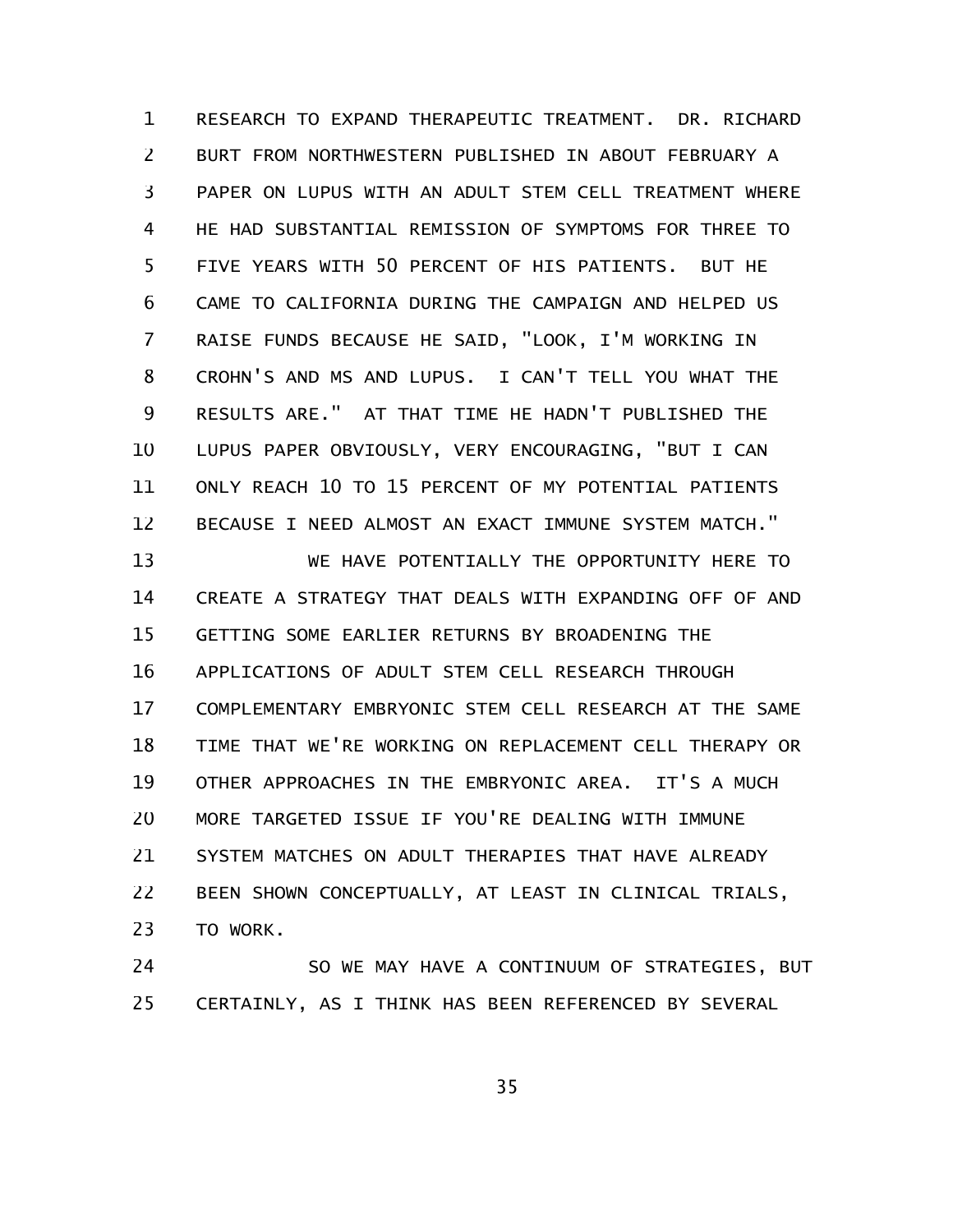PEOPLE, IT WOULD BE HIGHLY BENEFICIAL TO PATIENTS AND FOR SUPPORT FOR THE CALIFORNIA VOTER IF SOME OF THOSE LOOKED AT NEAR-TERM, MORE FOCUSED PROBLEMS THAT CAN BE ADDRESSED. 1 2 3 4

CO-CHAIR ORKIN: I THINK IF THERE ARE ANY LOW-HANGING FRUIT, OBVIOUSLY THOSE WOULD BE NICE TO PICK OFF JUST TO HAVE AN EASY WIN IF THERE'S SOMETHING THERE. OF COURSE, AS YOU EXPAND TO IMMUNODEFICIENCIES AND CELL REPLACEMENT AND EVERYTHING, \$3 BILLION DOESN'T GO ALL THAT FAR, BUT THE NIH SPENDS 11, 12 BILLION A YEAR, 20 BILLION. 5 6 7 8 9 10 11

DR. HALL: NOW 20. 12

CO-CHAIR ORKIN: TWENTY BILLION A YEAR, AND IT'S NOT SUFFICIENT. SO, AGAIN, I THINK FOCUSING IS GOING TO BE WHERE WE ARE. 13 14 15

MR. KLEIN: I'D ALSO LIKE TO JUST MAKE THE POINT THAT I THINK WE NEED MODELS AT EACH STAGE OF THIS PROCESS. LIKE YOU SAY, IT'S VERY EARLY, AND WE'RE GOING TO HAVE A DIFFERENT MODEL FOR EARLY DISCOVERY OF THE SPECTRUM OF OPPORTUNITIES THAN THE MODEL FOR IMPLEMENTATION ONCE THERE'S SOME REAL PROMISING PROOFS OF CONCEPT ON AN EXPERIMENTAL APPLIED SCIENCE LEVEL. BUT THERE ARE A NUMBER OF MODELS THAT POTENTIALLY WE COULD -- INSTEAD OF LOOKING AT WHAT THE OBSTACLES ARE, MAYBE WE CAN LOOK AT THE MODELS OF SUCCESS, LIKE 16 17 18 19 20 21 22 23 24 25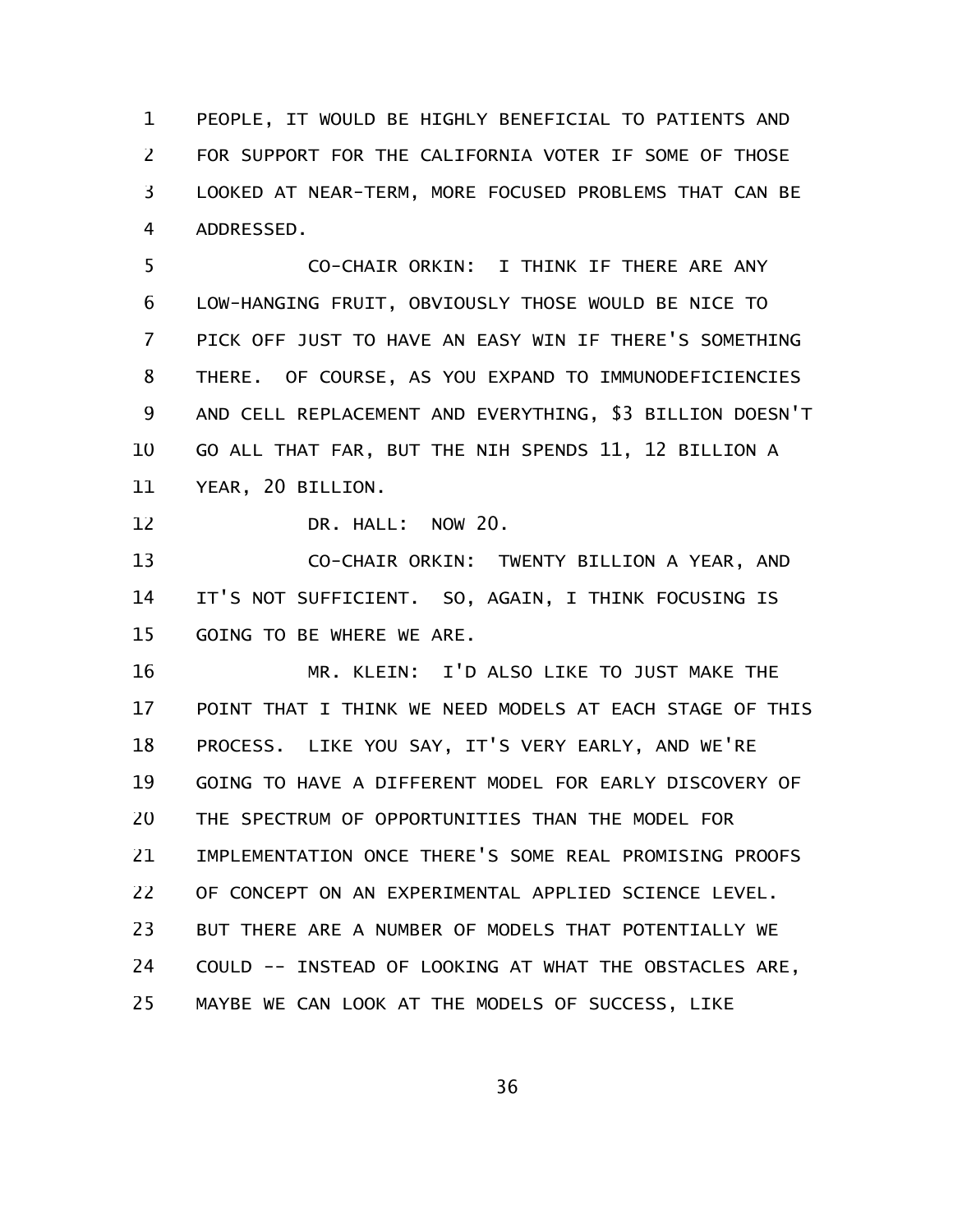HERCEPTIN, AND SAY HERE ARE TEN DIFFERENT MODELS OF SUCCESS. EACH OF THEM IS RELEVANT TO OUR TASK IN SOME MEASURE, AND OTHER COMPONENTS OF THAT MODEL ARE NOT RELEVANT. IF WE CAN LOOK AT MODELS OF SUCCESS, WE SEE HOW PEOPLE HAVE PENETRATED THOSE OBSTACLES, ALL IN DIFFERENT PERSPECTIVES WITH DIFFERENT CHALLENGES, AND WE CAN AGGREGATE THE LESSONS FROM THOSE TO APPLY TO OUR JUDGMENTS OF WHERE WE HAVE THE MOST PROMISING OUTCOME. DR. STEINDLER: SOMEONE MENTIONED EXTENDING CIRM TO THE WORLD. AND I THINK THAT CAN BE INCREDIBLY 1 2 3 4 5 6 7 8 9 10

IMPORTANT FOR THIS STAGE OF WHAT WE'RE DOING RIGHT NOW, WHAT YOU'RE TRYING TO DO. I TALKED TO THE HEAD OF THE MEDICAL RESEARCH CONSUL FROM GREAT BRITAIN A COUPLE DAYS AGO. AND HE TOLD ME HOW THE WORLD IS LOOKING TOWARDS YOU GUYS TO SHOW HOW REGENERATIVE MEDICINE IS GOING TO LEAD TO THE THERAPEUTICS THAT YOU MENTIONED, JOAN. 11 12 13 14 15 16 17

AND IF YOU COULD EXTEND CIRM TO BE A VIRTUAL INSTITUTE FOR REGENERATIVE MEDICINE AROUND THE WORLD WHERE, OF COURSE, THE RESEARCH IS FUNDED HERE, BUT BY WORKSHOPS AND FELLOWSHIPS THAT COULD BE COLLABORATIVE TO LABORATORIES IN OTHER PARTS OF THE WORLD, THAT IN ITSELF \$3 BILLION WOULD BE WELL SPENT. 18 19 20 21 22 23

CO-CHAIR SAMUELSON: WOULD BE WELL SPENT? DR. STEINDLER: YEAH, BECAUSE YOU NOW THEN 24 25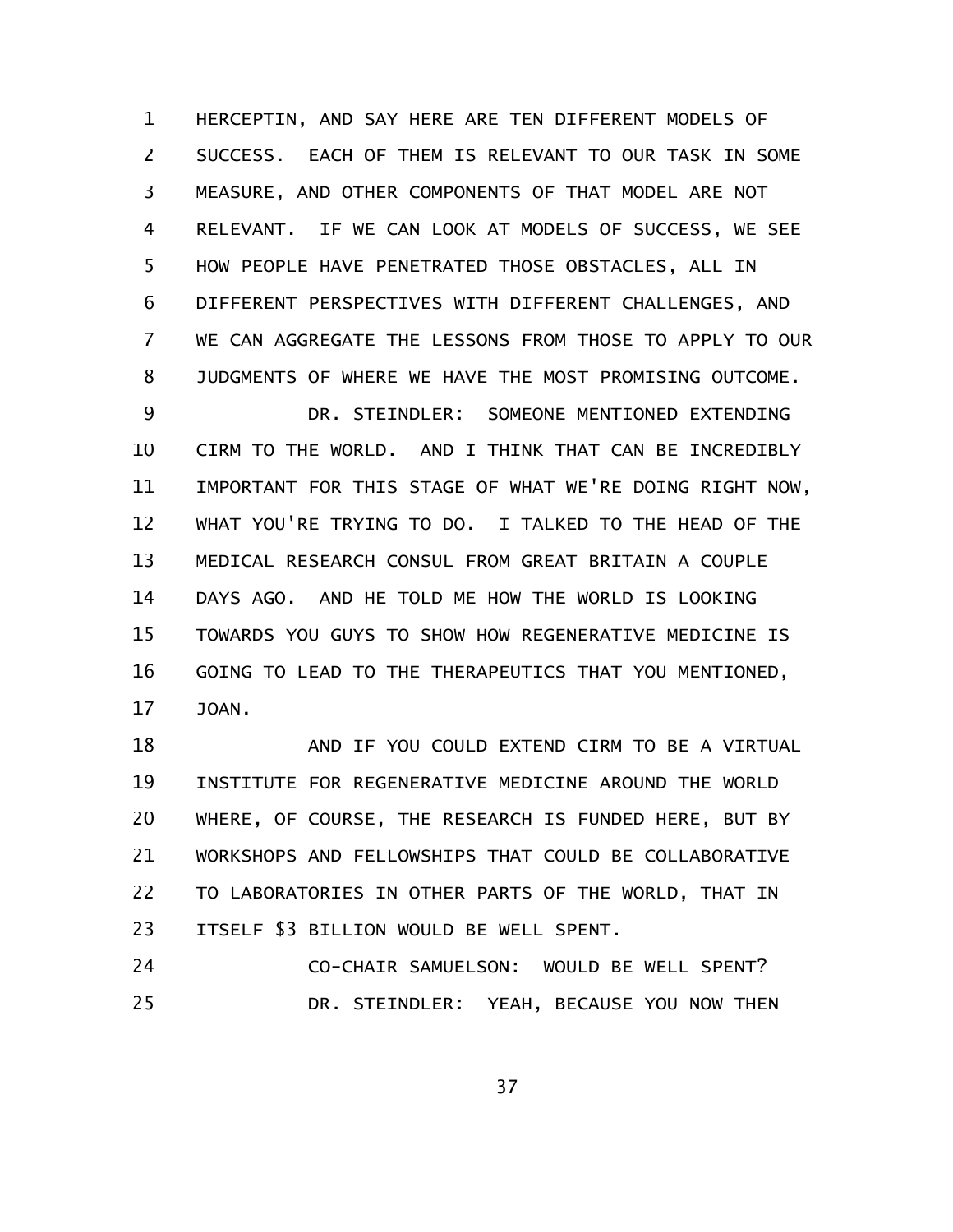HAVE MUCH MORE BANG FOR YOUR BUCK. AND I BELIEVE -- DR. HALL: SO MAKE SOME SUGGESTIONS. FOLLOW THAT UP A LITTLE BIT IF WE COULD BECAUSE WE HAVE -- WHAT'S THE COUNT, BOB, 14, 15 WE'RE UP TO OF COUNTRIES THAT HAVE CONTACTED US ABOUT INTERESTED IN PARTNERSHIPS OF VARIOUS SORTS. WE ARE GOING TO HAVE TO TAKE ON ADDITIONAL PERSONNEL JUST TO KEEP UP WITH THEM. I'M BEING FACETIOUS, BUT WE ARE VERY INTERESTED IN DOING THAT. AND WE ARE CONSTRAINED OBVIOUSLY THAT OUR MONEY HAS TO BE SPENT IN CALIFORNIA. AND ONE OF THE RESULTS OF THE LAST WORKSHOP THAT WAS VERY CLEAR WHERE WE HAD A NUMBER OF GROUPS, JDRF AND THE HIQ FOUNDATION AND OTHERS. THERE ARE A NUMBER OF GROUPS THAT WOULD BE WILLING TO PARTNER WITH US IN VARIOUS WAYS. 1 2 3 4 5 6 7 8 9 10 11 12 13 14

SO ONE OF THE QUESTIONS IS HOW COULD WE SET UP STRUCTURES OR ENCOURAGE THOSE PARTNERSHIPS IN WAYS THAT WOULD NOT JUST, AS WE WERE TALKING EARLIER TONIGHT ABOUT GIVING GRANTS FOR COLLABORATIVE PROJECTS FOR THE SAKE OF COLLABORATION, BUT NOT JUST TO SAY LOOK AT WE HAVE AN INTERNATIONAL PROJECT, BUT TO REALLY MAKE SOMETHING HAPPEN THAT WOULDN'T HAPPEN OTHERWISE. SO WE'RE VERY OPEN TO ANY THOUGHTS YOU MIGHT HAVE ABOUT HOW TO DO THAT. 15 16 17 18 19 20 21 22 23

DR. STEINDLER: I HAVE THAT SAME PROBLEM IN THAT I HAVE MONEY IN THE PLACE THAT I WORK, AND I'M 24 25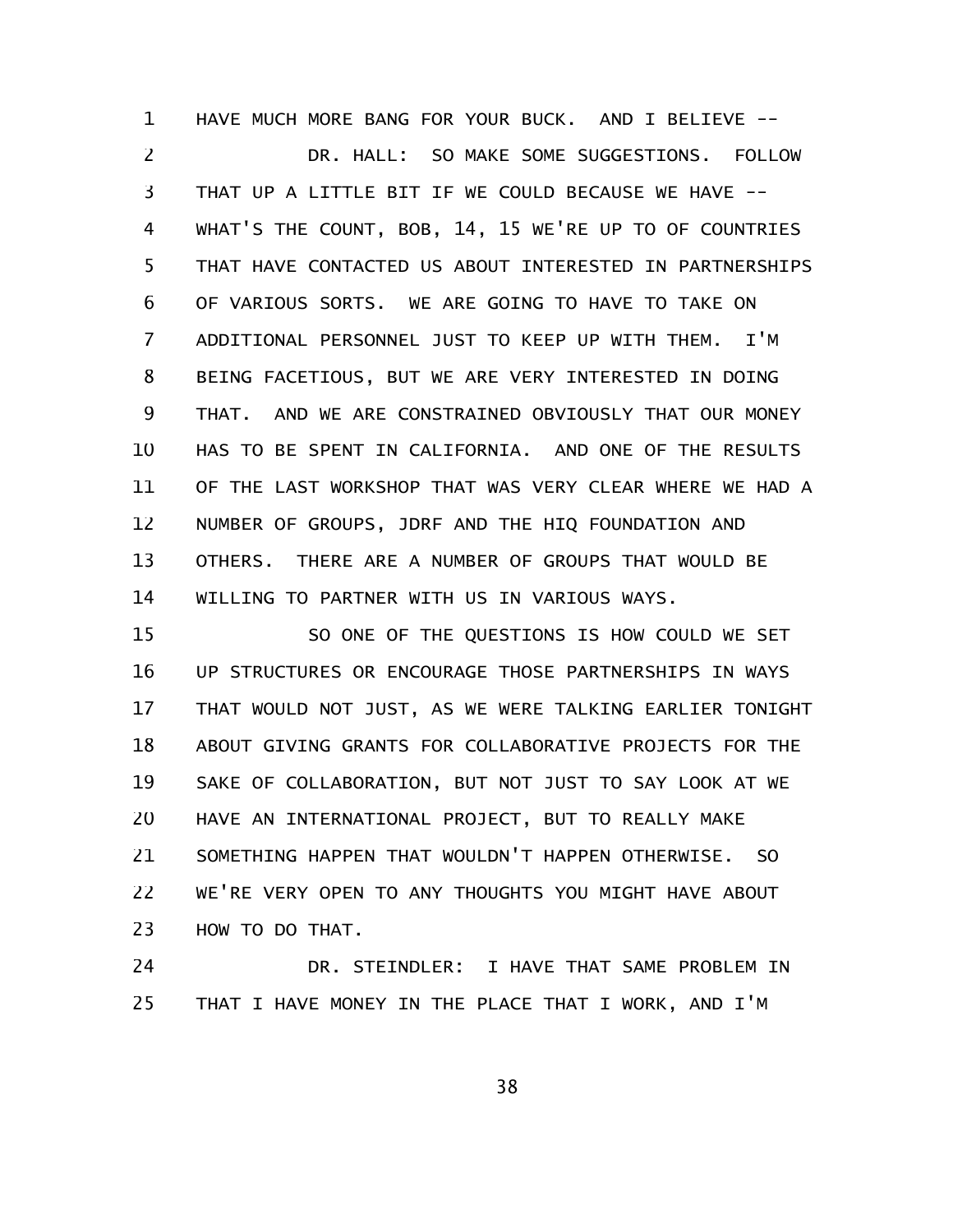ONLY SUPPOSED TO SPEND IT WITHIN MY PLACE. WHAT I'M TRYING TO DO IS CREATE A VIRTUAL INSTITUTE AT THE SAME TIME WHERE WE HAVE THINK TANKS AND FELLOWSHIPS WHERE PEOPLE COME IN AND CAN JOIN INVESTIGATORS THAT ARE WITHIN THE INSTITUTE I WORK IN TO DO COLLABORATIVE WORK. AND WE FUND FELLOWSHIPS AS LONG AS THERE'S A COLLABORATOR WITHIN HOUSE. SO THINK TANKS COULD BE A WAY TO DO THAT WHERE YOU HAVE FELLOWS WHO ACTUALLY GO BACK AND FORTH BETWEEN LABS AROUND THE WORLD. THEY ARE PART OF A VIRTUAL WORLDWIDE INSTITUTE THAT IS, IN ESSENCE, A THINK TANK. 1 2 3 4 5 6 7 8 9 10 11

MR. KLEIN: ANOTHER POSSIBILITY IS THERE ARE COUNTRIES LIKE CANADA WHO HAVE THIS NETWORK SET UP WHERE THEY RECOGNIZE THEY DON'T HAVE THE PRODUCT DEVELOPMENT AND COMMERCIALIZATION CAPACITY THAT WE HAVE IN CALIFORNIA. THEY DON'T HAVE THE GMP FACILITY, THEY DON'T THE VENTURE CAPITAL TO COME IN AND PARTNER SO THAT THERE IS SOME DISCUSSION AMONG THE CANADIAN SCIENTISTS TO TRY AND HAVE A COLLABORATION WHERE THEY PASS ON PROOFS OF SCIENTIFIC CONCEPT TO CALIFORNIA TO TRY AND LET CALIFORNIA THEN DRIVE THE NEXT PART OF THE PROCESS WHERE WE HAVE MORE ASSETS IN PLACE AND WE HAVE THE SCIENTIFIC AND CAPITAL STRUCTURE TO REALLY MOVE THE THERAPY FORWARD RATHER THAN SITTING IN CANADA WITHOUT THE POTENTIAL TO IMPLEMENT IT. 12 13 14 15 16 17 18 19 20 21 22 23 24 25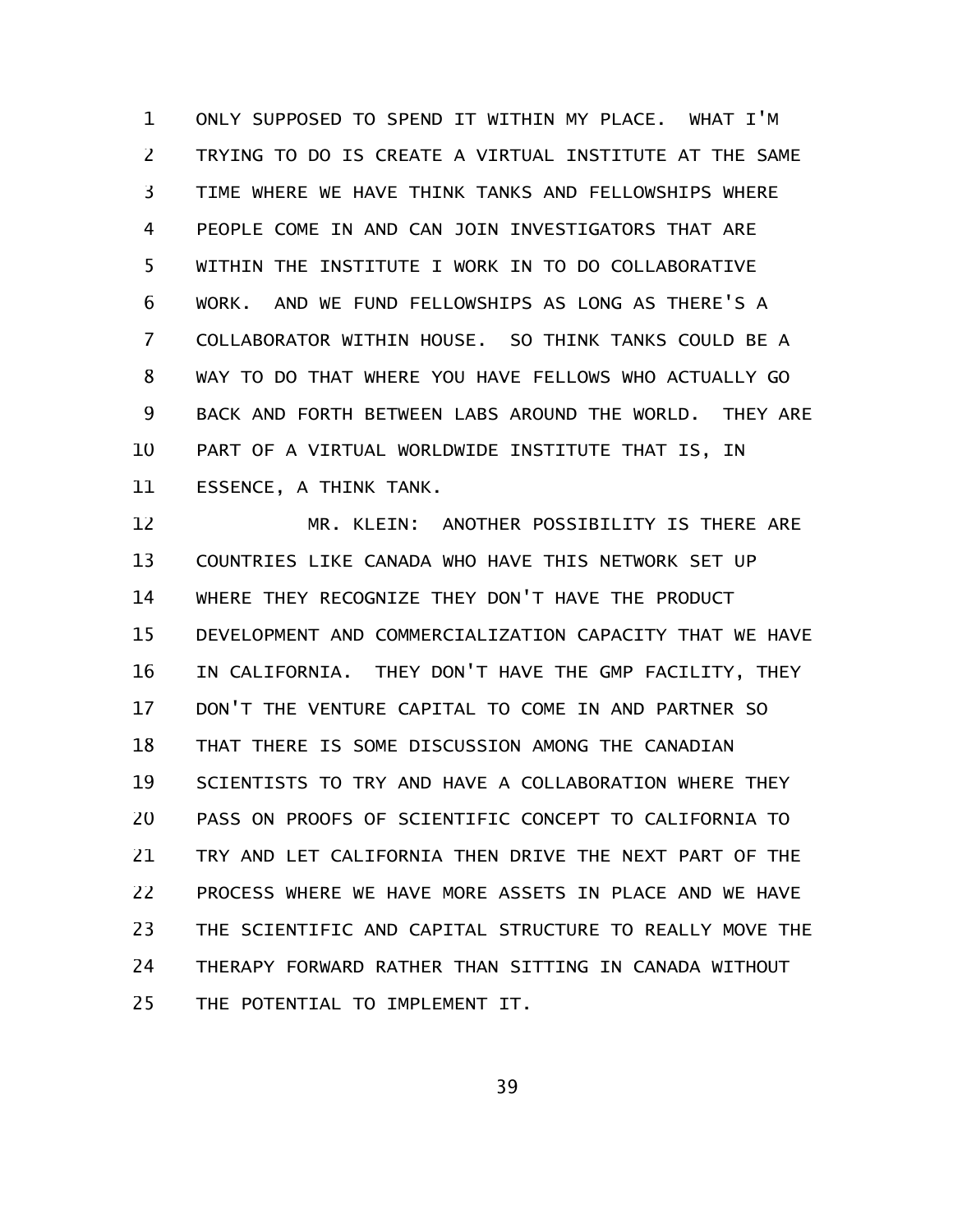DR. HALL: WE'VE HAD SOME AT LEAST PRELIMINARY DISCUSSIONS ACTUALLY AT SORT OF AN ADMINISTRATIVE LEVEL WITH THE CANADIANS WHO ARE INTERESTED IN THE POSSIBILITY OF SETTING UP A CANCER STEM CELL PROJECT. ONE OF THE ADVANTAGES WE ALSO HAVE IS THAT THEY CAN'T DO SCNT THERE. SO THERE ARE SOME POSSIBILITIES, AND WE HAVE AT LEAST TALKED ABOUT IN A SORT OF VAGUE WAY IS, I THINK IT WILL HAPPEN, BUT WE JUST HAVEN'T MADE ANY CONCRETE PLANS, IS TO TRY TO GET TOGETHER A CONFERENCE OF CANADIAN AND CALIFORNIA SCIENTISTS TO TALK ABOUT HOW -- COULD ONE REALLY GET MORE THAN -- WHAT AM I TRYING TO SAY? -- COULD ONE REALLY LEVERAGE ASSETS IN TWO DIFFERENT PLACES TO GET SOMETHING THAT'S MORE THAN THE SUM OF THE PARTS. 1 2 3 4 5 6 7 8 9 10 11 12 13 14

WE ALSO ARE PARTICIPATING WITH A MEETING WITH THE UK IN NOVEMBER. SIXTEEN CALIFORNIA SCIENTISTS, 16 UK SCIENTISTS ON STEM CELL DIFFERENTIATION -- 15 16 17

SELF-RENEWAL AND DIFFERENTIATION. 18

DR. BRIVANLOU: I LIKE THE HERCEPTIN EXAMPLE VERY MUCH, AND I THINK THAT WE CAN FIND MAYBE A COMMON DENOMINATOR IN WHICH WE CAN BRING FOCUS AT THE SAME TIME AS THE LOW-HANGING FRUIT APPROACH. AND I AGREE WITH THE POINT THAT THE BIGGEST POTENTIAL THAT CIRM CAN SHOW IS TO CURE A DISEASE AND SET AN EXAMPLE, EVEN IF IT'S NOT THE MOST IMPRESSIVE ONE, BECAUSE EVERYTHING 19 20 21 22 23 24 25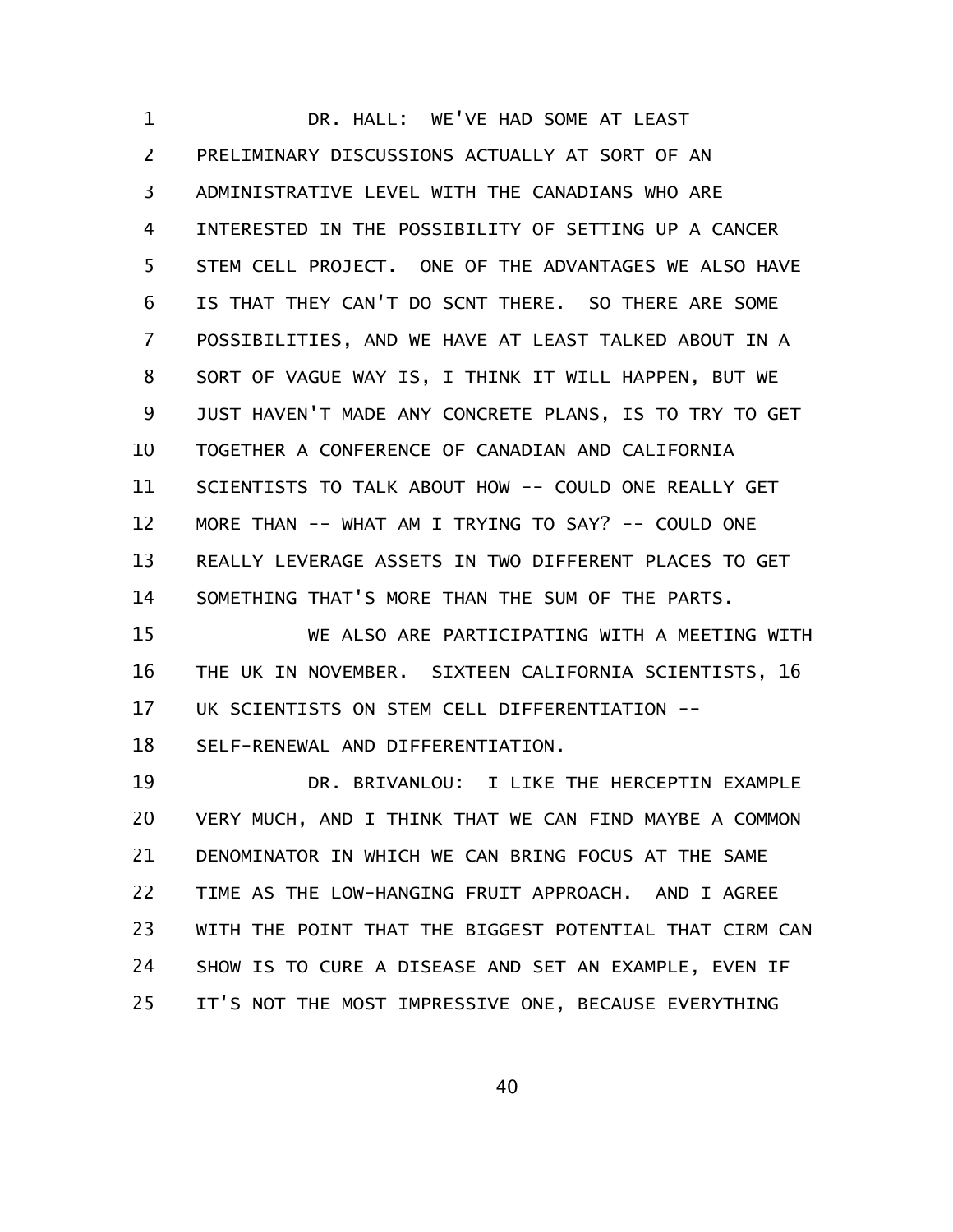ELSE WILL FALL IN PLACE AFTER THAT. EVERYTHING WILL BE MUCH EASIER TO FOLLOW AFTER THAT. 1 2

SO MAYBE THINKING ABOUT CELL-BASED THERAPY OR REGENERATIVE MEDICINE THE WAY WE'RE TALKING ABOUT IT MIGHT NOT BE THE MOST DIRECT WAY TO FOCUS ON A SHORT-TERM REWARD. MAYBE THE DERIVATION OF EMBRYONIC STEM CELLS FROM DISEASE BACKGROUND CAN BE USED AS A PHARMACOLOGICAL PLATFORM TO FIND DRUGS THAT WILL FIX THE PROBLEM AT THAT LEVEL AND BRING THOSE DRUGS TO A CLINICAL APPLICATION AS PERHAPS THE SHORTEST DISTANCE BETWEEN TWO POINTS. 3 4 5 6 7 8 9 10 11

I THINK THAT THERE IS NO REASON NOT TO HAVE 70 LINES FROM 70 DISEASES. AND WE CAN START PLAYING LOTTERY. JUST BOMBARD IT WITH WHAT WE CAN. AND THE FIRST ONE THAT HITS THE TARGET IS THE ONE THAT IS PRIORITY TO FOLLOW UP. MAYBE THAT'S ONE WAY TO FOCUS THE EFFORT ON THE KIND OF THING NIH WILL NEVER BECAUSE NIH DOES NOT FUND MONEY FOR DERIVATIONS AND PROVIDE THE PLATFORM. IN FACT, THAT WILL EVEN ENCOURAGE SENDING THOSE CELL LINES TO EVERYBODY IN THE WORLD, AND WHOEVER GETS THERE FIRST. 12 13 14 15 16 17 18 19 20 21

DR. HALL: WE HAVE SEVERAL GROUPS WITHIN THE STATE THAT -- YOU PROBABLY KNOW BETTER THAN I DO, THAT ARE INTERESTED IN PURSUING THIS. AND I PERSONALLY SEE IT AS VERY PROMISING AND MAYBE EVEN ULTIMATELY, WHO 22 23 24 25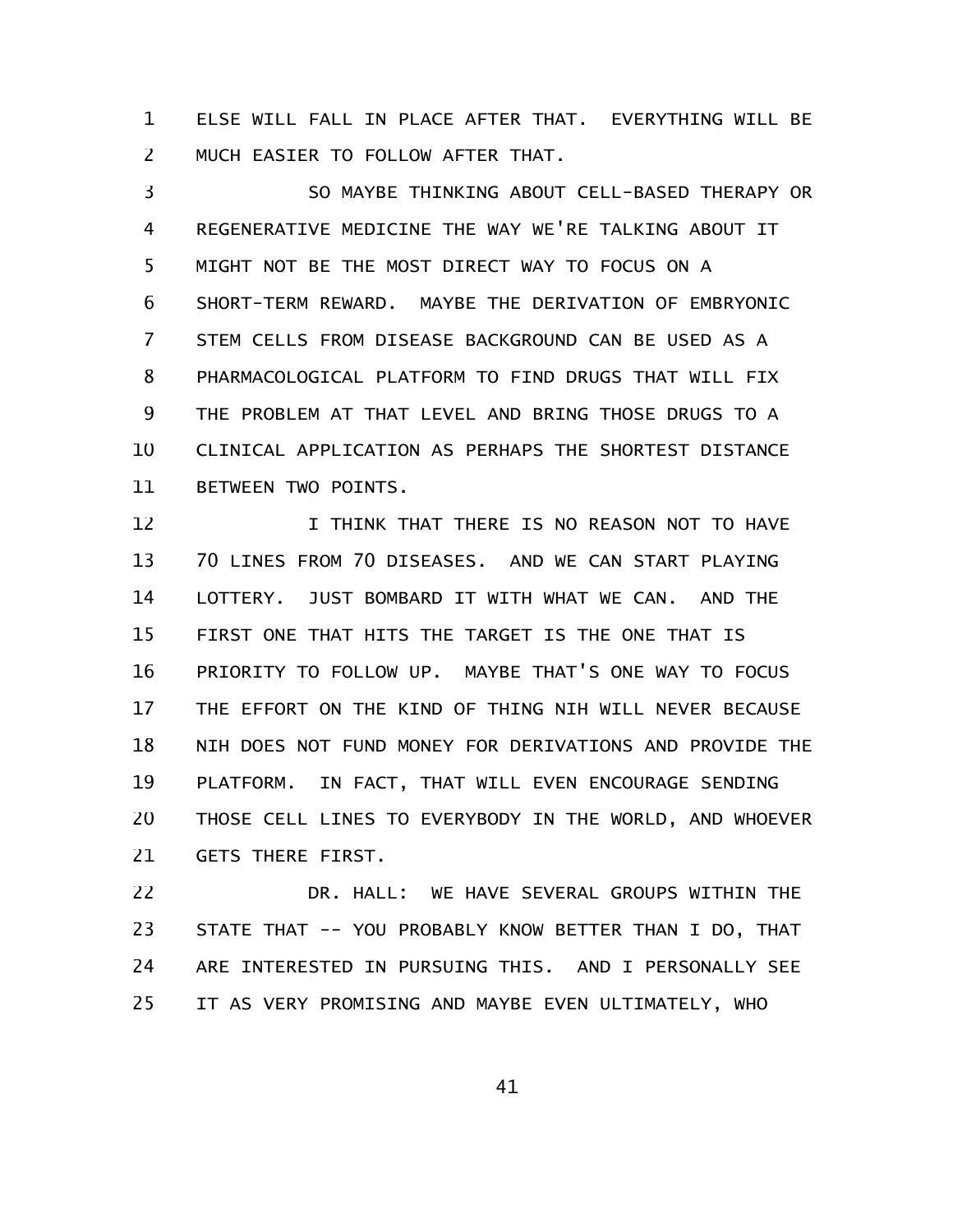KNOWS, BUT IT ULTIMATELY MAY BE A RICHER VEIN TO MINE THAN EVEN CELL-BASED THERAPIES, USING THE CELLULAR MODELS OF DISEASE. 1 2 3

DR. BRIVANLOU: BECAUSE THESE DRUGS CAN THEN BE USED AS CHEMICAL PROBES, AND IT WILL SATISFY THE BASIC SCIENTISTS ABOUT THEIR UNDERSTANDING OF THE SIGNALING PATHWAYS OR OTHER THINGS THEY'RE INTERESTED DOING OR INTERESTED IN THE INITIAL STAGES OF THE APPLICATION OF IT. I THINK YOU CREATE A PLATFORM WHERE EVERYBODY GETS ENERGIZED TO WORK GETTING TO SOMEWHERE AS QUICKLY AS WE POSSIBLY CAN WITH WHAT WE HAVE IN HAND AND NOT TRY TO COME UP WITH SOMETHING IN ADVANCE OF THAT. 4 5 6 7 8 9 10 11 12 13

DR. HALL: ONE OF THE THINGS THAT I THINK WE HAVE THE LUXURY OF DOING, AS PAUL BERG MENTIONED IN OUR MEETING LAST OCTOBER, WE HAD A SORT OF SCIENTIFIC PRIORITY SETTING MEETING, WHICH WE INVITED A LOT OF PEOPLE, IT WAS THE FIRST STEP IN OUR STRATEGIC PLAN TO TALK ABOUT WHAT SHOULD WE BE DOING. AND PAUL BERG MADE THE POINT. HE SAID, A LITTLE BIT IN CONTRAST WHAT WE WERE SAYING BEFORE, YOU DON'T HAVE TO PUT ALL YOUR CHIPS IN ONE PILE. YOU HAVE ENOUGH FUNDS THAT YOU CAN MAKE MORE THAN ONE BET, AND I DON'T SEE THOSE AS BEING BETS ON DISEASES SPECIFICALLY, BUT ON TECHNOLOGIES AND ON PUSHING TO SEE IN THESE BASIC THINGS WHAT'S GOING TO 14 15 16 17 18 19 20 21 22 23 24 25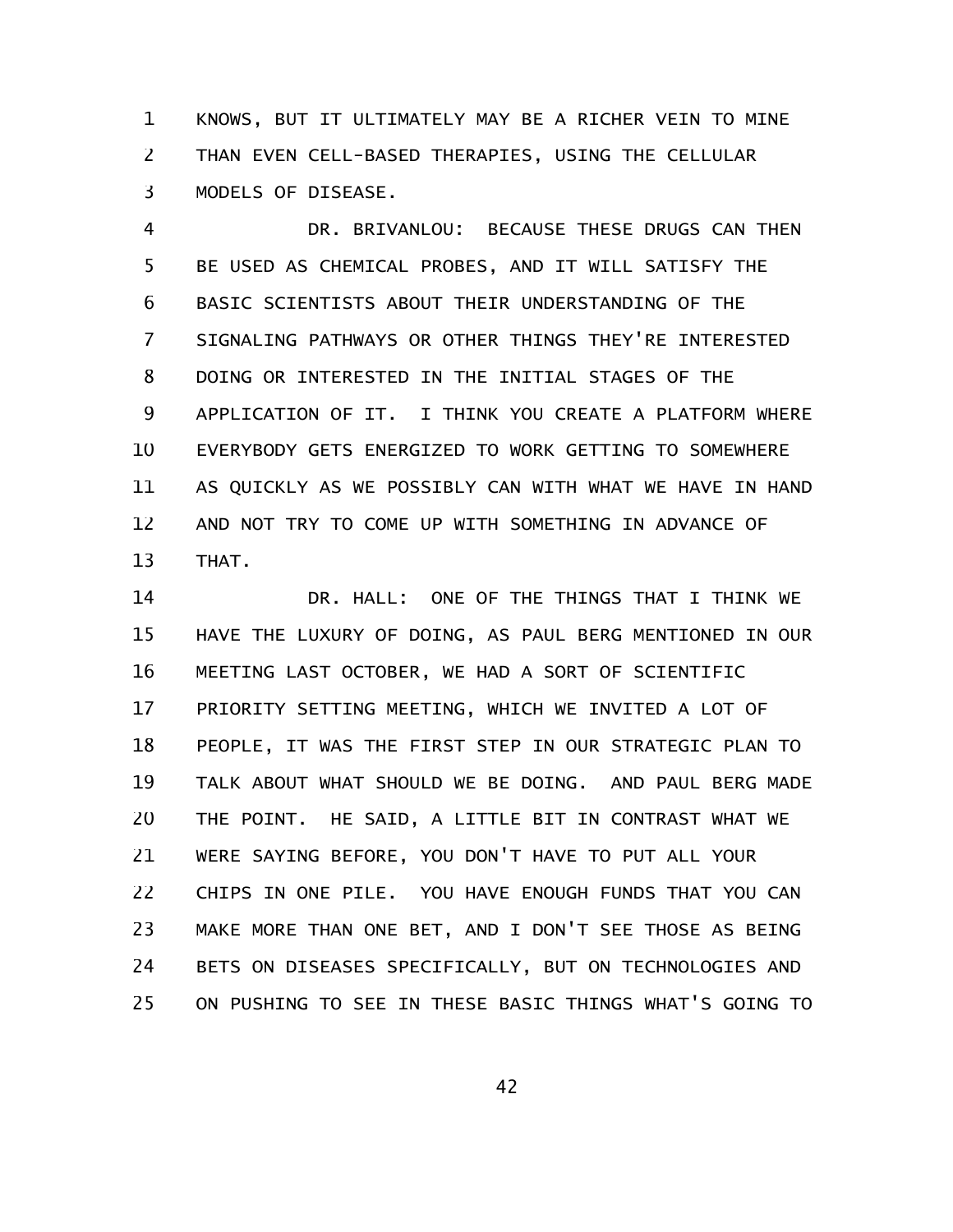GIVE AND WHAT'S GOING TO WORK. AND SO I THINK THAT 1

BOTH CELL REPLACEMENT THERAPY AND USING 2

DISEASE-SPECIFIC CELLS AS MODELS FOR DISEASE TO LEARN ABOUT PATHOGENESIS AND/OR TO LEARN ABOUT GENETICS OR TO DEVELOP DRUGS, ALL OF THOSE THINGS, IT SEEMS TO ME, ARE VERY MUCH POSSIBLE. 3 4 5 6

DR. BRIVANLOU: MIGHT ALSO ADDRESS HEAD-ON THE CURRENT DICHOTOMY THAT EXISTS BETWEEN A CLINICAL APPROACH TO A PROBLEM VERSUS THE BASIC SCIENCE APPROACH TO A DISEASE. TO A LARGE EXTENT, POLITICIANS AND OBVIOUSLY THE BEST DOCTORS AND HOSPITALS WANT TO CURE A DISEASE AND A BASIC SCIENTIST WANTS TO FIGURE OUT, WELL, WHAT ARE THE SIGNALS FOR SUCH AND SUCH WITH A BASIC PROTOCOL GUIDE. WE CAN BRING THESE TWO ROLES TOGETHER IF WE CREATE A PLATFORM IN WHICH BOTH CAN GET ALONG. 7 8 9 10 11 12 13 14 15 16

MR. SERRANO-SEWELL: IT SEEMS QUITE CHALLENGING TO DO THAT. I DON'T MEAN TO INTERRUPT. I'VE HEARD THIS DISCUSSION IN A LOT OF DIFFERENT FORUMS, THE BASIC SCIENCE APPROACH AND THOSE QUESTIONS AND HOW OBSCURE THEY CAN REALLY BECOME, OR NOT OBSCURE, BUT AS LAYPERSON JUST CAN'T REALLY APPRECIATE IT AS MUCH AS A BASIC RESEARCHER CAN, OF COURSE. AND THEN ALSO DISEASE-SPECIFIC CLINICAL MODELS. AND IT'S A REAL CHALLENGE TO JOIN THE TWO AND SATISFY BOTH 17 18 19 20 21 22 23 24 25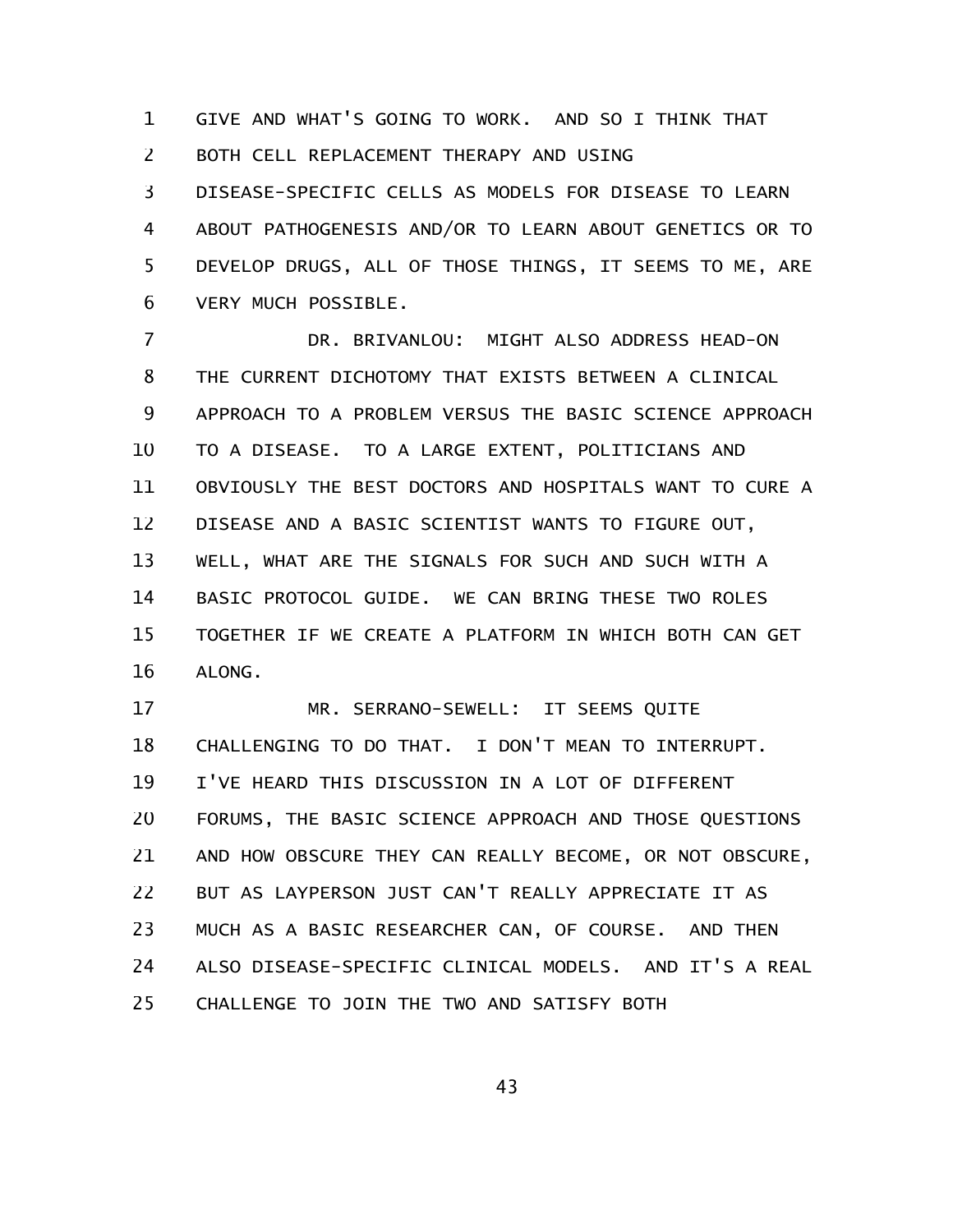CONSTITUENCIES AND ALSO EXPLAIN TO OUR BROADER CONSTITUENCY IN CALIFORNIAN AND THE WORLD, WHATEVER, WHAT WE'RE DOING IS THE DECISIONS, THE PRIORITIES THAT WE'RE MAKING TODAY WILL PAY DIVIDENDS TOMORROW. I DIDN'T MEAN TO INTERRUPT YOU, BUT IT SEEMS LIKE IT'S REALLY QUITE COMPLICATED. DR. BRIVANLOU: IT'S NOT GOING TO BE EASY, BUT I THINK IT'S A PLACE TO START. DR. JOYNER: WE'RE KIND OF TALKING ABOUT AN RFA TO CHALLENGE PEOPLE TO COME UP WITH WAYS TO PUT ALL THAT TOGETHER. I THINK JUST PUTTING AN RFA OUT JUST TO DO MORE STEM CELL RESEARCH IS JUST MORE OF THE SAME. IF WE COULD TACKLE THIS AND ACTUALLY COME UP WITH WAYS TO SOLVE THAT. AGAIN, THAT WILL SET AS AN EXAMPLE FOR THE REST OF THE WORLD. CO-CHAIR SAMUELSON: CAN YOU SAY YOU WANT MEAN A LITTLE MORE? DR. JOYNER: THAT BRINGS YOU FROM BENCH TO 1 2 3 4 5 6 7 8 9 10 11 12 13 14 15 16 17 18

BEDSIDE, THAT CLEARLY HOW CAN YOU ACTUALLY BRING THESE PEOPLE WHO THINK QUITELY DIFFERENTLY, DO DIFFERENT PARTS OF THE PROCESS TO ACTUALLY FUNCTION TOGETHER AS A UNIT AND SEE SOMETHING GO FROM BASIC SCIENCE THROUGH TO THE CLINIC. AND IT REALLY TAKES DIFFERENT EXPERTISE, BUT THE KEY IS HOW YOU GET THOSE DIFFERENT EXPERTS TALKING AND INTERACTING IN AN EFFECTIVE WAY THAT FEEDS 19 20 21 22 23 24 25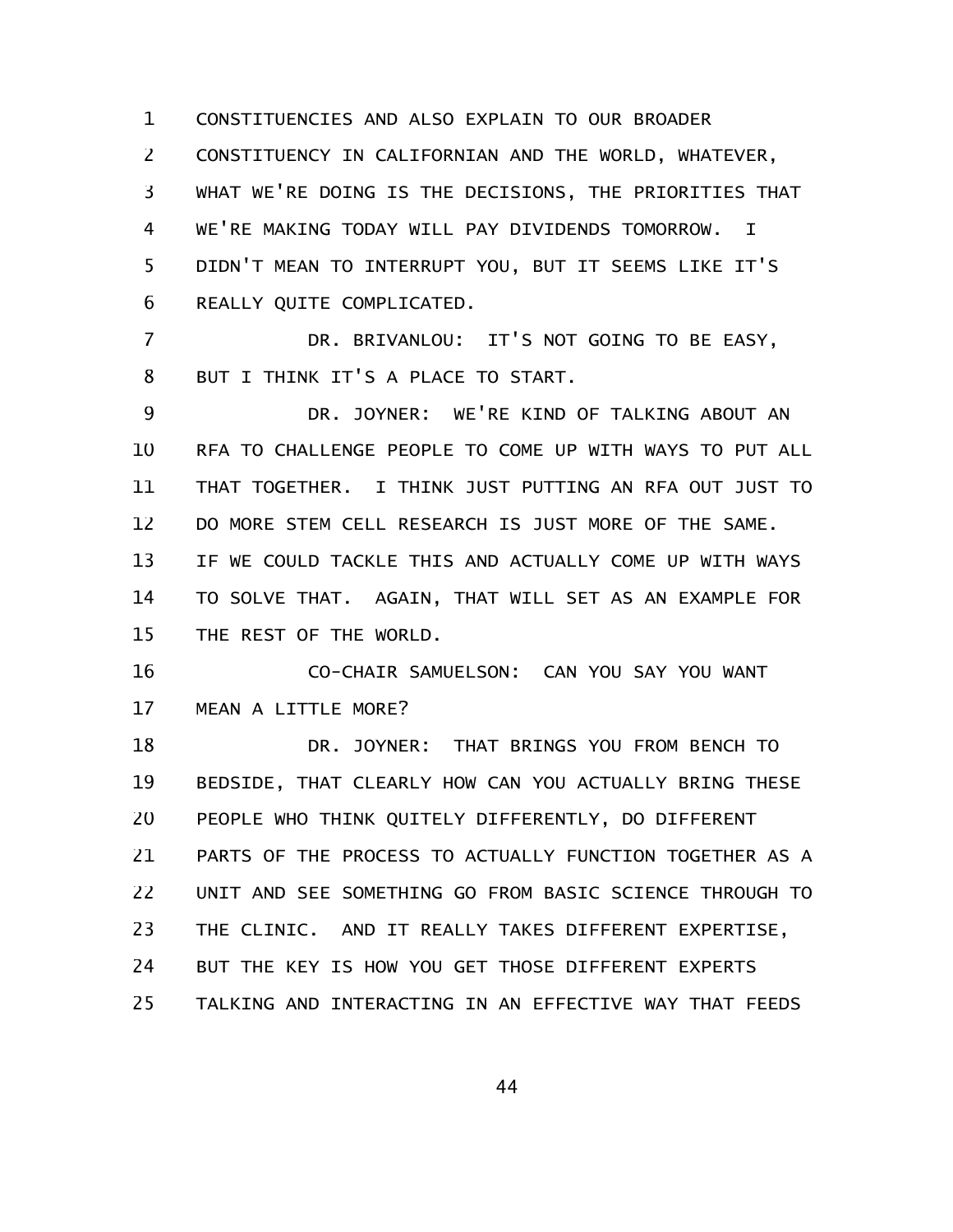OFF EACH OTHER TO MAKE IT GO FURTHER. 1

CO-CHAIR SAMUELSON: SO IS THAT SOME KIND OF A TEAM BUILDING? 2 3

DR. HALL: SO WE CAN'T -- LET ME JUST -- WE CAN'T MAKE IT HAPPEN. WE CAN'T MAKE PEOPLE DO THIS. WE CAN DANGLE MONEY OUT THERE. 4 5 6

DR. JOYNER: IF YOU CAN.

DR. HALL: IF YOU CAN PUT IT TOGETHER IN A COMPELLING WAY THAT THIS DISTINGUISHED GROUP CAN PASS A FAVORABLE JUDGMENT ON IT, THEN WE WILL FUND IT, 8 9 10

SOMETHING LIKE THAT. 11

7

DR. JOYNER: I THINK THE FEAR THERE IS THAT YOU CAN'T GO OUT SAYING WE'RE GOING TO SPEND THIS MUCH MONEY REGARDLESS BECAUSE YOU COULD END UP SPENDING MONEY ON CRAP. AND WE HAVE TO BE WILLING TO SAY NO. 12 13 14 15

DR. HALL: AN ACCEPTABLE ANSWER IS THAT NONE OF THESE ARE GOOD ENOUGH. 16 17

DR. JOYNER: GIVE ALL THE MONEY OUT, AND WITH THIS, YOU'D HAVE TO GO INTO IT WITH A MIND WE MAY NOT GIVE MUCH OUT. 18 19 20

MR. KLEIN: THERE'S ALSO AN OPPORTUNITY TO LOOK FOR CASES THAT ARE FAR DOWNSTREAM. USE OF CARDIOMYOCYTES DEVELOPED THROUGH EMBRYONIC STEM CELL LINES FOR TOXICITY TESTING FOR THE DEVELOPMENT OF THERAPEUTICS TO DO AN EARLY SCREENING OF TOXICITY TO 21 22 23 24 25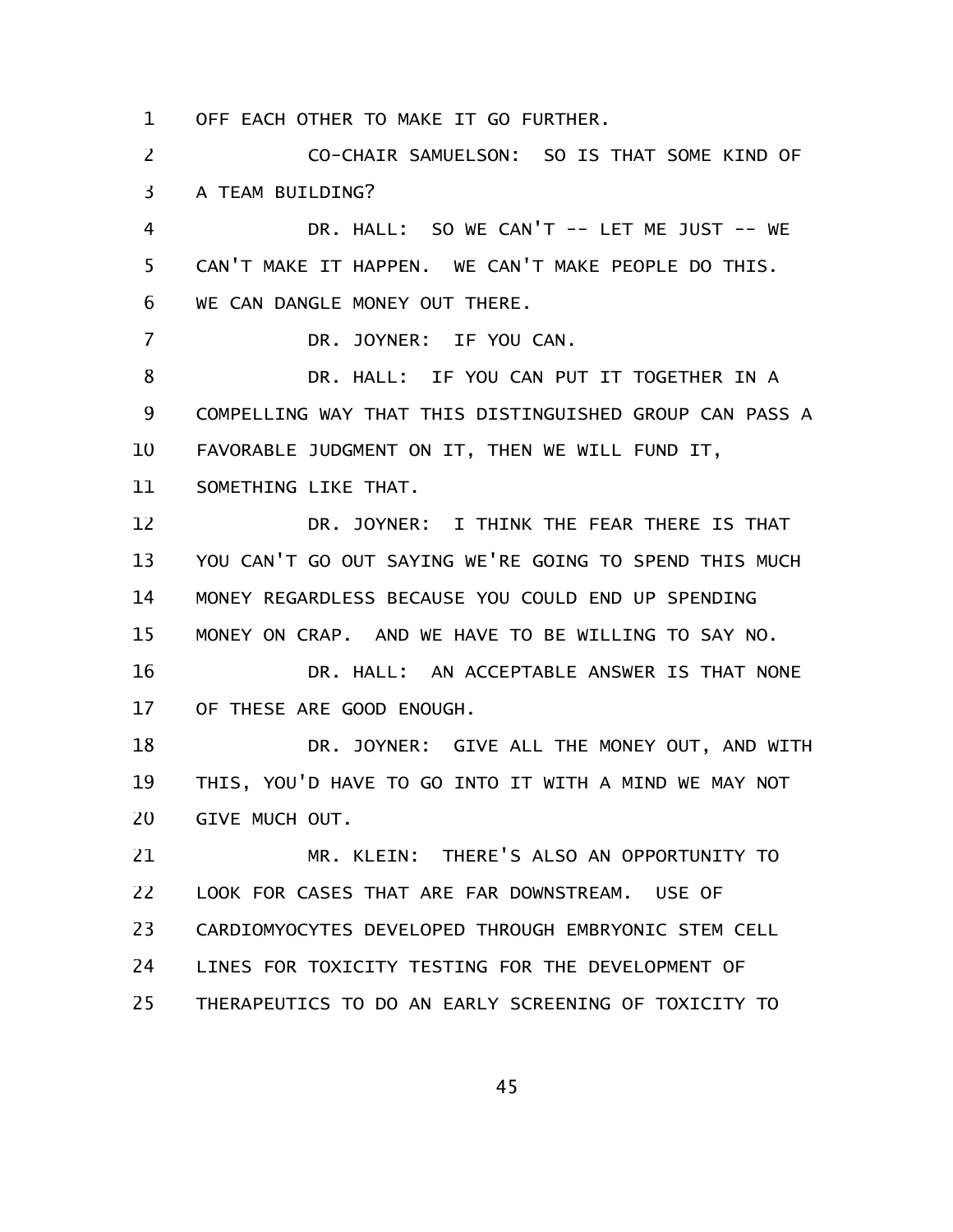POTENTIALLY REDUCE THE COST OF GOING FAR DOWNSTREAM TO HUMAN TRIALS AND FINDING THAT THERE'S A REAL HUMAN TOXICITY. THE VENTURE CAPITAL WORLD HAS WRITTEN IN THEIR PRESS THAT THERE ARE VERY LARGE POTENTIAL SAVINGS IN THIS AREA. I DON'T KNOW THAT THAT'S CORRECT OR NOT CORRECT. BUT IT'S A CONCEPT THAT'S SIMPLE ENOUGH THE PUBLIC CAN UNDERSTAND IT. IT'S A FUNCTIONAL DELIVERY OF SOMETHING THAT COULD POTENTIALLY, BECAUSE IT'S FAR DOWNSTREAM AT THIS POINT, IF WE JUST ACCELERATE THE DEVELOPMENT BE A DELIVERABLE THAT'S DEFINED AND HAS A VERY SPECIFIC TARGET IN A REASONABLE TIMEFRAME. 1 2 3 4 5 6 7 8 9 10 11

SO IT'S POSSIBLE WE CAN IDENTIFY SOME OF THOSE OPPORTUNITIES, PUT THEM INTO A LIMITED CATEGORY OF FUNDS, BUT WHERE WE'RE NOT SHARING THE WHOLE COST, BUT A SMALL PORTION OF THE COST, BUT HAVE SOME EARLY DELIVERABLES. 12 13 14 15 16

CO-CHAIR SAMUELSON: IS THERE PRECEDENT FOR DIVIDING UP THE WORK OF MAKING THOSE ASSESSMENTS AMONG SCIENTIFIC GROUPS IN AND OUTSIDE CALIFORNIA? DR. SVENDSEN: I'M HEARING SOME DIFFERENT 17 18 19 20

THINGS. THAT SEEMS LIKE A PARTNERSHIP WITH INDUSTRY, THAT YOU PROVIDE SEED MONEY. IT'S SORT OF LIKE CONTACTS TO GET INDUSTRY INVOLVED. SO YOU GIVE THEM A LITTLE MONEY TO SET UP A SCREEN. JAMIE THOMPSON HAS COMPANIES ALREADY DOING CARDIOMYOCYTE SCREENING. 21 22 23 24 25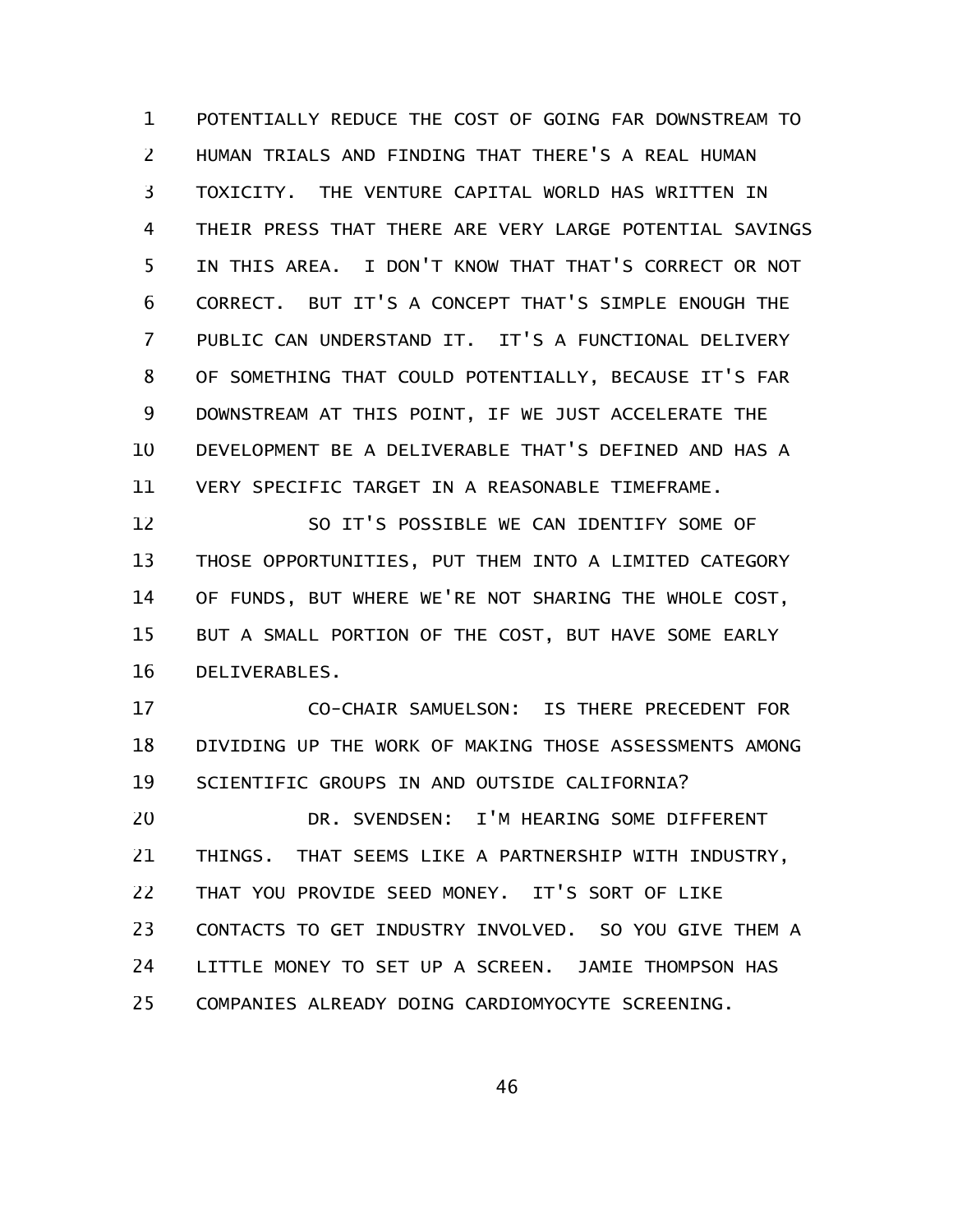DR. MAXON: A LOT OF COMPANIES. DR. SVENDSEN: SO THAT'S HAPPENING. SO I THINK THE SEED IDEA IS GOOD BECAUSE THEN THE COMPANY CAN TAKE IT, THE VENTURE CAPITAL PEOPLE COME IN AND GIVE FULL FUNDING. THAT SEEMS TO BE A DIFFERENT AREA. I KNOW FOX AND OTHERS DIVIDE UP THEIR RFA'S, THEIR INDUSTRIAL RFA'S NOW, ACADEMIC RFA'S, SO IT'S SATISFYING. THE SCREENING IDEA WOULD BE MUCH MORE -- THE BASIC SCIENTISTS WOULD BE SO INTERESTED IN DOING THAT. DR. KIMBLE: CAN I ASK JUST A GENERAL QUESTION? I'M TRYING TO UNDERSTAND WHAT OUR GOALS ARE IN THIS DISCUSSION. SO, YOU KNOW, WE'RE TALKING ABOUT 1 2 3 4 5 6 7 8 9 10 11 12 13

A LOT OF DIFFERENT THINGS. ARE WE TRYING TO FIGURE OUT THE GUIDELINES FOR RFA'S? WHAT ARE WE TALKING ABOUT HERE? WHERE ARE WE GOING WITH THIS DISCUSSION? 14 15 16

CO-CHAIR ORKIN: I'LL JUST SPEAK FOR WHAT I THINK. I THINK WE'RE TRYING TO GIVE ADVICE OR SUGGESTIONS TO CIRM ABOUT HOW THEY MIGHT THINK ABOUT EITHER ORGANIZING PROGRAMS OR CONCEPTUALIZING RFA'S. DR. KIMBLE: IS THIS TO TRY AND ARTICULATE WHAT THE RFA'S WILL BE ABOUT? 17 18 19 20 21 22

DR. HALL: PART OF IT IS, JUDY. WE'RE SORT OF IN AN INFORMATION GATHERING PHASE, LOOKING FOR IDEAS. AND SO I THINK ALL OF THOSE THINGS ARE COUPLED. 23 24 25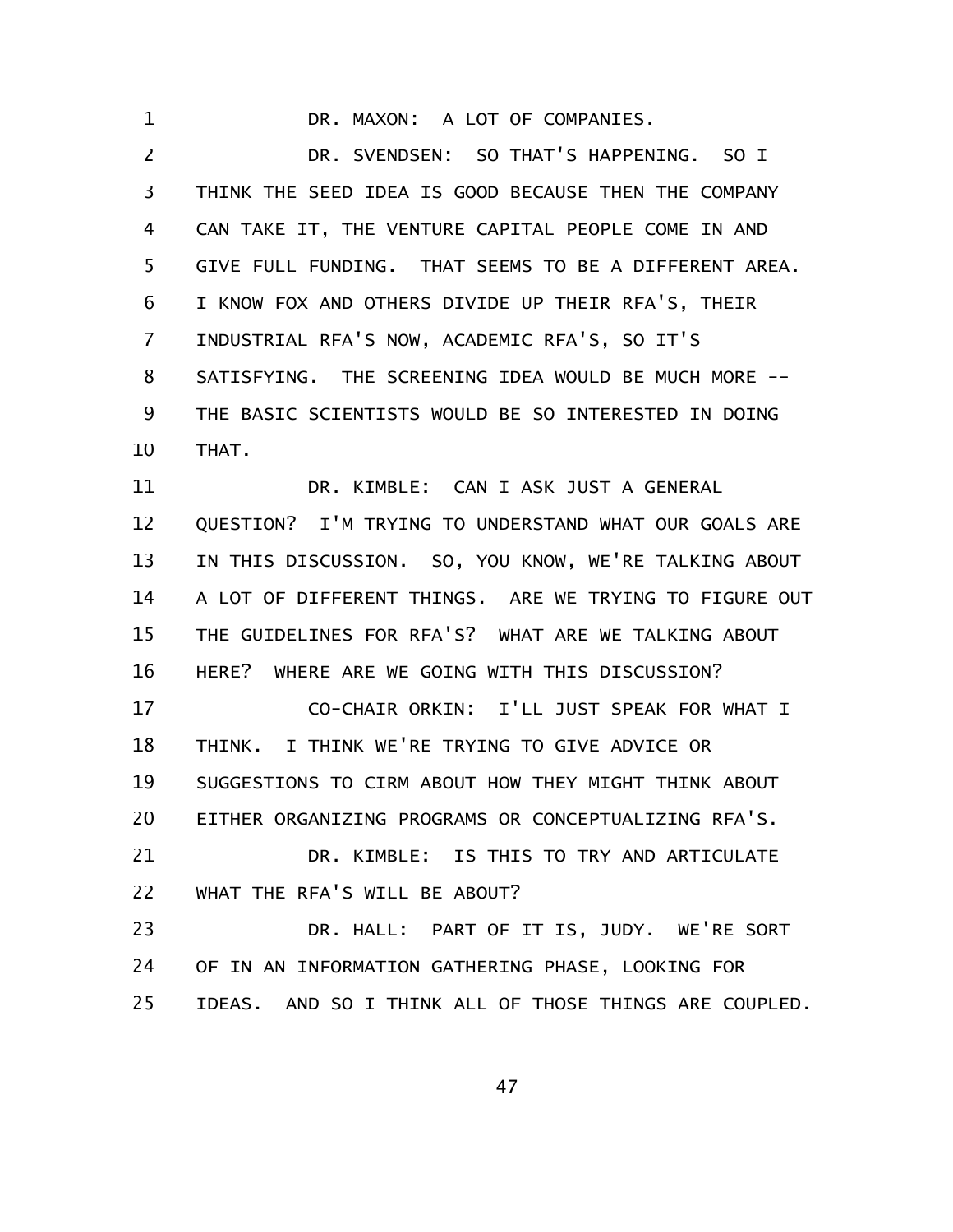THAT IS, WHAT ARE THE SCIENTIFIC PROBLEMS THAT NEED TO BE SOLVED AND THAT WE COULD IDENTIFY AND GO AFTER? THE OTHER, WHAT KINDS OF STRUCTURES SHOULD WE TRY TO ENCOURAGE? 1 2 3 4

ONE OF THE THINGS THAT WE WILL END UP TALKING ABOUT IS HOW MUCH SHOULD IT BE DIRECTED VERSUS UNDIRECTED. TO WHAT EXTENT SHOULD WE PUT OUT SPECIFIC RFA'S VERSUS SAYING GIVE US YOUR BEST IDEAS? WE DON'T PRESUME TO KNOW WHAT THEY ARE. YOU TELL US, YOU KNOW, THE SORT OF TRADITIONAL NIH WAY. 5 6 7 8 9 10

DR. KIMBLE: SO GIVEN THE TIMEFRAME WE'RE IN, WHEN DO WE ACTUALLY NEED TO PUT OUT THE FIRST RFA'S, AND WHEN DO WE NEED TO BE MAKING THESE DECISIONS? IS THIS NINE MONTHS AWAY? 11 12 13 14

DR. HALL: OUR SCHEDULE IS WE'D LIKE TO FINISH THE STRATEGIC PLAN BY THE END OF THE YEAR AND  $THEN$  --15 16 17

DR. KIMBLE: AND THEN HAVE OUR RFA'S GOING OUT IN JANUARY? 18 19

DR. HALL: WELL, GIVE US MAYBE SIX WEEKS. THE RFA'S WOULD GO OUT, BUT THE GOAL WOULD BE, IN MY MIND, IF WE CAN DO IT, WOULD BE TO HAVE A FIRST ROUND AT LEAST OF GRANTS LINED UP AND READY TO GO WHEN THE MONEY COMES IN, SO WE DON'T HAVE TO THEN SAY, OH-HO, LET'S GET STARTED. NOW LET'S PUT OUR RFA, BUT THAT WE 20 21 22 23 24 25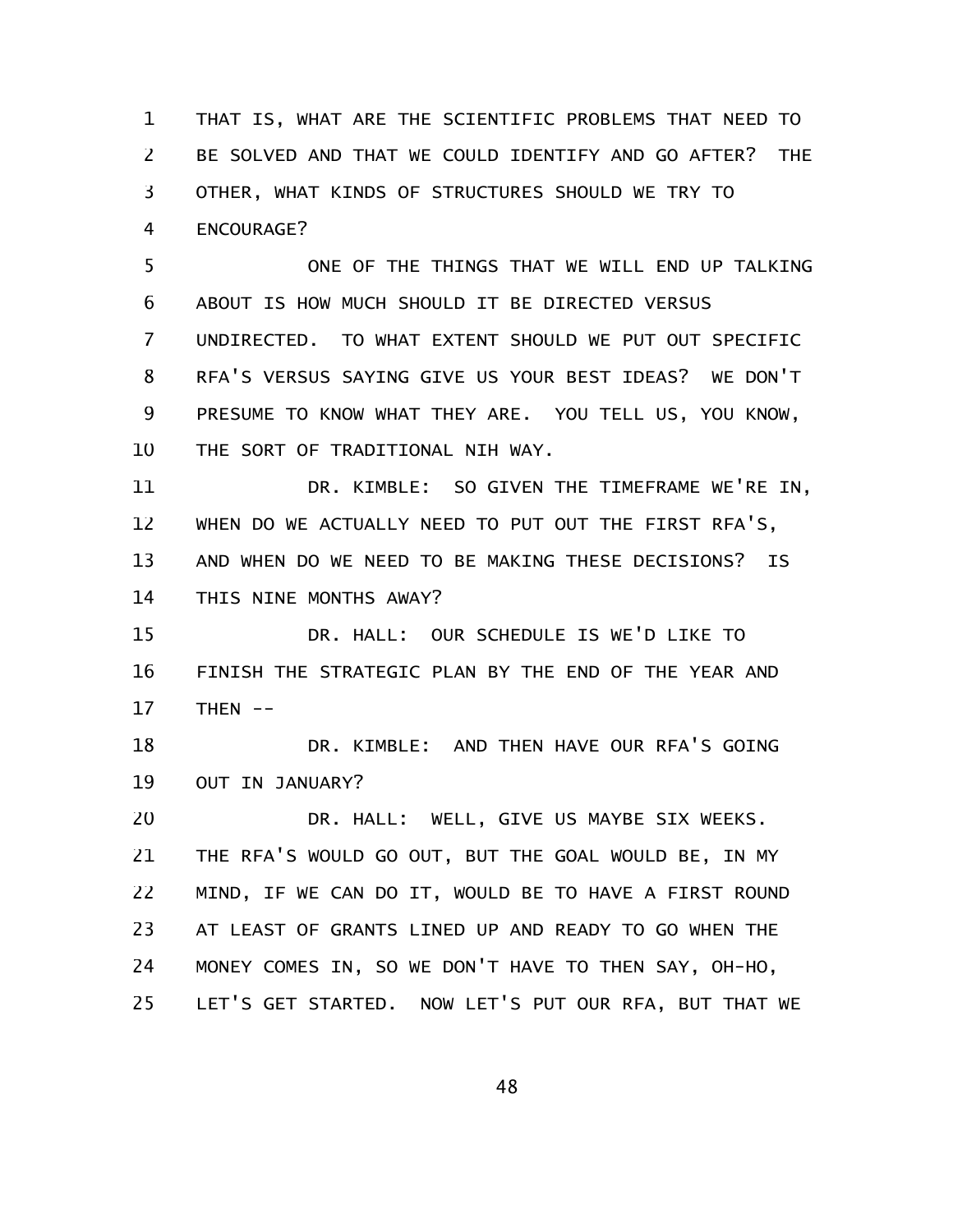WOULD HAVE THEM. 1

A QUESTION WE WILL HAVE TO ANSWER, NOT NECESSARILY RIGHT NOW, BUT AT SOME POINT, IS WHAT SHOULD THOSE BE. THAT IS, WHAT ARE THE MOST IMMEDIATE NEEDS TO BE MET, OR HOW SHOULD WE STRUCTURE THAT? ALSO, I GUESS THIS IS PART OF A BROADER DISCUSSION, AND THIS IS REALLY -- I THINK JOAN SHOULD BE THE ONE IN A WAY WHO SPEAKS TO THIS SINCE SHE WAS PUTTING TOGETHER THE FRAMEWORK FOR TONIGHT. IT MAY BE OF SOME HELP. IN YOUR PACKAGE, I THINK, ARE A LIST OF QUESTIONS RATHER BROAD AND GENERAL THAT WE PUT IN AND WE'LL COME BACK TO TOMORROW AFTER WE'VE HEARD SOME OF THE SPEAKERS AND TALK. JOAN, WHY DON'T YOU -- WHAT IS YOUR AIM FOR THE EVENING? CO-CHAIR SAMUELSON: TO TRY TO START FROM 2 3 4 5 6 7 8 9 10 11 12 13 14 15

SCRATCH IN THIS SESSION, IF NOT THE OTHERS, BECAUSE IT SEEMS TO ME THERE'S SO VERY MANY WAYS THAT WE COULD GO IN SPENDING THIS MONEY, THAT THERE MAY BE SOME SORT OF SHUTTING OFF OF OPTIONS IN THE COURSE OF, YOU KNOW, SORT OF DEFINING WHAT WE'RE DOING. AND SO I THINK THAT, YOU KNOW, THERE ARE TONS OF DIFFERENT WAYS TO LOOK AT IT AND DEFINE IT. AND I THINK IT'S GOOD TO JUST FOR A LITTLE AMOUNT OF TIME THROW IT OPEN. 16 17 18 19 20 21 22 23

DR. KIMBLE: JUST CURIOUS. WE'RE MEANDERING AROUND, AND I WAS JUST TRYING TO FIGURE OUT WHERE WE'RE 24 25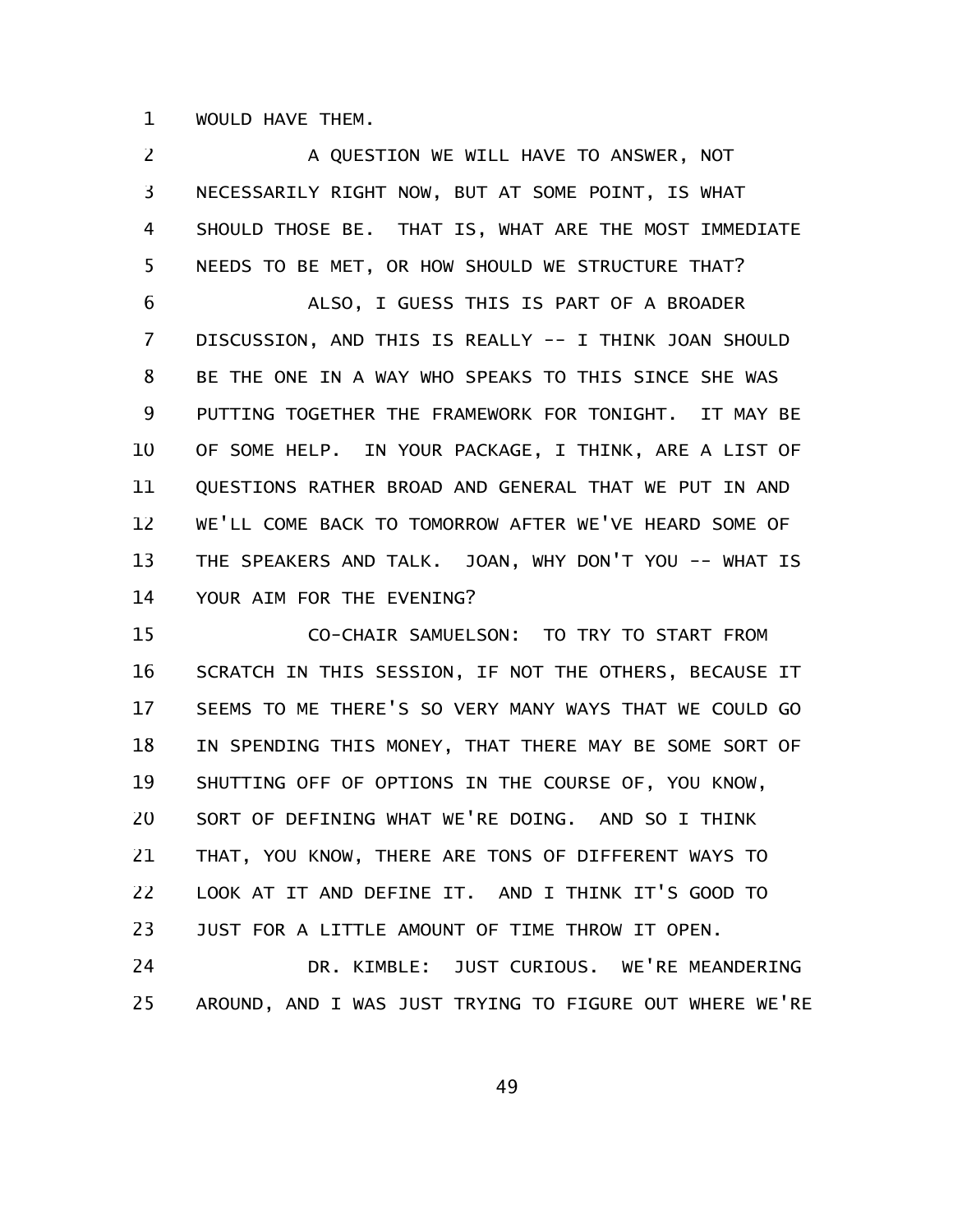GOING. 1

DR. HALL: WELL, WE HOPE IT'S A PRODUCTIVE MEANDER. ONE ISSUE I'D LIKE TO COME BACK TO IS WE TALKED AT THE BEGINNING A LITTLE BIT ABOUT NEEDING A SUCCESS, ABOUT WANTING TO GET A THERAPY. SO WHAT'S A REALISTIC -- WHAT'S A REALISTIC TIMELINE HERE? CLIVE, YOU, PROBABLY AS MUCH AS ANYBODY, HAVE SORT OF THOUGHT ABOUT THIS AND ARE IN THE MIDDLE OF THIS. WHAT ARE YOUR THOUGHTS? IN A REALISTIC SENSE, WHEN MIGHT ONE HAVE A REAL THERAPY SPECIFICALLY FOR HUMAN EMBRYONIC STEM CELLS AS CELL REPLACEMENT THERAPY, LET'S JUST SAY? DR. SVENDSEN: I THINK THERE'S A LOT MORE WORK NEEDS TO GO ON WITH THE CELLS, AND THERE ARE A LOT OF SAFETY ISSUES. DR. HALL: CAN YOU ELABORATE ON THOSE? DR. SVENDSEN: THERE'S COMPLETE ROADBLOCKS. I MEAN FIRST IS TERATOMA FORMATION HAS TO BE DEALT WITH. AND THE SECOND IS IMMUNE ISSUES, PROTECTION FOR ANYTHING OUTSIDE THE BRAIN. THE OTHER TYPE OF STEM CELL, I WAS AT STANFORD TODAY WITH IRV WEISSMAN AND THOSE GUYS, AND, YOU KNOW, THEY'RE GOING AHEAD, BUT THERE IS A STEM CELL TRIAL WITH FETAL-DERIVED STEM CELLS FOR BATTEN'S DISEASE, THE LOW-HANGING FRUIT. THEY'VE GOT FDA APPROVAL. THE CELLS ARE GOING TO GO INTO THE KIDS IN JANUARY. IRONICALLY STANFORD CAN'T 2 3 4 5 6 7 8 9 10 11 12 13 14 15 16 17 18 19 20 21 22 23 24 25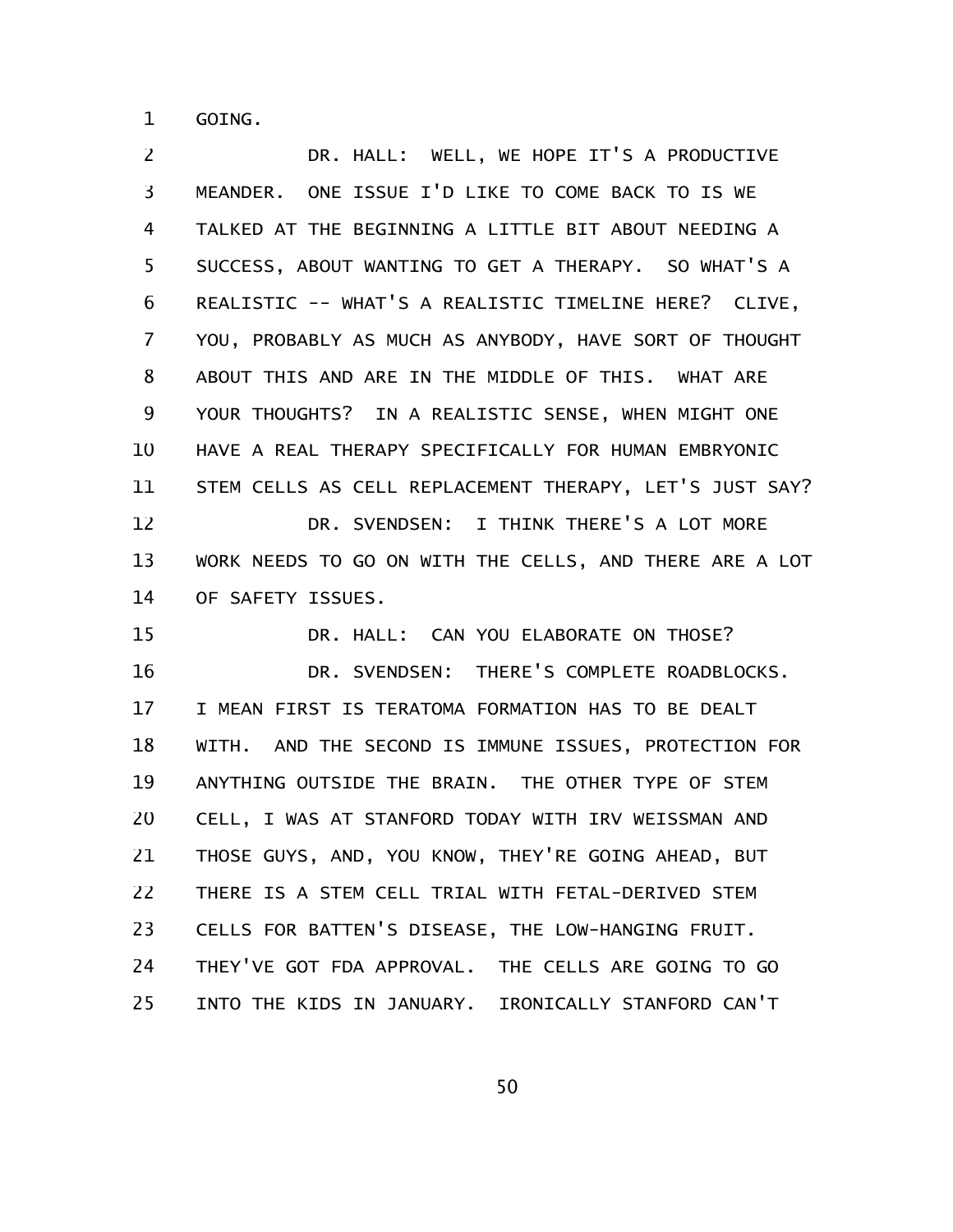GET INVOLVED. THEIR IRB HASN'T LET THEM THE GO AHEAD, SO THEY ARE STILL BEING PRETTY CONSERVATIVE BECAUSE THEY'RE FETAL DERIVED. 1 2 3

DR. HALL: THEIR IRB -- 4

DR. SVENDSEN: HAS SAID NO. THEY CAN'T DO ANY TRANSPLANTS IN STANFORD, SO IT'S GOING TO BE IN OREGON. SO EVEN THERE THERE'S ISSUES. YOU DON'T ALWAYS -- YOU CAN'T ALWAYS GO AHEAD IN YOUR PARTICULAR STATE OR YOUR PARTICULAR UNIVERSITY, DEPENDING ON THE IRB. SO THAT'S THE FIRST TRIAL THAT I KNOW OF THAT'S NOT ADULT STEM CELL DERIVED OR BONE MARROW DERIVED THAT'S GOING AHEAD. AND THAT'S FOR BATTEN'S, WHICH IS AN ENZYME DEFICIENCY AND IS REALLY LOW-HANGING FRUIT IN ONE SENSE. I HATE THAT TERM IN A WAY. IT IS SOMETHING THAT IS NOT GOING TO WORK, I DON'T THINK, BUT IT MAY PROVIDE SOME RELIEF BECAUSE YOU CAN GET THE ENZYME PRODUCED BY THE STEM CELL. THEY'RE NOT TRYING TO REDESIGN CIRCUITS. 5 6 7 8 9 10 11 12 13 14 15 16 17 18

SO IN THAT TIMEFRAME, IT'S PRETTY SHORT FOR DOING IT. THEY'VE GONE FROM MANUFACTURING THE CELLS. STEM CELLS, INC. IS HEADING IT UP. IT'S A COMPANY. SIX PATIENTS. I SAW THIS GO THROUGH NIH A NUMBER OF YEARS AGO. ARLENE REMEMBERS. IT DIDN'T QUITE GET THROUGH THERE. THEY'VE MANAGED TO DO IT WITHOUT NIH SUPPORT THROUGH RAISING MONEY THROUGH A COMPANY. 19 20 21 22 23 24 25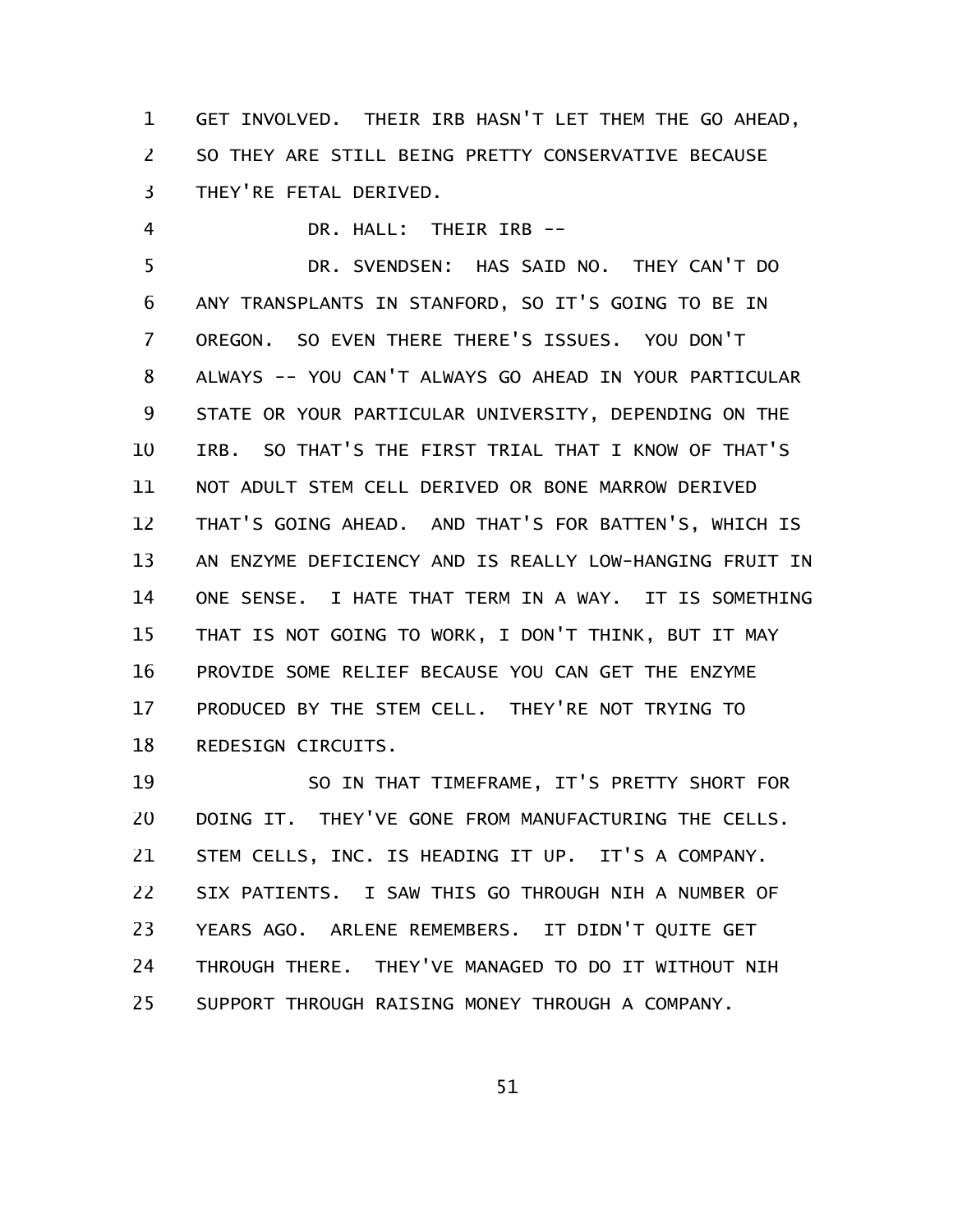MR. KLEIN: PRIVATE DONORS. DR. SVENDSEN: AND PRIVATE DONORS. SO I THINK IT'S A BREAKTHROUGH, THAT PARTICULAR TRIAL. WE ALWAYS FORGET ABOUT FETAL STEM CELLS. WE GO EMBRYONIC AND THEN ADULT. THERE'S A FETAL STAGE. AND THE NICE THING OF THOSE CELLS IS THEY'RE ONLY MAKING NEURAL TISSUE. THEY'RE NOT MAKING ANYTHING ELSE, AND THEY DON'T MAKE TERATOMAS. CO-CHAIR ORKIN: JUST REMIND ME. THE ONES IN THOSE EXPERIMENTS WOULD BE -- DR. CHIU: FETAL. CO-CHAIR ORKIN: THEY WERE FETAL CELLS, RIGHT? DR. CHIU: THEY WERE FETAL TISSUE, SO IT'S A HETEROGENEOUS MIXTURE. CO-CHAIR ORKIN: THERE'S NOT MUCH DIFFERENCE. DR. SVENDSEN: THEY'RE VERY DIFFERENT. IN THE EYES OF THE FDA, VERY DIFFERENT BECAUSE THERE'S NO MANUFACTURING PROCESS. SO AS SOON AS YOU TAKE A RAW FETAL TISSUE AND JUST TRANSPLANT IT, AS SOON AS YOU PUT YOUR FETAL TISSUE IN A DISH AND EXPOSE IT TO, SAY, MICE TO GET THE STEM CELLS GROWING, YOU COME UNDER THE FDA REGULATIONS. DR. HALL: THAT'S AN IMPORTANT DISTINCTION I HAD NOT APPRECIATED. THAT'S VERY INTERESTING. 1 2 3 4 5 6 7 8 9 10 11 12 13 14 15 16 17 18 19 20 21 22 23 24 25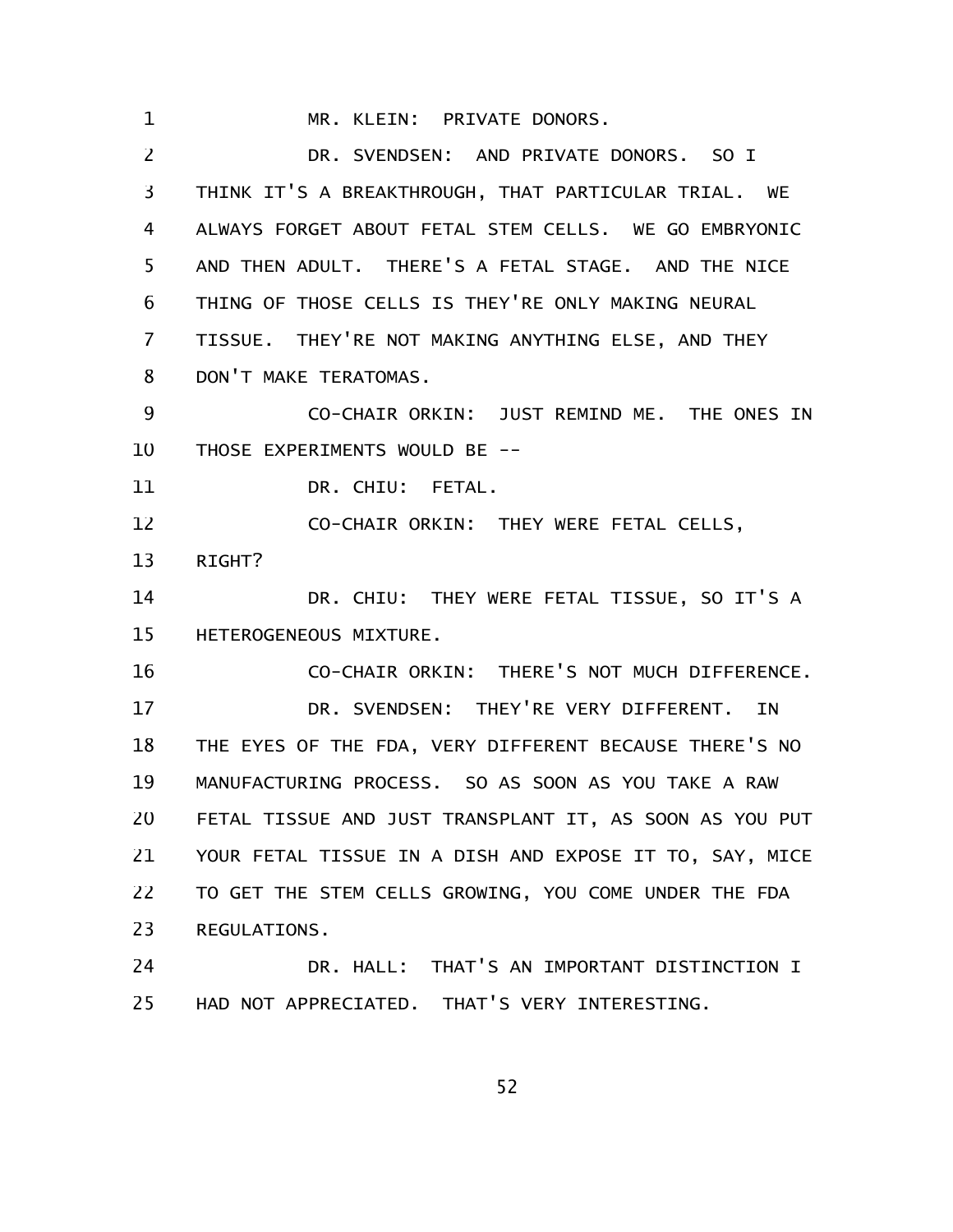DR. SVENDSEN: JUST TO ANSWER YOUR QUESTION, THE TIMEFRAME COMPLETELY DEPENDS ON WHAT, YOU KNOW, YOUR MOONSHOT IS AND HOW -- YOU KNOW, AND ONES GOING AHEAD, THE ALS PROGRAM WE'RE INVOLVED WITH IS IN THE MIDDLE PHASE WHERE THEY'RE GOING BACK AND FORTH TO THE FDA ABOUT LARGE ANIMAL TOX STUDIES. THE GOAL IS QUITE LOW THERE, PUTTING CELLS IN THAT CAN MAKE A GROWTH FACTOR. 1 2 3 4 5 6 7 8

THERE IS RISK WITH ANY CELL YOU PUT IN THE BRAIN, AND THEY'VE ACCEPTED THE RISK OF FETAL CELLS. AND I THINK ONE OF THE OPTIONS THAT CIRM HAS, I THINK, IS EMBRYONIC STEM CELLS, I THINK, IS A GREAT IDEA TO DO THINGS YOU CAN'T DO RIGHT, NOW WHICH IS TO GENERATE LINES. WE CAN LEARN A LOT ABOUT THAT. GENERATE THEM TO PROVIDE STEM CELLS. THAT'S ONE THING. 9 10 11 12 13 14 15

YOU KNOW, SUPPORTING THE BASIC CORE NEEDS FOR PEOPLE. WE TALKED ABOUT CORE FACILITIES AND DRIVING THESE ROADBLOCKS, WHICH WE ALL KNOW ABOUT, IMMUNE REJECTION AND TERATOMAS AND GETTING ON WITH IT. IF WE GET THAT DONE, THAT WILL HELP OPEN UP THE FIELD FOR THE TRANSLATION. IT'S A BLACK HOLE, VALLEY OF DEATH WE ALL FACE WITH FUNDING. 16 17 18 19 20 21 22

DR. STEINDLER: FOR THIS TIMELINE ISSUE, ANDERS BJORKLAND AT THE EUROPEAN NEUROSCIENCE MEETING YESTERDAY GAVE A WONDERFUL TALK WHERE HE'S USING THIS 23 24 25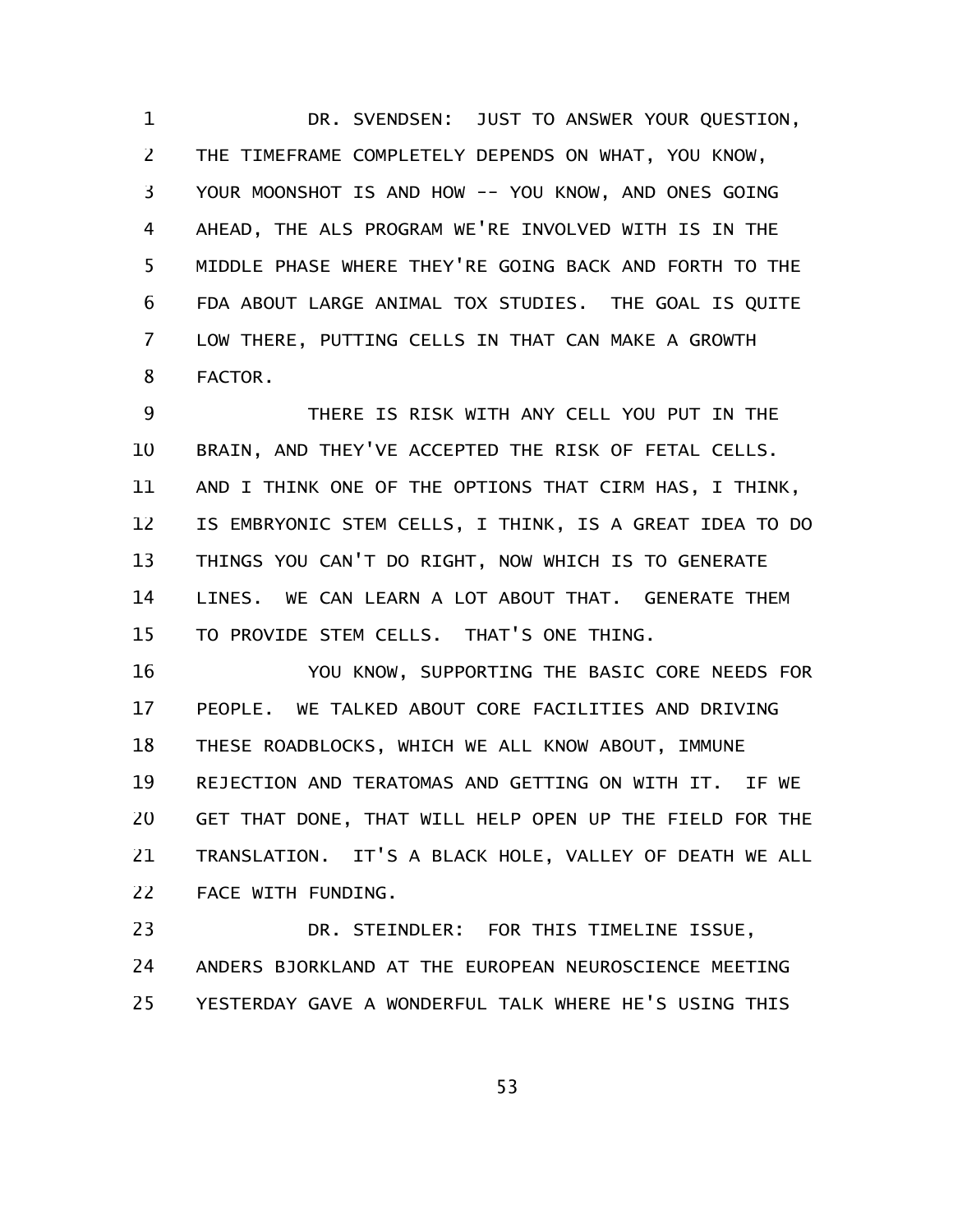LMX 1 EMBRYONIC STEM CELL LINE FOR PARKINSON'S DISEASE AND WAS ASKED BY SOMEONE IN THE AUDIENCE AFTER HIS TALK WHERE HE HAD A BEAUTIFUL EMBRYONIC STEM CELL DERIVED, DOPAMINE DERIVED, ALMOST A HUNDRED PERCENT EFFICIENCY GENERATED FROM THE ES CELL FROM THIS LMX LINE. ASKED BY, I DON'T KNOW IF IT WAS A REPORTER, WHEN DO YOU THINK THIS IS GOING TO REACH THE CLINIC? AND ANDERS BJORKLAND, WHO IS EXTREMELY CONSERVATIVE, SAID TWO TO FIVE YEARS. AND THE REASON HE DIDN'T SAY TWO TO FIVE MONTHS WAS THAT AMIDST ALL THE BEAUTIFUL DOPAMINE IN HIS TRANSPLANTS WERE THESE TERATOMAS. SO --CO-CHAIR ORKIN: A SMALL PROBLEM. DR. STEINDLER: SO IN TWO TO FIVE YEARS, HE IMAGINES THAT HE WILL USE THE FRUITS OF WHAT WE'RE TALKING ABOUT HERE WHERE THERE WILL BE LARGE-SCALE SCREENING AND HIGH THROUGHPUT SCREENING OF WAYS IN WHICH YOU CAN GET PURIFIED POPULATIONS THROUGH FACTS OR GOD KNOWS WHAT ELSE TO GET RID OF ALL OF THE CELLS THAT ARE UNDIFFERENTIATED FROM THESE. HE THINKS THAT WILL TAKE TWO TO FIVE YEARS. CO-CHAIR ORKIN: I'LL ADDRESS THE TIMEFRAMES 1 2 3 4 5 6 7 8 9 10 11 12 13 14 15 16 17 18 19 20 21

A LITTLE TOMORROW. 22

DR. CHIU: COUPLE OF POINTS. ONE IS N TERA 2'S, YOU MAY REMEMBER ABOUT TEN YEARS AGO, THEY WERE CARCINOMIC CELLS THAT WERE PREDIFFERENTIATED INTO 23 24 25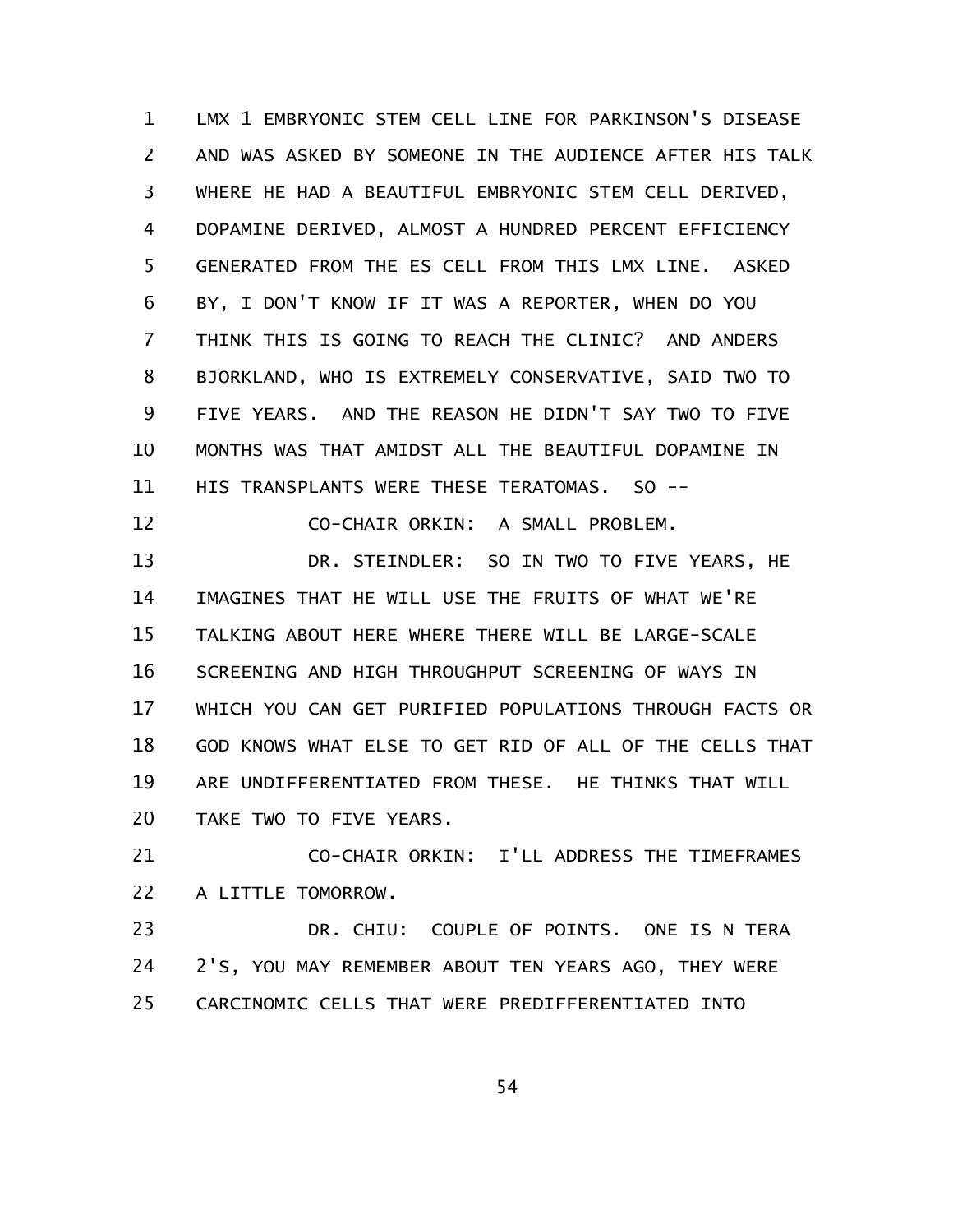NEURONS. AND THEN THERE WAS A PHASE I TRIAL FOR STROKE, AND THEY INTRODUCED THEM INTO BRAIN, AND THEN IT WAS DROPPED. NOTHING HAPPENED. THE POINT IS THEY JUST SAT THERE AND NOTHING HAPPENED. SO THERE COULD BE TRIALS WHERE THERE WAS SAFETY, AND THEN IT ENDS RIGHT THERE TOO. AND WE SHOULD BE PREPARED THAT SOME TRIALS MIGHT JUST DIE LIKE THAT. 1 2 3 4 5 6 7

AND A SECOND THING -- 8

DR. HALL: SORRY. CAN YOU -- I'M NOT SURE I GOT THE POINT, THAT YOU THINK THEY WERE ABANDONED UNFORTUNATELY OR -- 9 10 11

DR. CHIU: FORTUNATELY. WE MIGHT FIND THINGS IN PHASE I, THAT EVEN THOUGH WE GET INTO TRIALS, THAT'S THE END OF THAT. WE MIGHT LEARN THINGS THAT WE HAVE TO GO BACK TO THE BENCH OR THAT PARTICULAR LINE OF CELLS, BE IT TERATOMAS OR WHATEVER, CANNOT PROCEED ANYMORE, AND WE HAVE TO GO BACK TO THE BENCH TO SEE WHAT WE CAN DO WITH IT. THEY LEARNED A LOT. THEY LEARNED THAT THESE CELLS JUST SAT THERE. THEY DIDN'T MIGRATE, SO IT WOULDN'T WORK WITH BATTEN'S. THEY JUST DIDN'T FORM SYNAPSES. THEY JUST SAT THERE AND DIDN'T HURT THE PATIENTS, BUT IT DIDN'T HELP THEM EITHER. DR. SVENDSEN: COMPANY WENT BANKRUPT. DR. HALL: DIDN'T HELP THE COMPANY. 12 13 14 15 16 17 18 19 20 21 22 23 24

DR. CHIU: THE OTHER THING WAS IT'S 25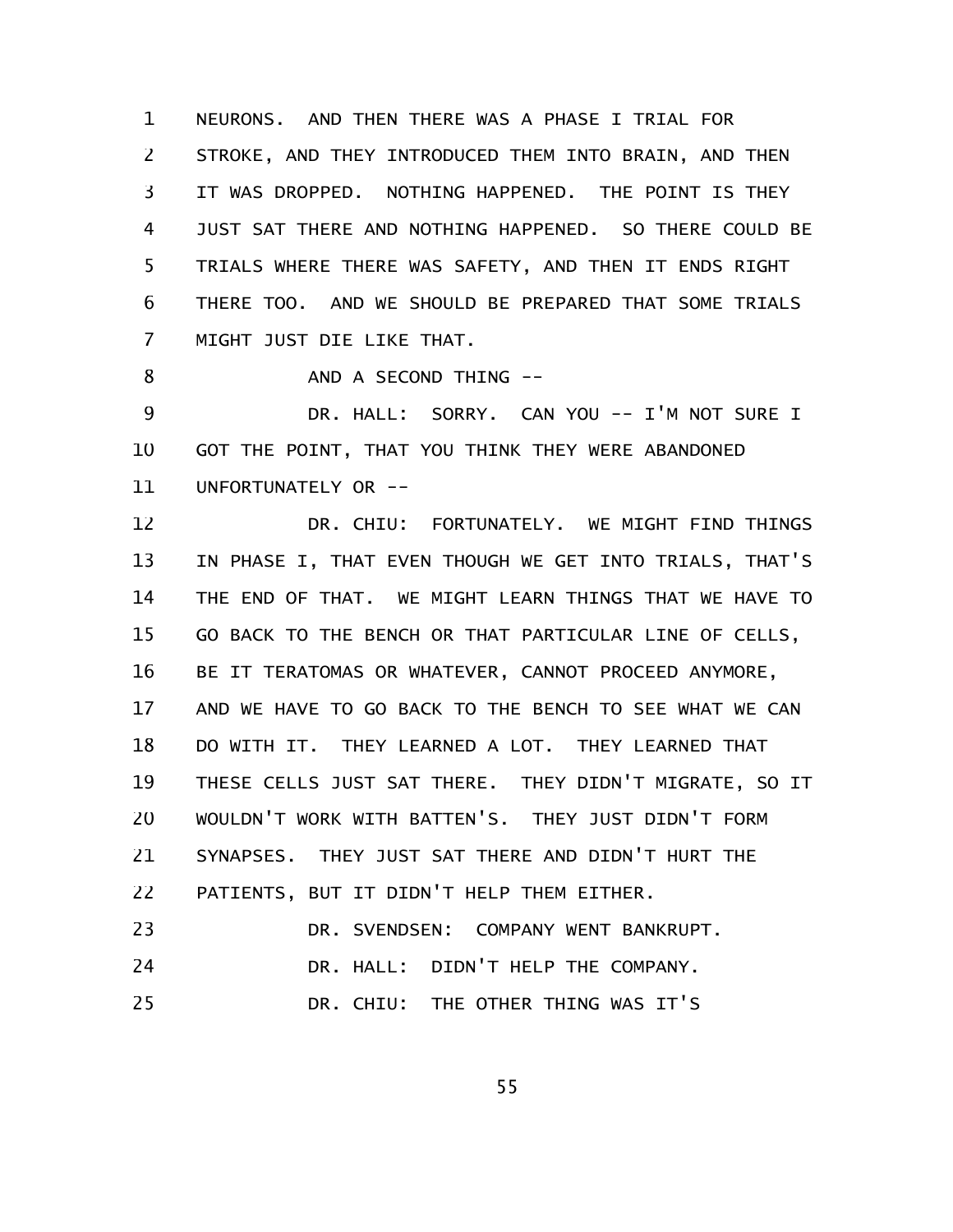INTERESTING YOU SAID THAT ABOUT THE LMX 2 CELLS IS THAT AT ISSCR WE HEARD THAT SINGAPORE HAS DEVELOPED A SERIES OF MONOCLONAL ANTIBODIES AGAINST UNDIFFERENTIATED HUMAN ES CELLS. AND OF THE BANK, THAT SMALL SET OF MONOCLONALS, ONE OF THEM KILLS UNDIFFERENTIATED ES CELLS. SO THAT MIGHT BE A VERY FAST WAY OF WIPING OUT THOSE GUYS BEFORE YOU PUT SOME IN TOO. SO THERE MAYBE THAT TWO TO FIVE YEARS, IT PROBABLY WILL BE TWO TO FIVE YEARS, BUT THESE ARE THE SORTS OF INCREMENTS THAT ARE BASIC RESEARCH, BUT WILL HELP CLEAN UP SOMETHING FOR CLINICAL RESEARCH. 1 2 3 4 5 6 7 8 9 10 11

MR. KLEIN: IN TERMS OF WHERE OUR SCOPE IS, SEPARATE FROM, ZACH, THE TIMETABLE YOU JUST DESCRIBED, I DON'T KNOW IF YOU WERE ADDRESSING THE BOARD'S PRIOR DISCUSSION ON INNOVATION GRANTS WHERE WE WENT OUT TO LOOK FOR AN EARLY STAGE, WE NEED TO INVENTORY THE IDEAS THAT ARE OUT THERE BECAUSE AS THE REFERENCES, UNTIL YOU SEE WHAT THE IDEAS ARE THAT ARE OUT THERE, WHERE DO YOU SEE -- HOW YOU DEFINE YOUR OPPORTUNITY. AND PARTICULARLY BECAUSE OF THE STRICT NIH GUIDELINES ON LACK OF ANY FEDERAL FUNDS OR USE OF FEDERAL EQUIPMENT OR FEDERAL SUPPLIES, THE SCIENTISTS IN CALIFORNIA NEED SEED MONEY FUNDING TO JUST GET THEIR INITIAL CONCEPT EXPERIMENTAL DATA TO BE ABLE TO COME BACK WITH A LATER WELL-DEVELOPED PROPOSAL. 12 13 14 15 16 17 18 19 20 21 22 23 24 25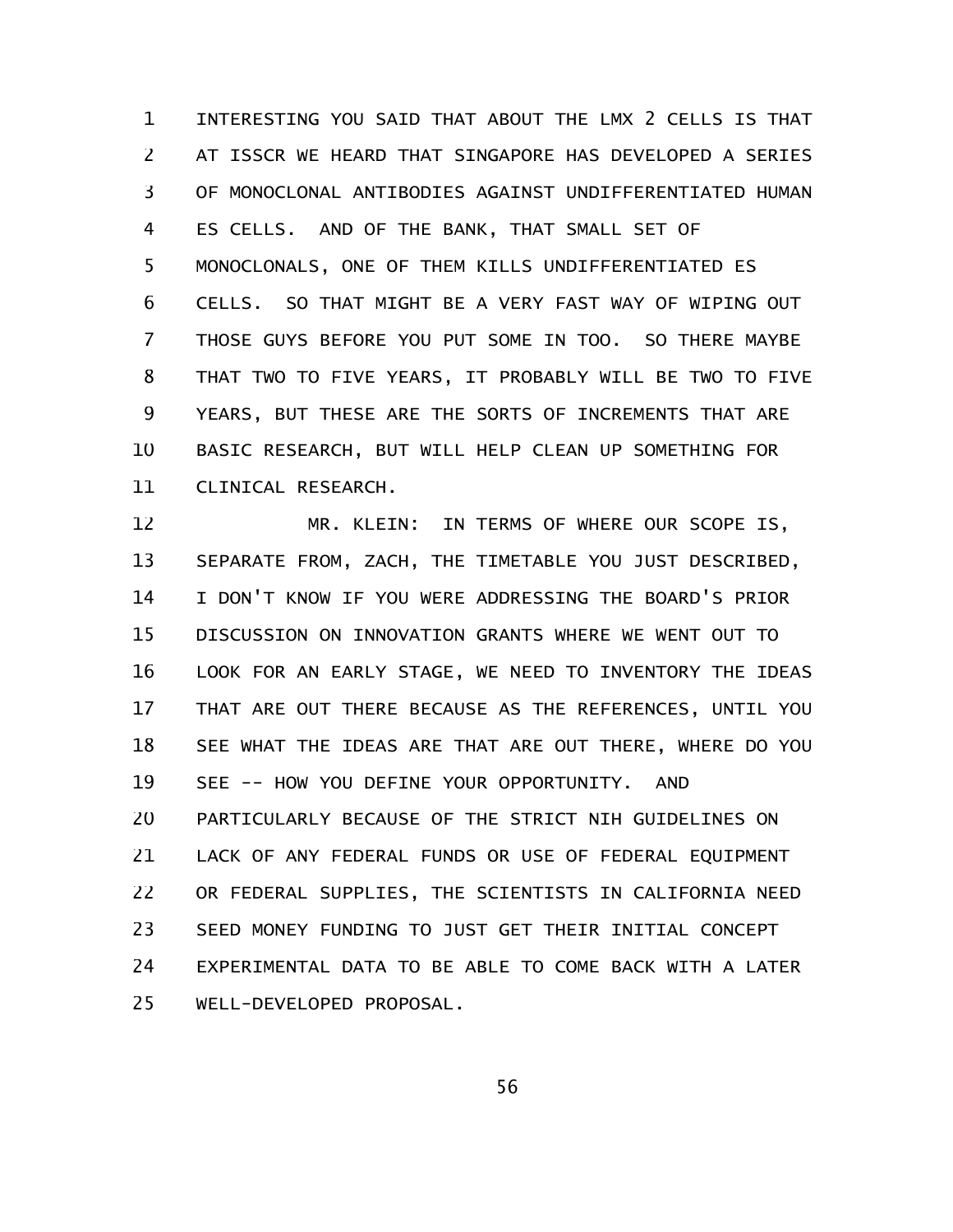SO AS AN INITIAL STRATEGIC STEP HERE, IS THE BOARD GOING THE WRONG DIRECTION, OR DON'T WE NEED TO BE ABLE TO PUT SEED MONEY OUT THERE IN A ROUND THAT IS WIDE OPEN AND INVENTORIES ALL THE IDEAS FROM THOSE PEOPLE WHO COME IN BECAUSE WE'RE PRESUPPOSING WHAT IS THE OPPORTUNITY WITHOUT PROVIDING THE OPPORTUNITY TO REALLY BRING IN THE BRILLIANT NEW IDEAS THAT ARE OUT THERE ACROSS THE STATE AND GIVE PEOPLE THE FUNDS TO GET EXPERIMENTAL DATA TO AT LEAST SHOW SOME PRELIMINARY PROOFS OF THE DIRECTION THEY WANT TO GO. 1 2 3 4 5 6 7 8 9 10

CO-CHAIR SAMUELSON: I'D LIKE TO FOLLOW UP ON THE ANDERS BJORKLAND EXAMPLE. SEVERAL OF YOU SAID THAT IT'D BE GREAT TO HAVE ONE SUCCESS, AND ANDERS IS A REPUTABLE GUY. LET'S SAY THAT THERE'S ENORMOUS MERIT TO THIS TWO- TO FIVE-YEAR TIMELINE OF HIS. WHAT OTHER WORK SHOULD BE GOING ON NOW IN THE NEXT FEW YEARS THAT WOULD PREPARE THAT FOR PRIME TIME? 11 12 13 14 15 16 17

DR. STEINDLER: FINDING THE SURVIVAL FACTORS THAT ARE GOING TO KEEP THOSE CELLS ALIVE AFTER YOU'VE BEEN SUCCESSFUL GRAFTING AND YOU DON'T GET TERATOMA FORMATION. SO HE'S VERY HAPPY NOW THAT HE'S FOUND A BETTER NONFETAL CELL FROM PARKINSON'S TRANSPLANTATION MODELS THAT LOOKS LIKE IT'S VERY ROBUST IN ITS GENERATION OF NEURONS AND ALL KINDS OF OTHER THINGS, BUT WE STILL DON'T KNOW IF THAT CELL WILL SURVIVE IN AN 18 19 20 21 22 23 24 25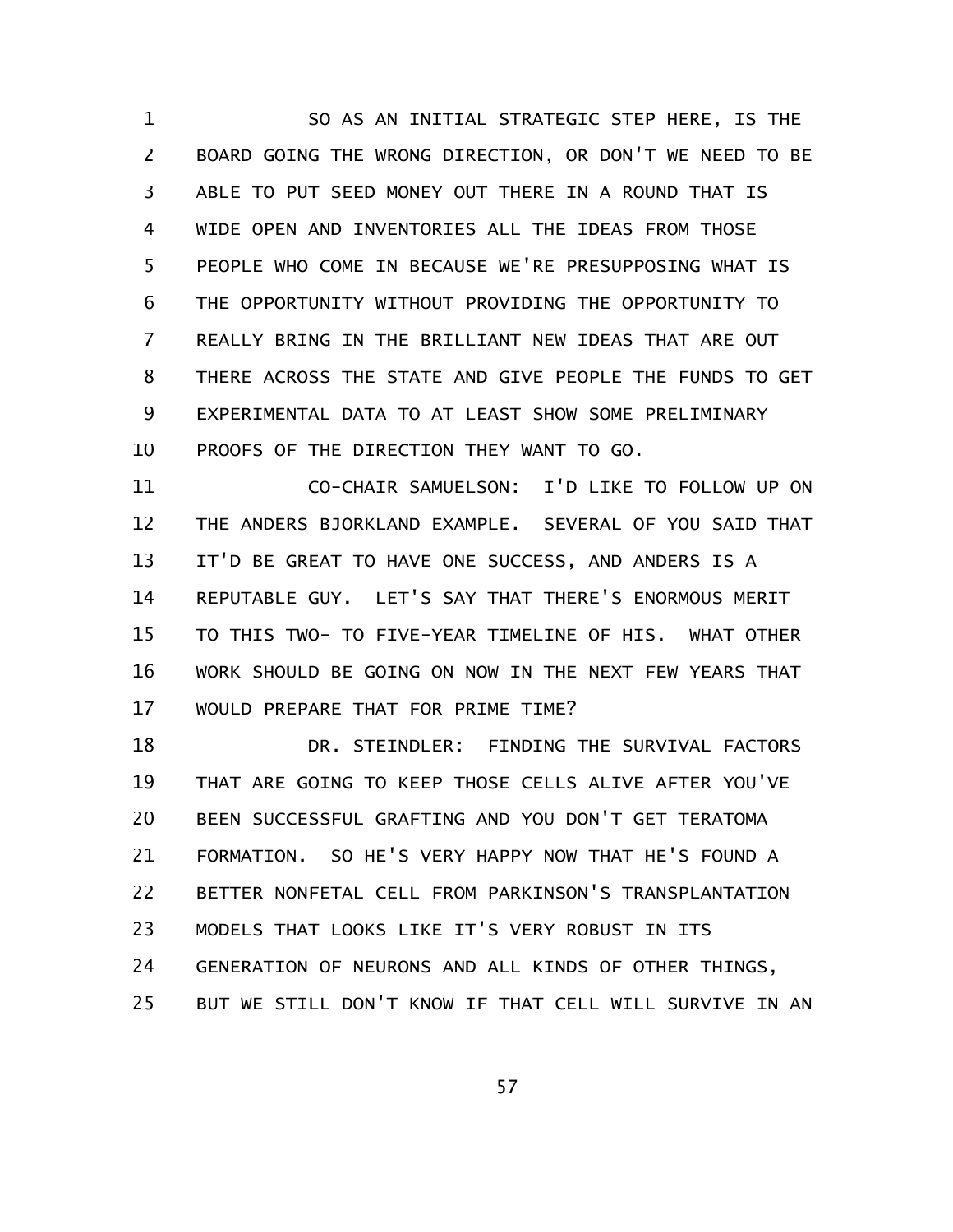ADULT UNHAPPY BRAIN CELL. SO THERE'S GOING TO HAVE TO BE LARGE-SCALE SCREENING OF SURVIVAL FACTORS FOR DISCOVERY OF DRUGS, SOME OF WHICH MAY ALREADY BE FDA 1 APPROVED, TO KEEP THOSE GUYS HAPPY ONCE THEY'RE GRAFTED. WOULD YOU AGREE? 1 2 3 4 5

DR. SVENDSEN: YEAH. I'M NOT SURE THAT, EVEN IF YOU HAVE THE IDEAL DOPAMINE ON THE BRAIN, THAT IT'S GOING TO WORK. THERE ARE A LOT OF DATA ON THE SIDE EFFECTS. SO IT'S A COMPLICATED FIELD. 6 7 8 9

LET'S GO BACK TO BOB'S POINT, AGAIN, GOING BACK TO WHY WE'RE TALKING, JUDITH'S POINT, IT SOUNDS TO ME LIKE WE'RE BOUNCING AROUND, BUT I THINK IT JUST SEEMS LIKE I CAN SEE FOCUSES COMING IN A FEW SPECIFIC RFA AREAS, AND MAYBE A WILD CARD RFA WHICH IS GOING TO TRY AND GET THESE AMAZING IDEAS THAT ARE OUT THERE IN, SAY, CALIFORNIA. I THINK MAYBE THREE RFA'S. AND, AGAIN, THIS IS NOT -- I'M SURE YOU GUYS ARE DOING THIS, THINKING ALONG THESE LINES -- OF HAVING A WILD CARD RFA RATHER LIKE THE FOX FOUNDATION HAS ITS OPEN -- ALTHOUGH I'M ON THE REVIEW PANEL, THERE'S 250 APPLICATIONS. 10 11 12 13 14 15 16 17 18 19 20

DR. HALL: WHICH FOUNDATION? 21

DR. SVENDSEN: THE FOX FOUNDATION. THEY HAD 250 APPLICATIONS THIS YEAR FOR THE SHORT-TERM GRANTS. 22 23

MR. CLAEYS: WHICH IS ABOUT AVERAGE. THEY DO AN ANNUAL INVESTIGATOR INITIATED PROGRAM EVERY YEAR 24 25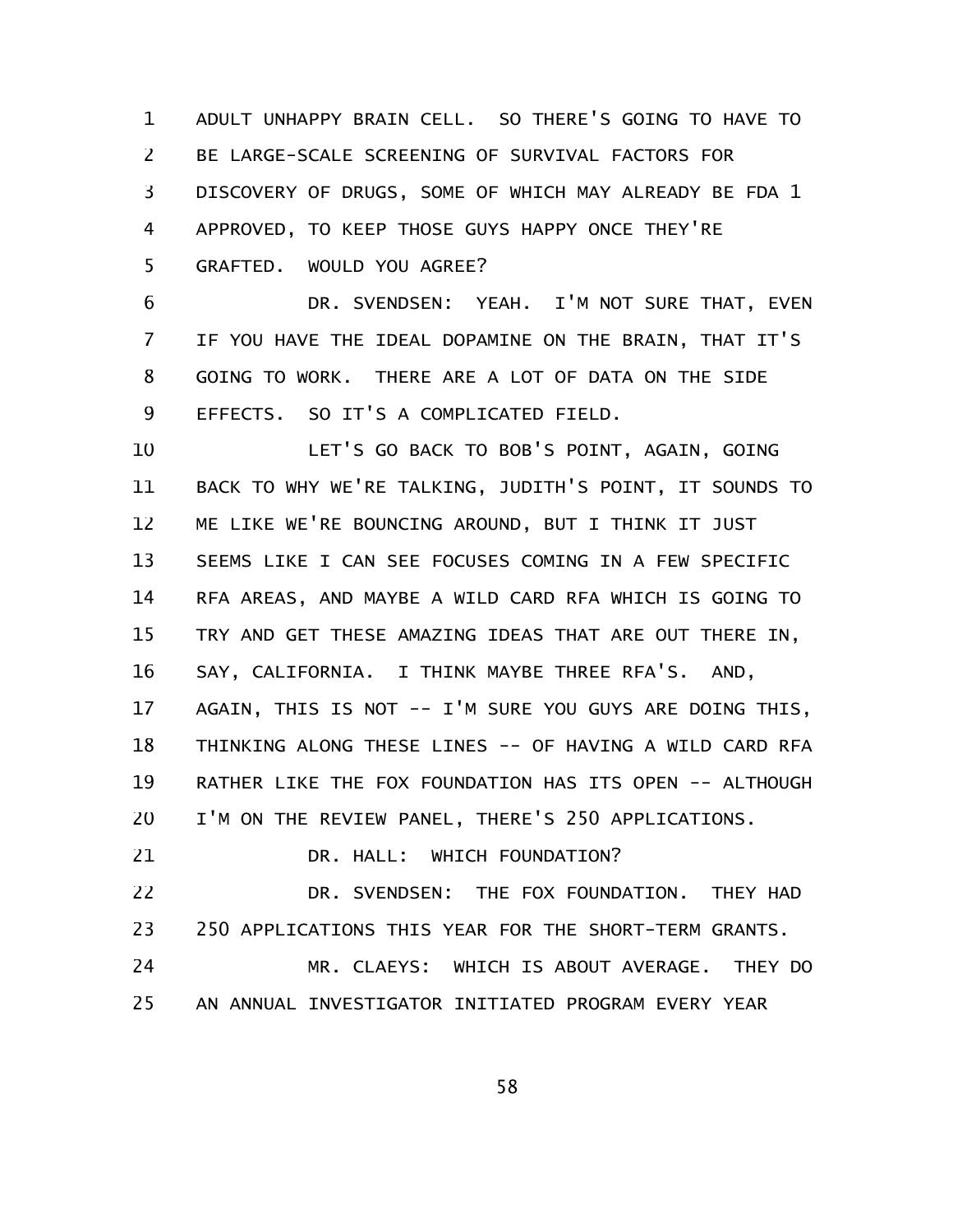LIKE CLOCKWORK AND GET ABOUT 200, 250 APPLICATIONS. DR. HALL: AS NIH BUDGETS GET TIGHTER, I DON'T THINK -- 1 2 3

CO-CHAIR ORKIN: HOW MANY DID THEY FUND? DR. SVENDSEN: THIS YEAR IT'S GOING TO BE AROUND 20 TO 25 OF THOSE IS WHAT I'M HEARING. THEY'VE ACTUALLY DONE AN INTERESTING THING WHICH IS RELEVANT AS WELL IS THAT THEY SHIFTED. THEY USED TO GIVE THREE-YEAR AWARDS. THEY'RE ONLY GIVING ONE-YEAR AWARDS NOW, AND IT'S SUBJECT TO REVIEW AFTER A YEAR. SO I THINK IT'S A REASONABLE IDEA. WE HAD A LONG DISCUSSION ABOUT IT. I THINK A HUNDRED THOUSAND -- 4 5 6 7 8 9 10 11 12

DR. HALL: IS IT RENEWED BY THIS COMMITTEE? DR. SVENDSEN: YEAH, BY THIS COMMITTEE. THE IDEA IS THAT AFTER A YEAR, YOU CAN GET RENEWAL FOR THE NEXT YEAR AND THE NEXT YEAR IF YOU SHOW PROGRESS AFTER A YEAR, BUT THEY'RE MUCH STRICTER THAN NIH. NIH IS LIKE JUST HAND IN YOUR UPDATE FOR THE YEAR. THEY ARE REALLY TAKING TO IT TO TASK, AND THE LAST SET OF GRANTS, ONLY ABOUT 50 PERCENT MANAGED TO GET SECOND-YEAR FUNDING. THE FIRST WENT BY THE WAYSIDE BECAUSE THEY DIDN'T PRODUCE ANYTHING IN A YEAR. CO-CHAIR ORKIN: IT'S WHERE THEY HAVE THE BAR 13 14 15 16 17 18 19 20 21 22 23

FOR THE SECOND YEAR BECAUSE IF IT'S TOO TIGHT, THEY'RE GOING TO THROW AWAY A LOT OF THEIR FUNDING. 24 25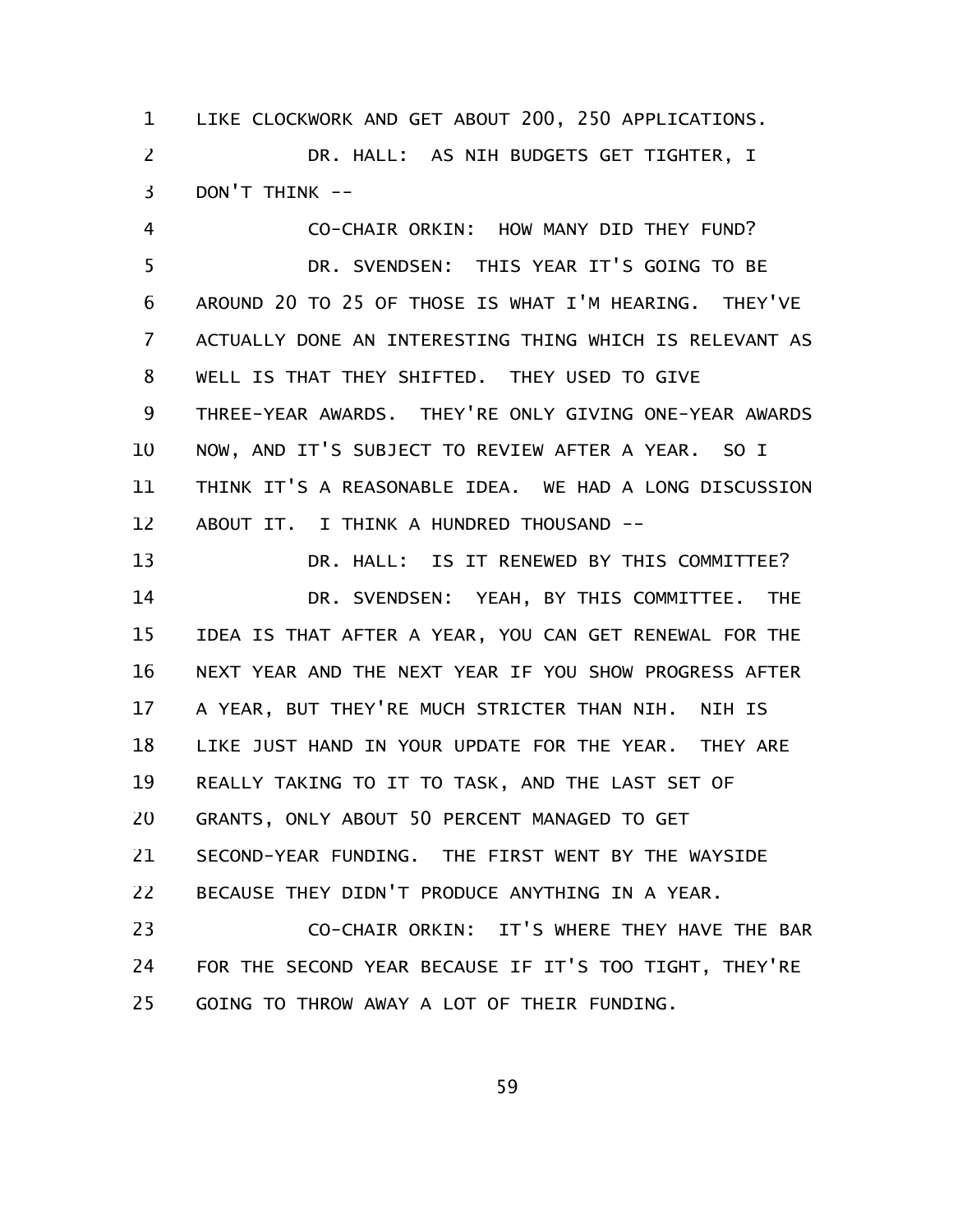DR. SVENDSEN: THAT'S THE TRICK. OUR SCARE IS LIKE THREE YEARS ISN'T ENOUGH, A YEAR ISN'T ENOUGH TO DO ANYTHING. BUT ACTUALLY IT REALLY STIMULATED PEOPLE TO PRODUCE IN THE FIRST YEAR. SO JUST TO GET SOMETHING OUT THE DOOR. AND I THINK IT'S NOT A -- IT'S A REASONABLE IDEA TO THINK ABOUT FOR CIRM. PRODUCTIVITY -- YOU GOT A LOT OF MONEY. AND MY WORRY, A LOT OF PEOPLE'S WORRY, IS THAT THIS IS GOING TO GO TO THE TOP 10 PERCENT. THE LAST TIME 50, 60 PERCENT OF GRANTS COMING IN WERE GETTING FUNDING. YOU HAVE TO KEEP THAT ENERGY GOING. THIS MAY BE A WAY TO FUND A LARGE NUMBER OF GRANTS, BUT THEN IN A YEAR BE SELECTIVE AND CAN START DOING SOME REALLY HEAVY DECISIONS AND MAKING PEOPLE REALIZE THIS ISN'T A SLUSH FUND. DR. HALL: WILLING TO EVERY YEAR TO CHECK SEVERAL HUNDRED GRANTS? MR. CLAEYS: IT'S AN INTERACTIVE PROCESS TOO BECAUSE THE INVESTIGATOR GETS A CHANCE TO EXPLAIN WHY THEY HAVEN'T HAD PROGRESS, IF THEY HAVEN'T. DR. HALL: THAT WOULD BE GOOD. WE COULD HAVE THEM COME HERE BEFORE OUR STUDY SECTION. CO-CHAIR ORKIN: I THINK OUR TERM IS UP. DR. STEINDLER: THIS SOUNDS FAMILIAR. THERE WAS A PROGRAM DIRECTOR AT NIH WHO USED TO READ PROGRESS REPORTS EVERY YEAR, AND SHE DIDN'T GIVE US OUR MONEY 1 2 3 4 5 6 7 8 9 10 11 12 13 14 15 16 17 18 19 20 21 22 23 24 25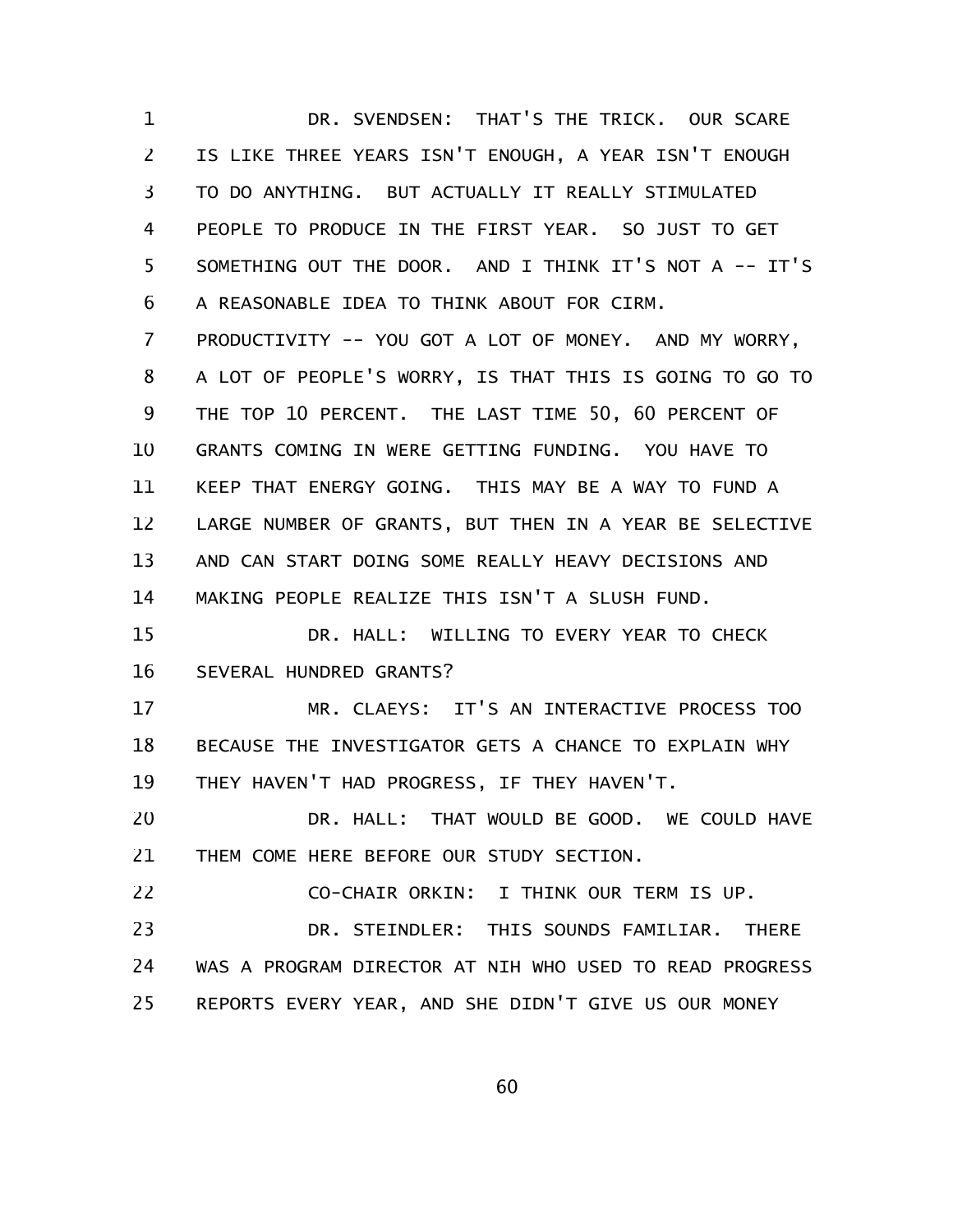EITHER. 1

DR. CHIU: MICHAEL J. FOX REVIEWS AFTER ONE YEAR. AND I JUST THOUGHT THAT'S A LOT OF WORK FOR NOT VERY MUCH MONEY, AND YOU NEED THAT MANPOWER TO REVIEW. HOW ARE WE GOING TO DO THAT? I AGREE THAT IT'S VERY STRINGENT, AND IT WOULD BE NICE TO BE ABLE TO MONITOR THAT TIGHTLY. BUT GIVEN OUR -- WHAT'S IN PROPOSITION 71, IF WE DID THAT, EVEN FOR A SEGMENT OF THE GRANTS, HOW DO YOU THINK YOU COULD DO IT? 2 3 4 5 6 7 8 9

MR. KLEIN: ARLENE, POSSIBLY TO ANSWER YOUR QUESTION, THE TIMING OF THIS, ON CLIVE'S EXAMPLE, WITH A ONE-YEAR GRANT, WE WILL BE COMING UP AT THE END OF THAT YEAR ON THE TIMETABLE WHEN THERE COULD BE LEGISLATIVE ENHANCEMENTS WHERE, IN FACT, THE INTERPRETATION OF ENHANCEMENTS OF THE MANNING OF OUR GRANT REVIEW COMMITTEE COULD BE EXPANDED SO THAT THERE COULD BE -- IN FACT, THE PEOPLE ON OUR GRANT REVIEW COMMITTEE COULD POTENTIALLY BECOME THE COORDINATING POINT FOR INDIVIDUALS THAT ARE REPORTING TO THEM SO THAT YOU COULD FURTHER DIVERSIFY AND ADD TO YOUR MANPOWER. 10 11 12 13 14 15 16 17 18 19 20 21

I THINK, FROM THE INFORMATION THAT I HAVE, GIVEN THE VOLUME OF WORK, WE'RE GOING TO NEED A LEGISLATIVE ENHANCEMENT THAT PROVIDES SOME ABILITY TO EXPAND THE SCIENTIFIC MANPOWER ON THIS COMMITTEE. 22 23 24 25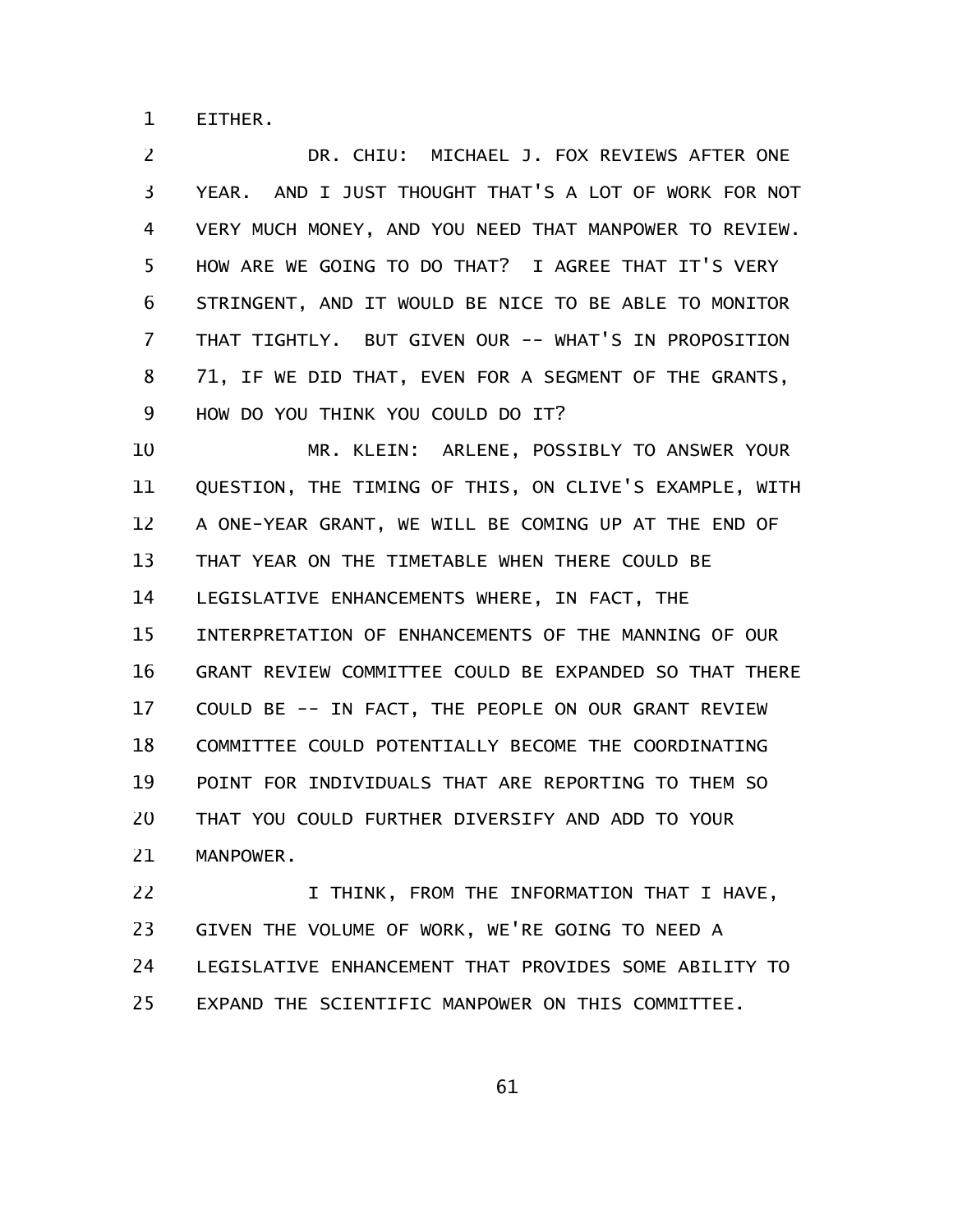ZACH, IS THAT YOUR READ? 1

DR. HALL: ABSOLUTELY. ACTUALLY WE HAD TO STOP THE DISCUSSION AT THE MAY 25TH MEETING. EVERYBODY KEPT SAYING YOU GUYS ARE NEVER GOING TO BE ABLE TO REVIEW ALL THESE GRANTS WITH 15 PEOPLE. THAT IS A PROBLEM WE HAVE TO SOLVE. DR. KIMBLE: HOW MANY GRANTS ARE WE TALKING ABOUT, AND WHAT ARE THE SIZE OF THE GRANTS? HAS THERE BEEN DISCUSSION OF THIS AT ALL? DR. HALL: WE HAVEN'T SORT OF GOTTEN TO THAT. DR. KIMBLE: BECAUSE THAT SEEMS LIKE IT WILL BE IMPORTANT, ESPECIALLY IF WE WANT TO START FUNDING INFRASTRUCTURE AND LABORATORIES WITH NONFEDERALLY FUNDED EQUIPMENT AND LAB SPACE. THOSE ARE GOING TO BE LARGE GRANTS. DR. HALL: UP TO 10 PERCENT CAN BE USED FOR FACILITIES. DR. KIMBLE: MAYBE THAT SHOULD BE THE FIRST THING THAT HAPPENS. MR. KLEIN: WELL, THERE'S A FACILITIES COMMITTEE THAT DEALS WITH BUILDINGS. AND IF THEY NEED INPUT, THEY'RE GOING TO COME TO YOU FOR OVERALL PROGRAM EVALUATION INPUT. IN FACT, DAVID IS THE CO-CHAIR OF THE FACILITIES COMMITTEE WITH PERSONNEL WHO HAVE BACKGROUND IN DEVELOPING SPECIALIZED FACILITIES FOR 2 3 4 5 6 7 8 9 10 11 12 13 14 15 16 17 18 19 20 21 22 23 24 25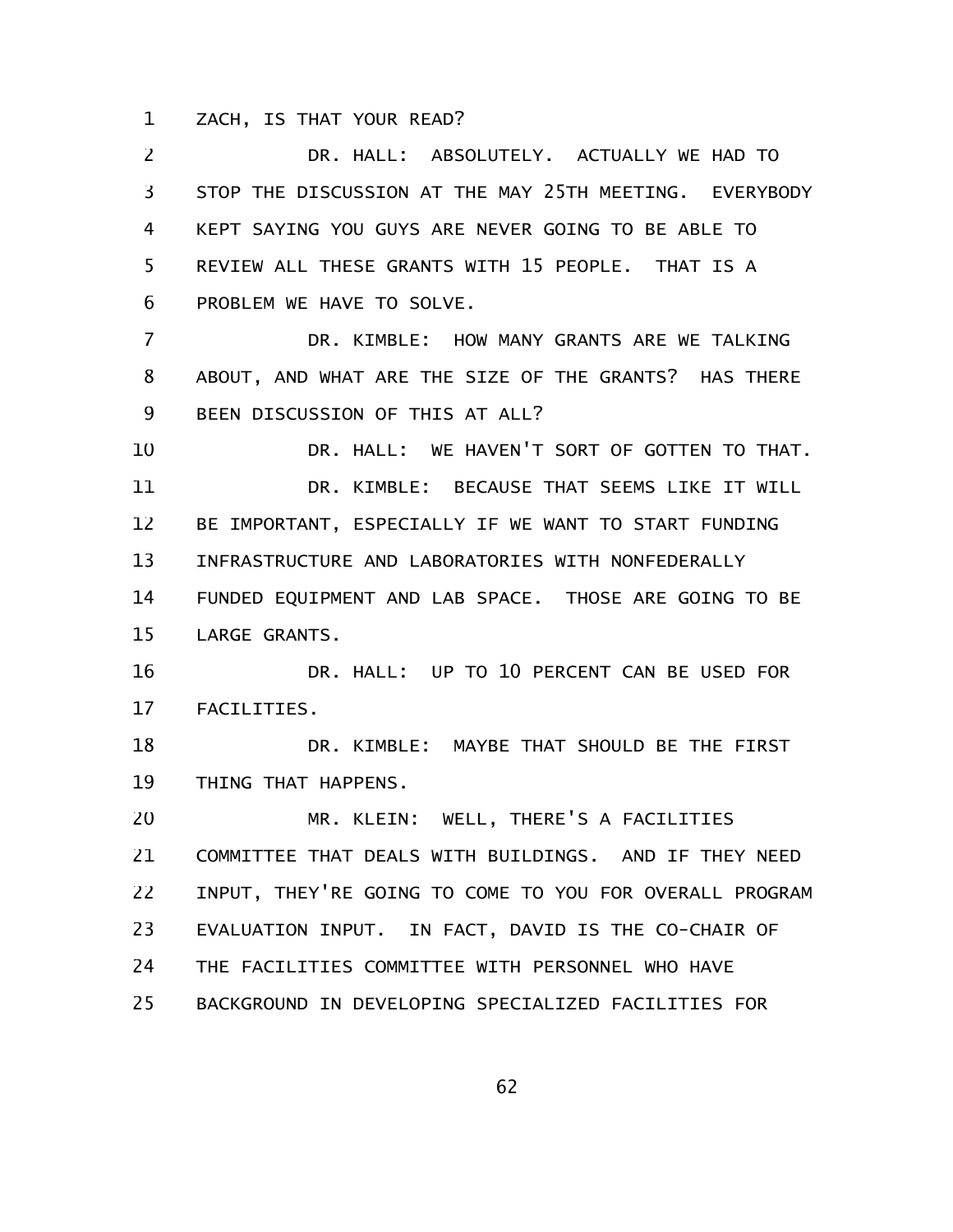RESEARCH AND/OR MAJOR REAL ESTATE INFRASTRUCTURE. 1

BUT IN TERMS OF THE SIZE OF THE GRANTS, TO THE EXTENT THAT THE ORIGINAL GRANTS ARE INNOVATION GRANTS, FASTER CURES, FOR EXAMPLE, HAS A FAIRLY SHORT, RELATIVELY RAPID REVIEW PROCESS FOR SMALL SEED MONEY. DR. KIMBLE: WHAT DO YOU MEAN SMALL? MR. KLEIN: IT'S A HUNDRED TO 200,000 ARE WHAT THEY'RE DEALING WITH. DR. KIMBLE: PER YEAR? DR. HALL: WE'VE CONSIDERED 200,000 A YEAR FOR TWO YEARS, LET'S SAY, AS A SMALL GRANT. AND I THINK WE WILL -- I THINK WE HAVE NOT SAT DOWN AND REALLY TRIED TO FIGURE OUT THE MONEY ON THIS AND TO TRY TO MAKE THE ANALYSES, BUT I THINK WE WILL HAVE THE ABILITY TO GIVE GRANTS THAT ARE PERHAPS A BIT BIGGER THAN NIH IF WE WANT TO DO THAT. BUT I THINK THE POINT, THE REAL POINT, IS WHAT DO WE WANT TO DO, AND THEN WE WILL COME BACK AND TRY TO PUT DOLLAR FIGURES ON THEM AND SEE WHAT MAKES SENSE. DR. KIMBLE: DO YOU THINK THERE'S ANY REASON TO INSIST THAT THEY BE MULTIDISCIPLINARY AND THAT THERE BE BASIC AND CLINICAL SCIENCE IN EVERY GRANT, FOR EXAMPLE? 2 3 4 5 6 7 8 9 10 11 12 13 14 15 16 17 18 19 20 21 22 23

DR. BRIVANLOU: I CAN ANSWER THAT. THAT DOESN'T WORK IN THE EXAMPLE OF THE HANK GREENBERG AND 24 25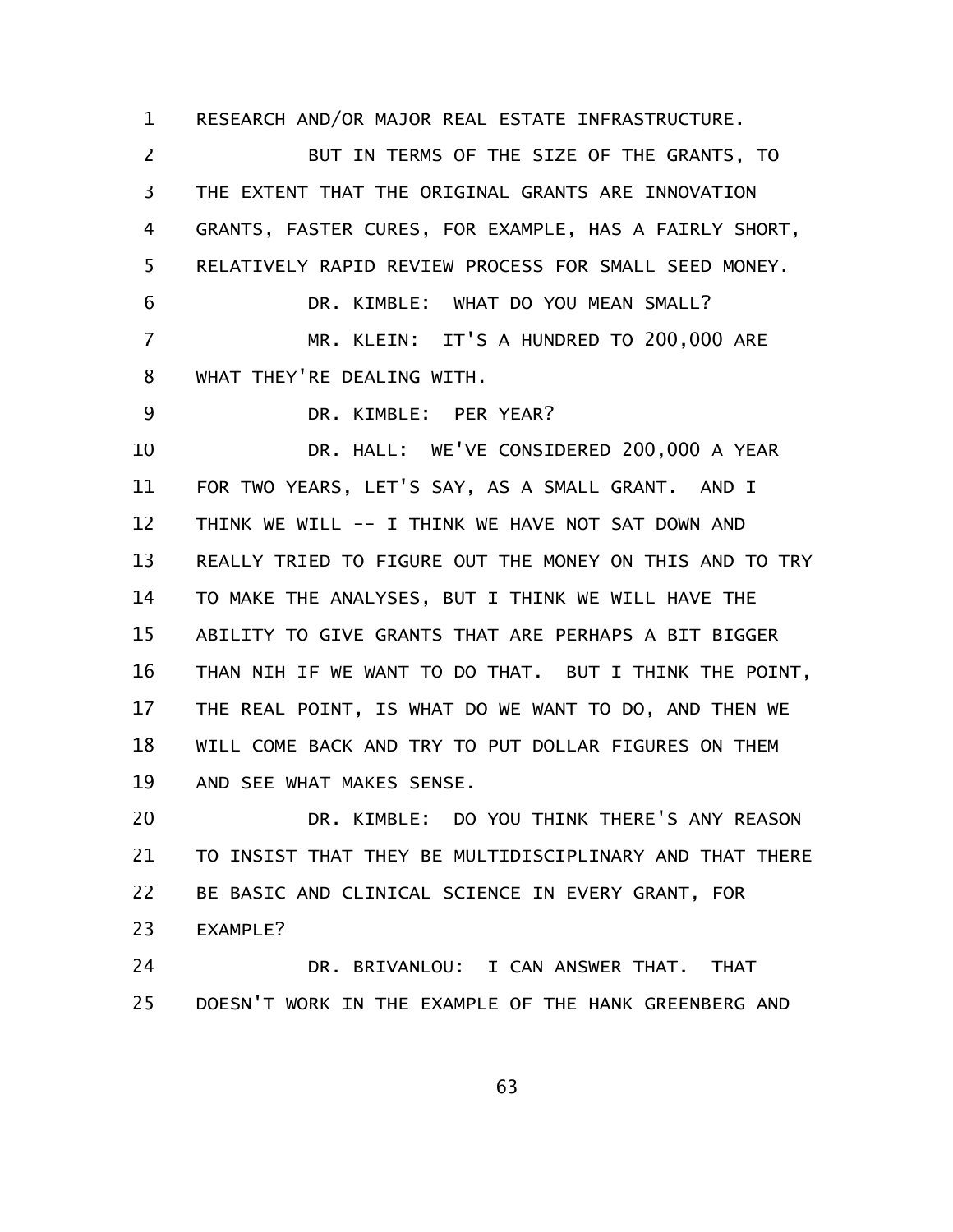OTHERS, DONATION FOR THE TRI-INSTITUTION STEM CELLS BETWEEN ROCKEFELLER, CORNELL, AND MEMORIAL SLOAN. AND THE DONOR HAD WISHED THAT THE CONDITION SHOULD BE THAT THEY WOULD BE A COLLABORATION AMONG CLINICIANS, NO. 1; AND, NO. 2, ONE MEMBER PER UNIVERSITY. WHAT ENDED UP HAPPENING IS THAT IT WAS, FOR REASONS TOO LONG TO EXPLAIN, SOME OF THEM PERHAPS NOT EVEN UNDERSTOOD, A LOT OF THOSE MARRIAGES WERE MARRIAGES OF CONVENIENCE, NOT OF SYNERGY. AND SO IN THAT SENSE A LOT OF GRANTS WERE FUNDED, BUT IN A VERY WEIRD WAY. MAYBE TWO OUT OF 49 COULD HAVE NOT BEEN FUNDED BY THE NIH. EVERYTHING ELSE WOULD HAVE BEEN FUNDED BY THE NIH. 1 2 3 4 5 6 7 8 9 10 11 12

SO BY CREATING THESE ARTIFICIAL COALITIONS, YOU CREATE SCENARIOS THAT ARE VERY UNPREDICTABLE BECAUSE PEOPLE COME TOGETHER BASED ON NECESSITY, NOT BASED ON THE PENETRANCE OF THEIR IDEAS. AND NECESSITY BECOMES HUGE WHEN NIH HAS A BUDGET CUT, SO EVERYBODY AND THEIR DOGS WHO CANNOT GET THEIR GRANTS ANYMORE FINDS A COLLABORATOR AND ATTACH THEMSELVES TO STEM CELLS. THAT'S THE LAST THING YOU WANT. 13 14 15 16 17 18 19 20

DR. HALL: WE HAVE A LOT OF -- I'VE ALREADY SEEN SOME OF THAT, NOT FROM THIS POSITION, BUT WHEN I WAS AT USC. ONCE THE PROPOSITION 71 WAS ANNOUNCED, IT WAS LIKE CONVERSION IN THE STREETS. PEOPLE WHO HADN'T BEEN FUNDED FOR YEARS WERE TALKING ABOUT HOW SUDDENLY 21 22 23 24 25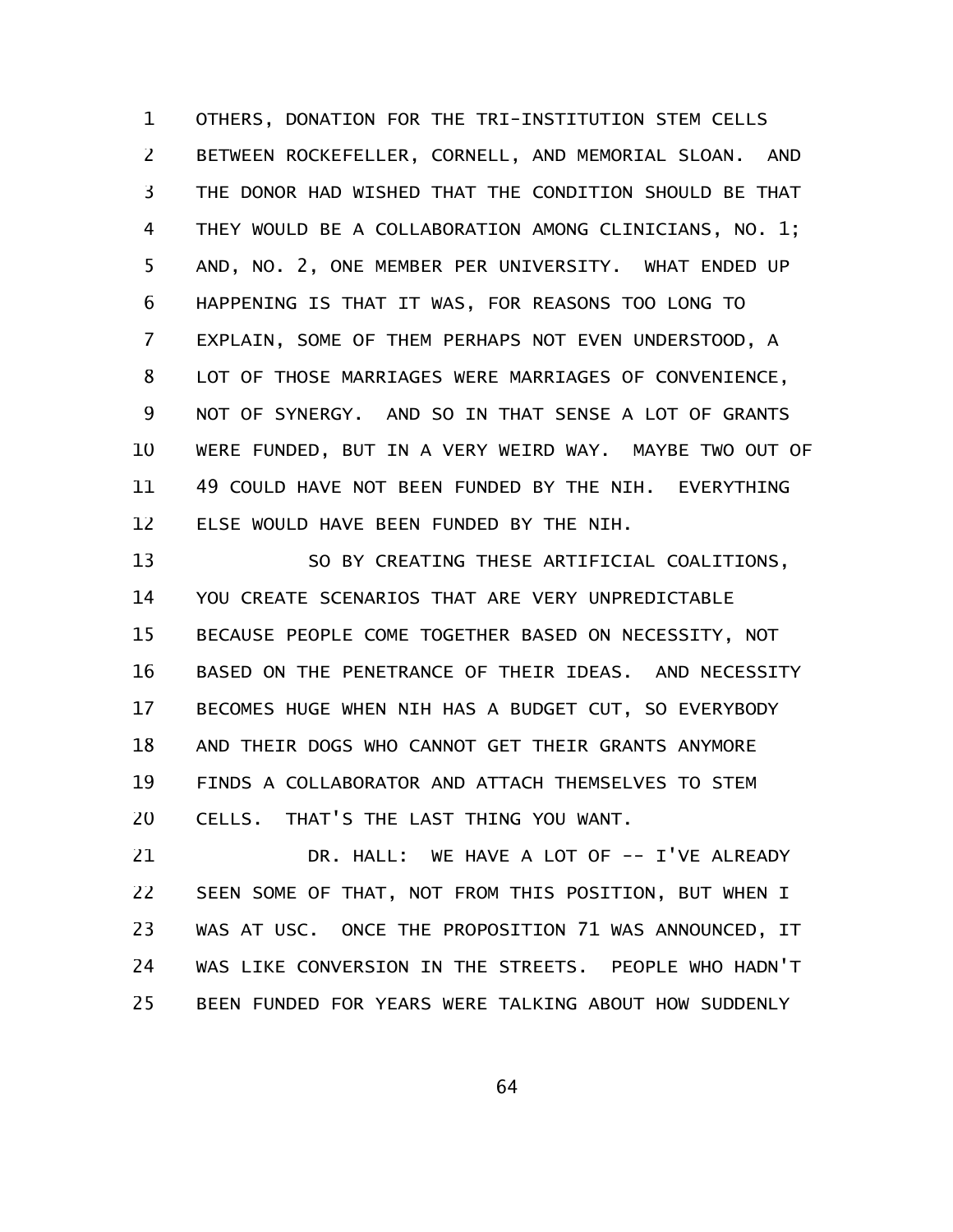THEY WERE REALLY INTERESTED IN STEM CELLS. I THINK THAT IS SOMETHING WE HAVE TO BE A LITTLE BIT CAREFUL ABOUT, BUT I DON'T THINK THAT'S A REAL PROBLEM IF SOMEBODY, AS ALEX, I THINK, SAID EARLIER, I THINK WE HAVE TO BE WILLING TO SAY AT TIMES WE'RE NOT PRECOMMITTING TO A CERTAIN AMOUNT OF MONEY. WE'RE PRECOMMITTING TO A CERTAIN LEVEL OF QUALITY. YOU DON'T HAVE THAT QUALITY, WE WON'T SPEND THE MONEY. 1 2 3 4 5 6 7 8

AGAIN, THROUGH PROPOSITION 71 WE CAN HOLD THAT MONEY OVER, AND WE DON'T HAVE TO SPEND IT ALL. 9 10

CO-CHAIR SAMUELSON: I GUESS I'M WONDERING, IN ANSWERING QUESTIONS LIKE HOW BIG SHOULD GRANTS BE, HOW MUCH IS KNOWN AND HOW FEASIBLE IS IT TO DO AN ASSESSMENT OF WHAT OTHER FUNDING ENTITIES THAT ARE THAT ARE FUNDING PIECES OF THE SAME QUESTIONS OR THE WHOLE SAME AREA? AND ARE THERE CERTAIN NICHES THAT REALLY ARE IN GREATER NEED THAN OTHERS, EVEN SOME ROAD MAP OF WHAT'S NEEDED? 11 12 13 14 15 16 17 18

DR. HALL: WELL, I GUESS, WHAT I SAID BEFORE. MY VIEW IS THAT YOU START WITH THE QUESTION OF NOT THE SIZE THE GRANTS, BUT WHAT'S THE PROBLEM. HOW ARE WE GOING -- WHAT DO WE WANT OUT OF IT? AND IF YOU WANT TO HAVE A VERTICAL STRUCTURE, IF YOU DECIDE THAT'S WHAT YOU WANT TO DO TO TRY TO GET THESE TEAMS, THAT'S A LOT OF MONEY. IF YOU WANT TO DO AS BOB SAID AND WHAT CLIVE 19 20 21 22 23 24 25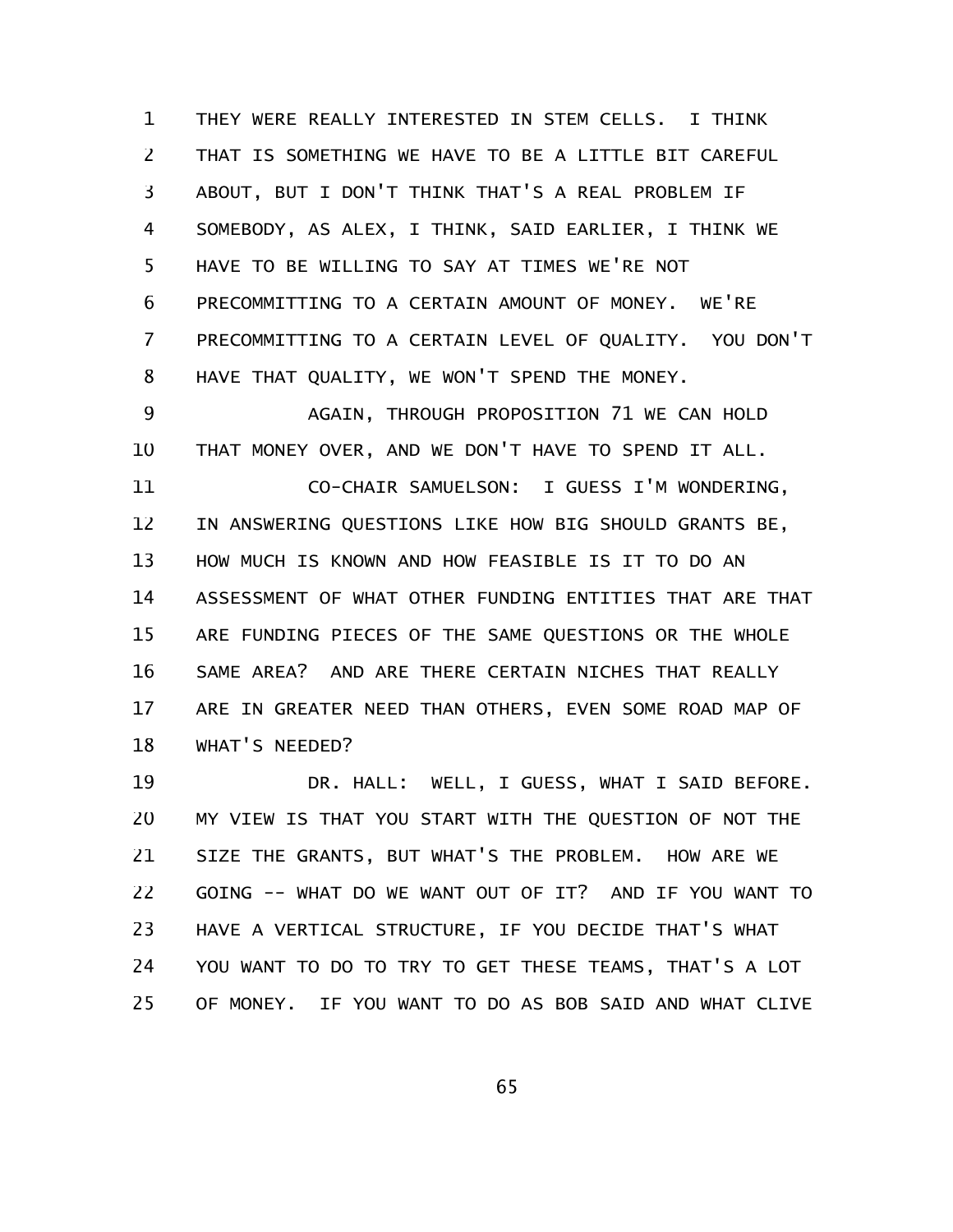CALLED, I THINK, THE INNOVATION GRANTS OR THE WILD CARD RFA'S SORT OF, THEN YOU OBVIOUSLY ARE NOT GOING TO PUT HUGE AMOUNTS OF MONEY INTO THAT UNLESS YOU'RE CONVINCED IT'S GOT A PRETTY GOOD CHANCE. 1 2 3 4

SO I THINK, AT LEAST IN MY VIEW, YOU WOULD START BY SAYING WHAT DO WE WANT TO ACCOMPLISH? WHAT DO WE WANT TO ACHIEVE? AND THEN SAY HOW MUCH MONEY WILL IT TAKE TO DO THAT? AND WE ARE, I THINK, FORTUNATE IN THAT \$300 MILLION A YEAR IS A LOT, AND WE WON'T HIT THAT IMMEDIATELY, BUT IT'S A SIZABLE AMOUNT. IT'S NOT A LOT IF YOU THINK IN TERMS OF THE WHOLE WORLD OF STEM CELL RESEARCH OR 70 DISEASES; BUT IF YOU THINK IN TERMS OF, I WOULD SAY, AND THIS IS JUST FOLLOWING UP ON CONVERSATION AT THE DINNER TABLE TONIGHT, THAT THERE'S A BIT OF A LAG BECAUSE, FOR VARIOUS REASONS, THAT THE FIELD IS UNDERDEVELOPED IN THIS COUNTRY. YOU CAN'T JUST AT ONE SWITCH ZOOM IT WAY UP. YOU'RE NOT GOING TO GET A+ -- WE'RE NOT GOING TO GET 500 A+ APPLICATIONS. SO I THINK ALL THESE ARE SORT OF STRATEGIC 5 6 7 8 9 10 11 12 13 14 15 16 17 18 19

QUESTIONS THAT WE WILL HAVE TO DEAL WITH, HOW TO TURN IT UP ENOUGH TO REALLY STOKE IT, BUT WITHOUT SACRIFICING QUALITY AND WITHOUT COMMITTING MONEY THAT YOU ARE GOING TO BE SORRY IN THREE YEARS YOU COMMITTED BECAUSE --20 21 22 23 24

CO-CHAIR SAMUELSON: IS IT NOT RELEVANT WHAT 25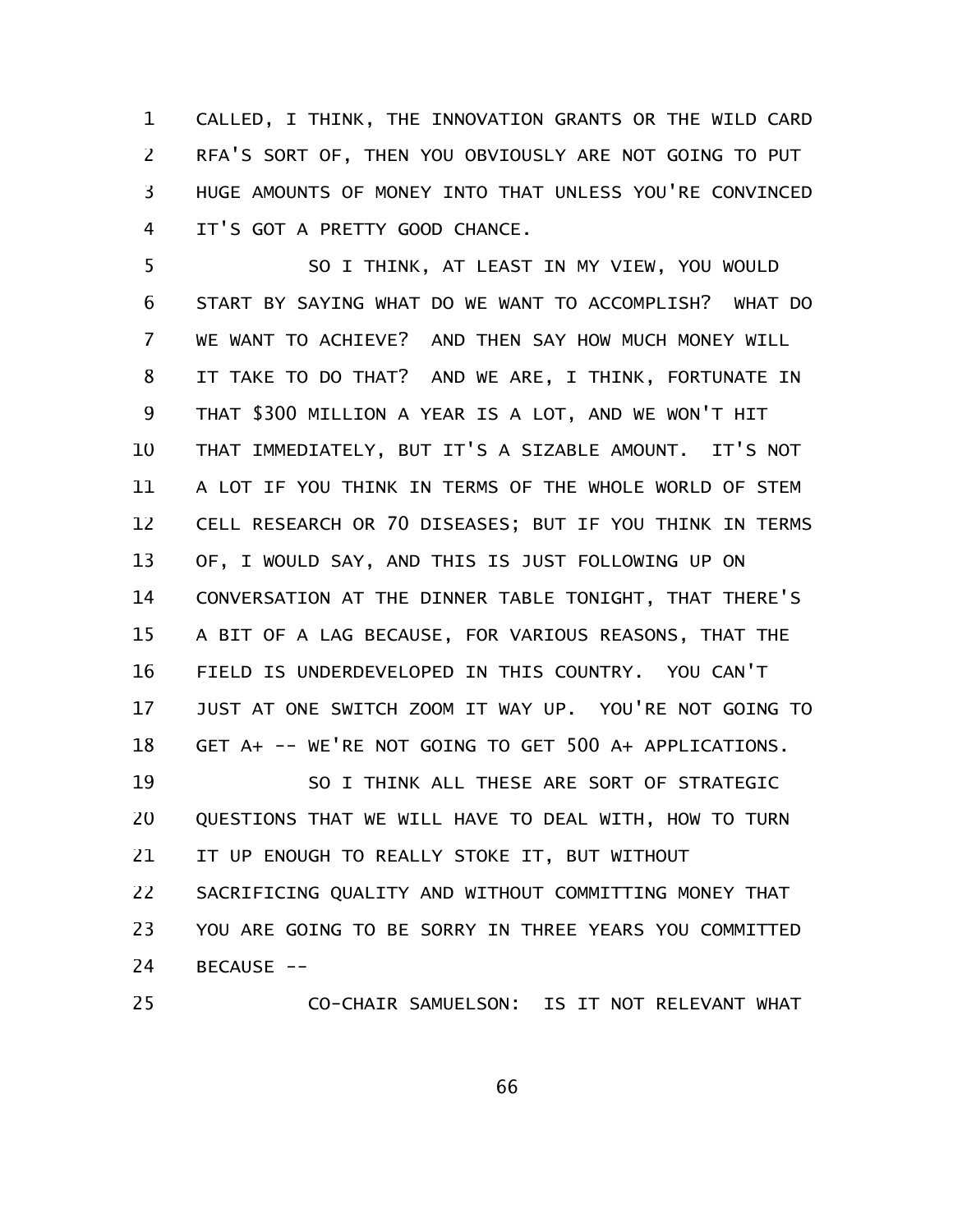OTHER FUNDERS ARE DOING IN THE SAME AREA, OR IS IT JUST THAT IT'S JUST A LOT OF EFFORT THAT MIGHT NOT REALLY BE USEFUL? 1 2 3

DR. HALL: IT'S NOT THE MONEY SO MUCH. I THINK THE IDEA THAT WE'RE INTERESTED IN AND THAT WE GOT A LOT OF INFORMATION AT THE MAY 25TH MEETING IS WHAT'S WORKED. GIVE US MODELS OF SUCCESSFUL WAYS OF DOING THINGS. AND ACTUALLY WE'RE GOING TO HEAR AN EXAMPLE, AT LEAST ONE, TOMORROW OF SUCCESSFUL WAYS OF DOING THINGS. AND THEN IF WE'RE CONVINCED IT WORKS, THEN I THINK WE THEN SAY, OKAY, LET'S TRY TO PUT A PRICE TAG ON IT AND SEE HOW MUCH OF THIS WE CAN DO. BUT YOU SEE WHAT I'M SAYING? RATHER THAN START WITH THE QUESTION OF LET'S DO THE FINANCIAL ANALYSIS, LET'S DO THE SCIENTIFIC ANALYSIS AND SAY WHAT KINDS OF DEVICES HAVE BEEN SUCCESSFUL? WHAT THINGS HAVE REALLY MADE THINGS HAPPEN? AND THEN GO FROM THERE. 4 5 6 7 8 9 10 11 12 13 14 15 16 17

MR. KLEIN: AND IN TERMS OF THIS RAMPING-UP PROCESS, IF YOU LOOK AT THE ORIGINAL BUSINESS PLAN THAT WE SUBMITTED TO THE LEGISLATIVE ANALYST'S OFFICE, IN THE FIRST TWO YEARS, AT LEAST IN THAT BUSINESS PLAN, WHICH THE BOARD HAS TO YET LOOK AT INDEPENDENTLY AND MAKE DECISIONS ON, THERE IS A MANDATE TO MEET IN THE INITIATIVE OF GETTING NEW FACILITIES OUT THERE TO GET INDEPENDENT SPACE FREE OF NIH RESTRICTIONS AND 18 19 20 21 22 23 24 25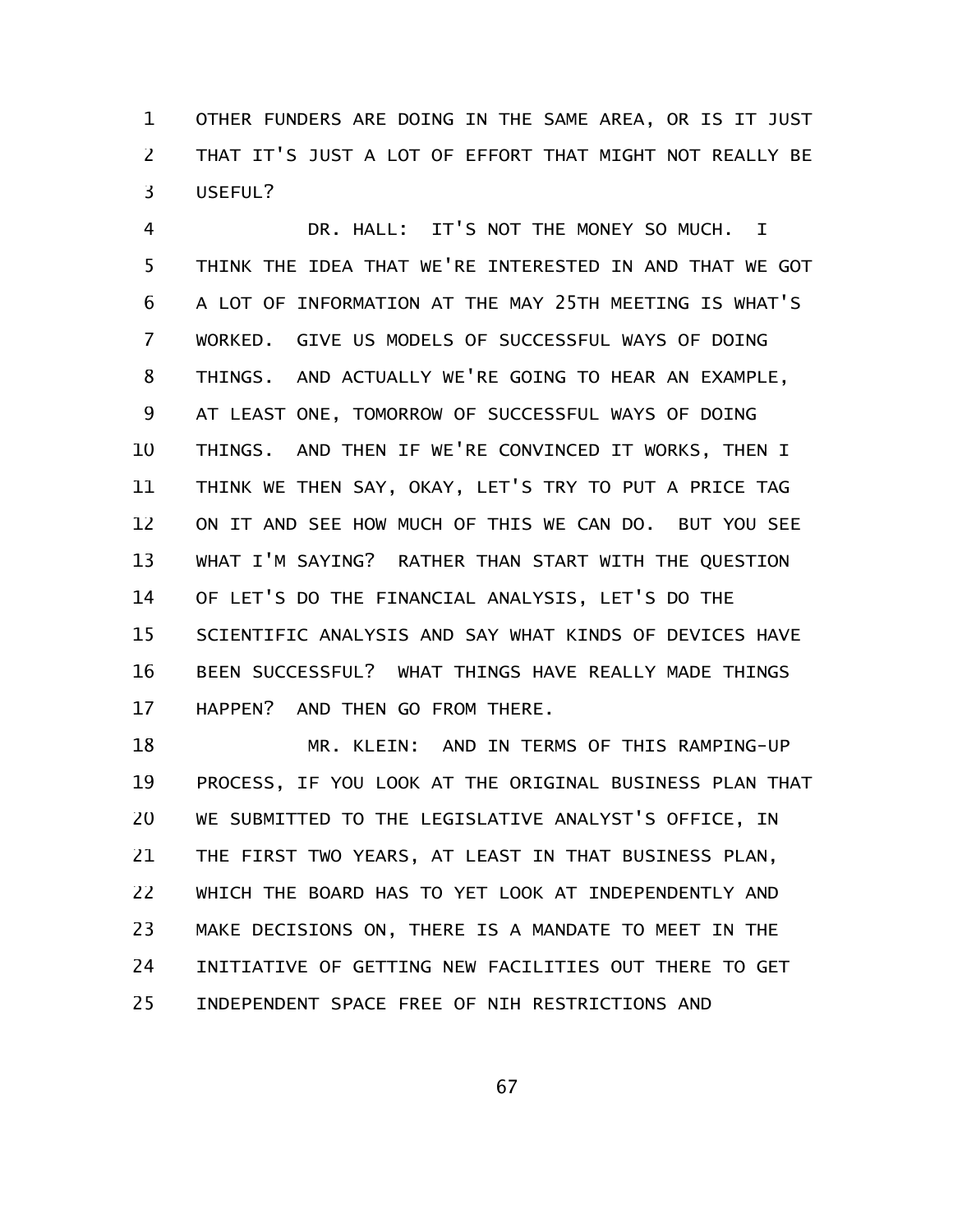INDEPENDENT MAJOR EQUIPMENT FREE OF NIH RESTRICTIONS, SOME OF WHICH YOU KNOW IS EXTRAORDINARILY EXPENSIVE. BUT A HUNDRED TO \$125 MILLION A YEAR IN THE FIRST TWO YEARS IS GOING INTO BUILDING AND HEAVY EQUIPMENT. SO YOU ARE NOT GETTING UP TO THE \$250 MILLION LEVEL EVEN UNTIL THREE YEARS OUT WHILE YOU'RE MEETING THESE BASIC STRUCTURAL CONSTRAINTS AND CREATING INSULATION FROM THE VOLATILITY OF THE FEDERAL. 1 2 3 4 5 6 7 8

DR. HALL: LET ME ACTUALLY ASK THIS GROUP A QUESTION WE'VE ASKED IN SEVERAL CONTEXTS BEFORE, BUT I'D BE CURIOUS TO HEAR YOUR REACTION TO IT. AND THAT IS TO WHAT EXTENT SHOULD WE -- WHAT PORTION OF OUR BUDGET OR HOW SERIOUSLY OR SHOULD WE DO IT AT ALL FUND NOT PROJECT-BASED SCIENCE, BUT SAY HERE IS A GROUP OF REALLY GOOD PEOPLE OR HERE'S A REALLY GOOD PERSON WHO HAS A GREAT RECORD. WE'RE NOT GOING TO ASK FOR 40 PAGES OF DOCUMENTATION ABOUT WHAT THEY'RE GOING TO DO. WE'RE GOING TO ASK FOR A GENERAL PLAN AND LOOK FOR A DISTINCTION IN PAST ACCOMPLISHMENT AND SAY WE'LL FUND THIS PERSON FOR FIVE YEARS OR WHATEVER IT IS. IT'S A SEMI-HHMI MODEL, IF YOU WANT TO CALL IT THAT, AND I THINK ONE CAN THINK OF IT IN SEVERAL CONTEXTS. 9 10 11 12 13 14 15 16 17 18 19 20 21 22

ONE IS WITH ESTABLISHED INVESTIGATORS WHOSE REPUTATIONS ARE SECURE AND WHERE YOUR BETS ARE PRETTY EASILY MADE IN SOME SENSE. THE OTHER, I THINK, IS WITH 23 24 25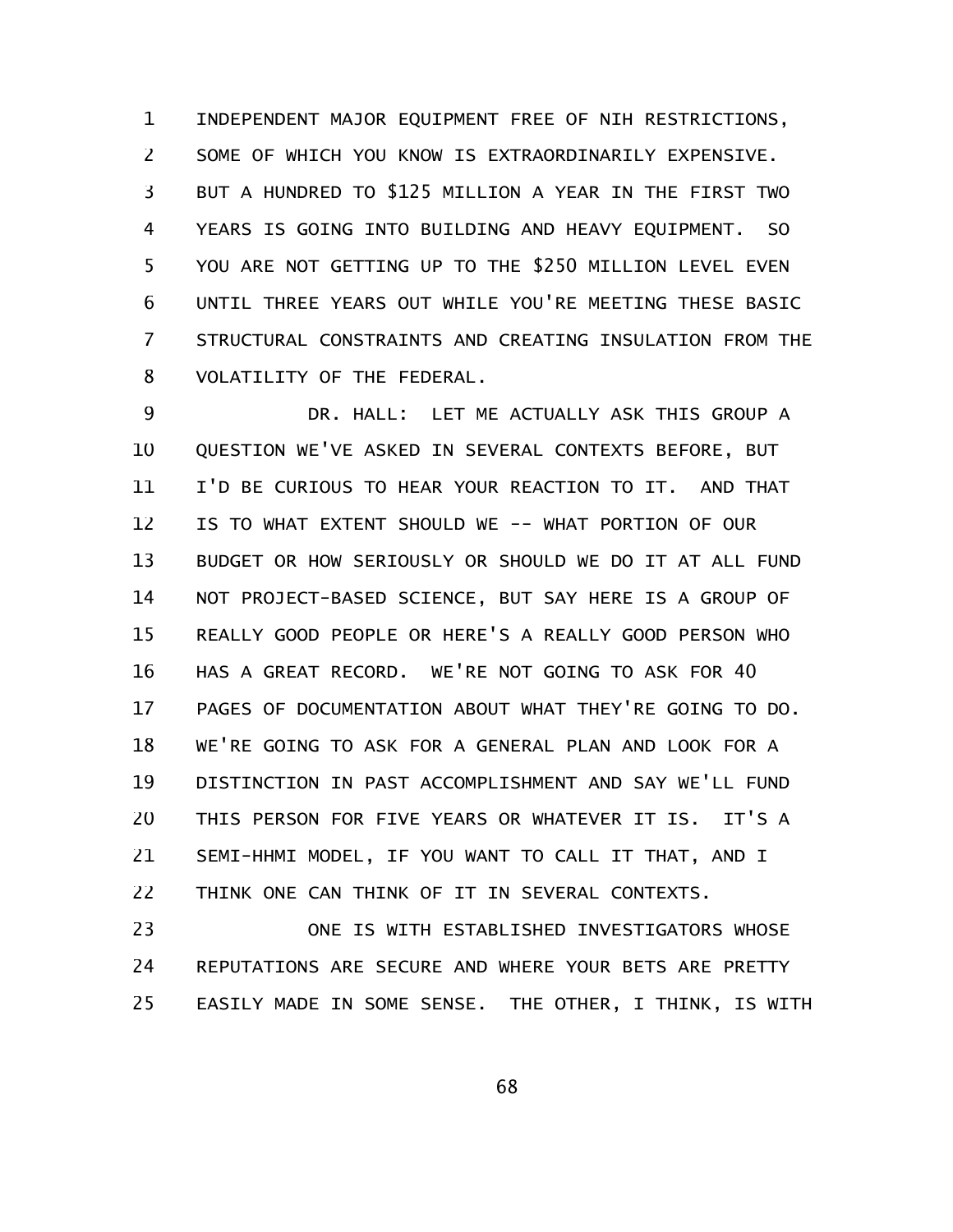YOUNG PEOPLE, AND I THINK WE HAVE A PARTICULAR NEED THERE BECAUSE PEOPLE HAVE BEEN DISCOURAGED FROM COMING INTO THE FIELD. AND I THINK TO BE ABLE TO GIVE PEOPLE BOTH SALARY SUPPORT, IF NECESSARY, BUT PARTICULARLY TO GIVE THEM MONEY FOR SEVERAL YEARS AND LET THEM TAKE CHANCES. I ACTUALLY THINK THAT'S WHERE YOU DO NOT WANT TO ASK PEOPLE TO COME IN AFTER ONE YEAR FOR YOUNG PEOPLE. I THINK THAT'S A KILLER THERE. YOU REALLY WANT TO LET THEM MAKE SOME MISTAKES AND LET THEM TRY OUT WILD CARD IDEAS, BUT TO GET REALLY GOOD PEOPLE. 1 2 3 4 5 6 7 8 9 10

AND THEN ANOTHER AREA THAT IS OF PARTICULAR INTEREST ARE YOUNG CLINICAL FACULTY, PEOPLE DOING PATIENT-BASED RESEARCH. THEY DON'T HAVE FTE'S IN MOST UNIVERSITIES, AND SO THEY'RE PUSHED BY THEIR CHAIRS TO MAKE THEIR SALARIES BY GOING INTO THE CLINIC. IN MY EXPERIENCE AT UCSF IN WORKING WITH THESE PEOPLE, THE BIGGEST NEED WAS NOT MONEY FOR TECHNICIANS OR LAB OR WHATEVER, IT WAS JUST TO BUY TIME SO THEY COULD HAVE THE TIME TO WORK. SO THAT IS ANOTHER OPTION, TO PUT SOME MONEY INTO SUPPORTING GOOD PEOPLE RATHER THAN GOOD PROJECTS WITH THE IDEA THAT REALLY GOOD PEOPLE WILL DO GOOD THINGS EVEN IF YOU DON'T KNOW QUITE WHAT THEY ARE OR CAN'T PREDICT THEM. IT'S WORTH THAT INVESTMENT. 11 12 13 14 15 16 17 18 19 20 21 22 23

OBVIOUSLY I THINK WE CAN'T -- WE'RE NOT GOING TO BE THE HOWARD HUGHES INSTITUTE. WE'RE NOT GOING TO 24 25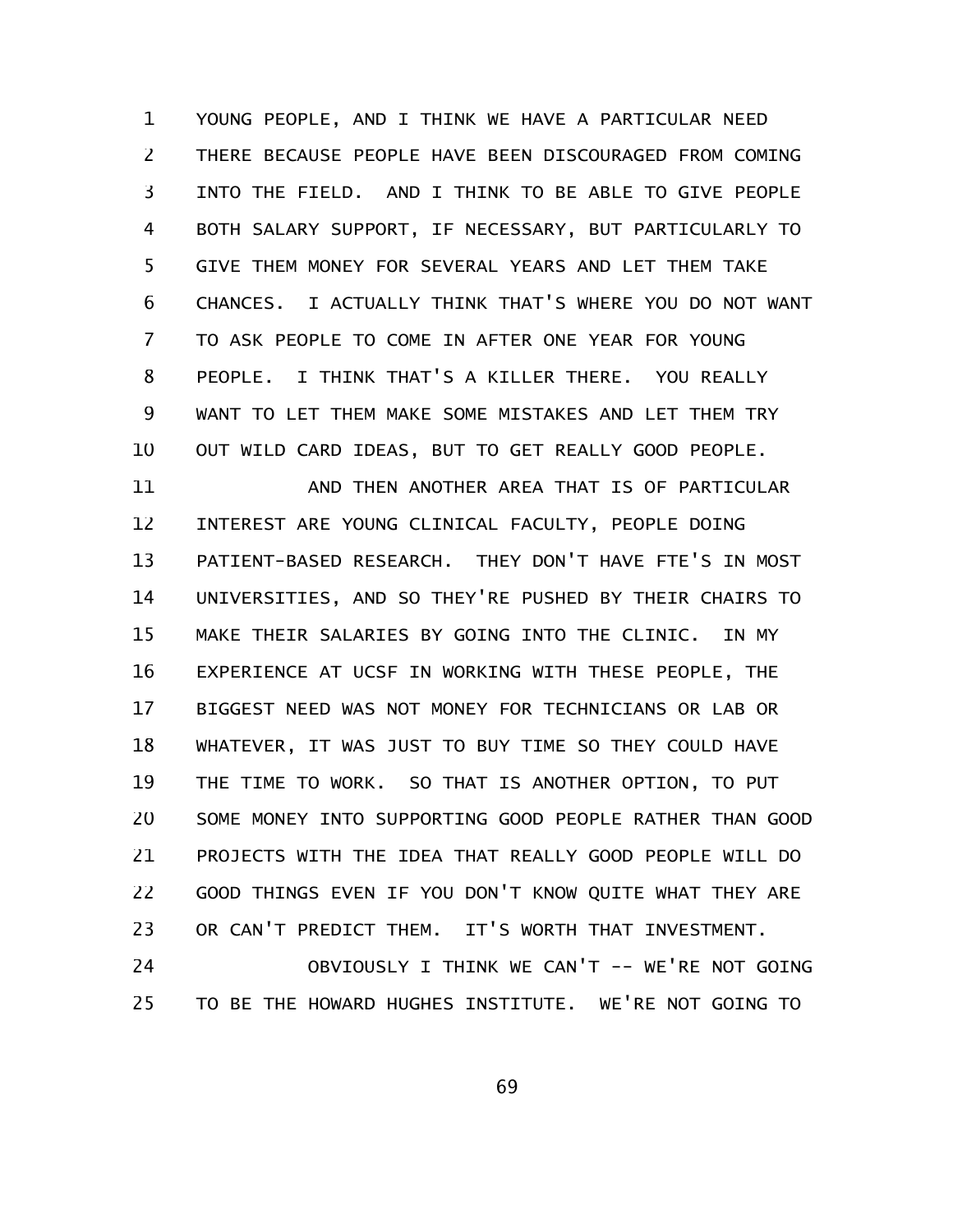DO THAT ACROSS THE BOARD; BUT WHETHER WE CONSIDER DOING IT AT ALL, I'D BE INTERESTED IN THE THOUGHTS OF THIS GROUP ABOUT THAT. 1 2 3

CO-CHAIR ORKIN: I THINK IT'S A VERY INTERESTING IDEA. OBVIOUSLY ESTABLISHED INVESTIGATORS ARE GOING TO WANT THAT BECAUSE THEY'RE GOING TO WANT TO BE FUNDED IN PERPETUITY. I THINK THE HUGHES EXPERIENCE IN THEIR COMPETITIONS HAS BEEN THAT THE MORE JUNIOR YOU GO, THE HIGHER THE FAILURE RATE. AND SO YOU HAVE TO BE VERY SURE WHERE YOU TARGET, AND YOU MAY NOT WANT TO TARGET SOMEBODY JUST EXITING A POST DOC. YOU MAY WANT TO TARGET SOMEBODY WHO'S BEEN IN THE FIELD FOR TWO OR THREE YEARS. 4 5 6 7 8 9 10 11 12 13

DR. KIMBLE: OR FIVE YEARS. 14

CO-CHAIR ORKIN: OR FIVE YEARS. SO THAT'S PROBABLY WHERE YOU'RE GOING TO GET THE MOST BANG FOR THE BUCK, I SUSPECT. FAILURE IS JUST TOO HIGH AT THE LOWER LEVEL. 15 16 17 18

CO-CHAIR SAMUELSON: IT'S FAILURE THAT THEY AREN'T REALLY -- 19 20

CO-CHAIR ORKIN: THEY'RE NOT AS GOOD AS THEY APPEAR. 21 22

DR. HALL: THE PROBLEM IS YOU CAN'T TELL. CO-CHAIR ORKIN: THESE PEOPLE ARE ALL GOING TO COME FROM EXCELLENT LABORATORIES. THEY'LL LOOK 23 24 25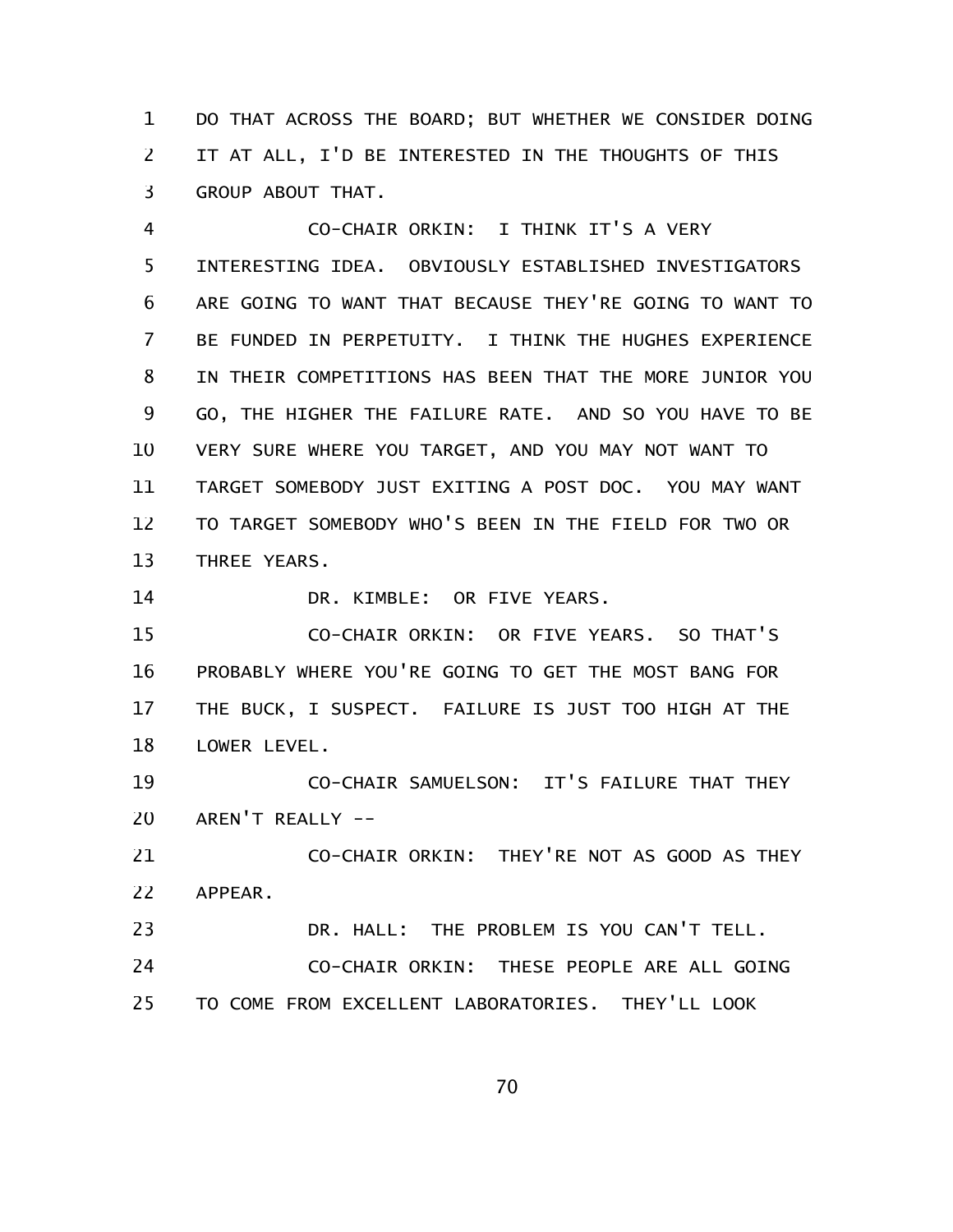REALLY GOOD, BUT YOU CAN'T TELL HOW MUCH IS THEM AND HOW MUCH IS THE LAB. 1 2

DR. KIMBLE: YOU WANT PEOPLE THAT HAVE BEEN OUT FOR FIVE YEARS AS INDEPENDENT INVESTIGATORS TO SEE WHAT THEIR TRACK RECORD IS ON THEIR OWN. 3 4 5

DR. JOYNER: THERE'S ALSO JUST THAT FIRST THREE YEARS OF ANY YOUNG INVESTIGATOR. SO MUCH OF THAT IS FIGURING OUT HOW TO RUN A LAB, NOT BEING PRODUCTIVE. CO-CHAIR ORKIN: I THINK THE HUGHES EXPERIENCE WAS ALSO IF YOU DROP HALF A MILLION DOLLARS ON SOME NEW INVESTIGATOR, THEY TEND TO SORT OF HIRE ANYBODY WHO HAS A HEARTBEAT, AND THAT'S NOT NECESSARILY IN THEIR BEST INTEREST. SO THEY MAY EXPAND TOO SOON. DR. HALL: BUT I THINK CONTINUITY IS VERY IMPORTANT THERE, AND CERTAINLY I ASSUME WE ALL KNOW REALLY GOOD YOUNG PEOPLE IN SOME CASES WHO START OUT WHO JUST HAVE A TERRIBLE TIME GETTING GOING, GETTING THEIR FIRST GRANTS. SOMETIMES IT'S BECAUSE THEY'RE REALLY GOOD SCIENTISTS AND THEY'RE NOT SUCH GOOD GRANTS PEOPLE. 6 7 8 9 10 11 12 13 14 15 16 17 18 19 20

CO-CHAIR ORKIN: USUALLY WHAT HAPPENS IS YOU GO TO A PLACE, YOU GET A GOOD START-UP PACKAGE, SO YOU DO HAVE THAT FIRST PERIOD OF TIME. THE REAL ISSUE IS WHAT HAPPENS AT THAT THREE- TO FIVE-YEAR WINDOW, I THINK, AND THAT'S WHERE YOU CAN MAKE THE MOST 21 22 23 24 25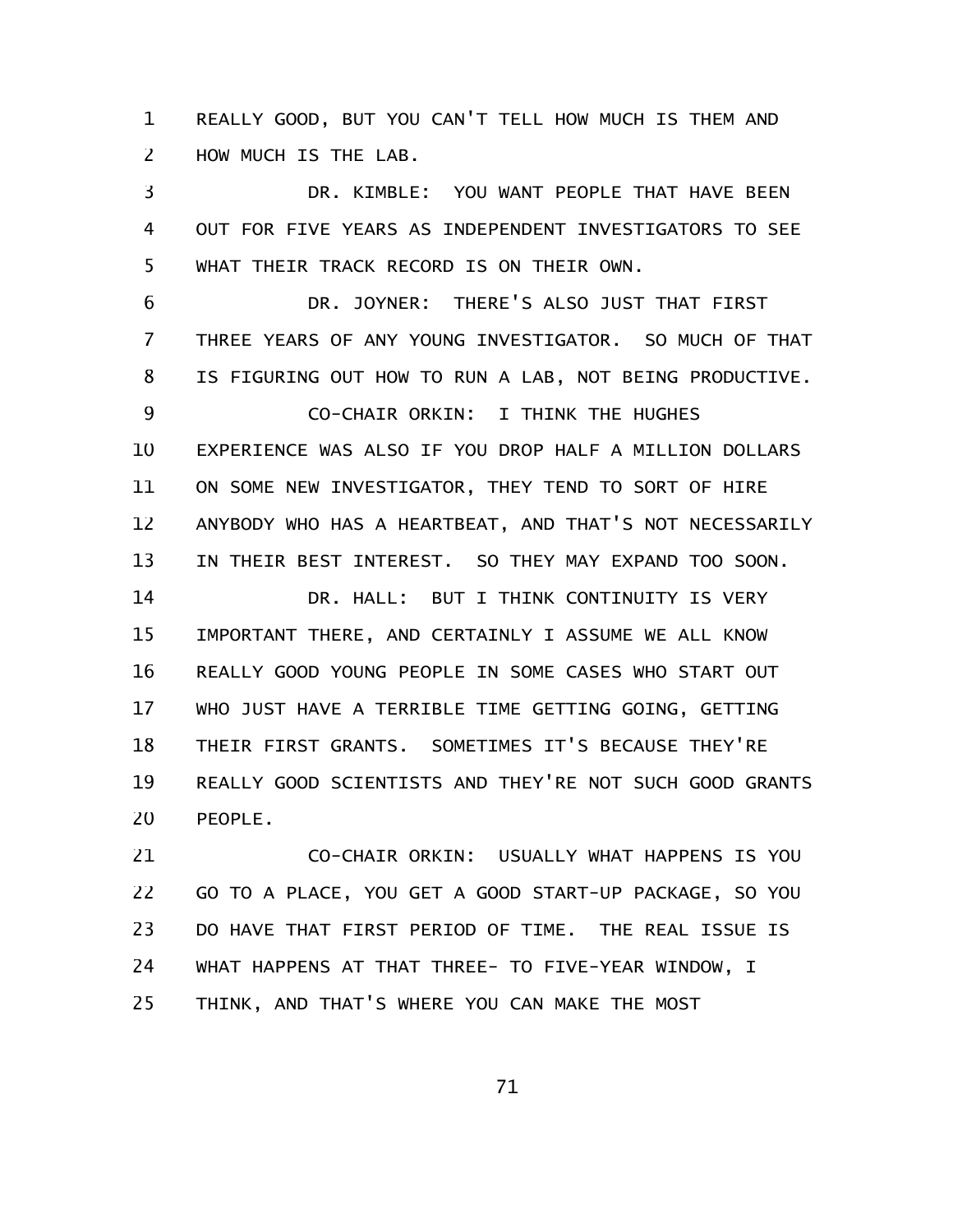DIFFERENCES. 1

DR. BRIVANLOU: PUSHING THE HUGHES ANALOGY A LITTLE BIT FARTHER, WHAT ABOUT WHAT THEY'RE DOING NOW IN THAT FARM WHERE YOU CREATE A NUCLEUS WHERE -- IT'S AN INSTITUTE. I'M SORRY. 2 3 4 5

DR. KIMBLE: JANELIA FARM. 6

DR. BRIVANLOU: CREATE AN INSTITUTE WHERE MAYBE IT'S SLIGHTLY DIFFERENT, NOT THAT PEOPLE ARE PERMANENTLY BASED THERE FOREVER, BUT THAT YOU CAN RECRUIT FOR CHUNKS OF TIME PEOPLE WHO ARE INTERESTED IN DOING THIS KIND OF WORK WHO COULD NOT DO IT OTHERWISE IN THEIR OWN INSTITUTIONS BECAUSE OF NIH. I THINK THAT CAN ACCOMPLISH TWO THINGS. FIRST, YOU SELECT THE HARD CORE ONES WHO ARE WILLING TO MOVE AROUND TO GET THE JOB DONE AND WILLING TO GO THE EXTRA MILE. SECOND, YOU CAN MAXIMIZE THE OUTPUT BY CREATING A CENTRAL FACILITY WHERE PEOPLE CAN SHARE THINGS IN THE CORE FACILITIES AS OPPOSED TO PROVIDING THE SAME MONEY TO TEN DIFFERENT LABS TO BUY TEN MICROSCOPES. 7 8 9 10 11 12 13 14 15 16 17 18 19

DR. HALL: SO THERE ARE SORT OF TWO IDEAS WE'RE DISCUSSING, AND I'D ACTUALLY BE INTERESTED IN THE VIEWS OF PATIENT ADVOCATES OF BOTH THE KINDS OF THINGS THAT ALI IS DESCRIBING WHERE YOU REALLY TRY TO FORM AN INTEGRATED SCIENTIFIC COMMUNITY. I'M NOT QUITE SURE HOW WE WOULD DO THAT. MAYBE WE COULD SAY WE WOULD GIVE 20 21 22 23 24 25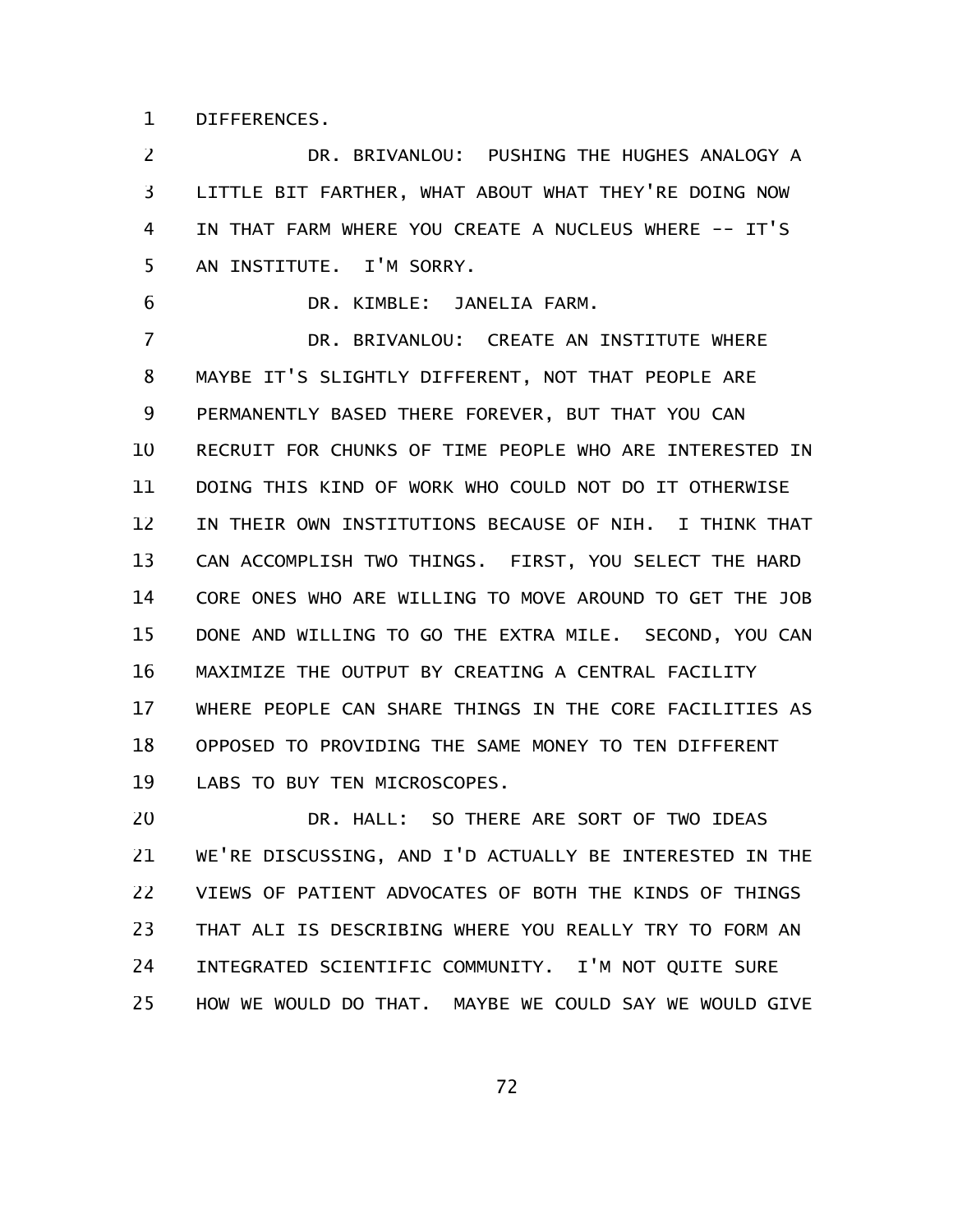MONEY TO A UNIVERSITY TO DO IT. 1

DR. BRIVANLOU: CIRM CANNOT HAVE ITS OWN INSTITUTES? DR. HALL: NO. WE'RE LIMITED TO 50 PEOPLE 2 3 4

THAT ARE PAID BY US DIRECTLY. SO THAT WE CAN'T DO EASILY. MAYBE WE COULD CHANGE THE LEGISLATION OR SOMETHING. I DON'T KNOW. 5 6 7

MR. KLEIN: NOT EASILY. 8

25

(SIMULTANEOUS DISCUSSION.) 9

CO-CHAIR ORKIN: EVEN IF WE COULD DO THAT, I THINK IT WOULD PROBABLY CONSUME TOO MUCH OF YOUR BUDGET PER YEAR. I THINK THE OTHER THING IS AS YOU GET CLOSER TO ACTUALLY DOING SOME CLINICAL INTERVENTION, YOU WANT TO BE CLOSER TO THE PATIENTS THAN IN SOME BUILDING SEPARATE FROM. 10 11 12 13 14 15

DR. HALL: WHAT ABOUT SUPPORTING PEOPLE? WHAT'S YOUR SENSE OF THAT? 16 17

MS. DE LAURENTIS: NO. I THINK THERE'S REALLY SOMETHING TO BE SAID FOR PUTTING MONEY IN THE FIELD TO ATTRACT THE INVESTIGATORS, AND ALL OF THESE YOUNG PEOPLE THAT ARE COMING UP ARE NOT GOING TO GO INTO A FIELD THAT DOESN'T HAVE FUNDING. THAT'S OBVIOUS. I THINK THAT'S AN ISSUE THAT REALLY SHOULD BE LOOKED AT SERIOUSLY. 18 19 20 21 22 23 24

DR. HALL: WHAT ABOUT FUNDING OF ESTABLISHED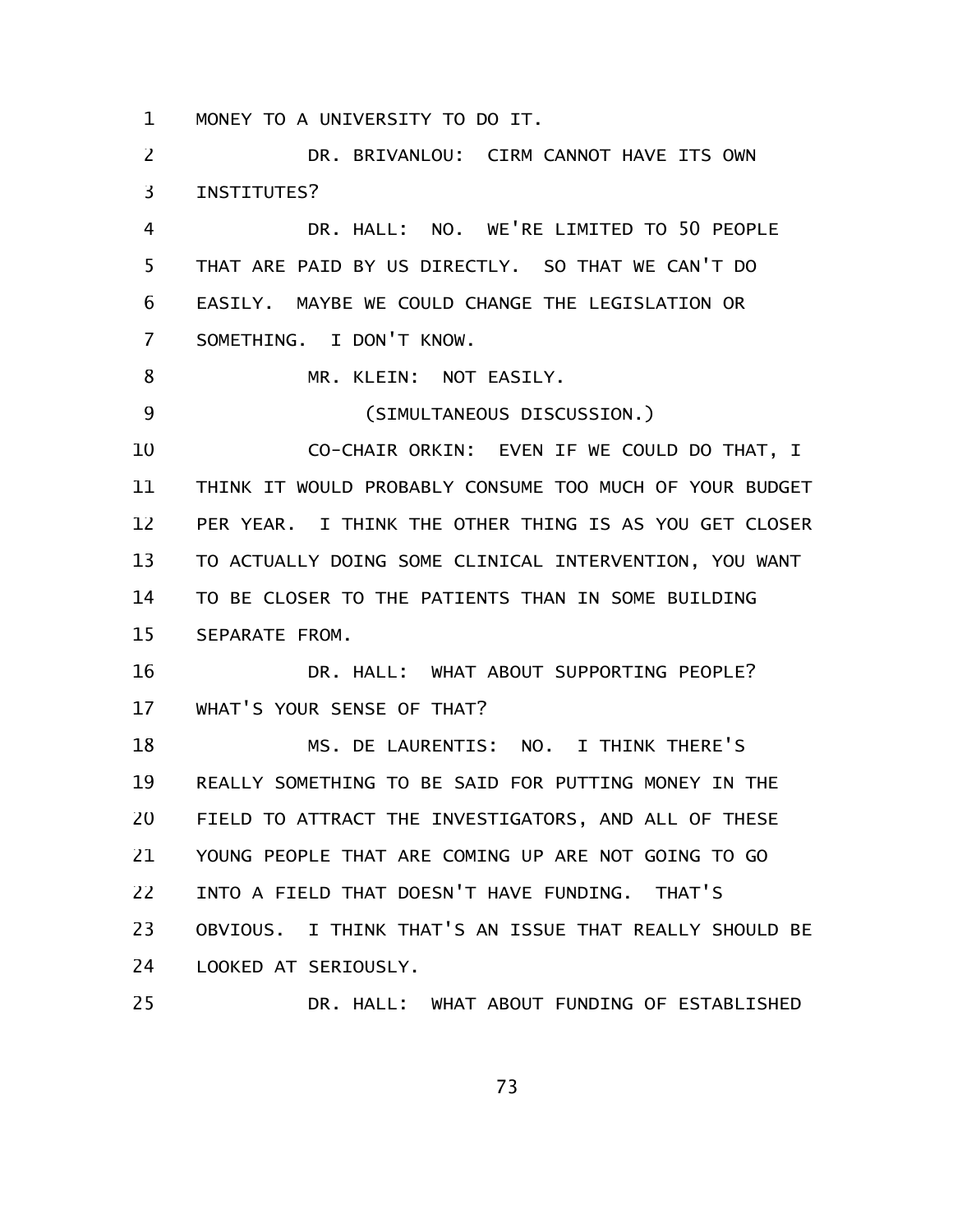## INVESTIGATORS? 1

CO-CHAIR SAMUELSON: IF THEY HAVE A TRACK RECORD OF ACCOMPLISHMENT THAT SEEMS PARALLEL, WHICH I THINK MAY NEED SOME CLINICAL PIECE OR MAYBE NOT, MAYBE NOT. I WONDER IF GETTING TOO FOCUSED MAY UNDERMINE SOMETHING ESSENTIAL TO THE INTELLECTUAL ENTERPRISE OF SCIENCE, YOU KNOW, JUST SITTING IN A CORNER AND DREAMING BIG DREAMS AND GETTING THE BIG IDEA. MS. DE LAURENTIS: I LOVE THE IDEA OF TAKING A BET ON SOMEONE THAT'S REALLY SMART AND GIVE THIS MONEY AND SAY GO FOR IT. AND THEN ON THE OTHER HAND, HAVING ANOTHER CHANNEL WHERE YOU'RE GIVING YOUNG INVESTIGATORS MONEY TO GET THEM STARTED IN THE FIELD. DR. HALL: TO COME BACK TO -- MR. CLAEYS: IT'S GREAT TO HAVE THE WHEREWITHAL TO DO SOME OF THOSE THINGS SIMULTANEOUSLY.  $SO$  --DR. HALL: I WANT TO JUST PICK UP ON WHAT JOAN SAID AND ALSO THE MAN IN THE MOON ANALOGY BECAUSE IT IS -- THERE ARE TWO KINDS OF IDEAS THAT WE, I THINK, WILL NEED TO BALANCE. ONE IS TO SAY WE KNOW WHAT THE TARGET IS EVEN IF IT'S 70 OF THEM, BUT THE TARGET IN OUR CASE, YOU COULD SAY, WOULD BE, AT LEAST ONE OF THEM, WOULD BE TO HAVE THERAPIES BASED ON STEM CELL RESEARCH. CELL REPLACEMENT THERAPIES AT SOME EARLY 2 3 4 5 6 7 8 9 10 11 12 13 14 15 16 17 18 19 20 21 22 23 24 25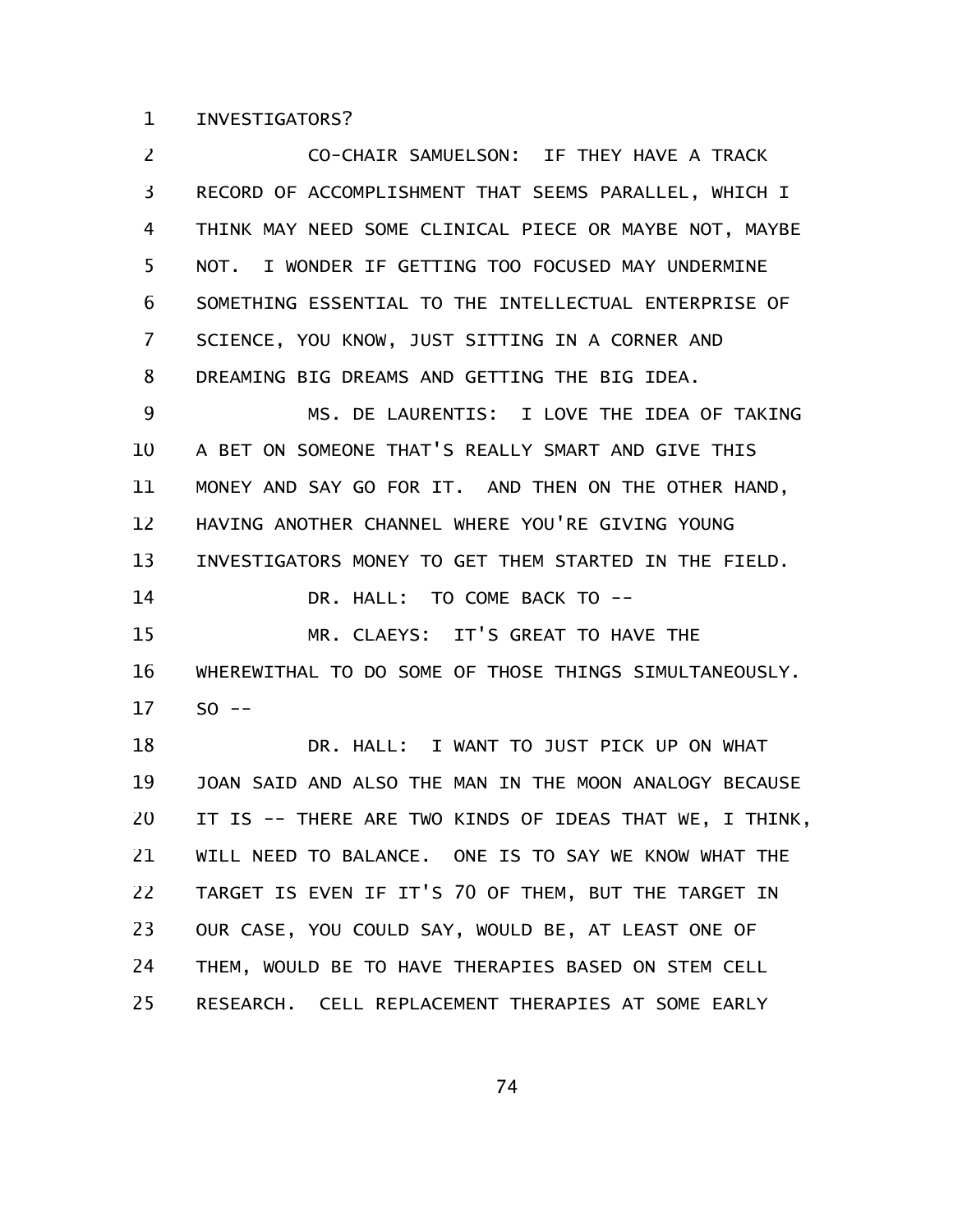STAGE IN THE CLINIC. THAT SEEMS A VERY DIRECTED THING FOR US. 1 2

BUT ON THE OTHER HAND, AS JOAN POINTS OUT, WE ALL KNOW THAT SOME OF THE BEST IDEAS COME FROM THINGS WE DON'T KNOW ABOUT AND THAT WE WON'T KNOW ENOUGH TO ASK ABOUT. AND SO ONE WILL NEED TO HAVE MECHANISMS THAT GIVE YOU BOTH UNEXPECTED RESULTS AND MECHANISMS THAT WILL LEAD YOU TOWARD A GOAL THAT YOU CAN SEE PRETTY CLEARLY. 3 4 5 6 7 8 9

MR. SHEEHY: TO ME IT SEEMS LIKE THERE SEEMS TO BE SOME SORT OF MILESTONES. THAT JUST SEEMS JUST TO LET PEOPLE GO OFF MAKES ME A LITTLE BIT NERVOUS. YOU KNOW, MAYBE IT'S MY EXPERIENCE AT UCSF. BUT, YOU KNOW, I JUST -- AND ESPECIALLY WITH THE ESTABLISHED INVESTIGATORS BECAUSE A LOT OF TIMES IT SEEMS LIKE A LOT OF PEOPLE KEEP GETTING NIH FUNDING, THEY HAVE A PARTICULAR ALMOST A PASSION THAT'S ALMOST A FETISH, AND IT JUST NEVER SEEMS TO REALLY GO ANYWHERE. WE GET REALLY BRIGHT PEOPLE AND THEY HAVE GREAT IDEAS AND THEY MAKE INTERESTING DISCOVERIES AND THEY GET PUBLISHED, BUT AT THE END OF THE ROAD, NOBODY HAS REALLY BEEN MATERIALLY AFFECTED, AND THEY'RE REALLY GREAT PEOPLE USUALLY TOO, GREAT PERSONALITIES. 10 11 12 13 14 15 16 17 18 19 20 21 22 23

DR. HALL: I HESITATE TO ASK WHO THAT WOULD BE. 24 25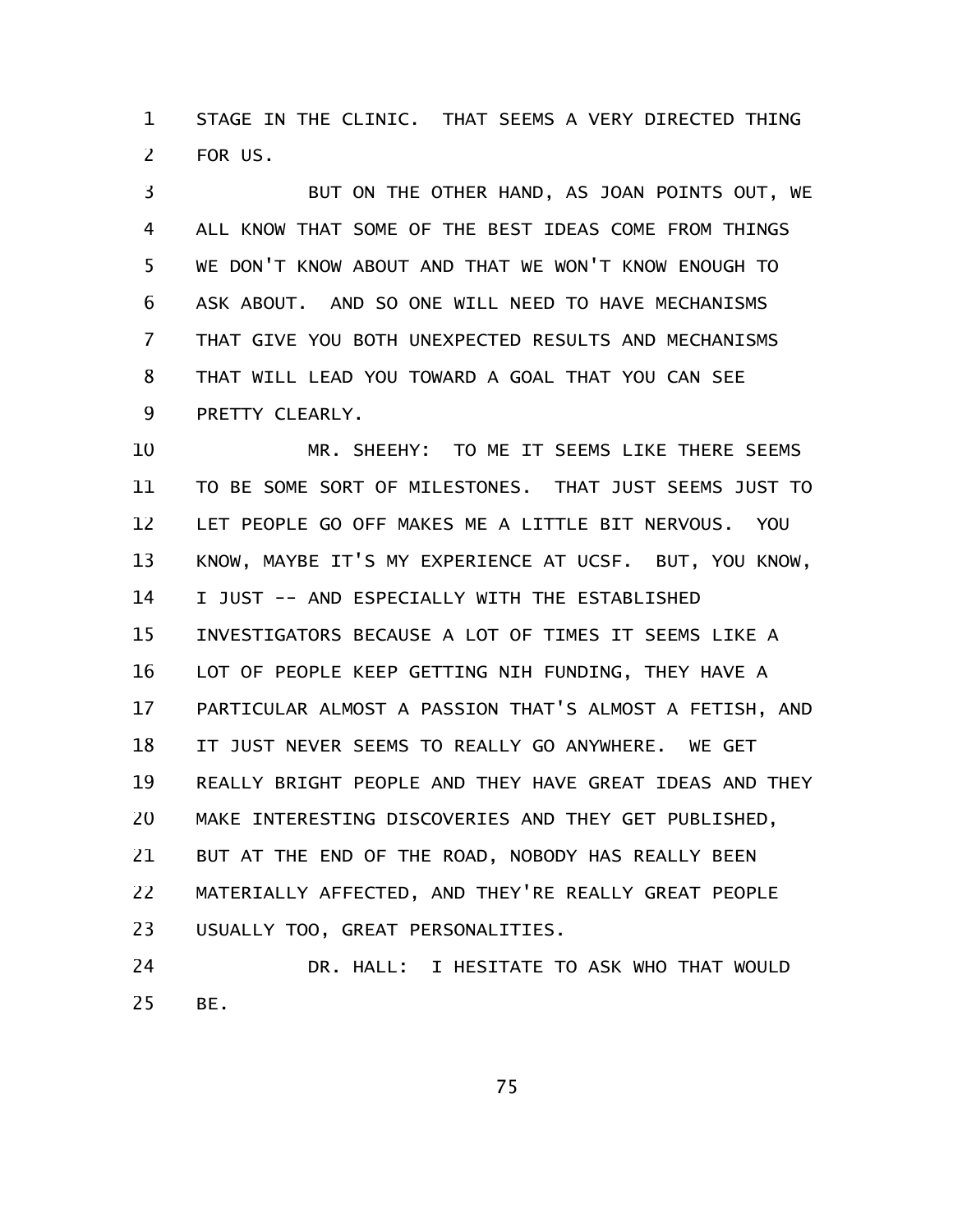MR. SHEEHY: BUT ONE THING I THOUGHT WAS INTERESTING IS IF WE WERE GOING TO DO SOMETHING LIKE THIS, IF THERE WERE SOME WAY TO THROW ALL THESE PEOPLE TOGETHER ON A REGULAR BASIS. SO IF WE WERE TO KIND OF MAKE IT AS A COHORT, THREE- TO FIVE-YEAR-OUT INVESTIGATORS, THAT WE ASSEMBLED AT VARIOUS TIMES AND LET THEM KIND OF TELL EACH OTHER WHAT THEY'RE DOING AND KIND OF STIMULATE A COMMUNITY AND KIND OF PUSH THESE PEOPLE THROUGH THIS TEN YEARS OF OUR FUNDING, SO TO SPEAK. AND KIND OF -- BUT I THINK IT'S -- ONE OF THE PROBLEMS I ALWAYS SEE IS THAT THERE'S SO MANY SILOS, AND EVERYBODY DOES THEIR THING, AND WE JUST SEND SOMEBODY OFF TO DO THEIR THING. IT SEEMS THE COMMON THING THAT'S COMING OUT IS IF WE'RE REALLY GOING TO GET FROM BENCH TO BEDSIDE, WE'RE GOING TO HAVE TO BREAK DOWN SOME OF THE SILOS. 1 2 3 4 5 6 7 8 9 10 11 12 13 14 15 16

DR. HALL: YOU KNOW, IT IS --

17

MR. SHEEHY: THE ONE I DO THINK IS A GREAT IDEA IS BUYING THE TIME. I THINK THAT'S GOING TO BE ABSOLUTELY NECESSARY BECAUSE THERE WERE TWO PIECES TO THAT. I DO THINK -- I THINK IT'S A REAL PROBLEM FOR CLINICIANS TO BE ABLE TO DO RESEARCH, AND I THINK -- WE'RE SEEING IT IN HIV WHERE THEY END UP GOING INTO PRACTICE AND DOING SOMETHING ELSE. SO I THINK THAT'S A BIG PIECE ACTUALLY. 18 19 20 21 22 23 24 25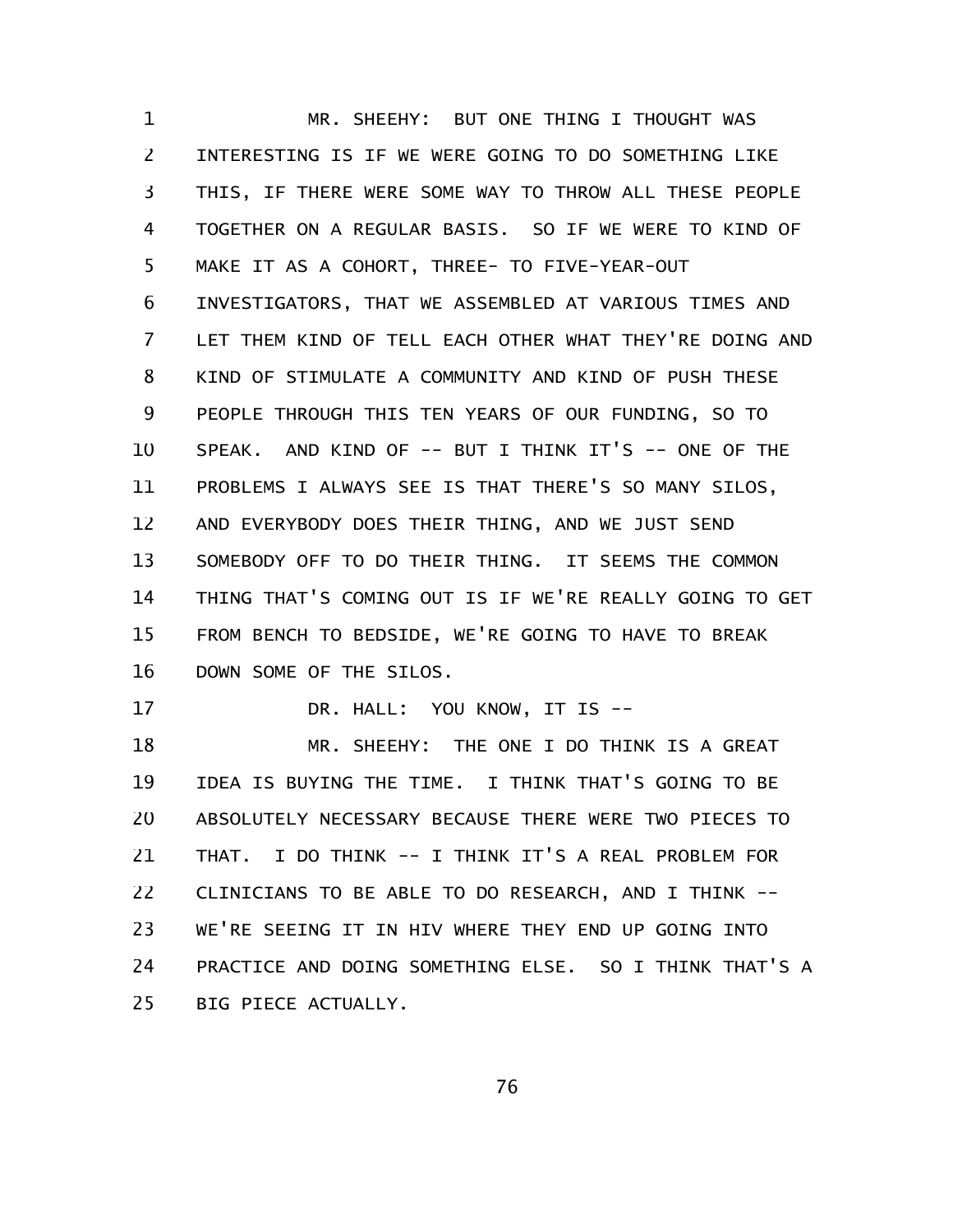DR. HALL: IT IS TRUE, JEFF, AND OTHERS MAY WANT TO COMMENT OR EVEN DISAGREE, IF YOU WANT TO, THAT THE WAY SCIENCE HAS DEVELOPED, CERTAINLY DURING MY CAREER, IS THAT IT IS MUCH, MUCH, MUCH MORE COLLABORATIVE THAN IT USED TO BE. WHEN I WAS A STUDENT, EACH LAB WAS A SORT OF INDEPENDENT LITTLE UNIT COMPETING MORE OR LESS INDEPENDENTLY AGAINST EVERYBODY ELSE. NOW EVERYBODY HAS GOT COLLABORATIONS BECAUSE THEY NEED TECHNOLOGIES, THEY NEED REAGENTS, THEY NEED THINGS. AND IT'S BEEN A GOOD DEVELOPMENT. I THINK THAT'S PART OF WHAT'S EXCITING ABOUT THE FIELD. SO I THINK PEOPLE ARE OPEN TO IT IF YOU GIVE THEM A PUSH AND PROVIDE VENUES FOR THEM TO GET TOGETHER. DR. JOYNER: BUT THAT WOULD BE ONE WAY TO DO THIS INSTEAD OF WRITING UP A REPORT AND HAVING TO REVIEW IT. IF YOU HAD MEETINGS, LIKE EVERYONE WHO'S FUNDED HAS TO COME, AND ONLY A COUPLE OF US WOULD HAVE TO BE AT ANY ONE, YOU KNOW, MEETING. DR. HALL: THIS WOULD BE GOOD. AS THEY TALK, YOU WOULD DECIDE IF THEY WOULD GET FUNDED FOR THE NEXT YEAR OR NOT. DR. JOYNER: I THINK THERE WOULD BE THREE THINGS OUT OF IT. YOU'D GET THAT. YOU'D GET SHARING OF INFORMATION AND STIMULATING COLLABORATIONS AND 1 2 3 4 5 6 7 8 9 10 11 12 13 14 15 16 17 18 19 20 21 22 23 24 25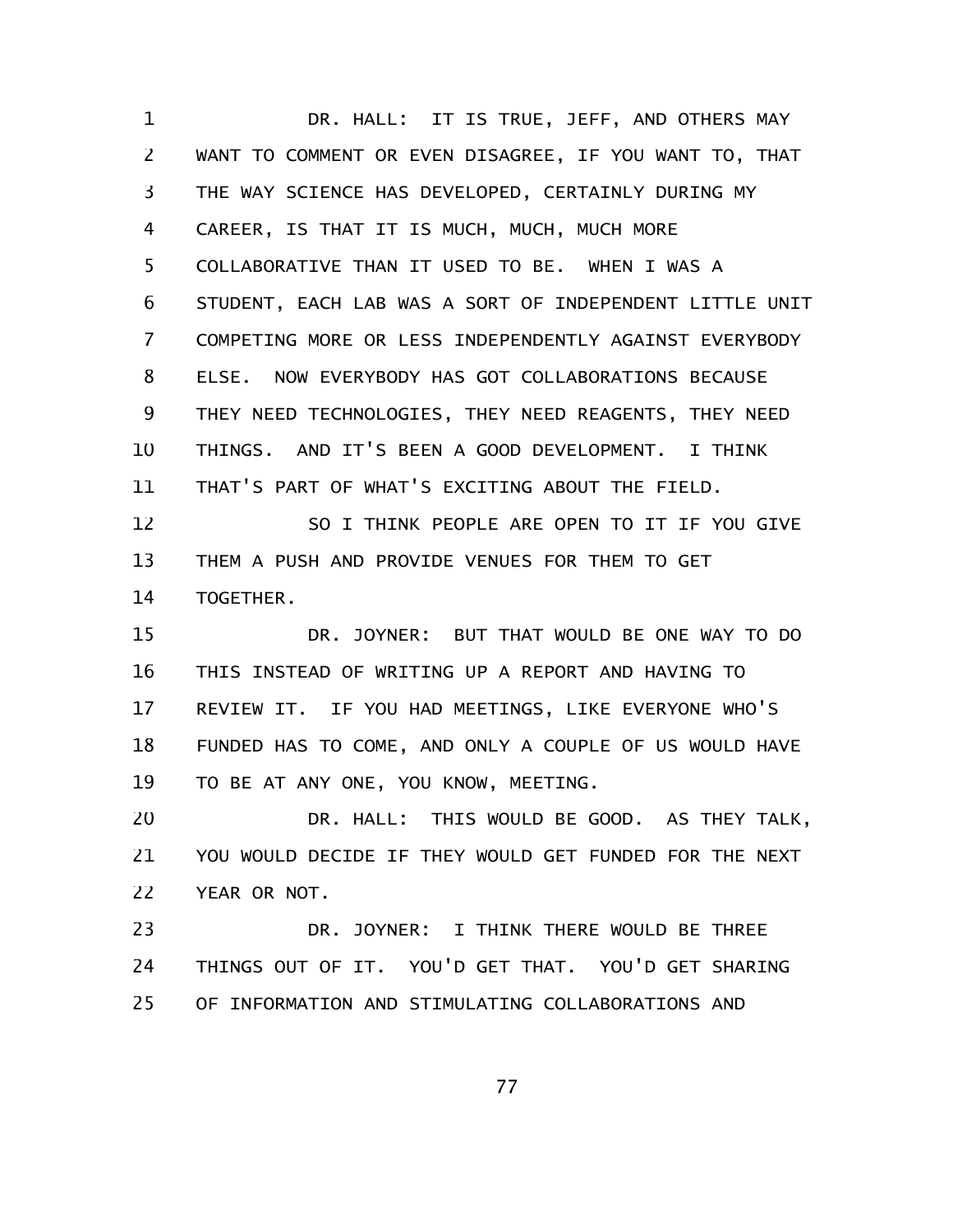IDEAS, AND GET RID OF, YOU KNOW, THINGS GETTING DONE TWICE. I THINK IT WOULD SOLVE A LOT OF THINGS, AND WE WOULD PROBABLY GET A LOT OUT OF IT. IT COULD BE QUITE AN INTERESTING DAY OF TALKS. 1 2 3 4

DR. KIMBLE: YOU MIGHT BE ABLE TO COUPLE IT WITH A RETREAT WITH STUDENTS TO HAVE INVESTIGATORS AND THE STUDENTS WHO WERE BEING FUNDED. THEY COULD BE VERY SYNERGISTIC. 5 6 7 8

DR. HALL: FOR PEOPLE WHO HAVE BEEN PART OF THINGS LIKE THE CIRL (PHONETIC) OR A FEW OF THESE OTHER THINGS, THOSE ARE FUN AND REALLY GREAT FOR YOUNG PEOPLE. 9 10 11 12

DR. JOYNER: THAT'S PART OF WHAT I HAD TO SIGN. I WOULD GO ONCE A YEAR AND GIVE A TALK ON WHAT I HAD DONE, ACCOMPLISHED. SO THAT PUTS ME ON THE BALL. I KNOW NEXT MAY I HAVE TO BE ABLE TO GIVE A TALK. 13 14 15 16

DR. SVENDSEN: I JUST WANT TO FINISH THIS THOUGHT OF THIS IDEA OF WHETHER WE HAVE TO DO THE REVIEWS AND THE FRIGHTENING ASPECT OF DOING THAT. ONE WAY AROUND THAT IS TO SET THE SPECIFIC MILESTONES THE PROGRAM CAN ACTUALLY ASSESS. IN OTHER WORDS, YOU SET YOUR FIRST-YEAR MILESTONES. AND INTERNALLY, AGAIN GOING BACK TO FOX, THEY DO A PRETTY GOOD JOB OF SCREENING GRANTS. THEY HAVE VERY EDUCATED PEOPLE ON THEM. WE HAVE SCIENTISTS AT CIRM WHO CAN REVIEW TO A 17 18 19 20 21 22 23 24 25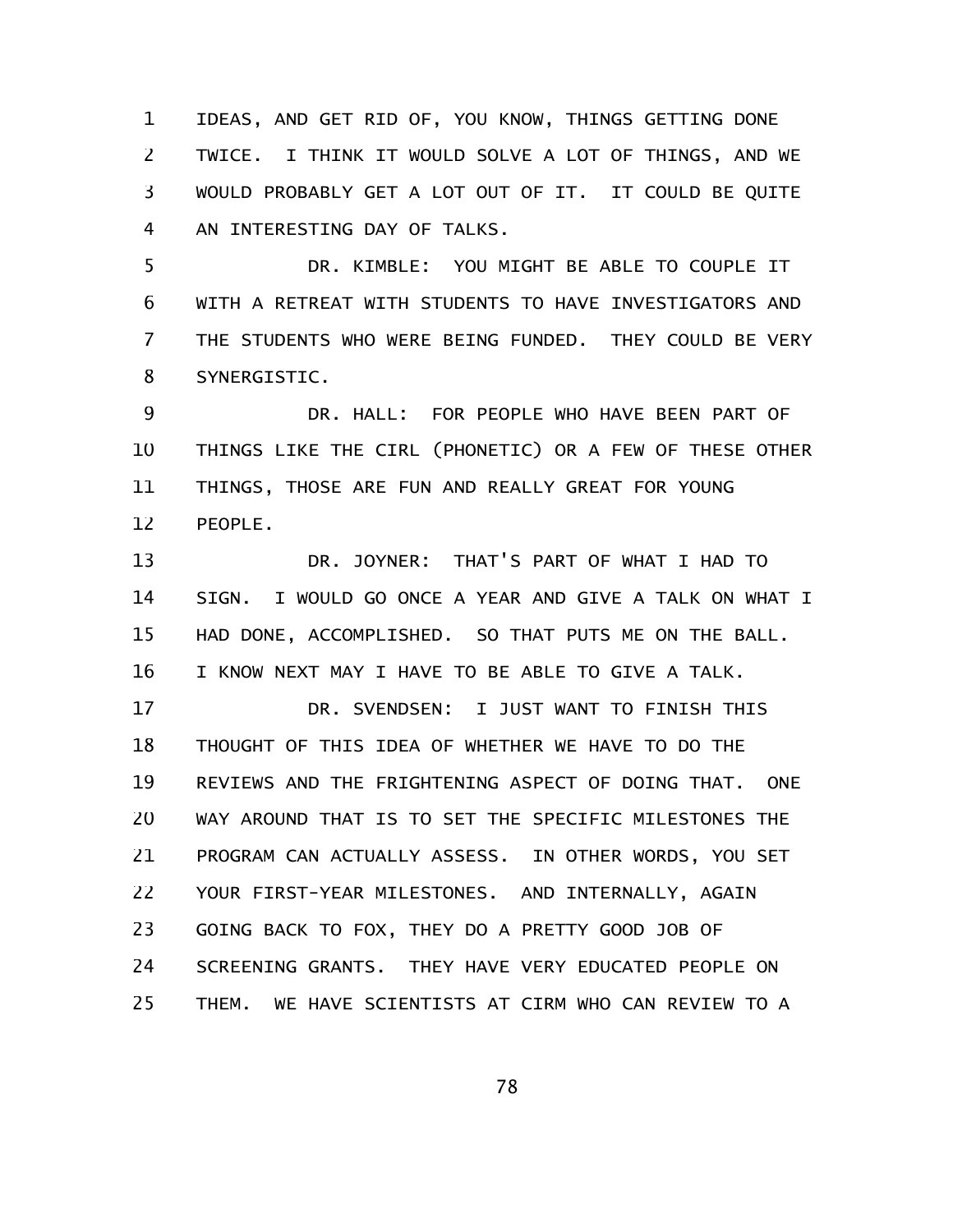LEVEL AND SAY, YEAH, THEY MET THEIR MILESTONES. AND THOSE ONES THAT COME ON THE LINE GET REVIEWED MORE CAREFULLY. I THINK YOU CAN DO THIS PROGRAMMATICALLY IF YOU SET REVIEWS INITIALLY AND SAY ARE THOSE REALISTIC MILESTONE? OKAY. THAT'S ACHIEVABLE. THEY CAN DO THAT. IF THEY DON'T, THEN WE SET PRIORITIES AND CUTOFFS MUCH MORE RIGIDLY. 1 2 3 4 5 6 7

DR. HALL: IT MIGHT BE ALSO POSSIBLE ALSO TO DO SOME OF THAT AT THE STAFF LEVEL AND THEN BRING THE PROBLEM CASES TO YOU. 8 9 10

DR. SVENDSEN: EXACTLY. WE GET THE PROBLEMS, AND SO THE MAJORITY MAYBE YOU CAN SOLVE PROGRAMMATICALLY WITH THE STAFF HERE. AND I THINK THAT WOULD BE A WAY TO MAKE IT FLOW BETTER, GIVE RESPONSIVENESS. I'M JUST WORRIED, LIKE YOU ARE, THAT IF WE JUST GIVE FREE REIN -- I LOVE THIS IDEA OF JUST GIVING SOME, NO GRANT WRITING, GIVE THEM A MILLION DOLLARS. I THINK THAT WOULD WORK ONE OUT OF FIVE. IT'S LIKE VENTURE CAPITAL. BUT PRACTICALLY FOR CALIFORNIA, FOR THE PUBLIC, WHO ARE WATCHING YOU WITH A MICROSCOPE BIGGER THAN ANY WE COULD BUY, THEY'RE GOING TO WANT TO KNOW WHAT HAPPENED TO THE MONEY. AND I THINK THAT IS GOING TO BE YOUR PROBLEM. WHEN YOU REPORT BACK WHAT HAPPENED, WELL, WE GAVE MONEY TO THIS GUY BECAUSE HE'S GREAT. 11 12 13 14 15 16 17 18 19 20 21 22 23 24 25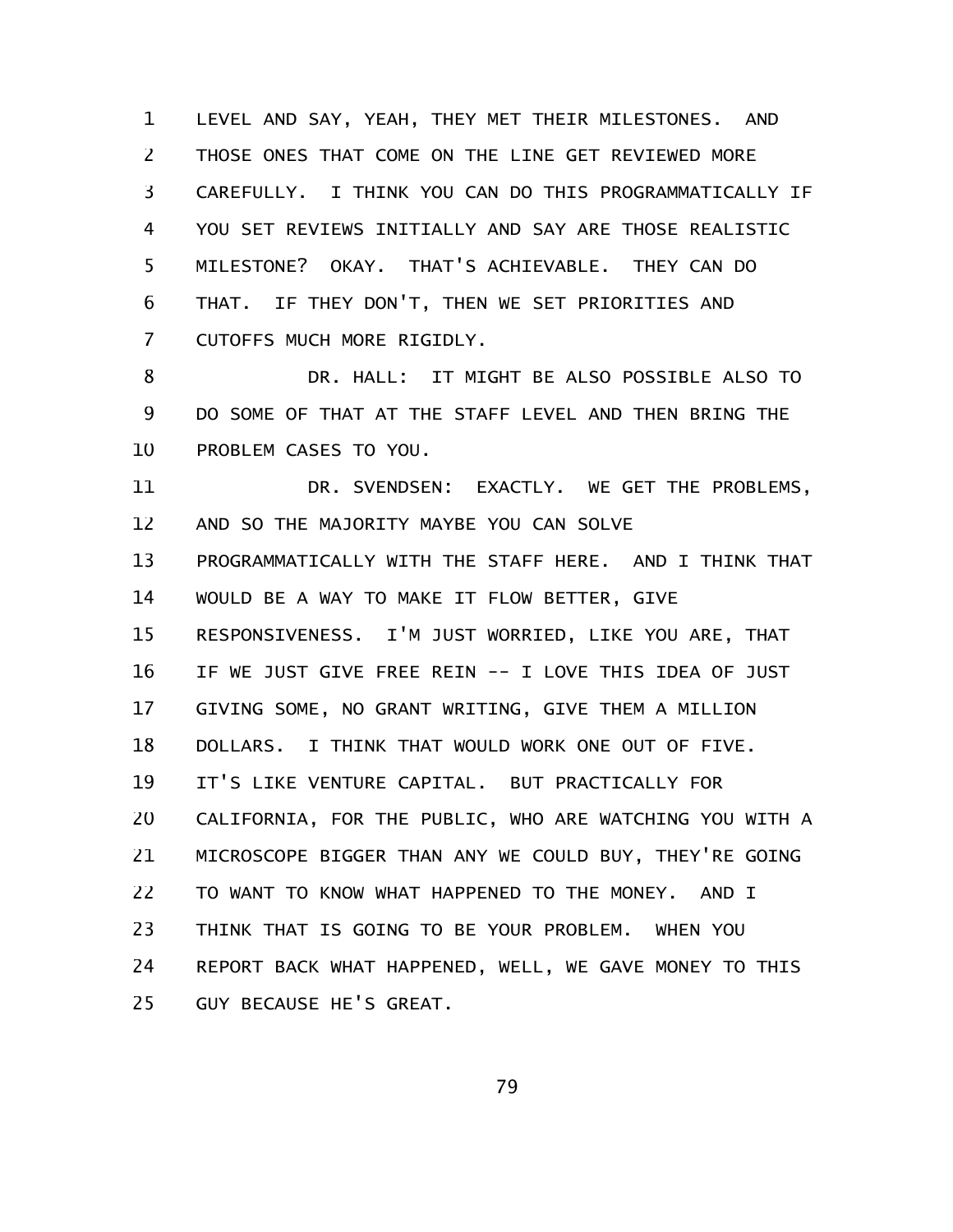DR. HALL: I THINK THOSE ARE TWO SEPARABLE THINGS; THAT IS, GIVING MONEY ON THE BASIS OF A PROJECT, SPECIFIC PROJECT, VERSUS ON THE BASIS OF A CAREER OF PRODUCTIVITY DOES NOT MEAN THAT YOU'RE NOT EQUALLY ACCOUNTABLE IN THE TWO CASES. IT IS IN THE ONE CASE THAT YOU MAY BE MORE TIED TO A SPECIFIC THING, AND THE OTHER -- I MEAN, YOU KNOW, IF DAVID BALTIMORE HAS MONEY FROM US, IF HE DOESN'T DO WHAT HE SAID HE'S GOING TO DO, BUT DOES SOMETHING TWICE AS INTERESTING, I'M JUST AS HAPPY. 1 2 3 4 5 6 7 8 9 10

DR. STEINDLER: AS A REVIEWER, I LIKE THE SECOND, THIS STAFF RELIANCE ISSUE. SO ALSO AS A REVIEWER FOR FOX FOUNDATION, WHEN I, FOR YOUR POINT, ALEX, SIT IN FROM OF THE INVESTIGATORS, I DON'T HAVE TO SIT AND WRITE HUGE REPORTS. STAFF HAS DONE A HUGE AMOUNT FOR US. WE GO IN THE ROOM AND IT'S VERY SIMPLE. SO I TRUST THE STAFF OF THIS ORGANIZATION TO DO THE SAME BECAUSE WE DON'T HAVE THE TIME TO DO THAT. MR. KLEIN: IN TERMS OF THE PUBLIC IN CALIFORNIA, THE FUNDAMENTAL ECONOMICS IN TERMS OF RETURN TO THE STATE WAS REALLY FOCUSED AROUND ENHANCING KNOWLEDGE OF PROGRESSION OF DISEASE, DEVELOPMENT OF DISEASE, SO YOU COULD ENHANCE THERAPEUTICS AND CLINICAL TREATMENTS BECAUSE EVEN AT THE MARGIN, IF YOU CAN REDUCE THE COST OF TREATMENT BY 5 PERCENT OR GET 11 12 13 14 15 16 17 18 19 20 21 22 23 24 25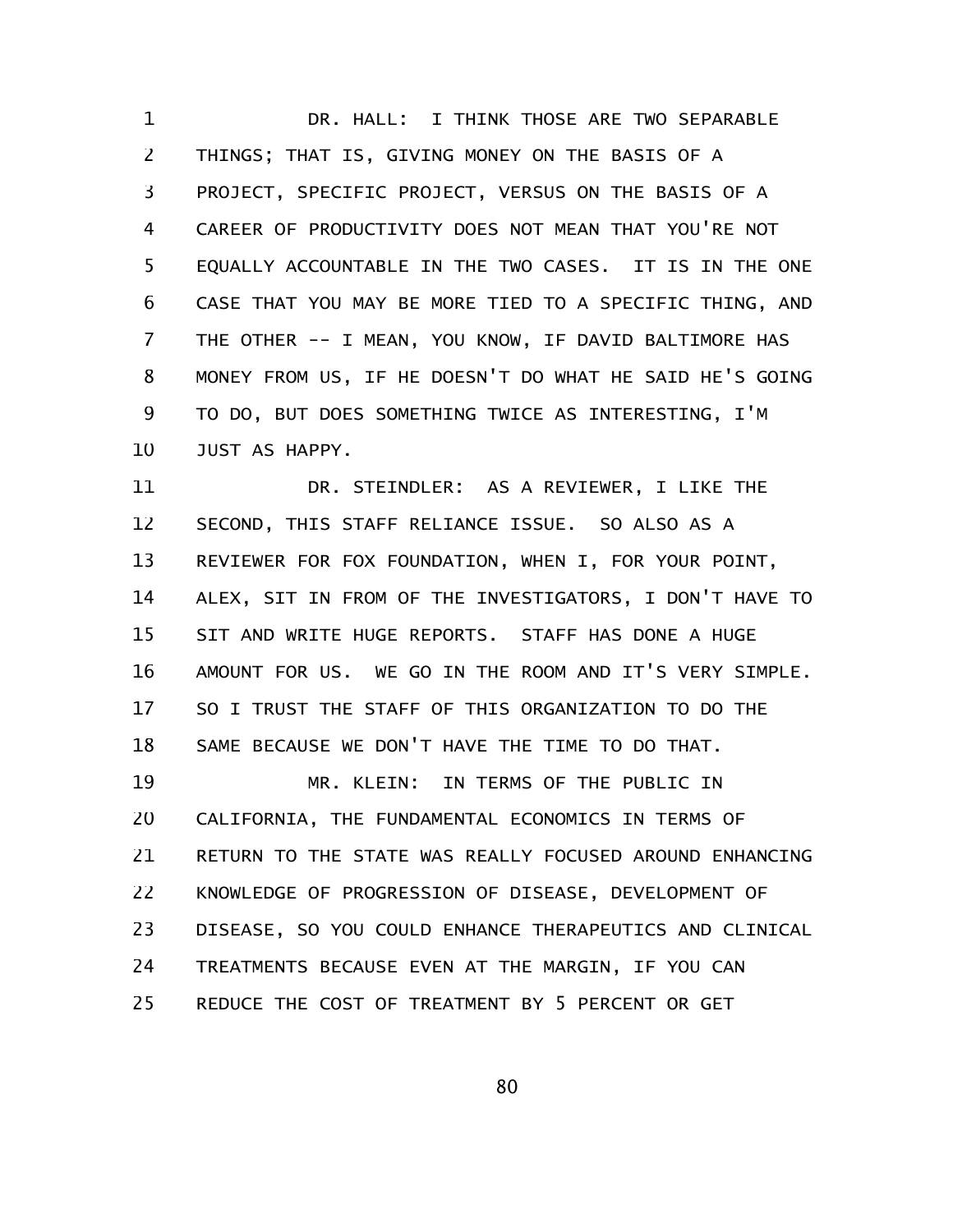SOMEONE OUT OF THE HOSPITAL 5 PERCENT EARLIER, THOSE ARE MAJOR IMPACTS ON THE COST OF CLINICAL CARE. SO WE HAVE PRODUCTS THAT ARE SEPARATE FROM NEW THERAPIES THAT ARE KNOWLEDGE THAT ALLOW US TO ENHANCE OUR ABILITY TO APPLY CURRENT THERAPIES AND HOW TO ADDRESS CLINICALLY TREATMENTS BECAUSE WE UNDERSTAND THE DISEASE PROGRESSION BETTER. 1 2 3 4 5 6 7

AND THAT'S A WHOLE AREA WHERE WE HAVE CLINICIANS WHO ARE FUNDED FOR RESEARCH TO INTERFACE WITH SCIENTISTS, AND WE CAN GET THE RIGHT QUESTIONS ASKED BY THE CLINICIANS, AND THE SCIENTISTS CAN DRIVE TOWARDS RESULTS ON SPECIFIC QUESTIONS, WE CAN HAVE SOME VERY EFFECTIVE RESULTS FROM THE PATIENT PERSPECTIVE, FROM THE CALIFORNIA LEGISLATIVE AND VOTER PERSPECTIVE. AND IF WE CAN DRIVE RESULTS IN THIS AREA OR WITH TOXICITY TESTING OR FUNCTIONALLY REDUCE THE COST OF DEVELOPING THERAPIES, EARLY RESULTS CAN HAVE HUGE REWARDS IN TERMS OF ENHANCING THIS PROGRAM. 8 9 10 11 12 13 14 15 16 17 18

IN THE CALIFORNIA HOUSING AND FINANCE AGENCY CASE, THE ORIGINAL AUTHORIZATION I WAS ABLE TO GET WAS \$500 MILLION. IT'S NOT GONE THROUGH \$20 BILLION ALL BASED UPON POSITIVE FEEDBACK AND PERFORMANCE OF WHAT WAS CONSIDERED A VERY HIGH RISK, WHICH IS AFFORDABLE HOUSING, WHERE THE RISK IS NOW ONE-TENTH OF THE RISK FOR CONVENTIONAL APARTMENTS FOR THE REGULAR MARKET 19 20 21 22 23 24 25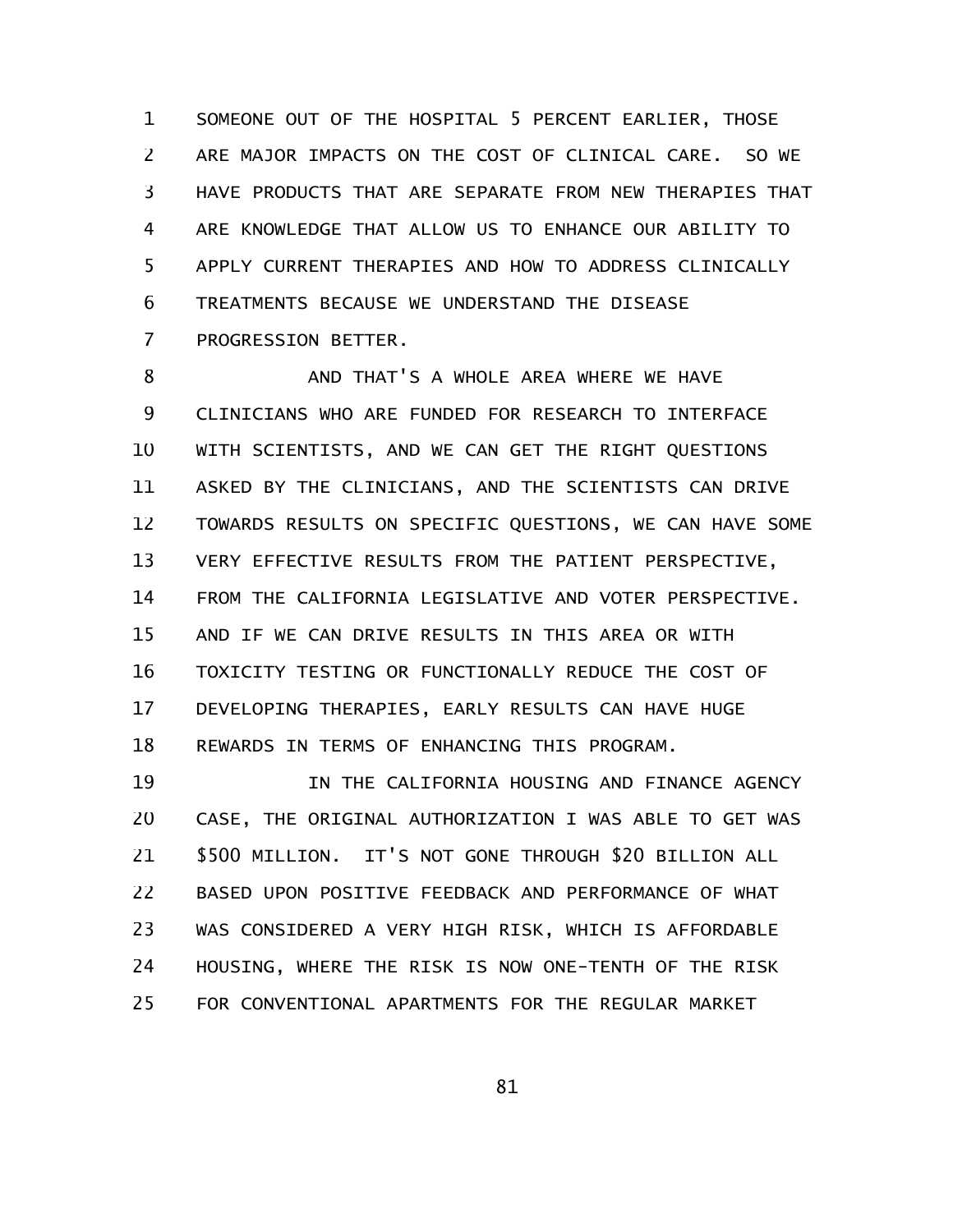RATE. 1

SO I THINK THAT ONE OF THE THINGS WE NEED TO LOOK AT STRATEGICALLY HERE IS SOME OF OUR BEST IDEAS ARE GOING TO TAKE 20 YEARS. AND WE NEED A PLATFORM THAT DRIVES ENOUGH RESULTS IN THE FIRST FIVE YEARS THAT WE GET AN EXTENSION OF OUR FRANCHISE HERE BASED UPON INCREMENTAL, MEASURABLE RETURNS, COST RETURNS THAT MAY NOT BE NEW THERAPIES AT ALL, BUT MAY BE THE KNOWLEDGE TO ENHANCE EXISTING CLINICAL TREATMENTS. 2 3 4 5 6 7 8 9

CO-CHAIR SAMUELSON: WHICH IS PEOPLE HAVING LESS SUFFERING AND LONGER LIVES. THERE'S A REAL CONCRETE EFFECT. 10 11 12

MR. KLEIN: ABSOLUTELY. 13

MR. SERRANO-SEWELL: ZACH, I THINK THERE'S ENOUGH TO THE QUESTION YOU SORT OF POSED TO THE ICOC MEMBERS OF THE GRANTS WORKING GROUP, AS I UNDERSTOOD IT. I THINK, YES, THERE'S A ENOUGH RESOURCES IN THE BONDS. THERE'S ENOUGH TO SAY, YEAH, WE COULD DO THAT, CERTAINLY. AND I'M INTRIGUED BY THE IDEA OF JUST HAVING REALLY SMART PEOPLE SORT OF GO OFF AND DO THEIR THING AND COME BACK AT SOME POINT AND SHARE WITH US WHAT THEY'RE THINKING OF. THAT'S JUST EXCITING BEING IN THE ROOM, BUT I HAVE TO ASK AT THE END OF THE DAY WHERE IS IT ALL LEADING TO. SO WHAT? THAT'S GREAT. I DON'T CARE. IT HAS TO BE RELEVANT TO OUR, LIKE, 14 15 16 17 18 19 20 21 22 23 24 25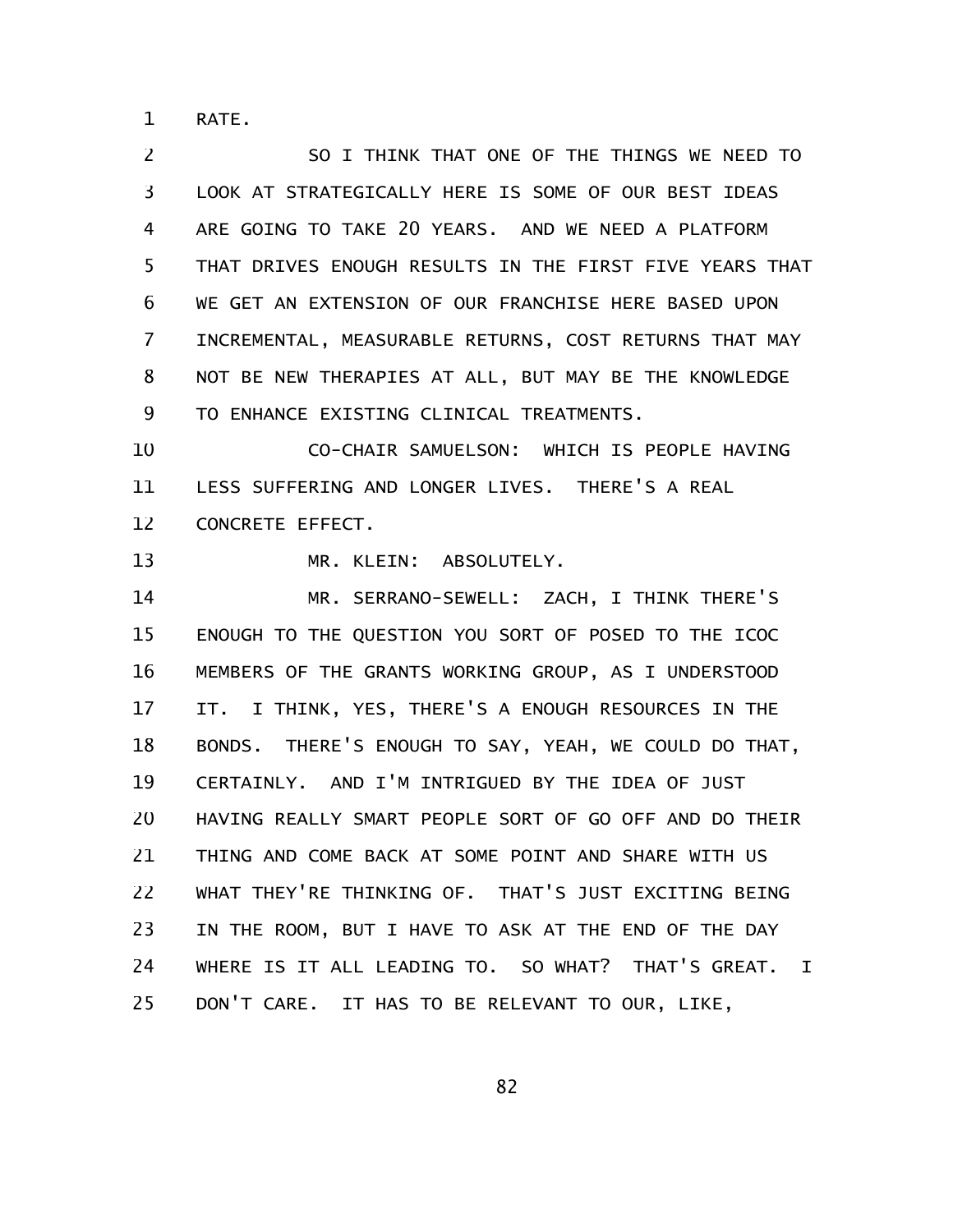SHORT-TERM OBJECTIVES, AS YOU SAY, BOB. SO I WANT TO BALANCE IT WITH OUR FIRST FIVE YEARS. WHAT IS THAT WE HAVE TO ACCOMPLISH? WHAT IS IT THAT WE HAVE TO DEMONSTRATE? WHAT'S THE -- I ALSO WANT TO FIND ANOTHER WORD FOR LOW-HANGING FRUIT. I DON'T LIKE IT EITHER BECAUSE IT'S SO LOADED, AND IT'S GOING TO CREATE NOTHING BUT HEADACHES FOR US. SO WE'VE GOT TO FIND SOME OTHER WAY TO PHRASE THAT. 1 2 3 4 5 6 7 8

SO I THINK THESE INITIAL OBJECTIVES AND GOALS SORT OF OUTWEIGH THE SHOULD WE FUND THIS SORT OF SINGLE PERSON, WHETHER THEY BE ESTABLISHED OR -- I'M GOING ALL OVER THE MAP TOO BECAUSE I LIKE WHAT SUSAN SAID. WE NEED TO BRING PEOPLE INTO THE FIELD AS WELL; AND IF THERE'S NOT MONEY THERE, WE'RE NOT GOING TO DO THAT. 9 10 11 12 13 14

DR. HALL: I THINK IF IT HAS SOME MERIT, I THINK WE WOULD EXPLORE DOING SOME OF THAT. AND I THINK JUST SEE HOW IT SORTS OUT ONCE THE BUDGET THING. 15 16 17

JOAN, IT'S GETTING RATHER THAN LATE. DO YOU WANT TO SORT OF TRY TO PULL US ALTOGETHER HERE? 18 19

CO-CHAIR SAMUELSON: I'VE GOT ONE LITTLE FOLLOW-UP QUESTION, AND MY REACTION TO THOSE SORT OF FINAL THINGS IS THAT EVERYBODY ALREADY KNOWS THOSE THINGS. AND MAYBE IF WE'VE ABOUT REACHED THAT POINT, WE SAY GOOD NIGHT, SEE YOU IN THE MORNING. 20 21 22 23 24

DR. HALL: AS YOU WISH. THE FLOOR IS YOURS. 25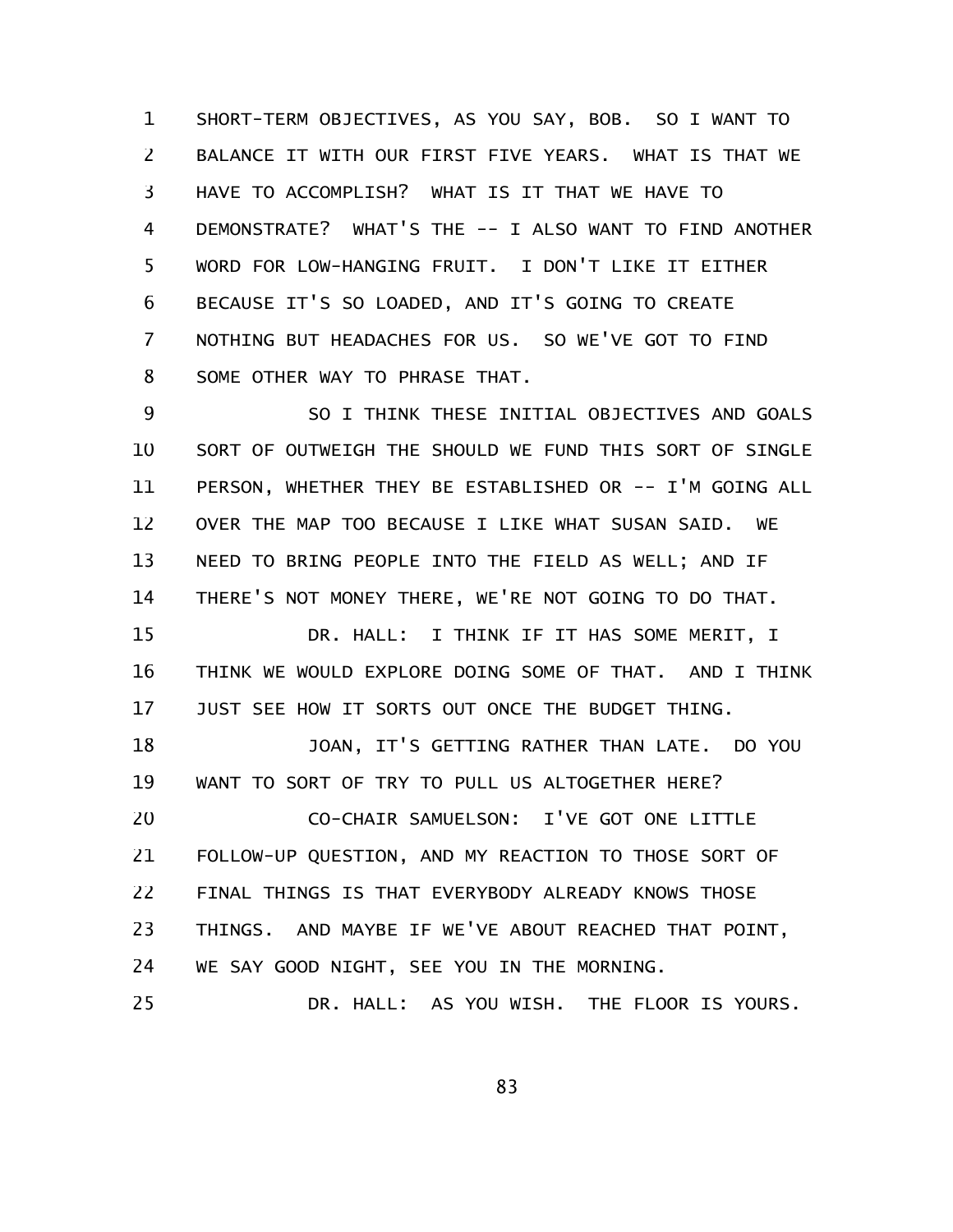HOWEVER YOU WANT TO DO IT. 1

CO-CHAIR SAMUELSON: LET ME JUST ASK THIS ONE QUESTION, WHICH IS WHY WOULD WE MAYBE NOT SPEND SOME OF THE MONEY DOING A LOT OF CONVENING ON AN INTERNATIONAL LEVEL? WE'VE GOT FREE MOSCONE CENTER, FREE DISCUSSION ROOMS AT THE AIRPORT, FREE ACCESS TO CONSULATES AND ALL OF THAT INTERNATIONAL DIMENSION. WHY WOULD WE NOT BRING INTO THESE WORKSHOPS FOLKS THAT ARE WORKING ON THE SAME STUFF WHO MIGHT HAVE GREAT IDEAS AND CHALLENGE THE GRANTEES THAT WE ARE FUNDING? DR. HALL: I THINK WE WANT TO, JUST AS WE DID LAST OCTOBER. WE BROUGHT IN PEOPLE FROM ALL OVER. DR. KIMBLE: THE QUESTION IS IS THAT DIFFERENT FROM WHAT'S ALREADY GOING ON BECAUSE THERE ARE LOTS OF MEETINGS. WE HAVE TONS OF MEETINGS TO GO TO. CO-CHAIR SAMUELSON: JUST FOR THE GOAL OF NOT DUPLICATING EFFORT. I HEAR YOU, AND YOU DON'T WANT TO DO IT JUST TO DO IT. DR. KIMBLE: EXACTLY. YOU HAVE TO HAVE SOMETHING DIFFERENT. CO-CHAIR SAMUELSON: I'M THINKING OF THE PEOPLE THAT ARE WORKING IN THE SAME AREA IN SWEDEN OR KOREA OR WHEREVER. DR. KIMBLE: THERE'S LOTS OF INTERNATIONAL 2 3 4 5 6 7 8 9 10 11 12 13 14 15 16 17 18 19 20 21 22 23 24 25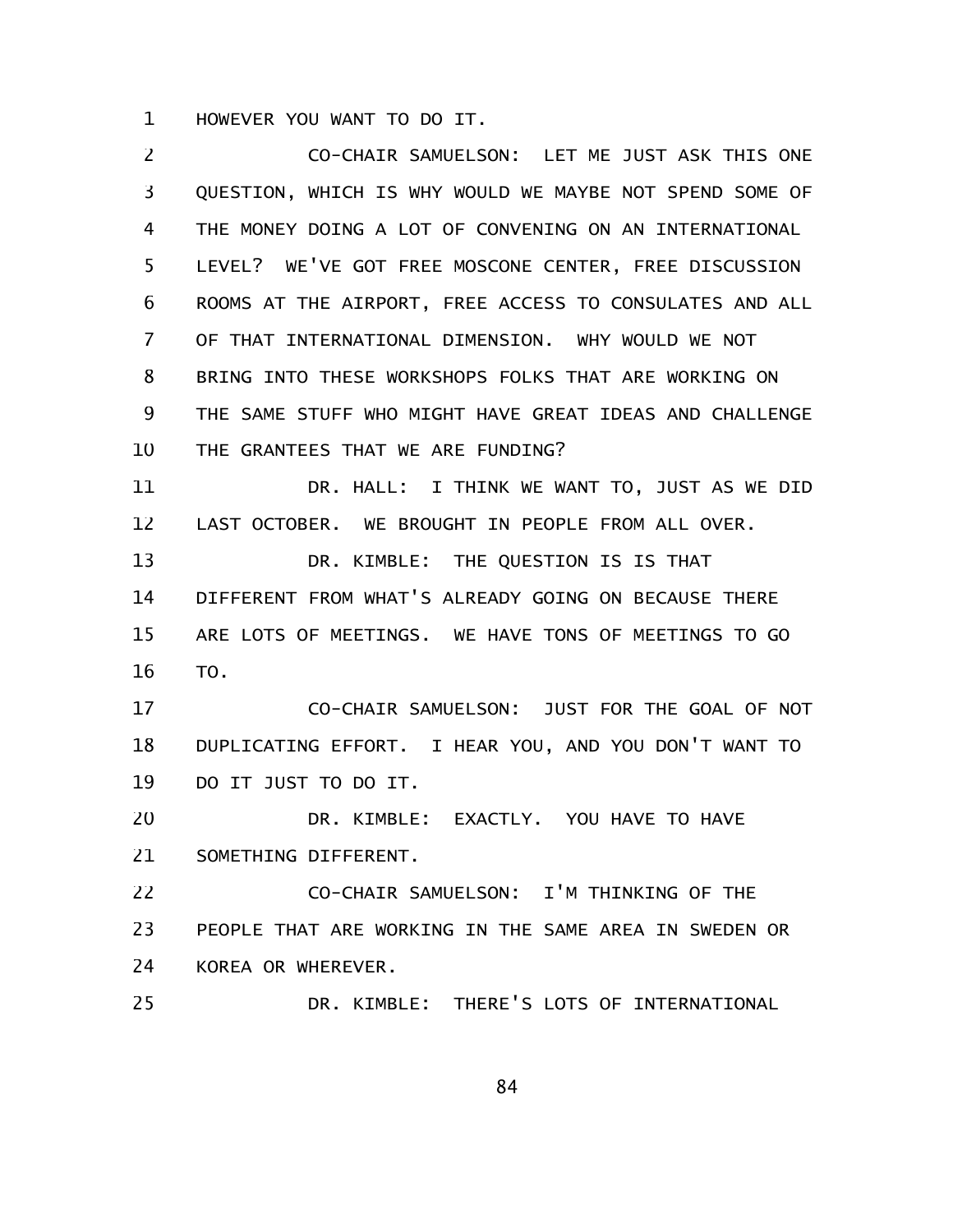MEETINGS. MAYBE THERE'S A DIFFERENT VENUE. 1

CO-CHAIR SAMUELSON: DOING IT VIRTUALLY ON THE WEB OR SOMETHING. 2 3

DR. HALL: ONE OF THE THINGS WE'RE DOING WITH THE UK, AND WE'LL SEE HOW THIS WORKS, IS THERE ARE GOING TO BE 16 SCIENTISTS FROM CALIFORNIA, 16 FROM THERE. WE'RE COMMITTED THAT THEY'LL BE ALL THE WAY FROM VERY JUNIOR TO VERY SENIOR, AND WITH AN OPPORTUNITY IN GREAT BRITAIN FOR VISITING LABS, IF NECESSARY, AS PART -- NOT IF NECESSARY, IF DESIRABLE, IT CAN BE ARRANGED. AND SO IT IS IN PART A WAY OF NOT JUST HAVING EVERYBODY COME AND GIVE THEIR TALK AND GO HOME, BUT TRYING TO ENCOURAGE PEOPLE TO SEEK OUT OTHERS WITH COMMON INTEREST. AND MY HOPE, PARTICULARLY FOR THE YOUNG PEOPLE, THAT THIS WILL BE GOOD EXPERIENCE. MR. KLEIN: ARE THERE LARGE NUMBERS OF JUNIOR RESEARCHERS WHO GET CUT OUT OF INTERNATIONAL MEETINGS BECAUSE YOU CAN'T GET THE BUDGET SUPPORT? DR. KIMBLE: NOT IF THEY'RE GOOD. MR. KLEIN: EVEN ON AN INTERNATIONAL BASIS? DR. KIMBLE: THAT'S MY OPINION. IF THEY'RE REALLY GOOD, THEY GO. IF THEY'RE NOT SO GOOD. DR. HALL: THEY GOT A STORY TO TELL, PEOPLE WANT TO HEAR IT. CO-CHAIR SAMUELSON: WELL, THANK YOU. 4 5 6 7 8 9 10 11 12 13 14 15 16 17 18 19 20 21 22 23 24 25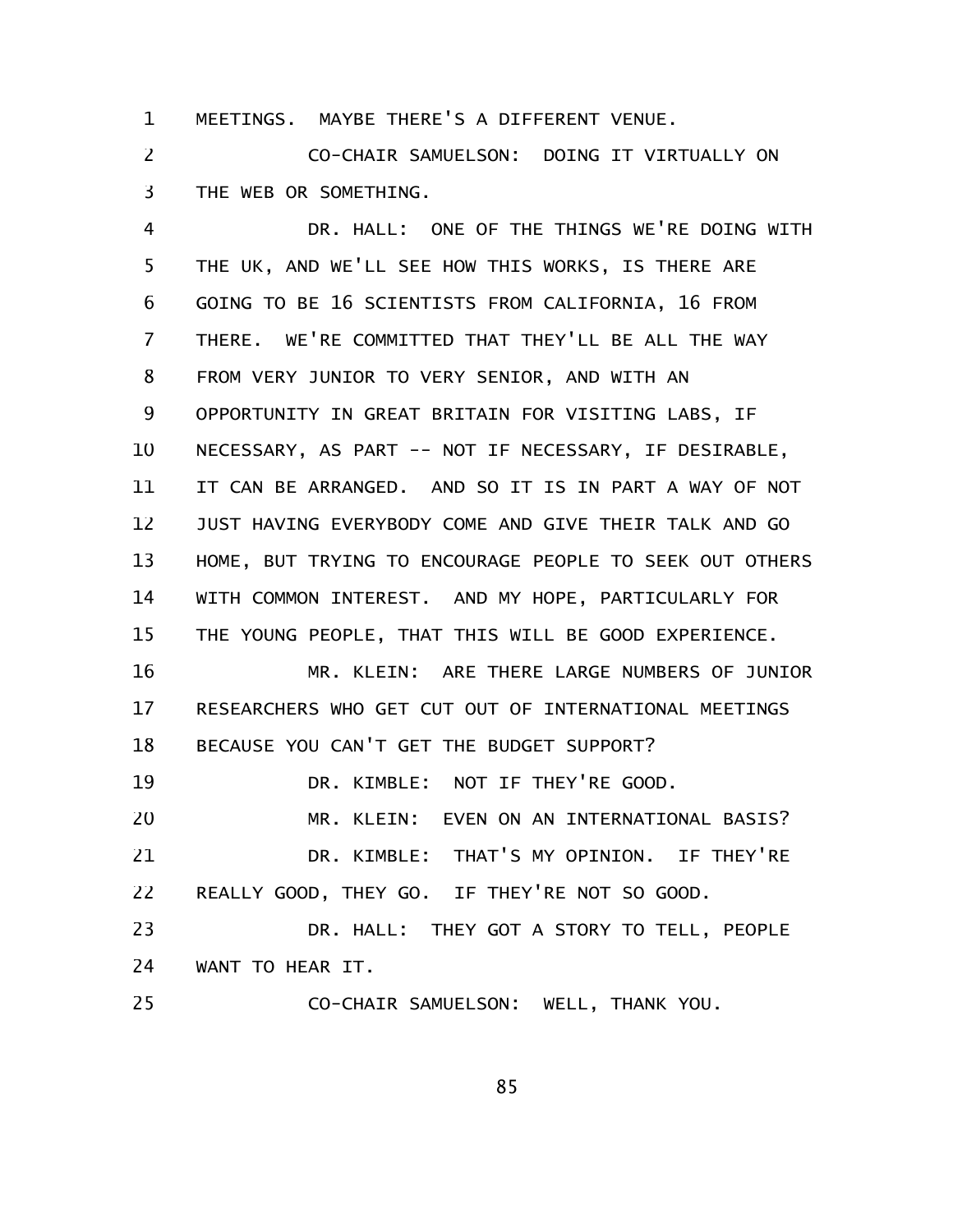DR. JOYNER: MORE KIND OF THINK TANKS WITH A CERTAIN GOAL. THERE ARE ENOUGH JUST REGULAR STEM CELL MEETINGS, SO YOU HAVE TO STRUCTURE IT IN SOME WAY THAT THIS MEETING IS TO TRY AND COME UP WITH THESE IDEAS AT THE END. I'VE BEEN TO A FEW AROUND GENOMICS AND STUFF, AND IT'S REALLY FUN AND STIMULATING, BUT THEY'RE STRUCTURED FROM THE BEGINNING. AND THERE'S SOME TALKS, BUT IT'S TALKS. WE'RE TOLD KIND OF WHAT THE TALKS ARE SUPPOSED TO BE ABOUT BECAUSE THEY'RE ABOUT PROBLEMS THAT YOU ARE TRYING TO SOLVE. 1 2 3 4 5 6 7 8 9 10

CO-CHAIR SAMUELSON: SO THERE MIGHT BE AN RFA FOR IDEAS ABOUT BRINGING TOGETHER -- 11 12

DR. JOYNER: NO. NO. NOT AN RFA, JUST A THINK TANK, MORE OF A MEETING. FOR A DAY OR TWO YOU SIT AND HAVE EXPERTS GIVE THEIR OWN SPIEL AND THEN DISCUSSION, BREAK-OUT DISCUSSION. I DON'T KNOW. IT SEEMS TO ME IN THIS WHERE YOU HAVE ALL THESE GOALS, YOU COULD STRUCTURE. 13 14 15 16 17 18

DR. HALL: MAYBE JOAN MEANT TO HAVE AN ISSUE TO CALL TO SAY WE ARE OPEN TO -- IF YOU WANT TO MONEY TO ORGANIZE A MEETING THAT WOULD BE LIKE THAT. 19 20 21

DR. JOYNER: SURE. YOU COULD DO THAT. DR. KIMBLE: AND THERE WOULD BE A VENUE HERE TO DO THAT. 22 23 24

MR. KLEIN: WE MIGHT EVEN GET THEM TO GO IF 25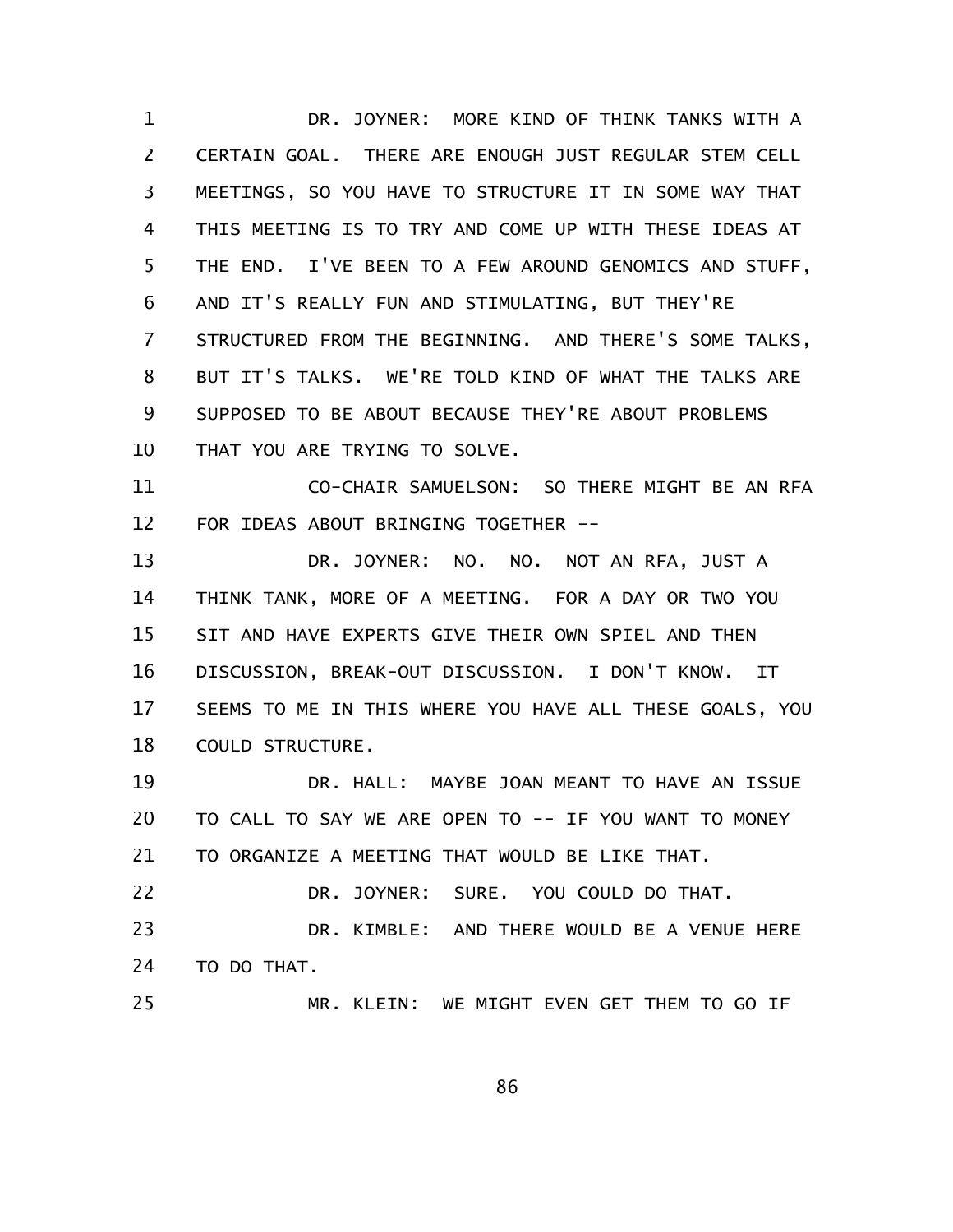WE SAID IT WOULD BE IN CARMEL. 1

CO-CHAIR SAMUELSON: SO IT MIGHT BE THAT IF WE GATHER THOSE SMART PEOPLE, WE MIGHT TEASE OUT A SOLUTION THAT WOULD COME QUICKER THAN JUST -- 2 3 4

DR. KIMBLE: SO THERE USED TO BE A GROUP OF MEETINGS IN MADRID. USUALLY THEY GET 25 PEOPLE TOGETHER AND STICK THEM THERE FOR THREE DAYS, AND THE TALKS WERE YOU'D HAVE A 25-MINUTE TALK THAT WAS FOLLOWED BY A 25-MINUTE PERIOD OF DISCUSSION. AND THAT SEEMED VERY ODD TO ME WHEN I FIRST WENT, BUT PEOPLE WERE TALKING. WE HAD TO STOP THE DISCUSSION AFTER 25 MINUTES BECAUSE IT GAVE YOU TIME TO REALLY TALK ABOUT IT. PEOPLE WERE KEPT TO THEIR 25 MINUTES. IT WAS FABULOUS. AND THEN AFTER YOU GOT THREE TALKS THAT WERE EACH OF THEM AN HOUR WITH A LOT OF DISCUSSION, THEN THERE WOULD BE DISCUSSION ON THE WHOLE AREA. SOMETHING LIKE THAT COULD WORK REALLY WELL. AND I HAVEN'T BEEN TO A MEETING LIKE THAT IN A LONG TIME. MAYBE I HAVEN'T BEEN INVITED. I THINK BECAUSE THERE'S SO MANY PEOPLE NOW, YOU JUST DON'T DO THAT ANYMORE. 5 6 7 8 9 10 11 12 13 14 15 16 17 18 19 20

DR. SVENDSEN: THERE'S A ROUTE 28 MEETING, WHICH SOME OF YOU MAY HAVE HEARD ABOUT. ACTUALLY I REALLY VIEW THOSE AS FACULTY, AND THEY'RE REALLY CLEVER. AND THIS MIGHT BE A SPIN-OFF THAT ONE COULD THINK OF FOR CIRM. THAT IS, AS A SERIES. LAST ONE I 21 22 23 24 25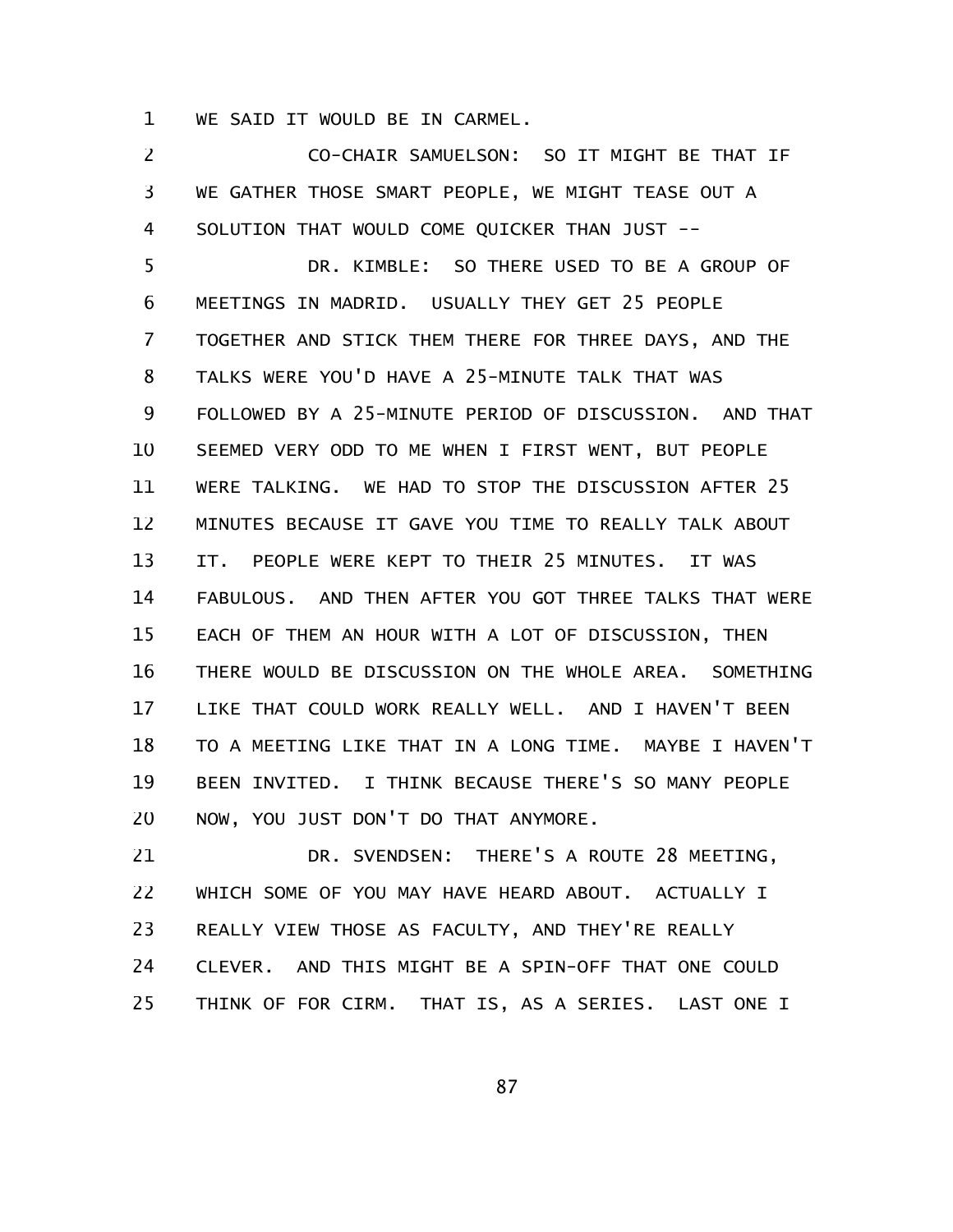WENT TO WAS SPINAL CORD INJURY. SO THERE'S A THEME THAT RUNS THROUGH IT, BUT THE IDEA IS THE STUDENTS, A LOT OF YOUNG STUDENTS ARE THERE, AND THEY LISTEN. THEY HAVE TO COME UP WITH A GRANT PROPOSAL, LIKE AN RO 1 OR A CIRM GRANT, DURING THE FIVE-DAY MEETING. AT THE END THEY WRITE UP THE GRANT. THEY HAVE ACCESS TO THE INTERNET. THEY LOOK UP REFERENCES. THEY PUT TOGETHER A GRANT, A MINI GRANT, IN FIVE TEAMS, AND THEN THAT GOES TO STUDY SECTION, WHICH IS THE FACULTY THAT ARE TEACHING, AND THEY GET REVIEWED, AND THEY GET FEEDBACK. I WAS THINKING IF -- DR. HALL: WE'D ACTUALLY GIVE THEM MONEY. DR. SVENDSEN: WE'D ACTUALLY GIVE THEM MONEY. SO WE CAN ACTUALLY HAVE IN ONE PACKAGE A GROUP OF JUNIOR SCIENTISTS GET TOGETHER AND TRY AND COME UP WITH THEMES, INTERACTIONS, AND COME UP WITH A GRANT IN FIVE DAYS. THAT'S A CHALLENGE. MR. KLEIN: WHAT IS IT CALLED? DR. SVENDSEN: ROUTE 28. IT'S ORGANIZED BY THEO PALMER AND PHIL HORNER, EX-GATES GUYS. DR. STEINDLER: THIS YEAR IT'S ON AN ISLAND NEAR MUNICH. DR. SVENDSEN: IT'S A MONASTERY. DR. STEINDLER: IT'S A MONASTERY. DR. SVENDSEN: IT'S A GREAT PLACE TO GO AND 1 2 3 4 5 6 7 8 9 10 11 12 13 14 15 16 17 18 19 20 21 22 23 24 25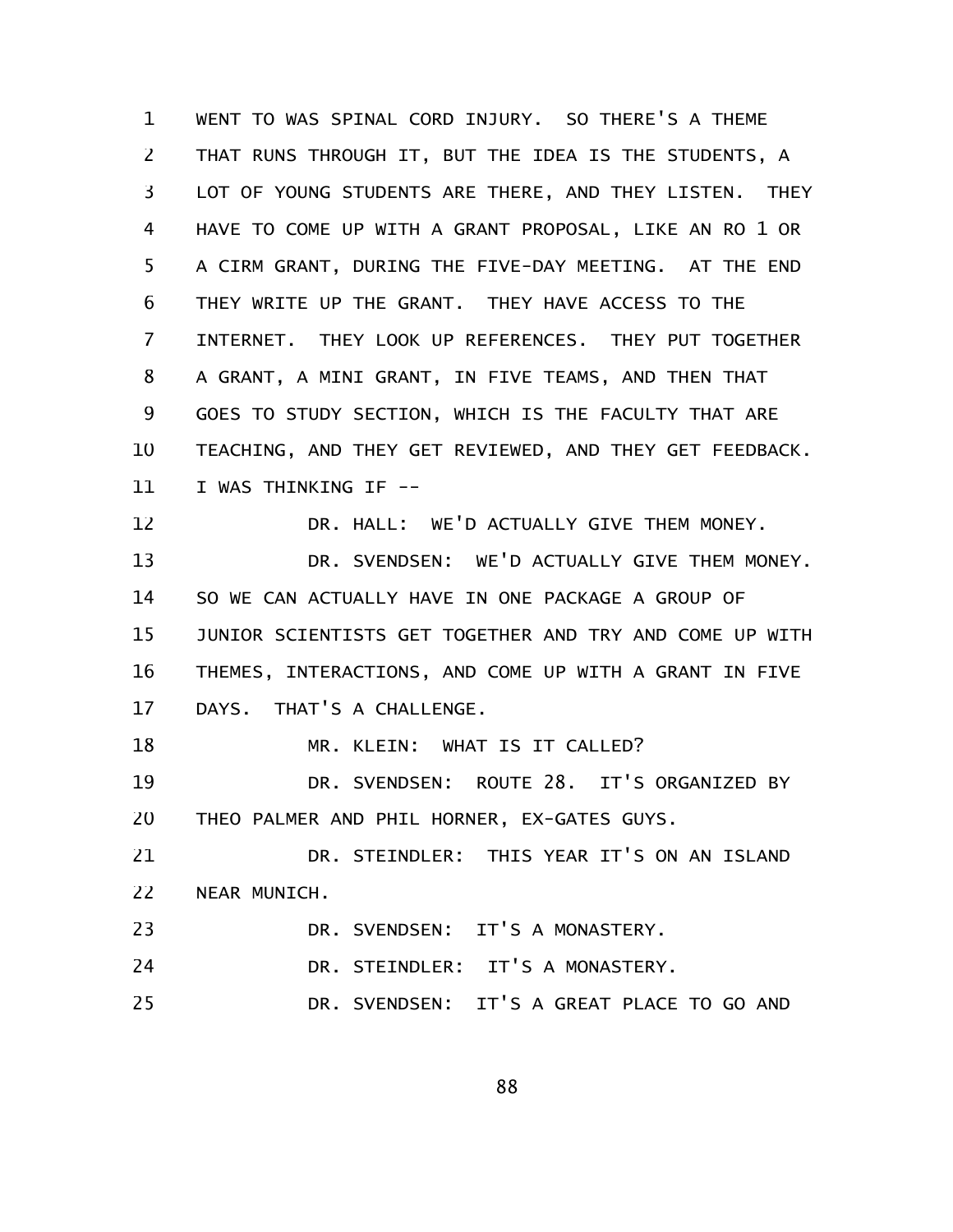NOT BE DISTRACTED. THAT'S SORT OF RADICAL, BUT I THINK IT WOULD BE FUN TO COME UP WITH SOME DIFFERENT THEMES. AND THAT'S THE CHALLENGE. IF YOU COME UP WITH A GOOD PROPOSAL IN SEVEN DAYS TO CIRM, MAYBE IT MIGHT BE FUNDED. 1 2 3 4 5

DR. KIMBLE: WE COULD GET OUR SCHOLARS TO GO TO THEM. 6 7

MS. DE LAURENTIS: WE ALWAYS DEVELOPED OUR RFA'S FROM SMALL THINK TANK MEETINGS. AND WE WOULD HAVE THEM IN A FABULOUS PLACE. NO ONE WAS EVER ALLOWED TO SHOW SLIDES. IT WAS SHORT TALKS. EVERYONE DISCUSSED EVERYTHING. YOU HAD GREAT MEALS, AND IT WAS FOR TWO AND A HALF DAYS, AND IT WAS JUST GREAT. PEOPLE FROM ALL DIFFERENT DISCIPLINES WOULD COME TOGETHER TO TALK ABOUT SPECIFIC PROBLEMS ABOUT PEDIATRIC AIDS, BUT IT WOULD CERTAINLY NOT BE PEDIATRIC AIDS RESEARCHERS ALL THE TIME. 8 9 10 11 12 13 14 15 16 17

CO-CHAIR SAMUELSON: MAYBE YOU COULD CONVENE THOSE FOR AN INTERNATIONAL GROUP THAT WOULD DESIGN AN RFA IN FIVE DAYS. 18 19 20

MR. CLAEYS: THAT'S HOW THE FOX FOUNDATION CAME UP WITH THEIR FIRST RFA'S WITH A SMALL GROUP. 21 22

DR. HALL: I'VE GOT IT. A STRATEGIC PLAN IN FIVE DAYS. 23 24

DR. SVENDSEN: YOU'RE NOT GETTING OUT OF IT. 25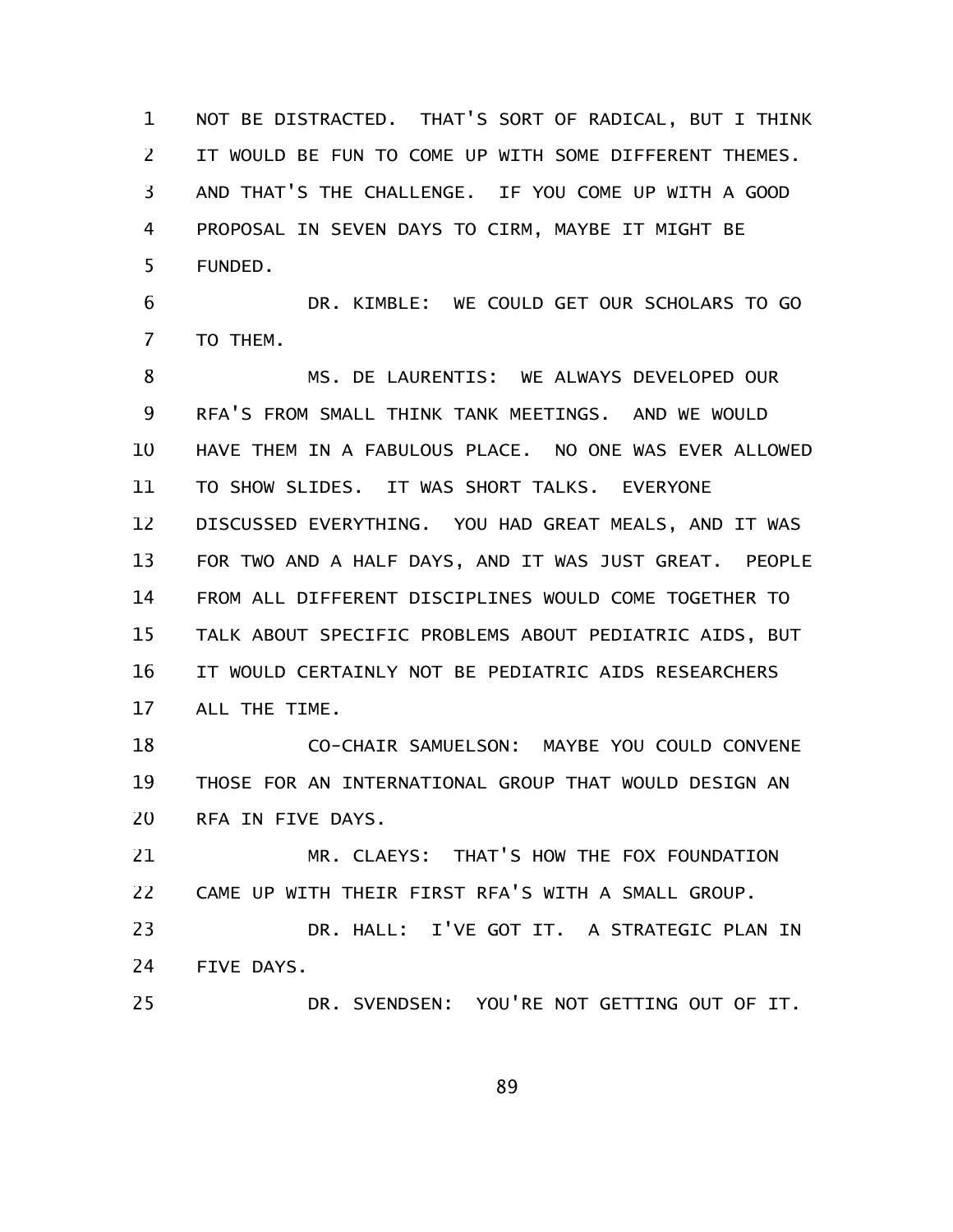CO-CHAIR SAMUELSON: GIVE THEM A WEEK. IT'S AN INTERESTING IDEA. DR. HALL: JOAN, YOU STRUCK A CORD THERE. WE HAD MORE ANIMATED DISCUSSION ABOUT PEOPLE EXCITED ABOUT INTERESTING MEETINGS THEY HAVE BEEN TO. THAT'S GREAT. CO-CHAIR SAMUELSON: WELL, THANK YOU ALL AND SEE YOU TOMORROW MORNING. DR. HALL: THANKS PARTICULARLY TO THE EAST COASTERS FOR BEARING WITH US, AND WE'LL SEE YOU TOMORROW. (THE MEETING WAS THEN CONCLUDED AT 09:28 P.M.)